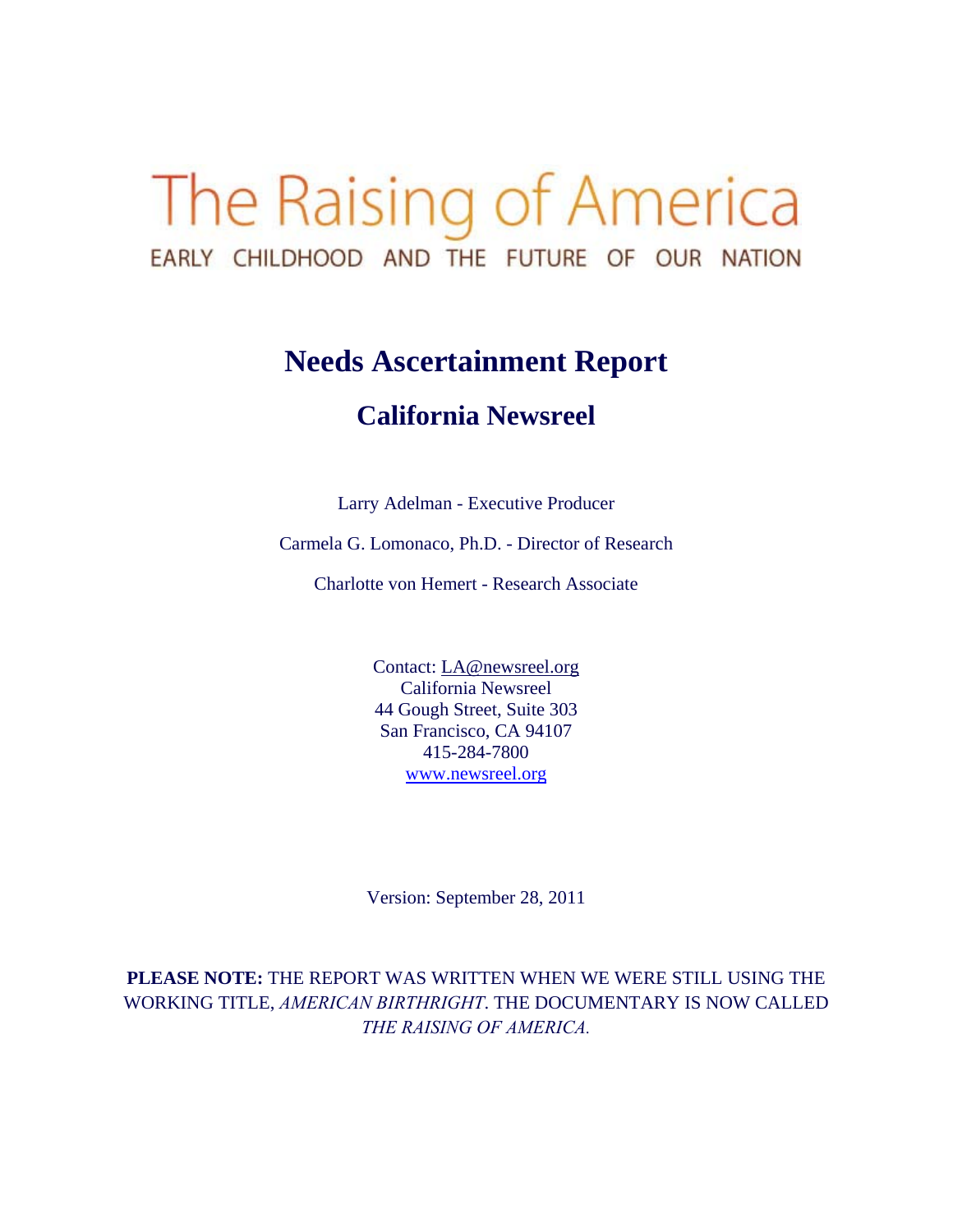# **TABLE OF CONTENTS**

| 2. BACKGROUND: Early Child Development, Healthy Communities and the Life-Course 13 |  |
|------------------------------------------------------------------------------------|--|
|                                                                                    |  |
|                                                                                    |  |
|                                                                                    |  |
|                                                                                    |  |
|                                                                                    |  |
|                                                                                    |  |
|                                                                                    |  |
|                                                                                    |  |
|                                                                                    |  |
|                                                                                    |  |
|                                                                                    |  |
|                                                                                    |  |
| 6.1 Traps in Public Thinking: Existing Frames, Myths and Misconceptions  51        |  |
|                                                                                    |  |
|                                                                                    |  |
|                                                                                    |  |
|                                                                                    |  |
|                                                                                    |  |
|                                                                                    |  |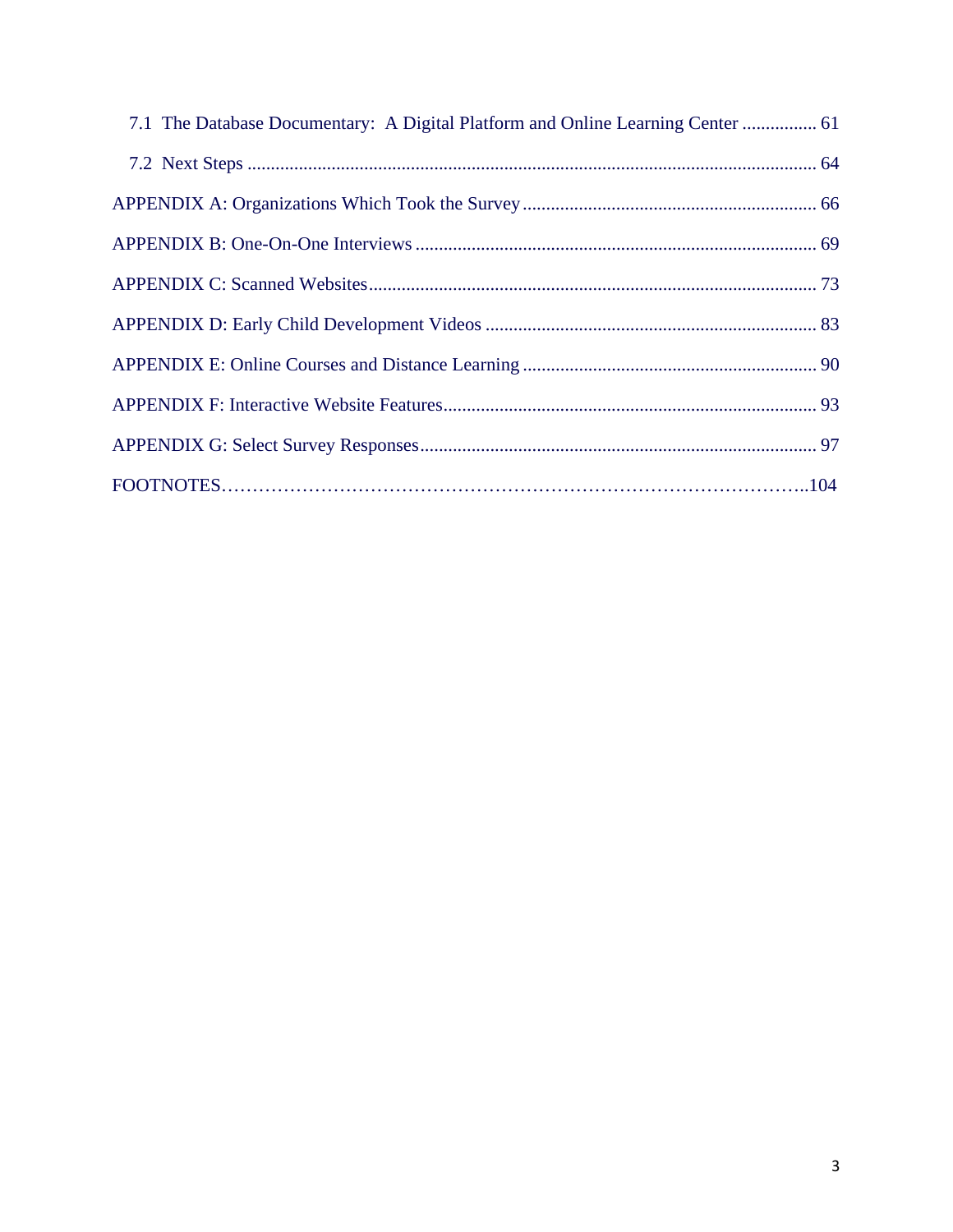# **EXECUTIVE SUMMARY**

California Newsreel, producer of *Unnatural Causes: Is Inequality Making Us Sick?* (www.unnaturalcauses.org) and other award-winning documentary film projects, is undertaking an ambitious multimedia initiative and public engagement campaign that will help make a nurturing childhood ecology the birthright of every American child. Called *American Birthright*, it will translate recent scientific discoveries into a new "story," one that enlarges the locus of debate from the individual child and "family bubble" to the larger "social ecology" of child development – parents, neighborhoods, providers, institutions, public policies and economic and racialized arrangements.

Rather than pre-determine the form and content of *American Birthright*, California Newsreel conducted an environmental scan and needs assessment to identify priorities for the content, form and delivery platforms of media that can advance the work of the field. We wanted to learn who the stakeholders are, their missions and constituencies, the settings in which they work, the media they use, the obstacles they face, why we've made so little progress and how new media content might advance their objectives. In other words, how, where and with whom might stakeholders use the content we will produce? We call this experiment in accountable media "user-centered design."

#### **Methods**

The ascertainment inventoried the work of early child development (ECD) organizations and initiatives, their missions and campaigns, constituencies, allies, successes and failures, and use of media. Special emphasis was given to organizations that work for the well-being of children living in poverty, especially children of color. It also elicited conventional myths and misconceptions that hinder efforts to increase investments in early child health and development as well as the conceptual elements that might promote a new framework of understanding.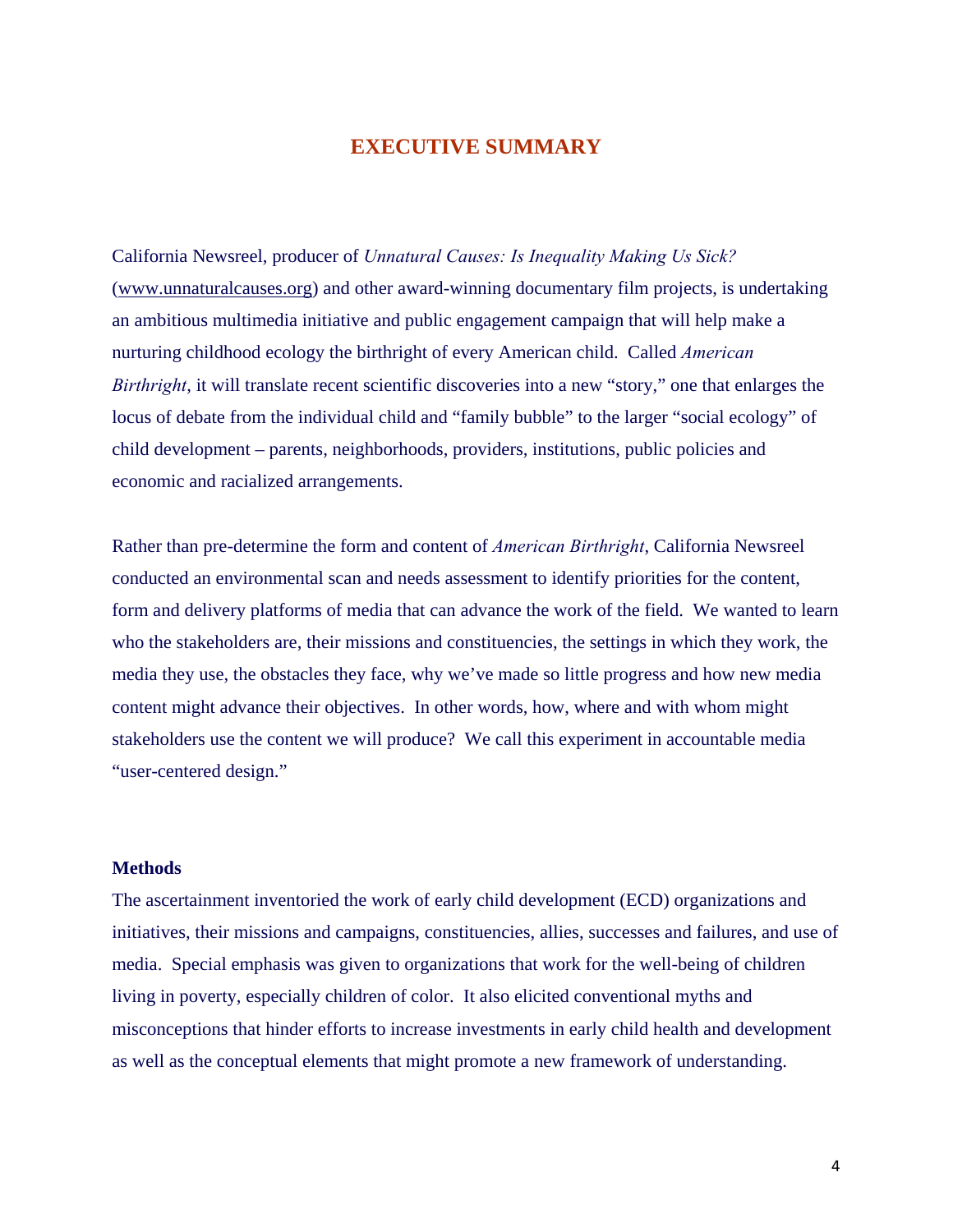We conducted a website review of 232 organizations, sent a needs assessment survey instrument to 140 individuals and conducted 87 qualitative one-on-one telephone interviews and three focus groups. We summarized selected policy and legislative initiatives and cataloged non-print ECD related media: video, audio, online curricula, and interactivities.

#### **Major Findings**

- A. ECD is a large but fragmented field which intervenes in early childhood at different points, with different expertise and with different missions: early care, health care, family supports, maltreatment and violence prevention, school readiness, nutrition, home visiting nurses, prenatal and maternal health, foster care, racial and class inequities, maternal depression, etc. These issues are tackled by eight different types of organizations— advocates and alliances, providers / community-based organizations, government agencies, professional associations, research centers, think tanks / policy institutes, funders, and other stakeholders. Each works with one or more populations or constituencies, which we also identified.
- B. Child development in the U.S. is primarily a reactive system built on a rescue model. Rather than invest in children to succeed, multiple and fragmented programs identify and "treat" children and families who are failing. One exception is the growing number of parent education programs, from home visiting to Reach Out and Read to Baby College, especially for families facing adversity. Still, little attention is devoted to context. There is increasing parenting education but little community organizing and cultivation of community assets; family supports but little tackling of opportunity structures; advocacy for comprehensive and integrated services but little involvement in efforts to change the larger socio-economic environments that create chaos, stress and handicap the ability of parents to provide what their children need to thrive. These strengths and absences are further elaborated in the body of the report.
- C. There are many alliances and joint initiatives that bring various organizations and constituencies together. Still, many programs are siloed, underfunded and overwhelmed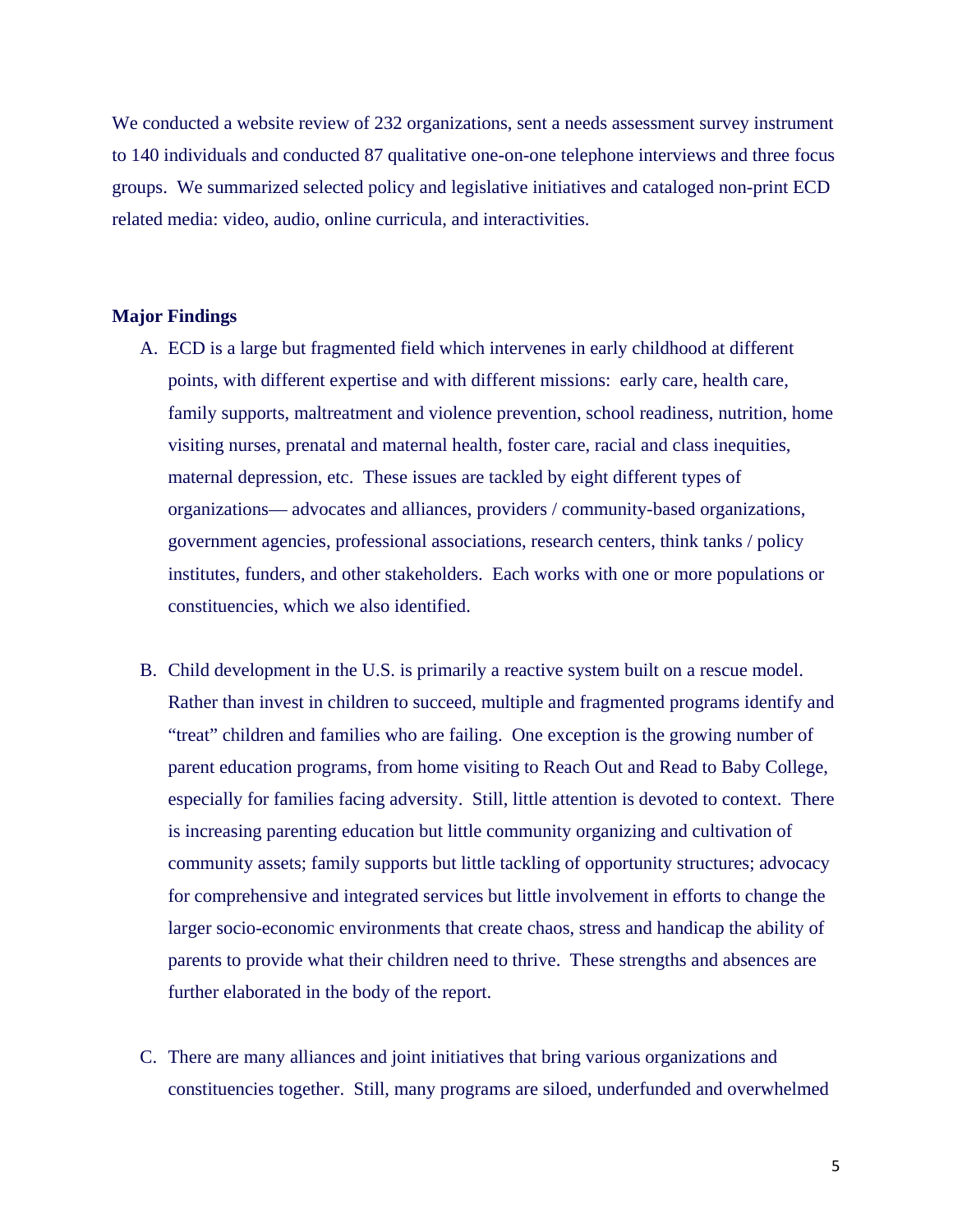by children's needs. They lack a high-visibility conceptual framework that links their work together, translates the science into popular and compelling media, points to the need for transformative change, connects early child efforts to a larger movement for our children, and builds the public will to make investment in ECD an issue of urgent national import. Informants expressed a hunger for media content that helps do just this.

- D. Most ECD organizations use video but 64% of respondents replied that videos on ECD are either poor, below average, or that there are no adequate videos. Respondents shared where they use video — mainly in live settings (conferences, presentations, trainings) but a growing number are integrating video online. They also voiced preferences for shorter video modules (15 minutes or under) and for video companion materials such as policy briefs, resource sharing sites and facilitator toolkits.
- E. We identified and catalogued many different sites and channels that engage constituents in face-to-face and online settings and found that organizations lack not so much communications 'pipelines' and venues but rather "big picture" media content to plug into those channels which can help them render visible the science of ECD, the inadequacy of our policies, and the stakes for individuals and the nation.

We then asked informants to identify the core elements of widely held default understandings and beliefs which 'explain' why some kids prosper while others flounder and which hinder efforts to build support for investments in early childhood, especially for our most vulnerable children. This work was very much influenced by the FrameWorks Institute and its research on public and policymaker perceptions of child development. Many of the key findings which emerged from our own interviews underscore those of FrameWorks.

- Infants don't 'remember'
- Success or failure is determined by parental 'choices' and the model of the "selfdetermining" individual
- Failure is also commonly attributed to 'racial' cultures deemed dysfunctional
- Development happens within the 'family bubble'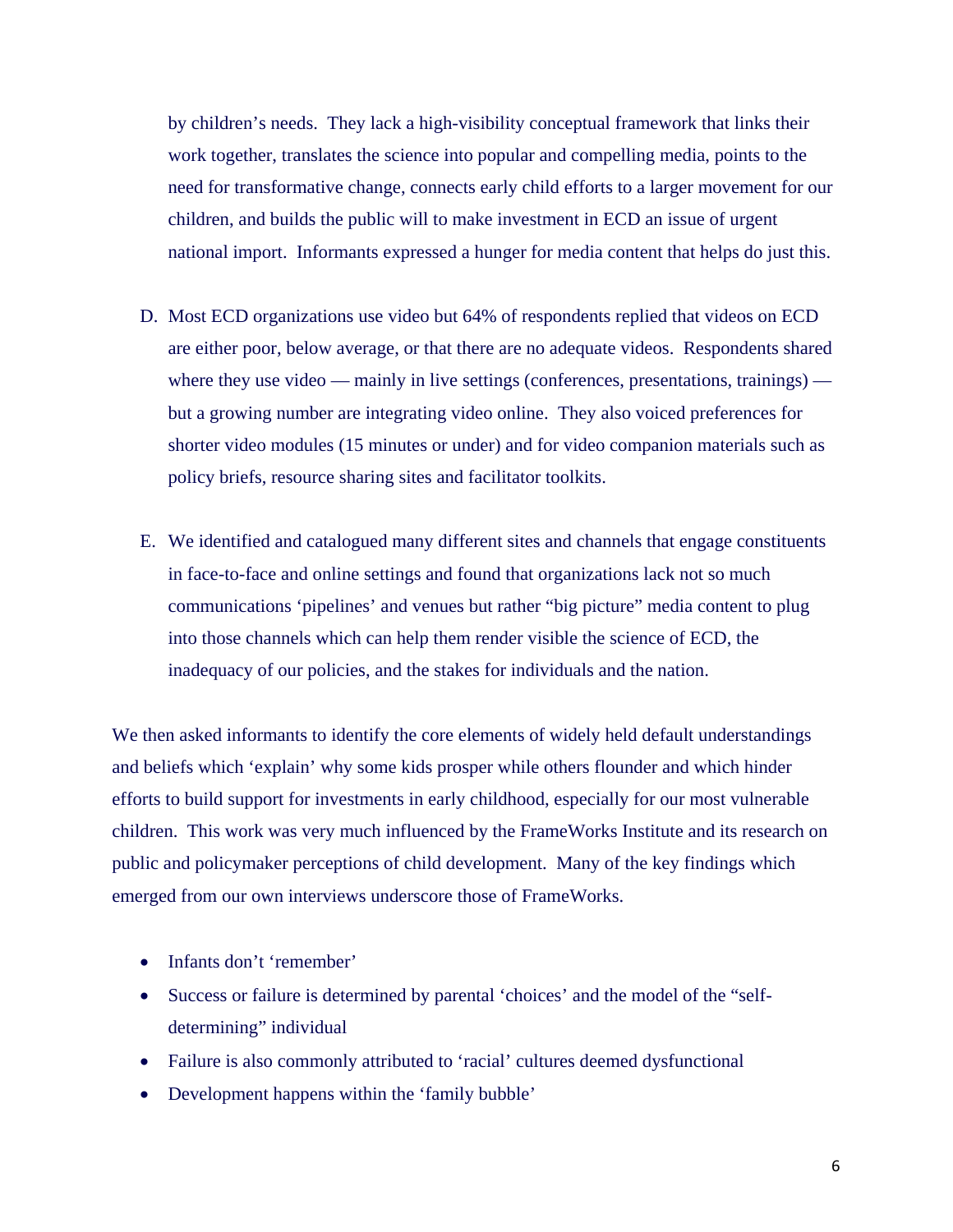- To intervene in this closed process would create more of a Nanny State
- DNA is destiny
- Kids are naturally resilient
- The problem is about "them" (the poor, children of color, both)
- Government is the problem; we're already spending too much taxpayers' money

How then might *American Birthright* help problematize and loosen the hold of these narratives on our patterns of thinking and open a space for new ECD 'stories'? Among the core concepts suggested:

- The Stakes Are High. Ensuring that all our children have the opportunity to develop physically, emotionally and intellectually is critical if the U.S. is to become a healthier, safer, better educated, happier, more equitable and more prosperous nation. Our current policies are under-developing America and putting our nation at risk.
- **DNA Is Not Destiny**. Translate the science that reveals how early experiences can literally alter gene expression and change the biological foundations for lifelong physical health, learning and socio-emotional development—for better and for worse. A nurturing environment for all children—safe, stable, stimulating and responsive— can strengthen developmental trajectories.
- **Strong Communities Are the Foundation for Healthy Children**. Unequal early child environments and differential outcomes reflect much more than parent 'choices.' Community living and working conditions, themselves driven by public policies and economic and social arrangements (social determinants), shape exposures to health promoters or health threats and modulate exposure to stressors. Even the best intentioned parents are handicapped by economic uncertainty, crowded, noisy and poor quality housing, food insecurity, segregation and social isolation, social chaos and dangerous neighborhoods, and lack of health care, child care and paid parental and sick leave.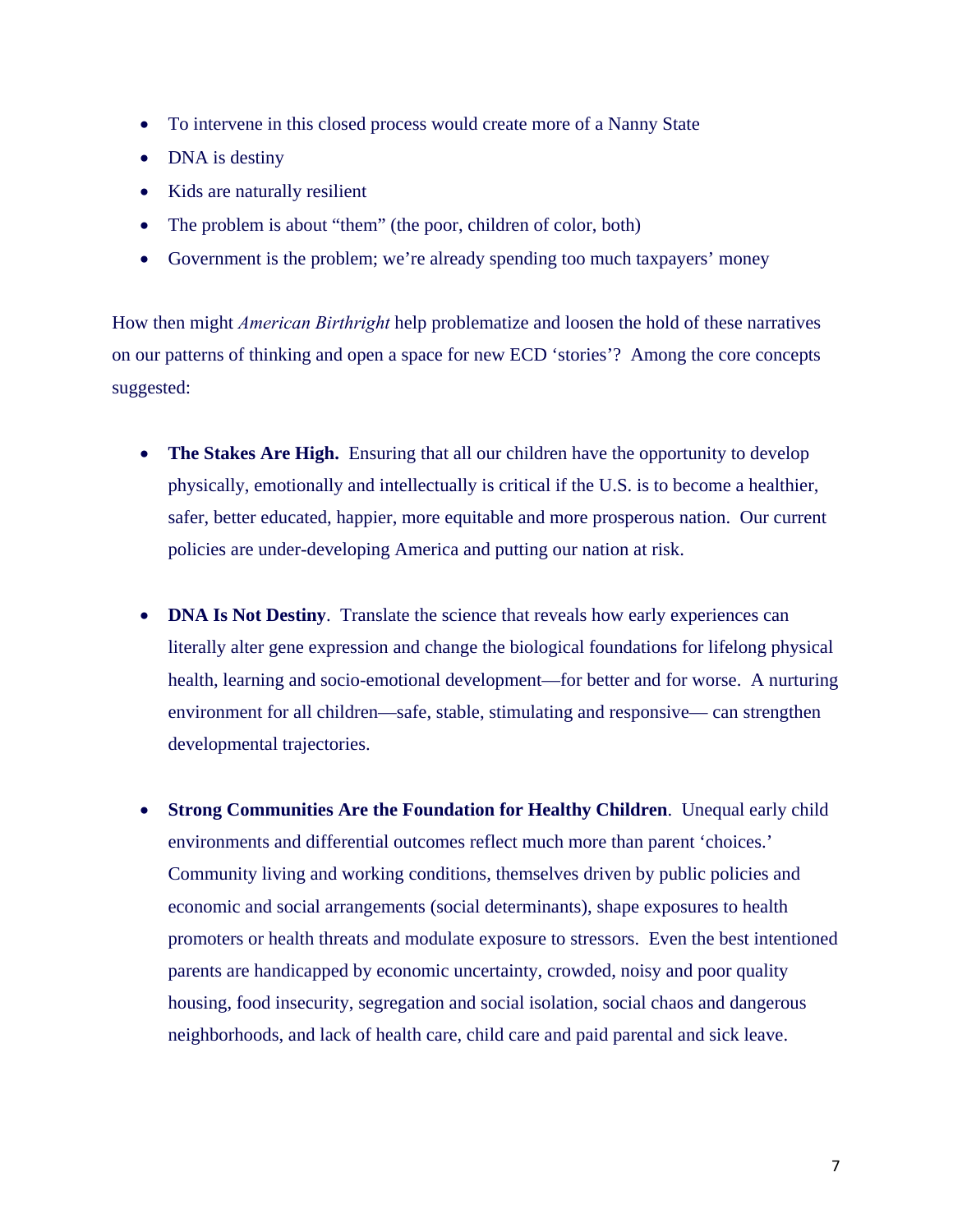- **Make It Political**. Demonstrate how community conditions which nurture or threaten healthy child development don't just "happen" to us but are produced and reproduced by public policy, private investment and decisions that we as a body politic, not just individual bodies, have made— and can make differently.
- **Racism not Race.** Racialization shapes many opportunity structures, disproportionately channeling power, status, services, connections and wealth away from communities of color. Children of color who are also poor face double jeopardy, too-often deflecting them towards a cradle-to-prison-to-premature death pipeline.
- Demonstrate how **health begins with the well-being of the mother even before conception.** Improving opportunity structures and reducing the stress burden on parents – living-wage jobs, parental leave, pre- and inter-conception (not just pre-natal) care, quality, affordable childcare, desegregation— can strengthen life-trajectories for children.
- **Invest Now to Save a Lot Later.** While trajectories continue to evolve through interactions and opportunities individuals face throughout the life-course, it's easier and less costly to get it right in the earliest years than change them later. Investing in maternal health, early childhood and pro-family environments is not only a legitimate, even essential function of the community and government but brings huge economic and social payoffs from lower health and welfare costs, to safer streets to a more productive workforce.
- **Communicate Hope and Possibility.** Highlight effective interventions that buffer vulnerable families from the damaging consequences of economic insecurity and toxic stress and which build resilience instead. Explore aspirational policies such as universal, quality day care; paid parental and sick leave; desegregation; living wage jobs; expanded income supports; pre-conception and inter-conception (not just pre-natal) care, etc.
- **Make ECD an 'Us' Issue**, one with profound consequences for the middle class as well as the poor. Not only do we as a nation pay an unsustainable price for the adversities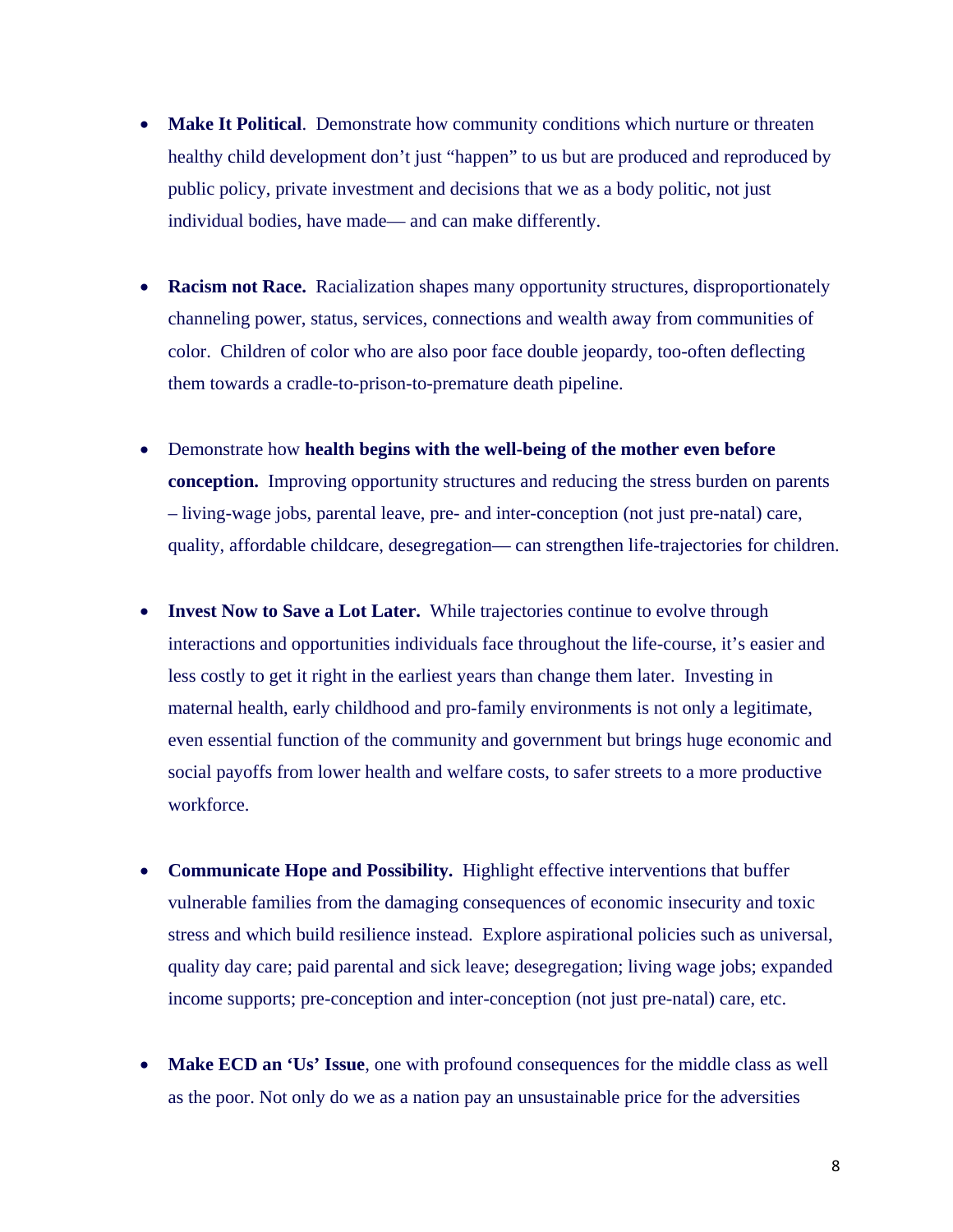inflicted upon low-income families, many if not most of our children face degraded environments which increase the risk of sub-optimal developmental and behavioral health trajectories.

Respondents also drew our attention to three cautions. The first is to affirm the life-long plasticity of developmental trajectories; the early origins thesis can easily feed into a new determinism. Second, there was disagreement about targeted vs. universal programs, i.e. to what extent initiatives should spotlight class and especially racialized structures. john powell's concept of 'targeted universalism' offers one way of resolving this conflict: accent universal goals but employ targeted processes. Finally, some took exception to our proposed title, *American Birthright,* and though we are partial to it we are open to changing it.

#### **Conclusions for** *American Birthright*

Only a digital platform, what we call a 'database documentary,' can provide the many functionalities, flexible use and varied content the field is calling for. We will produce an ensemble of multimedia tools which will bring cutting-edge innovations in ECD research, practice and policy to a wide range of stakeholders and the general public.

All film / video and companion materials will be nested in a semantically searchable and dynamically linked Web 3.0 documentary database with complete editing and social networking functionality allowing visitors to excerpt, annotate, amplify and combine video and companion materials seamlessly into their own presentational software for use in trainings, classrooms, city halls, community centers, social media sites, websites, mobile platforms and wherever people gather.

The digital platform will be characterized by four main components:

 A world-class, broadcast length documentary, *American Birthright*, which translates the science into an accessible and compelling new narrative of the social ecology of child development and its consequences for the life-course and national prosperity.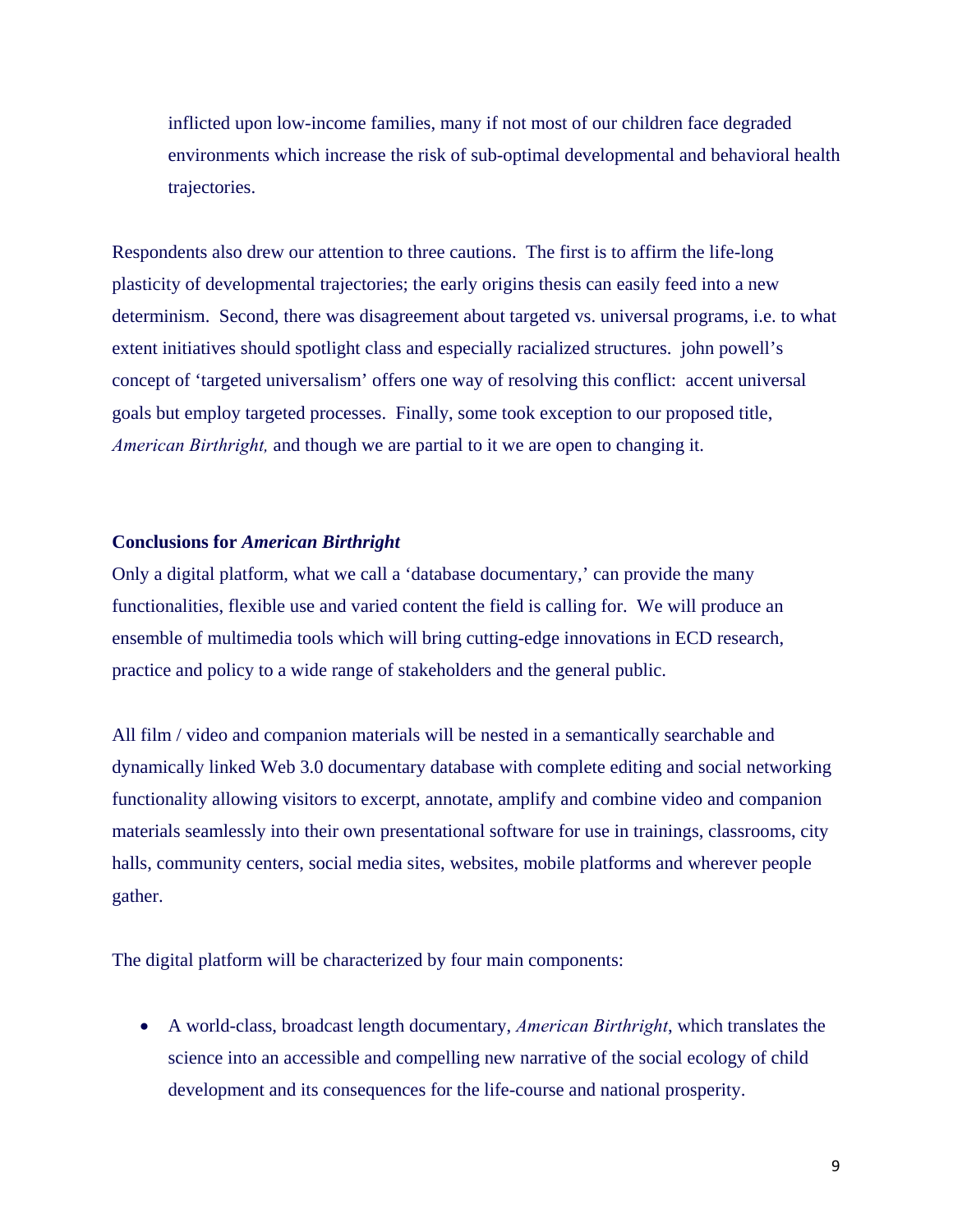- $\bullet$  10 or more short (10 20 min.) films or video learning modules.
- Two dozen three-to-five minute video "learning objects," each illustrating a key research finding, promising practice, or policy application.
- Companion materials including user tool kits, briefs, slides, backgrounders, interactivities and additional audio and video.

#### **Next Steps**

We will elicit feedback on this document and enlist our outreach partners in collecting emblematic studies, research and telling stories, which will be incorporated into a draft production agenda. That will be tested against a representative group of advisors (scientists, advocates, organizers, providers) and used to guide the writing of film treatments. We will also build and post the first comprehensive searchable database of ECD organizations and resources using the data we collected conducting this needs ascertainment. We will commence preproduction once 70% of the project's budget is raised. Rough cuts will be screened at meetings and conferences of outreach partners and feedback invited as we design a public engagement and launch strategy.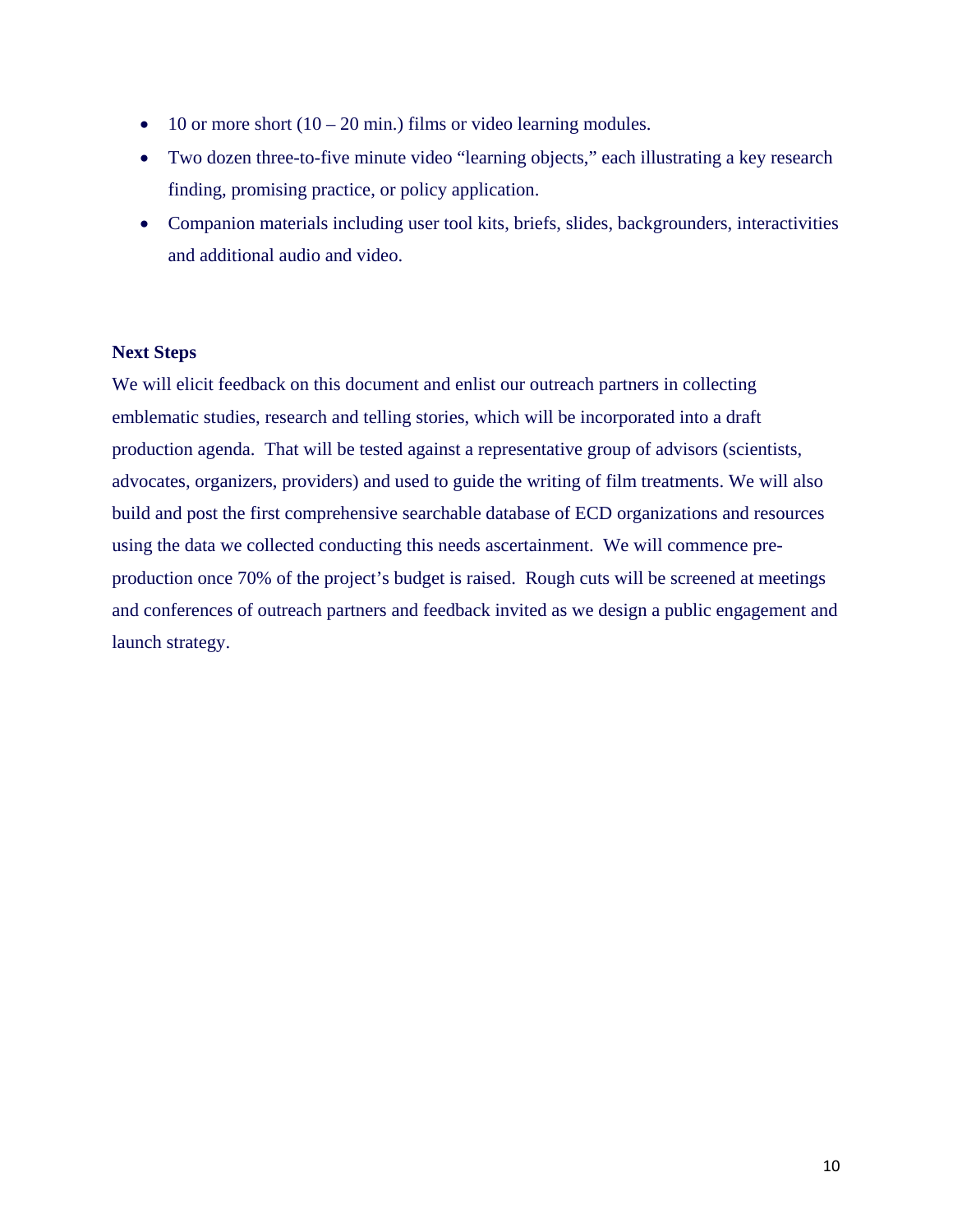# ierican Birthright Linking Early Child Development to a More Prosperous and Equitable Societ

# **Needs Ascertainment Report**

California Newsreel, the country's oldest non-profit documentary production and distribution center, is undertaking an ambitious, multi-platform media production and public engagement initiative to help reframe the way Americans perceive early child health and development. It's called *American Birthright*. To help ensure the project actually advances the efforts of those working to improve the lives of children, California Newsreel conducted an extensive environmental scan and needs assessment. This report sums up the findings of that *American Birthright* ascertainment process and recommends priorities for the content, form and delivery platforms for new media production around public policy and early child development (ECD) such as *American Birthright*.

# **1. PROJECT ORIGINS**

# **The Birth of** *American Birthright*

*American Birthright* grows directly out of California Newsreel's recent four-hour PBS series exploring the root causes of our alarming class and racial inequities in health, *Unnatural Causes: Is Inequality Making Us Sick*, winner of the Best Science Film / Radio / TV program of 2009 by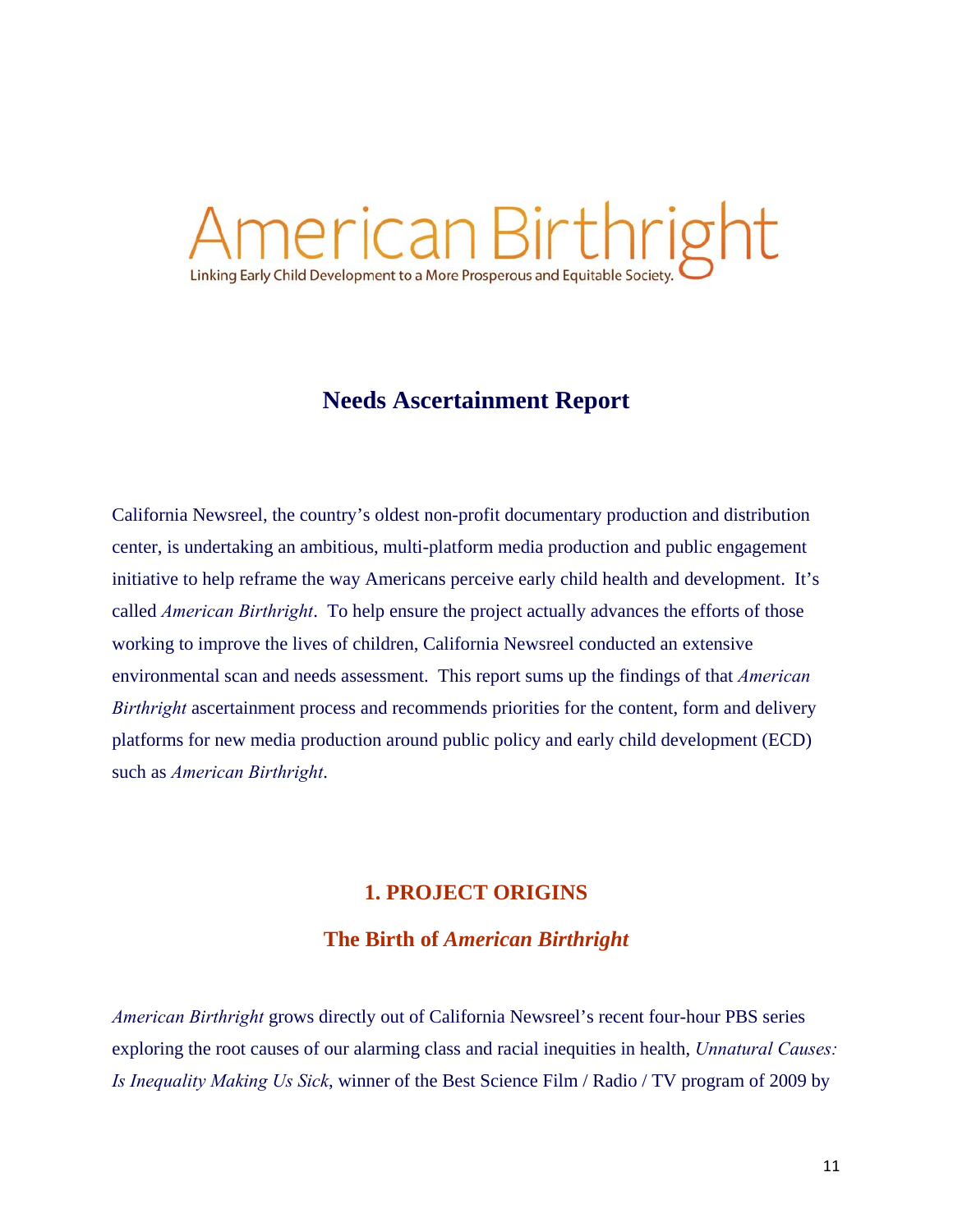the National Academies, a duPont-Columbia Award (considered the Pulitzers of broadcast journalism), and other prestigious honors. More pertinently, 18 months after its spring 2008 PBS broadcast, *Unnatural Causes* had already been used in more than 25,000 community dialogs, policy forums, trainings, classrooms, town hall meetings and other venues (www.unnaturalcauses.org). Many users of *Unnatural Causes* urged us in surveys, conversations and emails that our next project scrutinize the "social ecology," or web of relations and policies, that shapes so much of early child health and development and consequently, lifecourse outcomes, and why those outcomes are so differentially patterned by class and by race.

Growing scientific evidence is revealing how experiences in the first years of life build the foundation for life-long physical, emotional and cognitive health. It is also when public policy interventions and grass-roots efforts can have the greatest benefits. Many link investments in maternal health and ECD as critical to building a healthier, safer, happier, more equitable and more prosperous nation. The studies are many, they are strong and they are persuasive.<sup>1</sup>

Yet little or no popular media have translated these scientific findings into a compelling new narrative capable of changing the way parents, practitioners, policy makers and the public think about society's responsibilities and interest in these first crucial years. The conventional default explanations of child development—'good' parents / 'bad' parents, genetics and cultural dysfunction—still predominate. Perhaps not coincidentally, little progress has been made in improving outcomes for America's children.<sup>2</sup>

We need a new 'story,' these *Unnatural Causes* users suggested, a story that translates the science into popular terms, a story that ruptures the 'family bubble' discourse and widens the locus of debate from the individual child and family to the larger social ecology that structures opportunities for healthy child development, a story that connects ECD to America's future health and prosperity, and most of all a story the impels a sense of urgency and engages the public imagination for bold, transformational changes which can make a nurturing childhood ecology the birthright of every American child, the most prudent investment any nation can make. Fortunately, we are able to build upon existing research, especially from the Harvard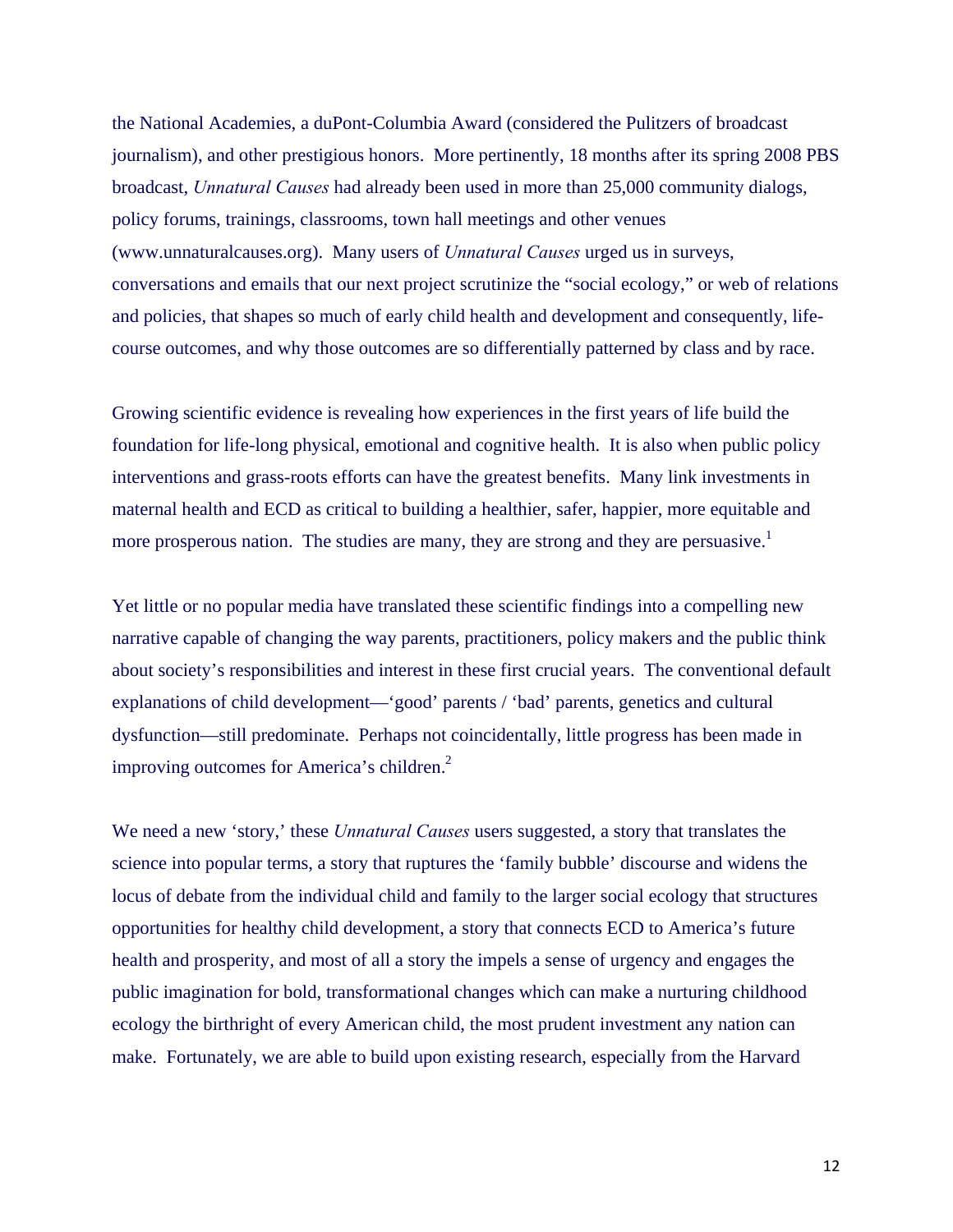Center on the Developing Child and FrameWorks, which demonstrates the core elements such a story should include. The challenge is how best to tell that story as film.

# **2. BACKGROUND**

# **Early Child Development, Healthy Communities and the Life-Course**

It is often said a nation can be measured by how well it attends to its children—their health and safety, their material security, their education and socialization, and their sense of being loved, valued and included in their families and communities. But not only do U.S. children have worse outcomes on most measures of health, education and well-being than those of other rich nations, we allow our most vulnerable children to fall much further behind the median.<sup>3</sup>

Almost 24% of our children are born into poverty today; 69% of those are children of color<sup>4</sup>. 46% of our young children (0-3), almost half, live in households that are poor or near poor (earning less than twice the federal poverty level).<sup>5</sup> They and their families face multiple adversities with potential cumulative, life-long consequences for their physical, socio-emotional, and cognitive development.<sup>6</sup>

That's because, "what surrounds us shapes us," as a report by the Berkeley Media Studies Group put it.<sup>7</sup> Science is now beginning to understand how the outside gets under the skin, how who we become is shaped not just by our genes but also by our interactions with the environment which regulate how our genes express themselves, beginning in utero.

Infancy is the period of our most complex and formative learning. Evidence from neuroscience and other fields reveals how the fetal environment and early childhood experience quite literally "wire" the rapidly developing brain and other bio-regulatory systems.<sup>8</sup> These epigenetic and physiological changes influence not only cognitive function but the self-regulation of emotions and behaviors, even the susceptibility to chronic diseases as we age – hypertension and heart disease, stroke, obesity, diabetes, substance abuse and mental illness. Exposure to a nurturing or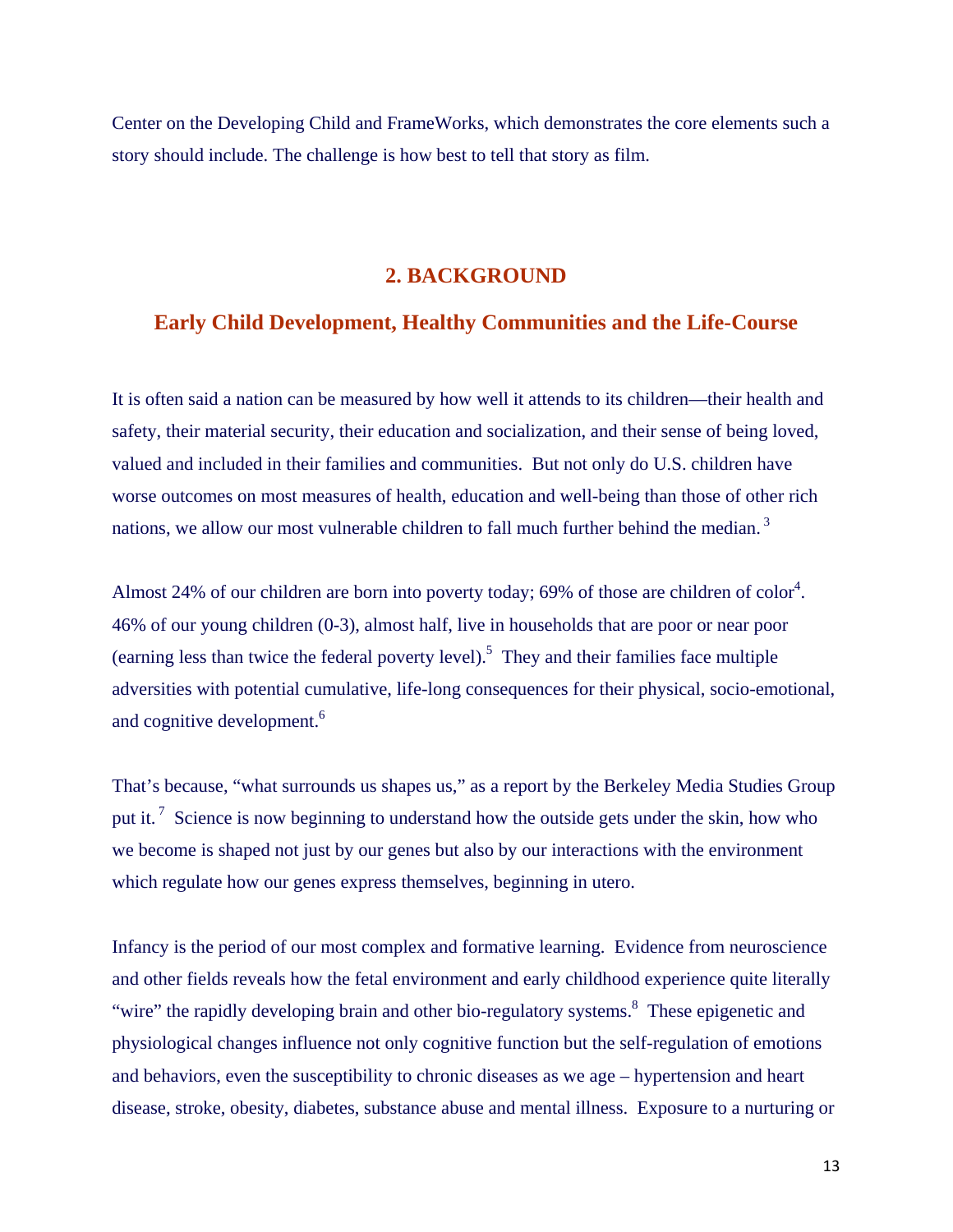adverse environment in the early years affects how we think, feel and relate to others as we age, our capacities for empathy, impulse control and even love. The consequences have been measured in many domains, ranging from brain function (e.g. working memory and stress reactivity) to educational achievement, adult earnings, substance abuse, violence and health.<sup>9</sup> <sup>10</sup> <sup>11</sup> <sup>12</sup>

Too many of our children enter life with the odds already stacked against them. Parenting capacities are not innately determined but are themselves strongly influenced by social circumstances and the stressors they face. The efforts of even the best intentioned parents are handicapped by economic insecurities, environmental toxins and social chaos which make it difficult to put in place a routine, orderly life, which in turn can disrupt secure attachments between caregiver and child and over-activate the stress management systems of their young children.<sup>13</sup> In the words of Jack Shonkoff, MD, Director of Harvard's Center on the Developing Child, exposures to health-promoting or health-threatening environments can "lead to a cascade of advantage for some, a pile-up of risk for others," consequences that reverberate throughout their lives.<sup>14</sup>

And it's not only the poor. An increasingly distressed middle class faces long workweeks, stagnant wages, increased debt and short vacations. They lack paid parental leave, have little or no paid sick leave, and face over-priced, inconvenient and unregulated childcare and uncertain futures, each of which can adversely affect the trajectories of young children.

Outcomes get steadily worse as you step down the social-economic gradient. Parents of children born into poverty, especially poor children of color who are disproportionately concentrated in neighborhoods of disadvantage, are likely to encounter even more and greater adversities<sup>15 16</sup>– what Paula Braveman, MD, Director of the Center for Social Disparities at the University of California, San Francisco, calls a 'toxic stew' of low paying and unreliable jobs, over-crowded and poor housing, noise, recurrent violence, social isolation, food insecurity, ambient air pollution. Exposing families to unstable, health-threatening neighborhoods, particularly the "double jeopardy" that afflicts poor families of color living in poor neighborhoods, is, according to several of the leaders we interviewed, nothing less than child abuse. As a participant in one of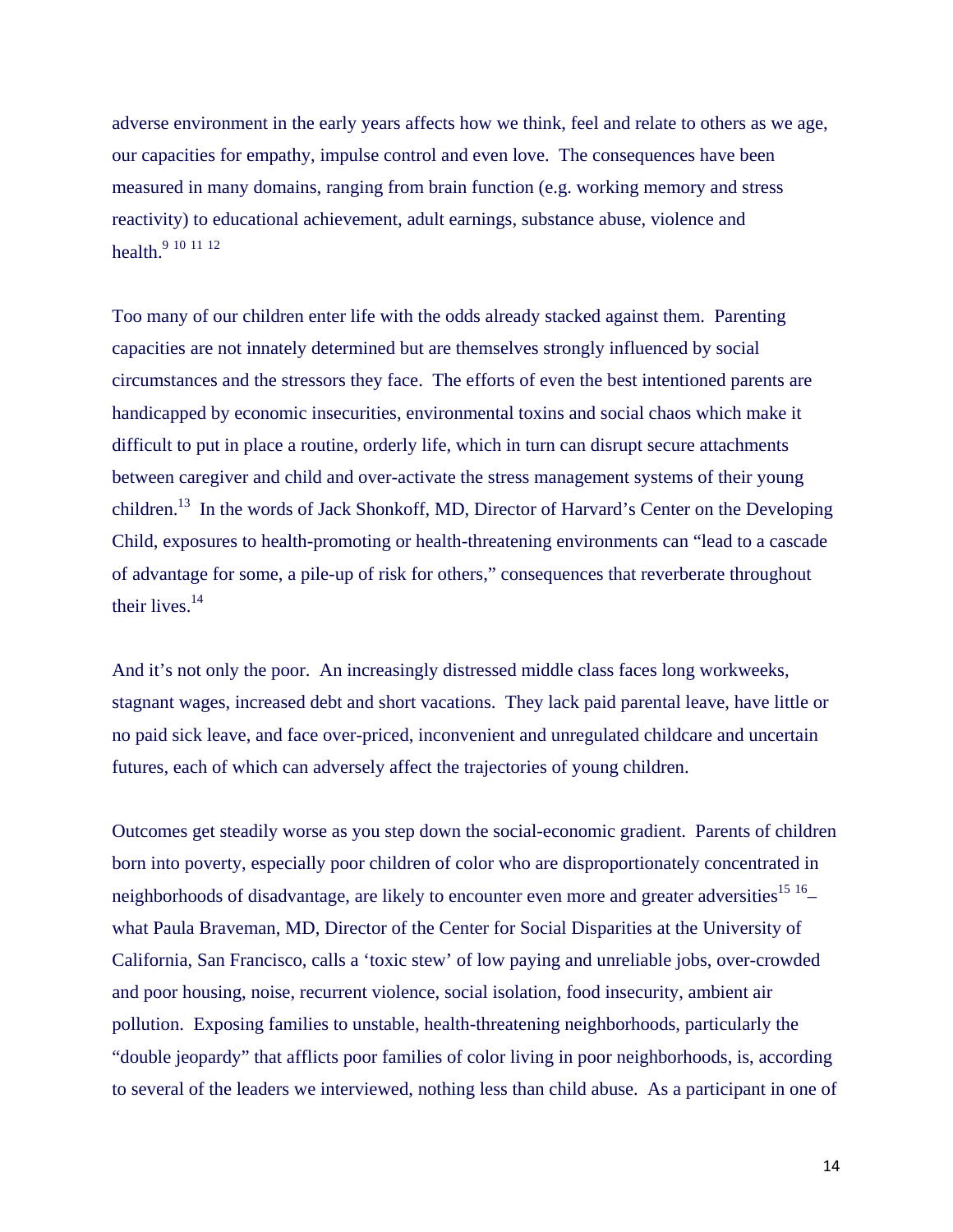our focus groups put it, "The American economy and our social policies are as kid friendly as a plastic bag."

But our kids' health is not all that's at risk. By under-investing in early childhood we are also under-developing America.

- Only 24% of 4th graders are "proficient" readers." $17$
- $\bullet$  Our health care system sucks up 17% of our GDP<sup>18</sup> treating a population that lives sicker, shorter lives than almost every other rich nation on earth.<sup>19</sup>
- Our workforce lacks the problem-solving and technical skills to keep American industry competitive. $20$
- Chronic disease costs American business more than \$1 trillion a year in lost productivity.21
- The U.S. holds one quarter of the world's prisoners.<sup>22</sup>
- A military readiness study with the eye-catching title "Too Fat to Fight" reported that fully 75% of young people ages 17–24 are not qualified for military service. They are either physically unfit, do not measure up to academic standards, have emotional problems, or a criminal record.<sup>23</sup>

Yet research also suggests public policies that offer an extraordinary opportunity not only to transform life prospects for all our children, especially our most vulnerable, but also for building strong communities and national prosperity. Multiple studies demonstrate that investing in maternal health and the first years of life yields huge pay-offs in lowered chronic disease and health care costs, less violence and crime, less welfare and substance abuse, better education and increased productivity and international competitiveness. Nobel Laureate James Heckman estimates every dollar invested in quality early care returns six dollars.<sup>24</sup> The studies of Arthur Rolnick and the Minneapolis Federal Reserve suggest an even greater return.25

By now the scientific evidence is compelling and, interestingly, largely uncontested. Yet despite all the studies, all the evidence and all the journal articles, these findings and their policy implications remain unfamiliar to the public, civic leaders and even many providers. They get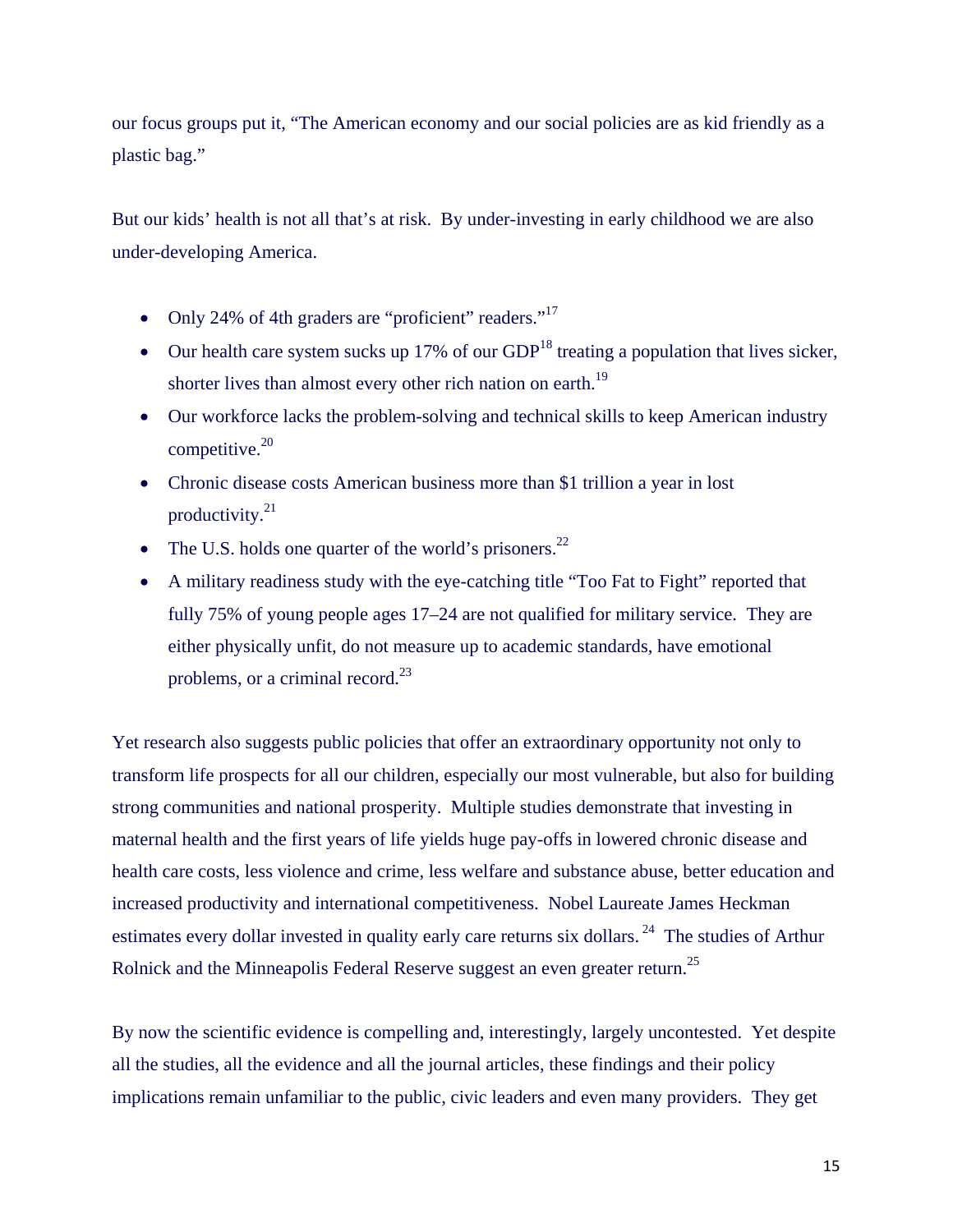little play in the media. Deeply imprinted myths and misconceptions continue to impede efforts to reframe ECD as a public not just a personal matter, to impel a sense of urgency and set the groundwork for a national dialogue about what a transformative policy framework might look like.<sup>26</sup> Jeanne Brooks-Gunn, Virginia and Leonard Marx Professor of Child Development at Columbia University, told us, "We have huge inequities. But few seem to care. Instead we blame the parents. But parents are enmeshed in a web of relations that constrain or enhance what they can provide."

*American Birthright* is intended to help change that. It can provide the increasingly important media tools that not only raise the alarm but connect under a common conceptual umbrella the many different initiatives underway that promote early child health and well-being, from the Northern Manhattan Perinatal Partnership to the Children's Movement of Florida, from pre and inter-conception care to Educare, from home visiting nurses to Promise Neighborhoods. By rupturing the dominant "family bubble" and "right choices" discourses, it can help direct attention towards the lack of quality early care, the harm of residential segregation and the importance of food security, living-wage jobs, environmental justice, affordable housing, paid parental and sick leave and other critical social determinants of health and well-being over which individual parents have little control.

Perhaps, as someone once said, it takes a child to build a village. The lens of ECD provides a unique opportunity to challenge the widespread mythos of the "self-determining" individual which deprives parents of support, disparages government action, and rationalizes away the patterning of so many outcomes along class and racial lines. By employing a new story of social connectedness, *American Birthright* can communicate a positive vision of how we might build healthy and caring communities for our children. Bill Bentley, long-time president of Voices for America's Children, summed up the possibilities succinctly: "*American Birthright* can help us build a movement for children and healthy communities."

# **3. NEEDS ASCERTAINMENT**

16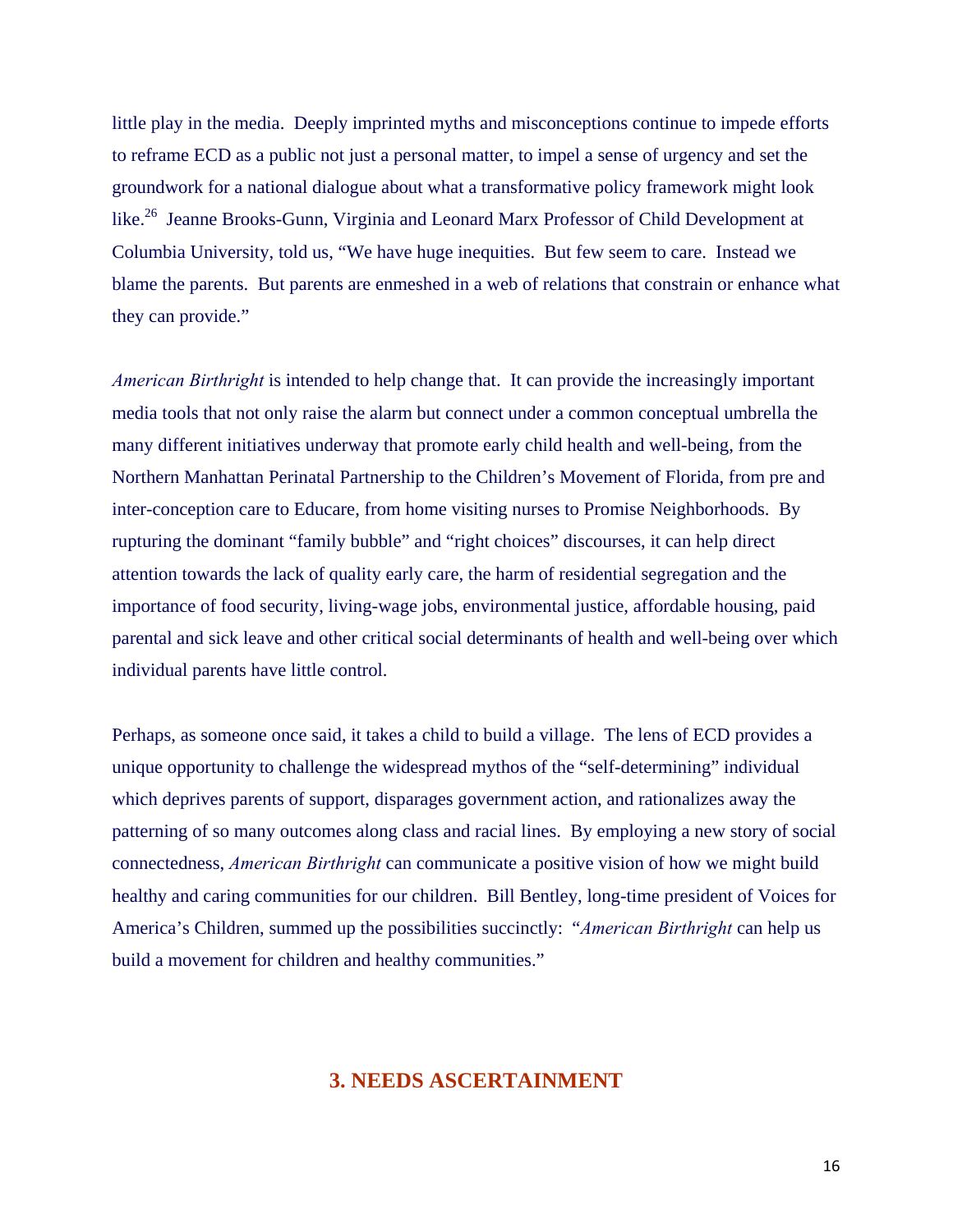### **User-Centered Media Design**

California Newsreel understands that in order to produce media resources which truly add value and advance the efforts of those long working on behalf of children and healthier communities, we first needed to elicit input from the multiple stakeholders, right from the start**.** 

And so, rather than begin *American Birthright* with preconceived notions about content and form, California Newsreel spent the summer and fall of 2010 conducting a rigorous environmental scan and needs assessment to determine who the stakeholders are, their missions and constituencies, the settings in which they work, the obstacles they face, and how media might advance their objectives.

In other words, our task was to "reverse engineer content," that is, invert the traditional mediacentric sequence of *production → distribution → exhibition*, to *user objectives → appropriate media → customized content*. The conventional distinctions between production, outreach, distribution and exhibition appear largely artificial once content is conceived as growing organically out of and feeding back into a larger, collaborative process of social change.

To our knowledge, this is the first needs ascertainment and collaborative development process ever undertaken prior to producing a major American documentary media project. We call this new media production paradigm "user-centered design."

#### **3.1 Objectives of Needs Ascertainment**

We posed the following objectives for our environmental scan and needs ascertainment in order to provide a framework and guidelines for media production that can advance the field:

A. Map the vast and varied community of ECD stakeholders in which *American Birthright*  will operate: 1) their program and policy priorities, 2) their constituencies, 3) their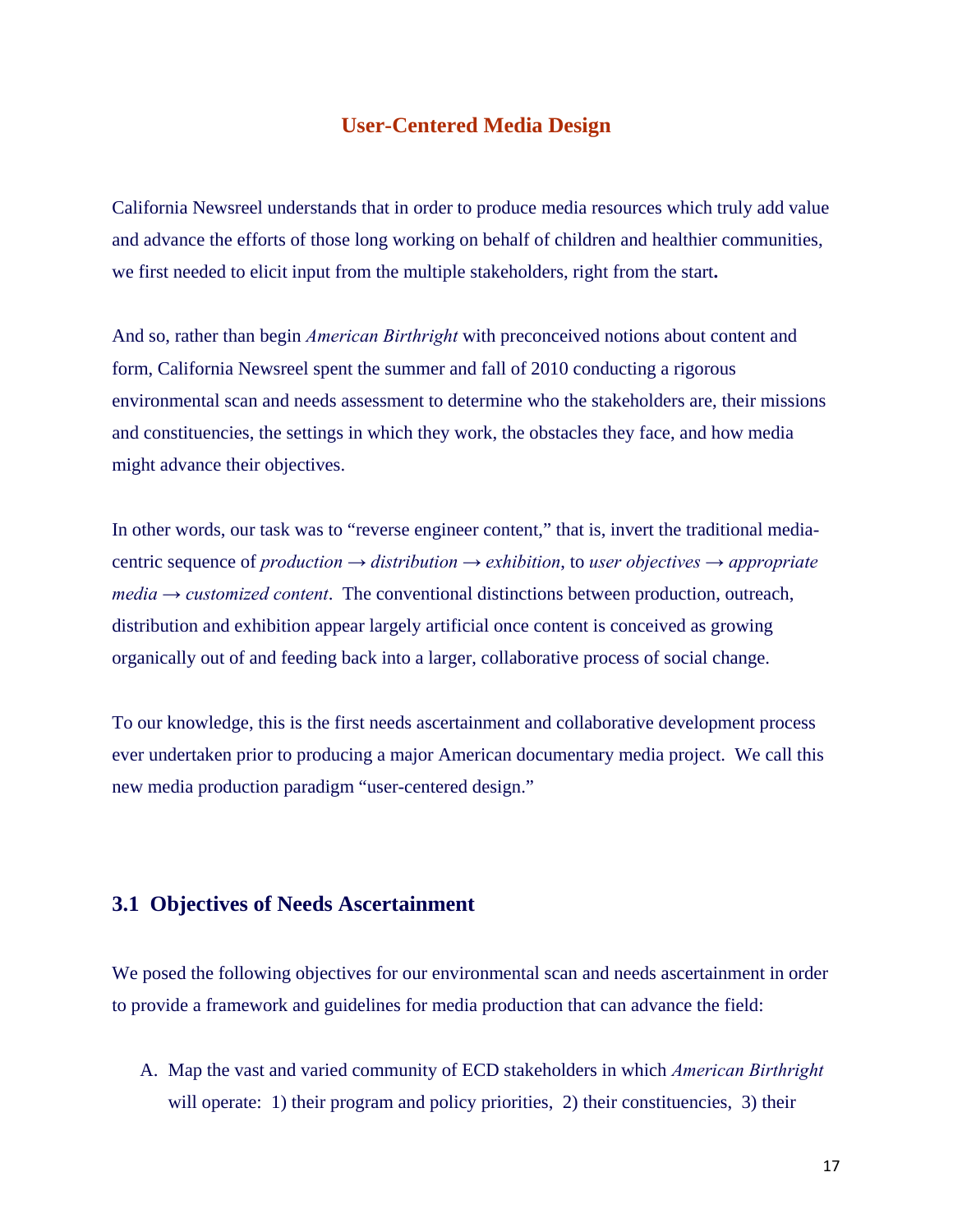approach to class and racial inequities, and 4) their media and communications capacities.

- B. Inventory resources of existing non-print media on ECD and assess the communication assets and preferences of the field.
- C. Assess media needs by sampling this stakeholder community using a survey instrument, personal interviews and a review of websites and analysis of web metrics.
- D. Identify what organizations are trying to communicate about ECD; to whom they are trying to communicate it; how and where they communicate; what obstacles they face in communicating it; including the strengths and weaknesses of existing media; whether new media production might overcome these obstacles; and if so, how (content, format, delivery platforms, length, mode of address).
- E. Identify a core network of advisors and public engagement partners who can help us set priorities, lead us through the thicket of research studies, and critique film treatments, cuts and public engagement plans.
- F. Develop a database of emblematic stories, studies, and initiatives that might lend themselves to filming.
- G. Build a temporary project website at www.americanbirthrightmedia.org.

# **3.2 Data Collection Methods and Related Activities**

A. Needs Survey Instrument: A questionnaire consisting of 25 questions sent to 140 individuals (advocates, practitioners, policy makers, researchers) via Survey Monkey (See Appendix A: Organizations Which Took the Survey).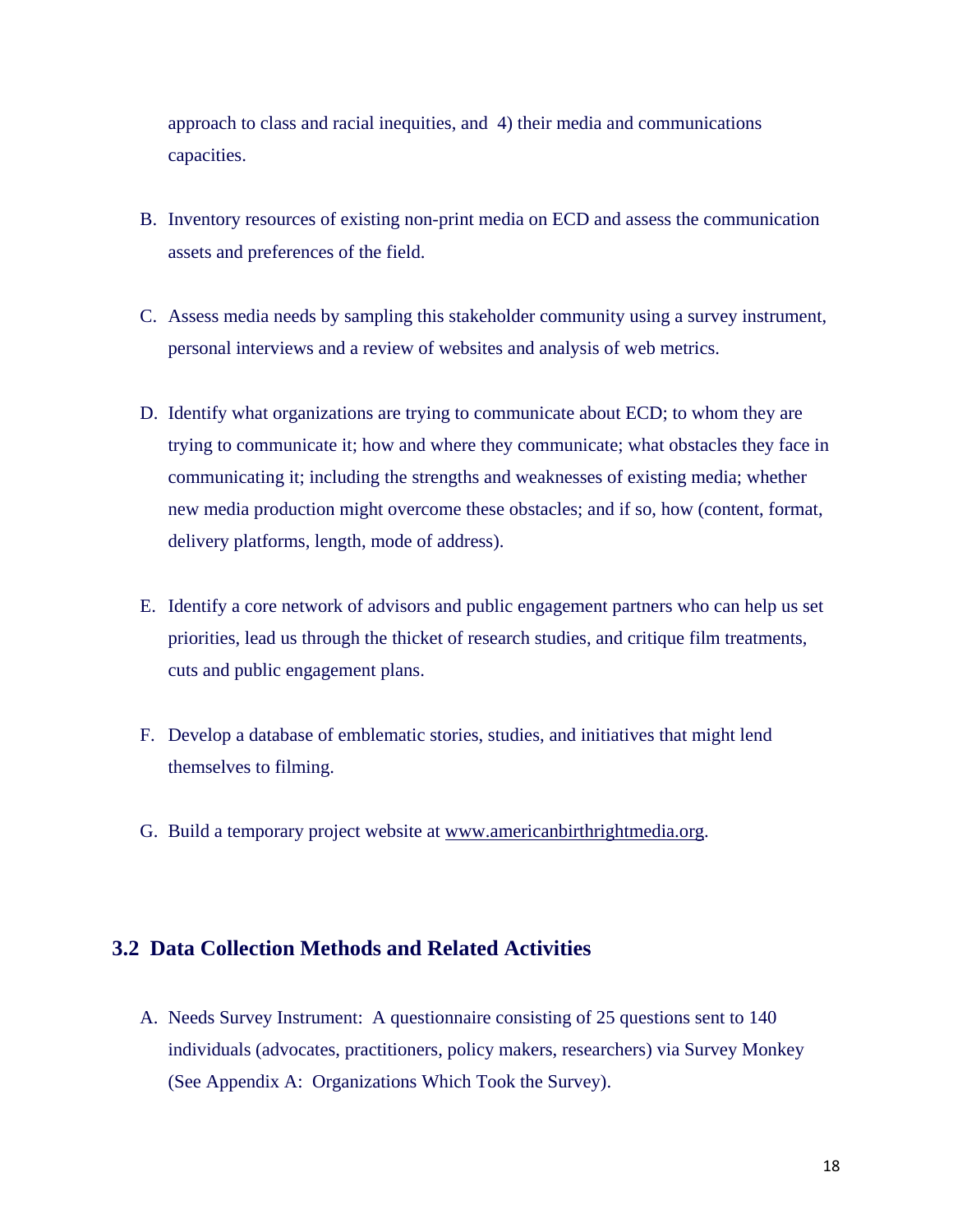- B. Qualitative one-on-one interviews of approximately one hour each conducted with 87 thought-leaders, including researchers, advocates, organizers, funders, community leaders, policy makers, practitioners and three focus groups (see Appendix B: One-on-One Interviews).
- C. Website review and content analysis: Identified and coded 232 organizations. Further scanned, reviewed metrics and coded website content of 132 organizations (see Appendix C: Scanned Websites).
- D. Summarized and analyzed selected national, state and some local policy and legislative initiatives.
- E. Identified and cataloged non-print ECD-related media: video, audio (radio, podcasts), online curricula, interactivities, and multimedia sites.
- F. Began a database of media channels, producers, and journalists covering child development.
- G. Built a bibliographic database.
- H. Created files of emblematic studies, anecdotes, stories, characters and research.
- I. Started a calendar of apposite conferences and meetings.
- J. Recruited core public engagement partners (49 have already agreed).

Note that while 260 organizations and 133 individuals were included in our assessment, Newsreel makes no claims for the methodological rigor or statistical reliability of this modest first step towards accountable activist media. Our data sample is neither comprehensive nor scientific. Our aims are purely pragmatic. We want to understand the needs of the field, avoid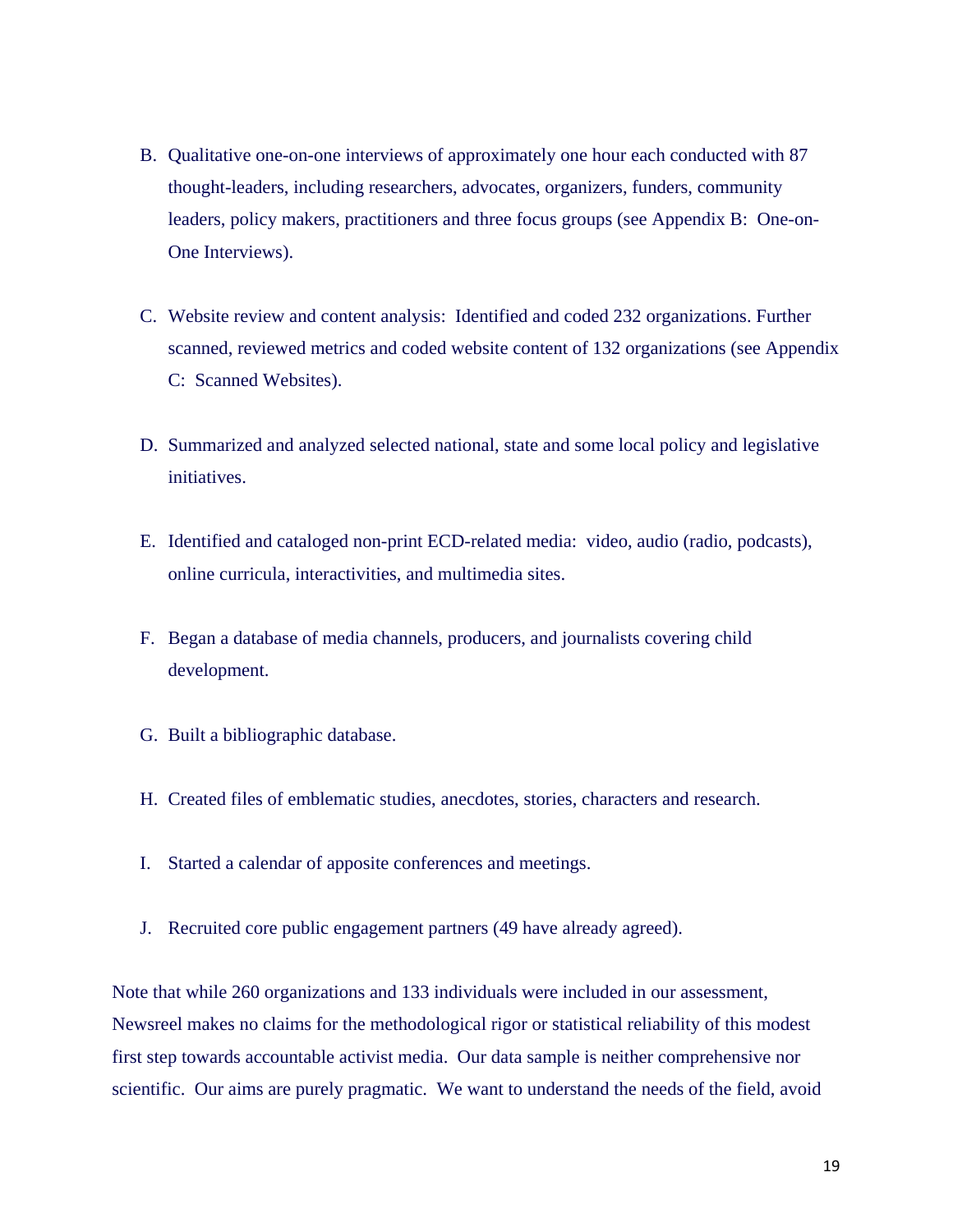erroneous assumptions, clarify the questions *American Birthplace* needs to address, and identify areas for our further research. Our data is doubtless flawed but we prefer it to guesswork or intuition and believe it can better assure that media we produce will not only be good but useful (there is a difference between a good film and a useful film; while all useful films must be good, not all good films are useful).

Organizations were identified from past California Newsreel engagement efforts around *Unnatural Causes*, recommendations from key sources, and a combination of purposeful, opportunistic and snowball sampling. However, the methodology and results were vetted through several advisors and also reflect the personal experience of the principal investigator / executive producer and the research director.

For the most part, we excluded parenting education organizations and organizations that advocate for special needs children, such as the Autism Society of America. There are too many to survey and their missions too specific for our purposes.

Please also note that this scan and assessment represent but a snapshot in time. Some initiatives and programs end and others begin. Websites are continually modified. New research findings are released while older ones are disputed.

Finally, a note on our own cognitive bias**.** While many scholars inspired our early thinking about public attitudes and the communications challenges surrounding ECD and policy change (and hence the unstated assumptions behind many of the questions we posed in this ascertainment and our interpretation of the data), none have been as influential as the framing research and reports which the FrameWorks Institute conducted for the Harvard Center on the Developing Child and others over the past decade, so much so that we at times adopted their language and terminology without even realizing it, nor did we properly cite and credit them in an earlier version of this report. Needless to say, the perspective presented here is that of California Newsreel not FrameWorks. We urge readers to read FrameWorks' research for themselves, which they generously make available online at: http://www.frameworksinstitute.org/ecd.html.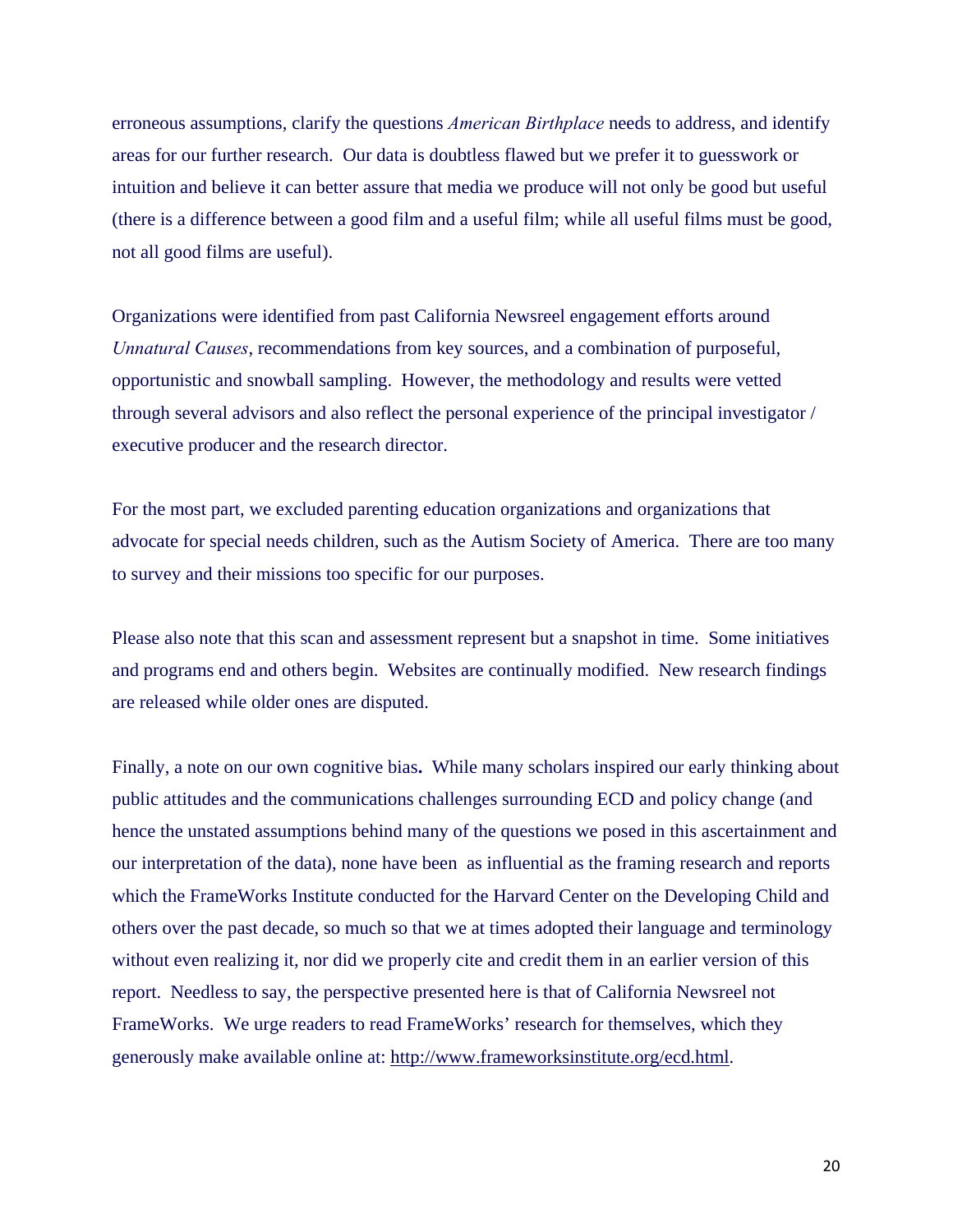# **4. A PICTURE OF THE FIELD**

Child health and welfare is one of the oldest and largest arenas of philanthropic endeavor and government activity and spans a vast range of institutions, agencies, providers, and professions. The Child Welfare League of America was founded in 1920. The Maternal and Child Health Bureau (now part of the Health Resources and Services Administration (HRSA) of the U.S. Department of Health and Human Services) celebrated its 75<sup>th</sup> anniversary last year.

Today ECD is served by a vast but fragmented field with multiple missions – maternal health, foster care, infant mortality, day care, pre-K, injury prevention, maltreatment and child welfare, brain development and epigenetic research, maternal depression and mental health; also parental leave, family supports and anti-poverty policy work. The field incorporates social service providers and advocacy groups, pediatricians, visiting nurses, community health centers and children's hospitals, public health workers, policy makers, educators, and community-based organizations, scientists and research centers, professional associations and government agencies. Annual budgets of organizations we scanned range from \$1.1 to \$117 million (excluding government agencies, foundations and medical centers).

Each of these sectors intervenes in early childhood at different points with different expertise and with different mandates guided by different historical traditions. Each also maintains its own set of resources, in-service education and communications channels. Further, an additional group of key stakeholders stand outside the ECD field yet their work either influences or bears the consequences of the nation's ECD policies. These range from K-12 educators, to public and mental health, community development, racial justice organizations, juvenile justice, business and human resource development, and even the U.S. military.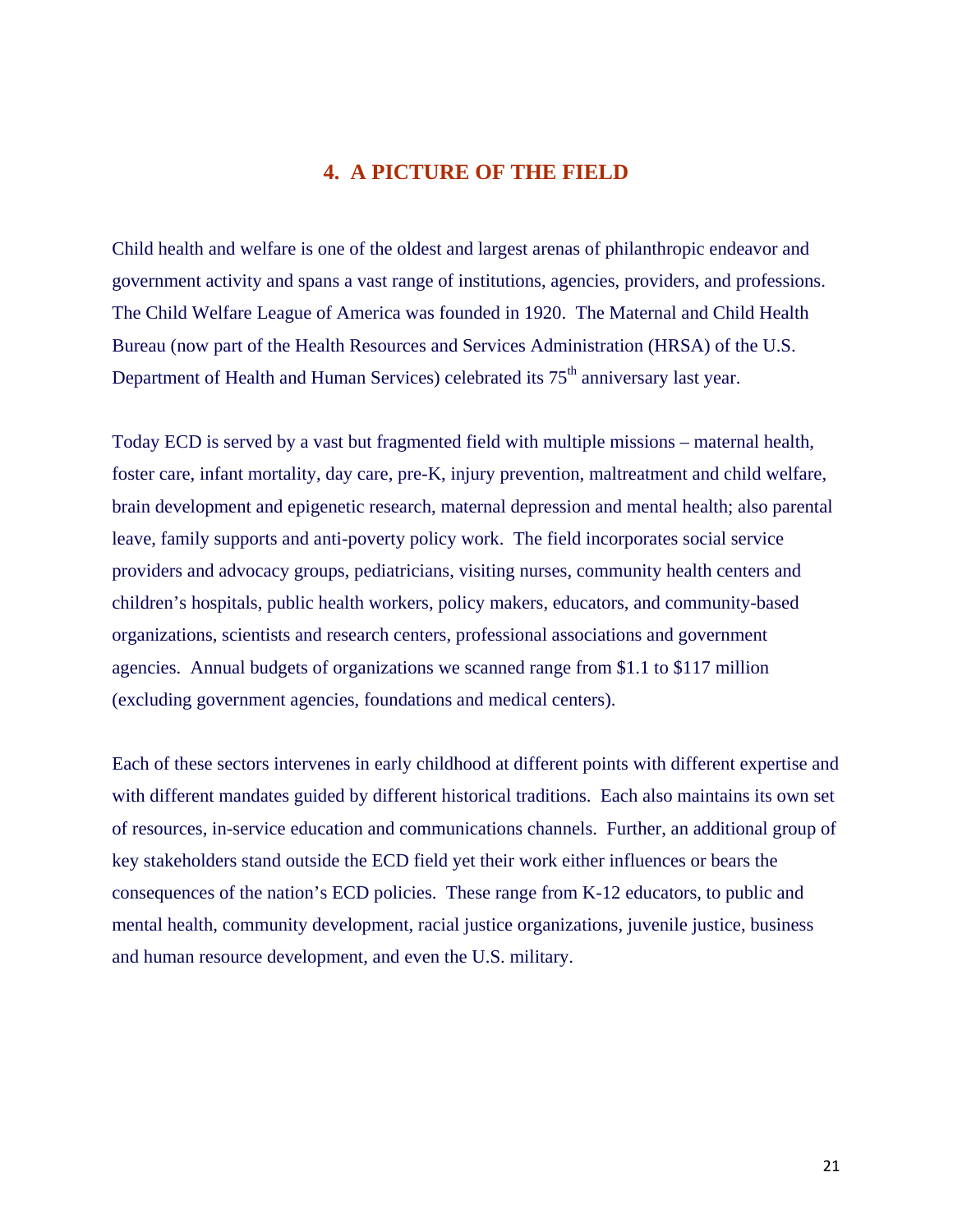#### **4.1 Policy Domains**

Our first challenge was how to characterize the field's many missions and thematic interests. To piece together a picture of the field, we grouped them into the following admittedly slippery policy domains after surveying the programs and activities of 232 organizations:

(Note: As indicated above, for the most part we purposefully omitted parent education initiatives. Parent education is critical but there are too many programs for us to track in this document. Some organizations focus almost exclusively on parent education, such as Parents as Teachers, Reach Out and Read, Abriendo Puertas / Open Door, Baby College, etc., while others such as the Nurse-Family Partnership, the Doula program, WIC, etc. include parent education as a critical component of their work).

- The Broad Spectrum of Childhood. The health and well-being of children of all ages (0–18) is a running theme of many organizations, especially omnibus advocacy groups such as Voices for America's Children and The Children's Defense Fund, even as they increasingly view early child experience as foundational. Only a subset, such as Zero to Three, is dedicated exclusively to early childhood. Issues addressed range from maternal health and birth outcomes to strengthening families, day care, school improvement, universal health care and criminal justice reform. The larger omnibus groups conduct their own research and issue briefs, advocate for policies and programs, develop and implement programs and standards, convene trainings and lead campaigns. Most recognize adversity as a threat to healthy development and are wrestling with how to best integrate eco-social models and a life-course perspective into their work.
- **Early Care and Education.** A large number of organizations are dedicated to expanding the availability, access and quality of early care and pre-K, including standard setting, training and funding, like the National Association for the Education of Young Children, National Association of Child Care Resource and Referral Agencies, Pre-K Now and the Bounce Learning Network (Educare). School readiness is a dominant theme throughout the field. This isn't surprising given No Child Left Behind and the attention lathered on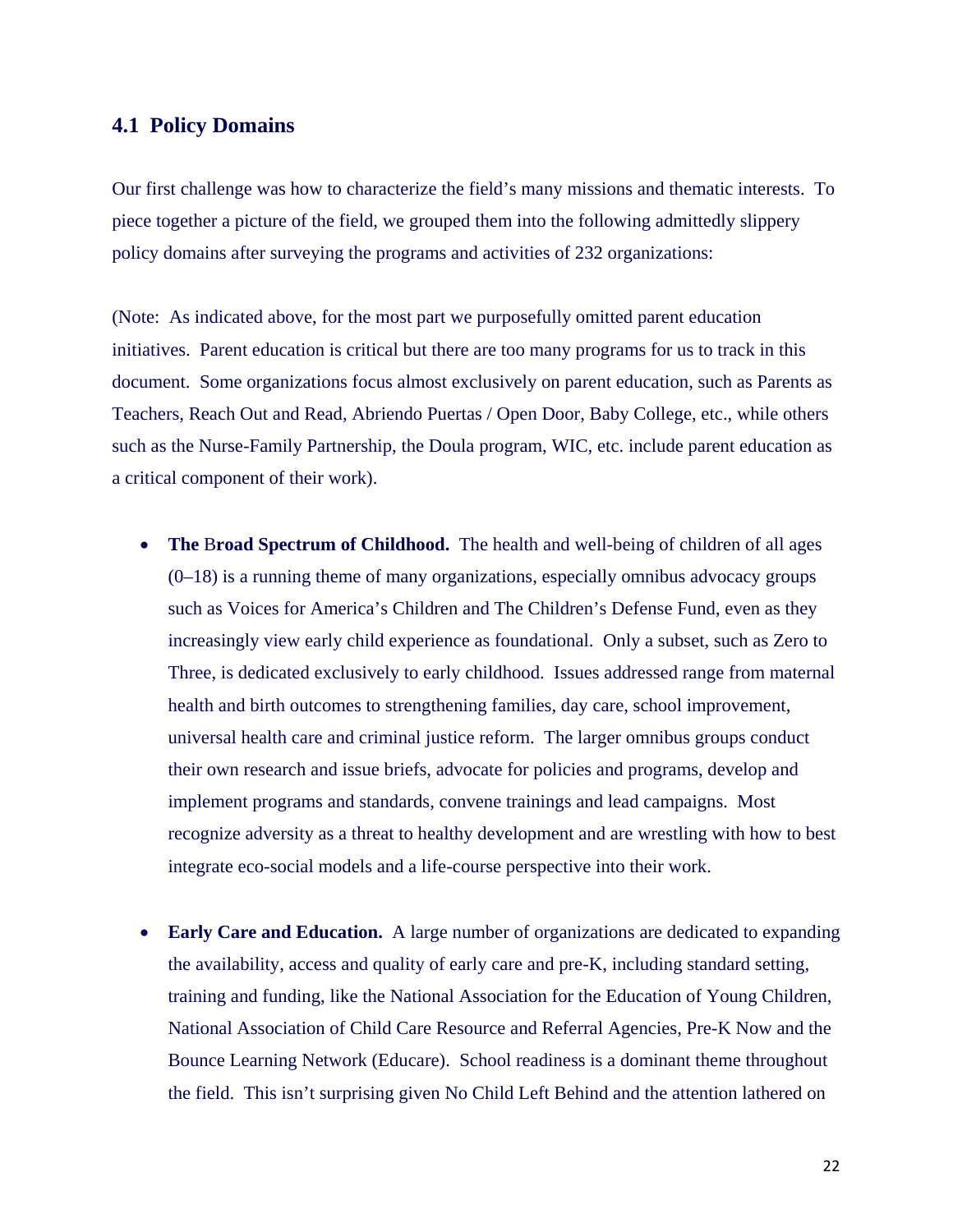our failing school system. But 'school readiness' as a frame often triggers a procognitive skills bias with less attention paid to consequences for emotional development, social attunement and physical well-being, at least among policy makers and the public if not within the organizations themselves. $27$ 

- **Maternal and Child Health.** Much work in this category is provider-driven (pre- and post-natal maternal health, infant / toddler health care and parent education), including the newly expanded home visiting programs for at-risk families (with support from the Affordable Care Act) and Healthy Start. However, a few public health, communitybased, and research organizations dedicated to reducing racial infant mortality gaps such as the Northern Manhattan Perinatal Partnership, CityMatch, Contra Costa Health Services, and the Center for Healthier Children, Families and Communities take an explicit life-course perspective beginning with the mother's pre-conception health status. They also recognize the need to tackle larger social determinants, especially racial exclusion, community empowerment, financial security and access to sound and affordable nutrition. And now, federal and state maternal and child health programs, including the Maternal and Child Health Bureau (HRSA), are beginning to reframe their planning using a life-course approach.
- **Access to Services, Family Supports and Economic Security.** Direct services dominate the early child field. Not surprisingly, today most are wrestling with how to withstand state and municipal budget cuts. But many are also grappling with how to overcome the fragmentation characterizing child welfare and family services and instead provide "comprehensive and integrated" services. Growing resources are going into parent education and support, from the Nurse-Family Partnership to Parents as Teachers to Abriendo Puertas/Open Doors. But apart from advocating for improvements in TANF, we found few groups (outside of research centers) that directed significant attention and resources to context, i.e. community development and tackling the socio-economic, racialized and political structures that impede the capacity of families and communities to promote healthy child development. And while most all providers recognize the importance of 'make work pay' policies (e.g. living wage jobs, paid parental and sick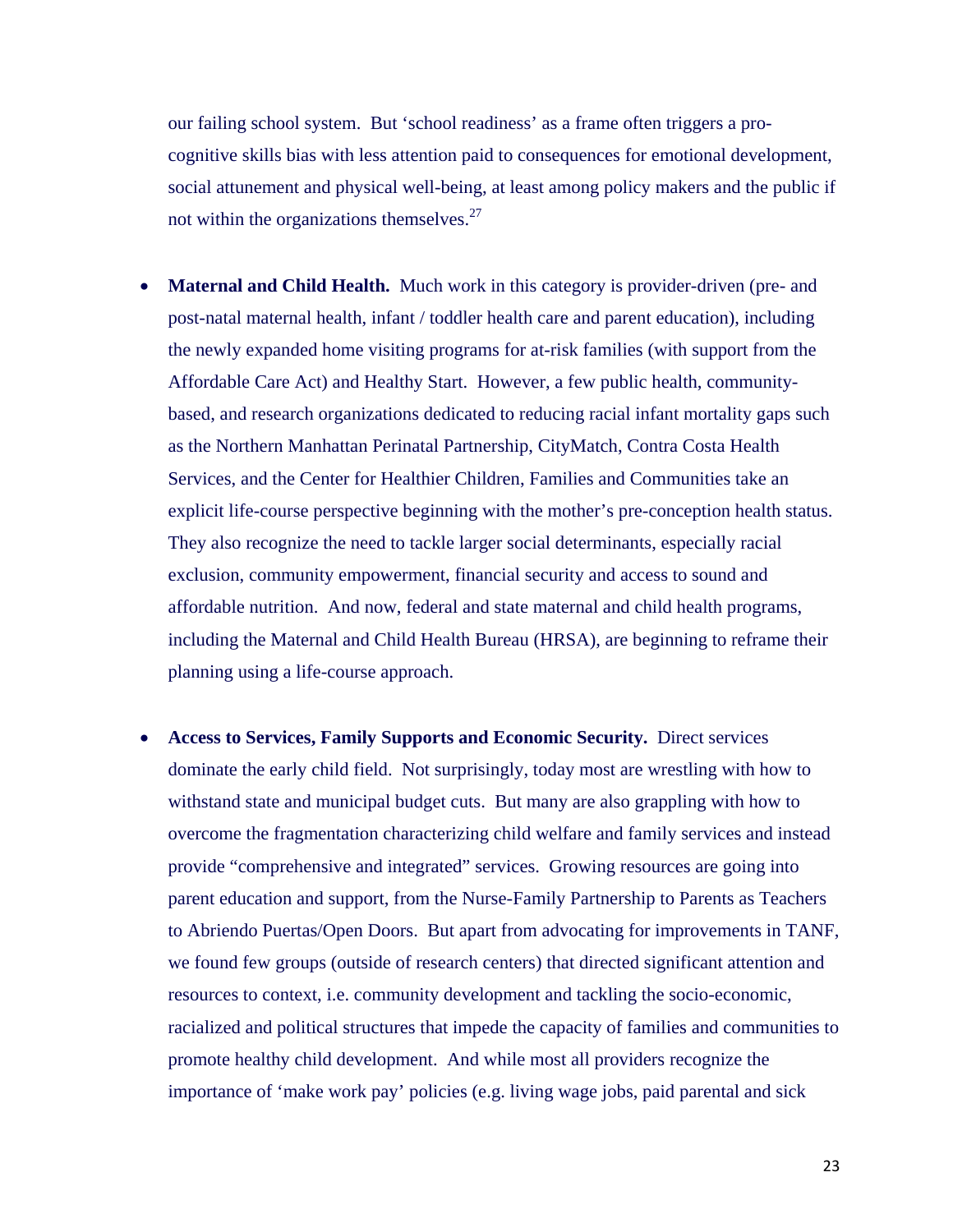leave, flexible work hours, etc.) and expanding family supports (such as the child tax credit), few are actively organizing around these issues. Instead, this work has been taken up by advocates such as Mom's Rising and the National Partnership for Women and Families.

- **Racial Equity.** While most ECD organizations attempt to infuse equity into their work, few forefront racial justice with the exception of those that make civil rights advocacy their core mission and children a secondary one such as the National Council of La Raza and the Health Policy Institute of the Joint Center for Political and Economic Studies. One exception is the Children's Defense Fund with initiatives such as their Cradle to Prison Pipeline campaign. Nonetheless, many organizations advocate for "at risk" populations, and a few directly address residential segregation as well as access to health care for children of immigrants, documented or not. Many organizations are wrestling with how to balance the need for targeted initiatives to at-risk communities versus the more popular appeal of universality, while the W. K. Kellogg Foundation has made tackling structural racism a core part of its philanthropic mission.
- **Maltreatment and Safety.** Not surprisingly, a large number of organizations and programs serve children most at-risk for abuse, neglect or violence, such as the CDC National Center for Injury Prevention and Control and the Positive Parenting Program (Triple P). Many identify maltreatment and trauma ("toxic stress") as both a consequence of families under stress and also a source of youth violence, poor educational attainment, and depression and other mental health problems. We also found growing interest in the cumulative impact of the smaller, "every day" stressors children endure, not only the acute and traumatic, as well as creating safe and supportive physical, chemical and built environments free from toxins and fear, especially at the CDC. Still, most child protection programs take a rescue rather than preventative approach, often too little and too late. And while targeted programs are many, challenges to structural and internalized racism, economic inequities, social exclusion and other socially produced adversities that put young children at risk are few. However, exceptions like the Center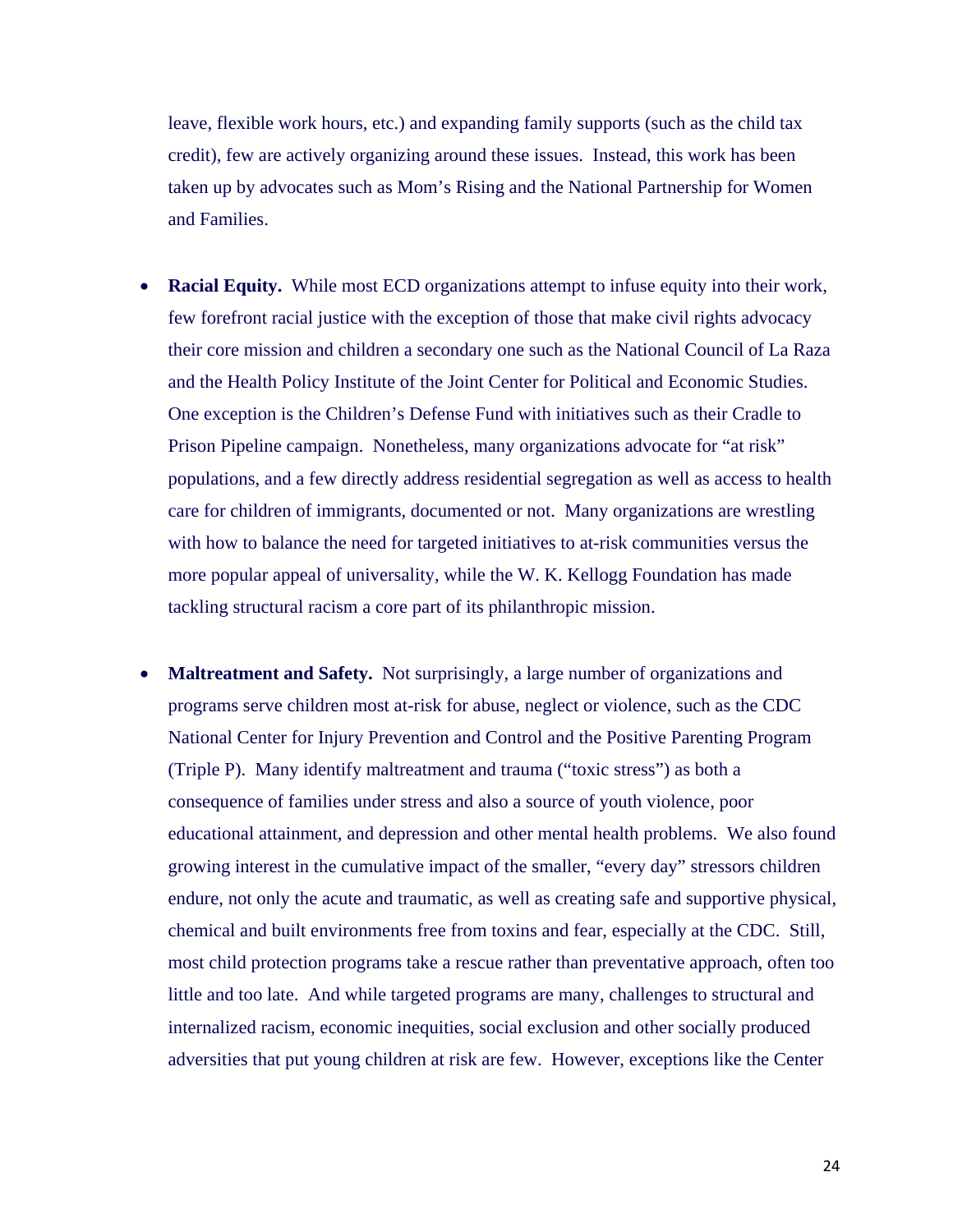for the Study of Social Policy's Strengthening Families which focus on building family supports seem to be gaining more traction and influence.

- **American Prosperity.** A small but growing number of organizations, such as Fight Crime: Invest in Kids and the Partnership for America's Economic Success, quite explicitly use a national prosperity or return on investment frame. They commission studies and argue, mostly to policy makers, that investing in early children, especially early education, is critical to the nation's future economic success, both as a way to reduce costs (crime, welfare, health care costs) and to enhance American international competitiveness by improving our 'human capital.' Less attention has been paid to the pay-offs in happiness, security and hopefulness, admittedly harder to quantify.
- **Community Health.** A growing number of initiatives are aimed at building healthier communities, led by community organizers like Isaiah Network's Just Health and Healthy Heartlands Initiatives, West Harlem Environmental Action Coalition (WE ACT) and People Improving Communities (PICO), advocates like PolicyLink and Place Matters, foundations like the California Endowment and the W.K. Kellogg Foundation, many public health agencies and CDC's Project REACH, and now the federal Promise Neighborhoods initiative. They focus on improved access to services, the built environment, environmental justice, violence prevention, better food access and transportation, and improving educational outcomes. Yet few initiatives have as yet tied themselves explicitly to creating nurturing environments for young children despite the potentially profound consequences of their work for children's prospects as well as the increased public support for strengthening communities such an approach might engender.

# **4.2 Organizational Types**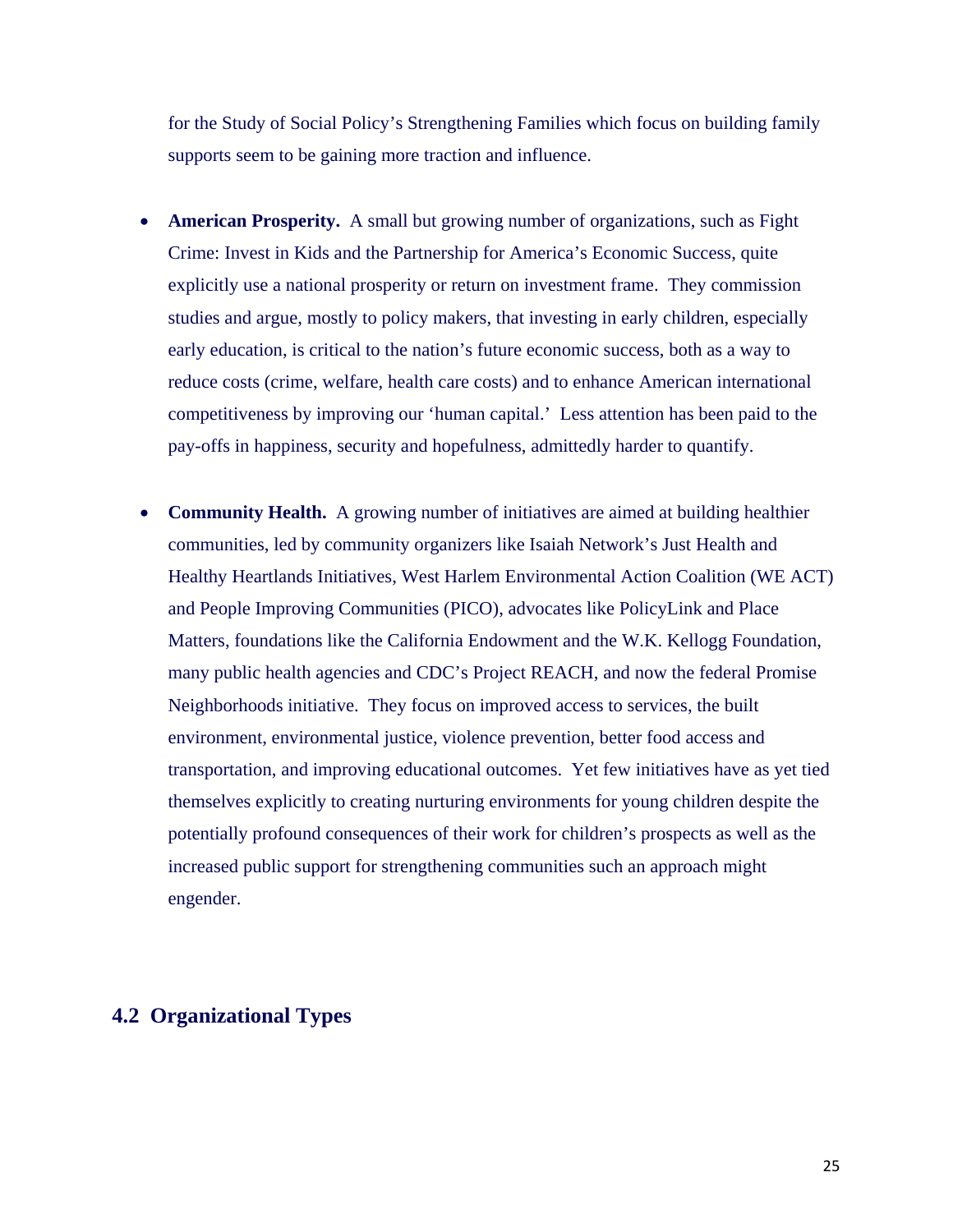The work undertaken in the above arenas is carried out by organizations of different kinds. We asked survey respondents to place themselves into one of the following eight types:

#### **Advocates and Alliances**

Advocates and alliances define their primary mission as promoting greater education, awareness and federal and state policy change around child wellbeing. Our scan identified 61 such organizations—such as Voices for America's Children, the Children's Defense Fund and Children Now—and initiatives, such as BUIILD, Kids Count, and the Children's Movement of Florida. Only a few advocacy groups focus exclusively on early childhood, such as Zero to Three. Many are headquartered in Washington, DC and define their core constituencies as policy makers, but also target other advocates and the general public. The most common interests are health and education with campaigns such as Don't Cut Kids, The National Infant and Toddler Care Initiative and Paid Sick Leave, though many employ a school readiness frame. While nine organizations identified strengthening families as part of their mission, few initiatives are aimed at building infrastructure or supportive communities. Most advocacy organizations are well-established with only three founded within the last decade.

#### **Community-Based Organizations / Service Providers**

We combined into one category community-based organizations such as the Harlem Children's Zone, operational non-profits such as Nemours, and direct services organizations including like First Five (CA), Help Me Grow (CT), Smart Start (NC) and some exemplary local service agencies like St. John's Well Child and Family Center (Los Angeles) because of the overlap among their missions and functions. We pulled a sample of 35 such groups and scanned 25. Seven of those are organizations with affiliates (such as First Five). One in five organizations maintains four or more offices. Interestingly, most of these organizations are relatively new, having started in the 1990s.

Missions focus on providing family and children's support and services, with particular emphasis on at-risk populations. These include parenting and caregiver education, maternal health and improving birth outcomes, family preservation and foster care,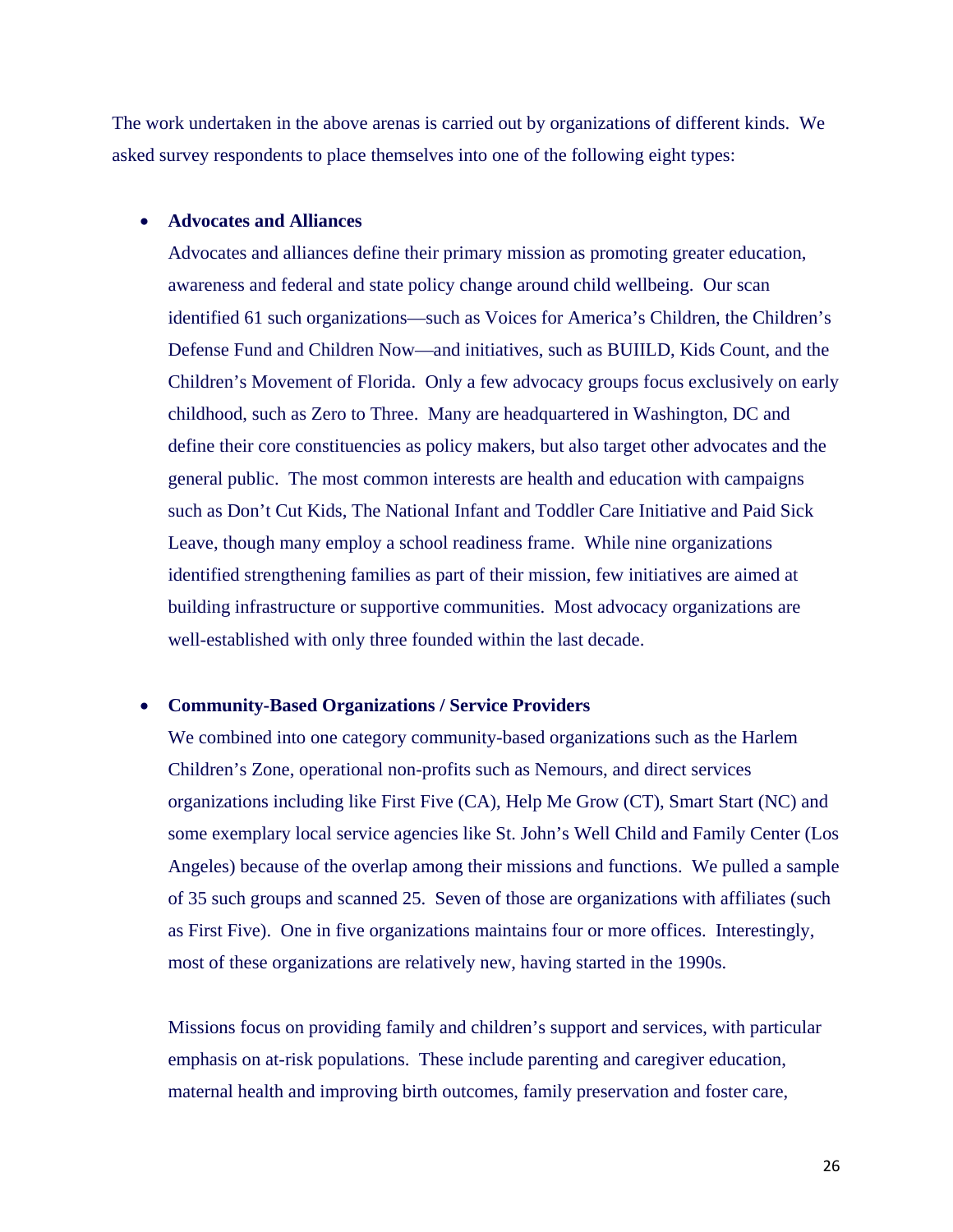extending health care, home visiting nurses, protective services, mental health services and family financial stability. Many conduct trainings, webinars and online curricula (e.g. Parents as Teachers) as well as direct services. Many also collaborate with non-child development focused organizations. For instance, Parents as Teachers partners with WIC to offer their curricula while the St. John's Well Child and Family Center (Los Angeles) works with many partners, including law enforcement, housing officials and homeless advocates to build healthier communities.

While children's hospitals and community health centers would normally be included in this category, with a couple of exceptions we didn't scan them because there are so many.

#### **Government Agencies**

In the absence of a comprehensive national early child policy, government funding and guidelines for early child and family support programs arise from a patchwork of federal, state and local agencies, though most program funding originates on the federal level. National leaders include the Administration for Children and Families (ACF) at HHS and the Maternal and Child Health Bureau at HRSA. Significant program funding comes also from the Departments of Education, Justice, HUD and Agriculture as well as the CDCs' National Center for Injury Prevention and Control, the National Center on Birth Defects and Developmental Disabilities and their Division of Reproductive Health. The NIH's National Institute of Child Health and Human Development is a leading funder of research. States bring an even greater hodge-podge of human service departments and agencies (family assistance, child care, protective services, foster care, education and / or children's and maternal health). It's not surprising, then, that in interviews and comments many of our respondents highlighted "comprehensive and integrated services" as a key objective for reform.

#### **Professional Associations**

We identified 43 professional associations and societies which at least in part are concerned with early child health and development. These include provider associations such as the Association of Maternal and Child Health Programs, American Academy of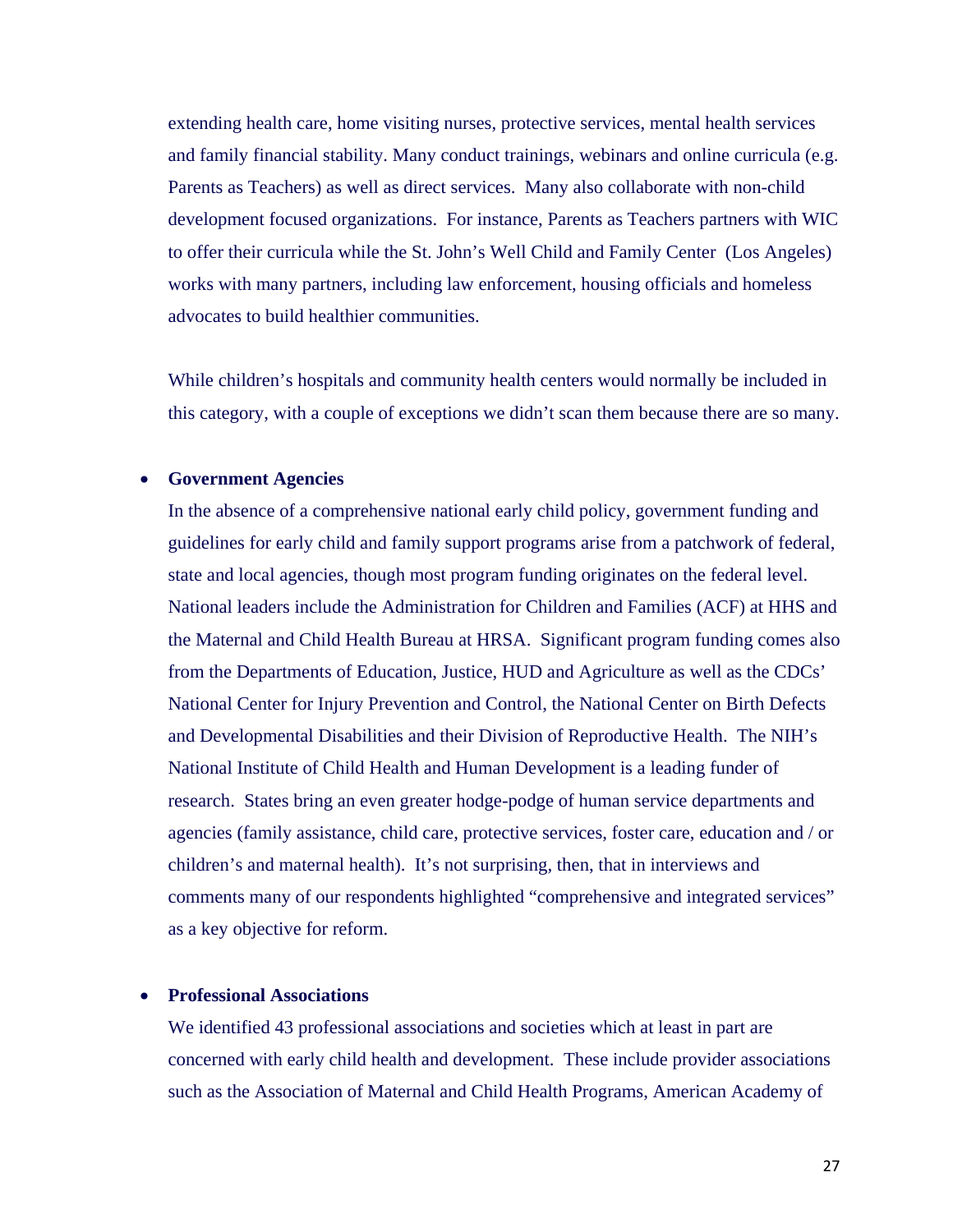Pediatrics, the National Association of County and City Health Officials and the National Association of Social Workers as well as academic associations, such the Society for Research in Child Development, the American Psychological Association and the Society for Prevention Research.

In addition, two organizations of elected officials, the National Governors Association and the National Conference of State Legislatures, support specific ECD initiatives.

These are membership organizations. They set professional standards and provide accreditation and continuing education. Most also maintain a policy presence in Washington.

#### **Research Centers**

We identified 21 child development research centers. Most are university based, such as the Center on the Developing Child (Harvard University), the Center for Healthier Children, Families and Communities (UCLA), and the Institute of Child Development (University of Minnesota). But some, like Child Trends, are independent.

Researchers are riding the revolution in the biological sciences to produce exciting work demonstrating how experiences and environments can quite literally get "under the skin," changing gene expression, brain architecture, stress reactivity and the regulation of our cardio-vascular, metabolic, immune and endocrine systems. Much of this bio-social work examines the impact of neglect and maltreatment ("toxic stress") as well as socially-produced adversity, but resilience and biological sensitivity to context is a growing interest. The life-course perspective looks at how social determinants operate at every level of development, even inter-generationally, and brings economics, racism and social policy, all of which fall outside the individual's control, into the child development arena. Another line of research, led by economist James Heckman and others, explores the relationship between investments in early childhood and national economic performance. A few centers, such as the National Center for Children in Poverty (Columbia University) and the Human Early Learning Partnership (HELP) at the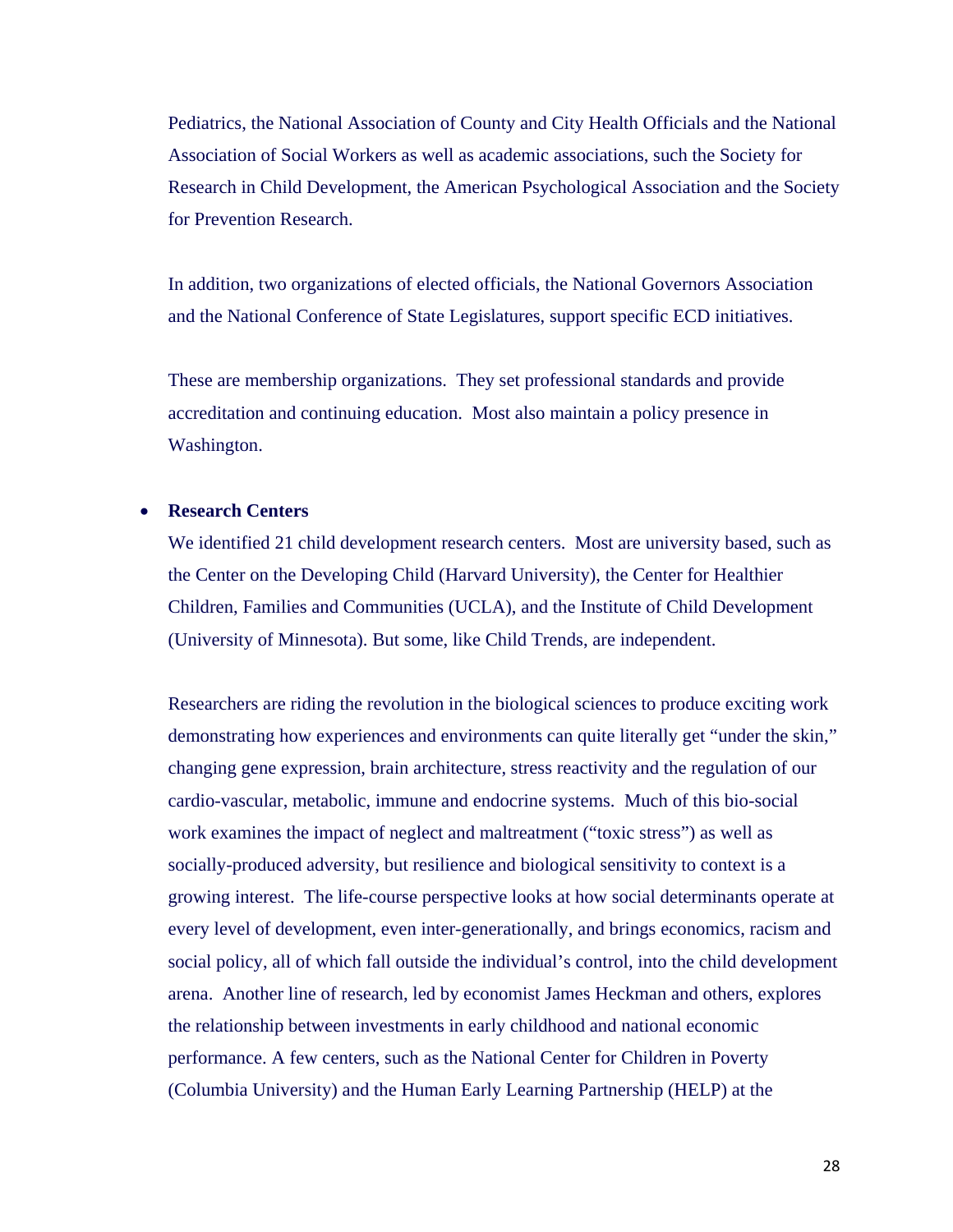University of British Columbia are researching how opportunity structures patterned by class and race shape child development. There is growing attention to exploring policy frameworks that can improve child outcomes.

Research findings are sound, rigorous and relatively uncontested. Yet as exciting as this work has been, little has escaped academia to capture the public imagination and play a significant role in state or national politics. Too much of the public ECD remains, in FrameWorks' term, a "black box."

#### **Think Tanks / Policy Institutes**

What distinguishes think tanks and policy institutes from research centers in our survey is that think tanks explicitly aim to shape public dialogue, awareness and policy (admittedly some research centers share these goals). They don't just conduct research but attempt to translate research, issues and policies for the general public and policy makers and advocate for policy change. Examples include the Center for the Study of Social Policy, the Brookings Institution and the Center on Budget and Policy Priorities. In the area of communications, the FrameWorks Institute is unique in its focus on how long-standing public perceptions of child-oriented policies shape political discourse.

#### **Foundations and Other Funders**

After subtracting K–12 education, the U.S. spends by far less government money (as a percent of GDP) on child welfare than any OECD nation.<sup>28</sup> Partly in response, private funders play a critical role not only in underwriting research, education and advocacy initiatives on behalf of ECD but also the direct provision of services.

While most philanthropic investments in children still underwrite conventional health care, education, violence prevention and social services programs, several funders, among them the First Five Years Fund, George Kaiser Family Foundation, Buffet Early Childhood Fund, W.K. Kellogg Foundation, Kresge Foundation, William T. Grant Foundation, Pritzker Family Foundation, Doris Duke Charitable Foundation and Pew Charitable Trusts, plus a growing number of community and family foundations, have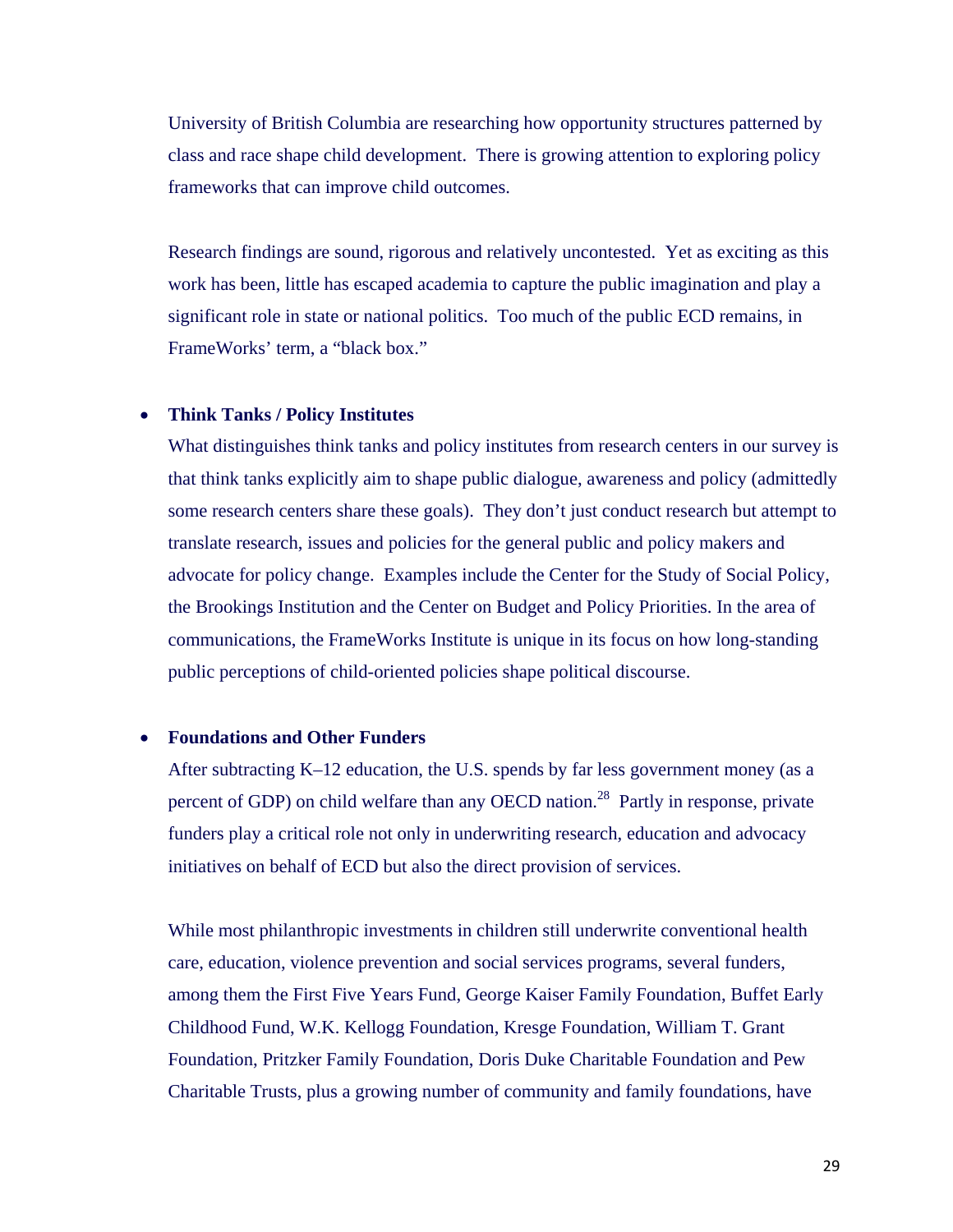increasingly focused resources on early childhood. Kellogg, the California Endowment and Annie E. Casey are among those also investing substantial sums in building healthy communities, with a special emphasis on racial justice.

#### **Additional Stakeholders**

Many other sectors influence and / or bear the consequences of early child health and development besides those working directly in the field. While we didn't send the survey to these additional stakeholder organizations, we did include several leaders in our oneon-one interviews and California Newsreel has long worked with organizations in many of these arenas. Their comments are reflected in our interpretations of the data.

For the most part, we found that these sectors do not yet view ECD as *their* issue. There are some notable exceptions, mostly organizations working in criminal justice, racial justice, education, business and, of course, women's rights. The engagement of these additional stakeholders is crucial if a larger constituency let alone a social movement for children can be built:

- Business (human resource development and competiveness)
- Civic leaders
- Civil rights and racial justice
- Community development
- Economic justice / anti-poverty
- Environmental justice
- Faith-based
- Housing
- Juvenile and Criminal Justice
- $\bullet$  K–12 Education
- Labor
- Public interest
- Tribal
- Women's rights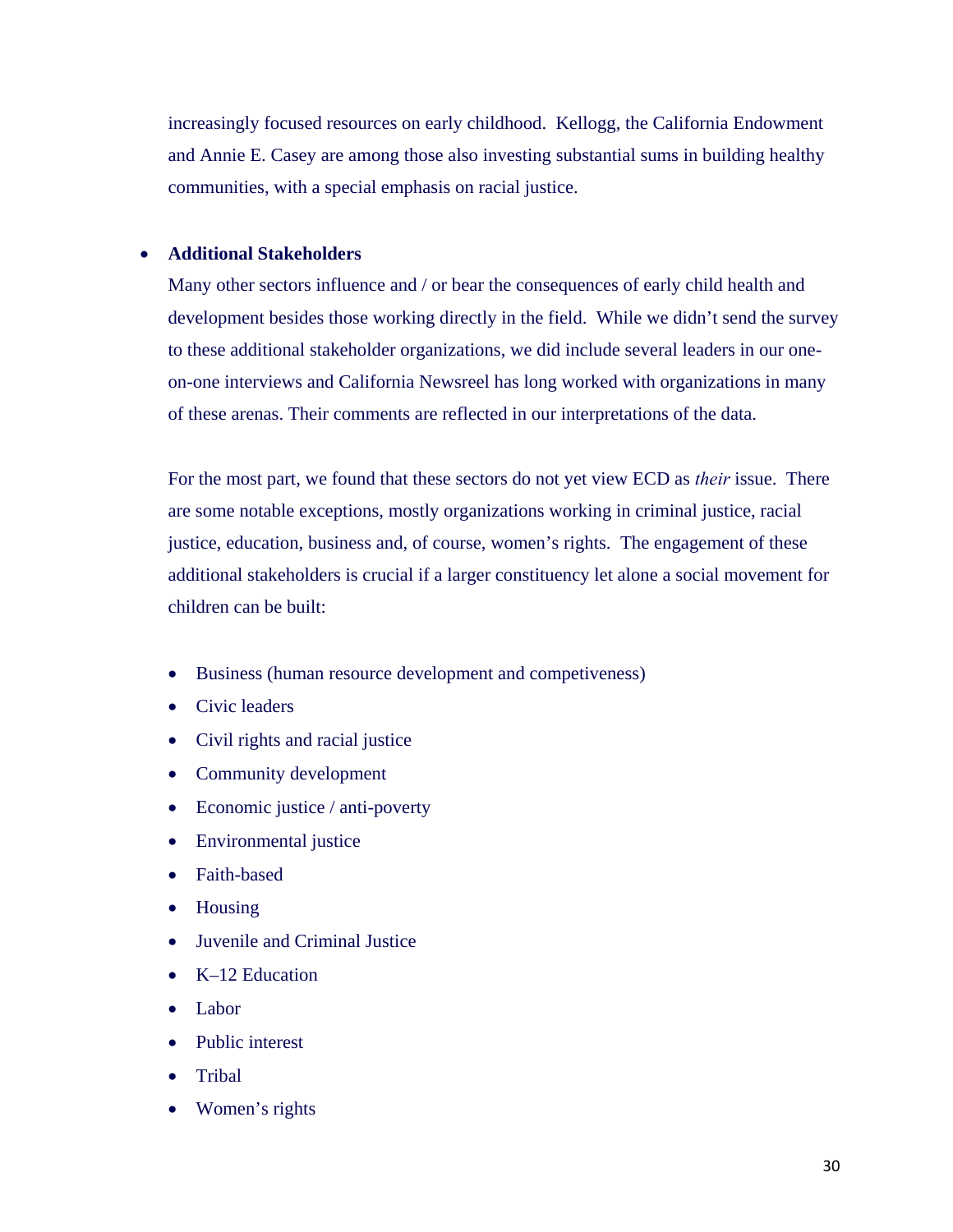# **4.3 Summary: Strengths and Absences**

The ascertainment process revealed the following strengths as well as absences in the activities of organizations working in behalf of children:

- Lots of parenting education but little parent nor community organizing.
- Family supports but few attempts to transform opportunity structures.
- 'Transformational change' is invoked often. The term usually means advocating for comprehensive and integrated services and programs to better rescue children and families; less so efforts to strengthen communities and change the larger socio-economic environments and policies that generate the adversity and social chaos that handicap parents in the first place (e.g. lack of living wage jobs, family leave and sick pay, quality and affordable early care and Pre-K, residential segregation and concentrated poverty, social isolation, lack of community capacity and bridging capital).
- Individual-based but not population-based work (though we observed an increasing number of place-based efforts).
- Targeting services to those most in need but not targeting structural racism, nor the larger policies and social and economic arrangements that disproportionately produce and reproduce social exclusion, segregation, economic insecurity, chaos and concentrated poverty in African American, Latino and Native populations.
- Importance of life-course approach, social determinants and equity increasingly acknowledged but not yet integrated into the work.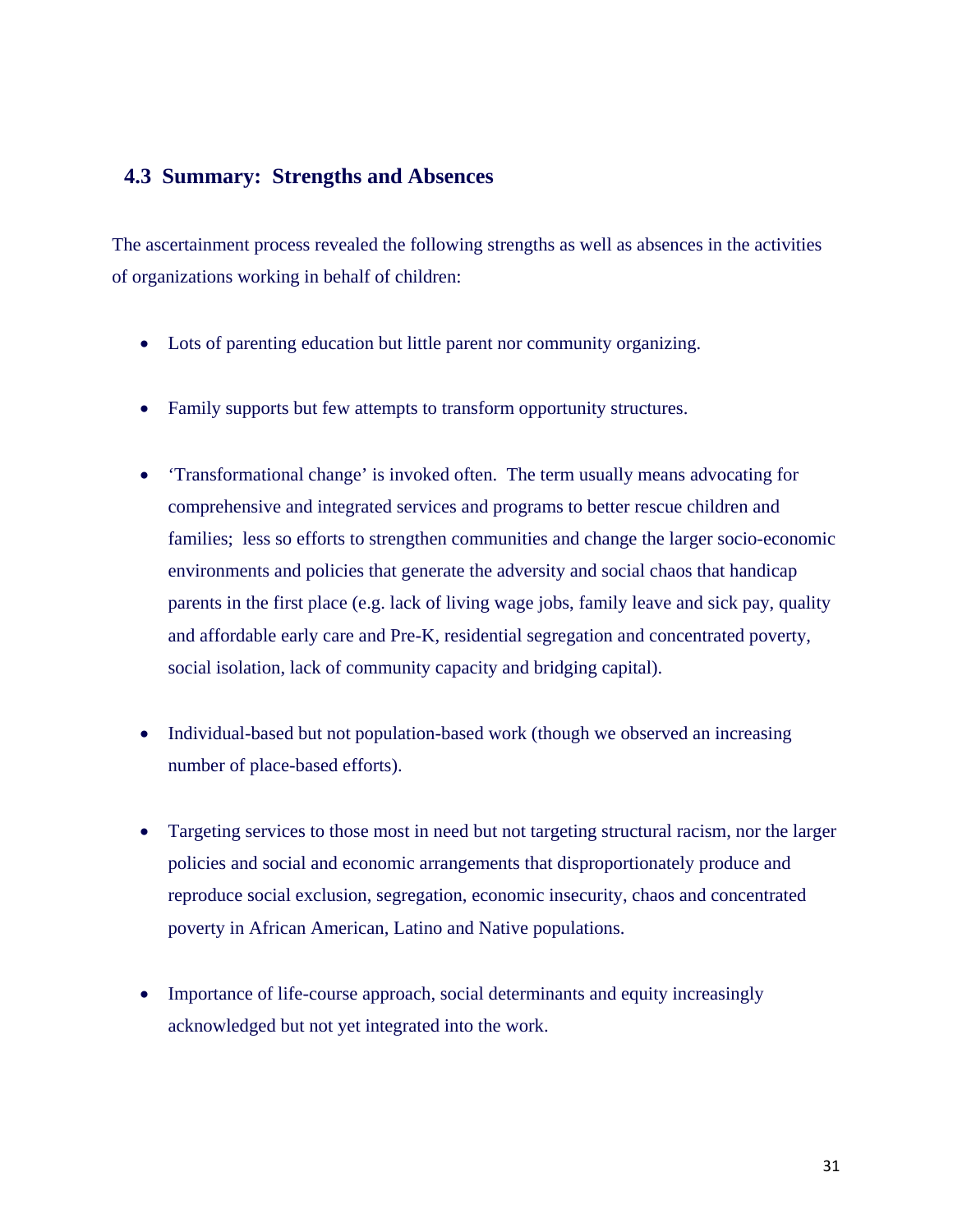- Value and benefits of early care and pre-K promoted, but the voices of children and teachers not often spotlighted.
- ECD promoted more as a cognitive and education issue than as a socio-emotional, human development and health issue, let alone an issue vital to the future of a more productive, equitable and sociable society.
- Pre-natal care but little pre- or inter-conception care.
- Top-down policy work (i.e. with policy makers, agencies and researchers) but little bottom-up policy work (i.e. working with and mobilizing the tenant associations, churches, racial justice groups, providers, trade unions, police, parents, volunteers, etc.) which can make ECD an issue of urgent public concern, increase voter support and hold government officials accountable.
- Growing emphasis on the economic return on investment (ROI) in early childhood education—but respondents suggested that resonates more with policy makers than the public. Connections to future national prosperity and economic development not yet made strongly.
- Provider trainings are beginning to include the impact of trauma and toxic stress on brain development yet they rarely link the source of those stressors to neglected neighborhoods or the larger socio-economic environment, nor how and why exposures to stressors are differentially patterned by class and race.
- Conduct education and trainings but little public / community leadership development.
- Strong research but 'translation' efforts are lagging.

In other words, ours appears to be mostly a reactive system built on a rescue model. Rather than invest in children to succeed, multiple and fragmented programs and services are aimed at first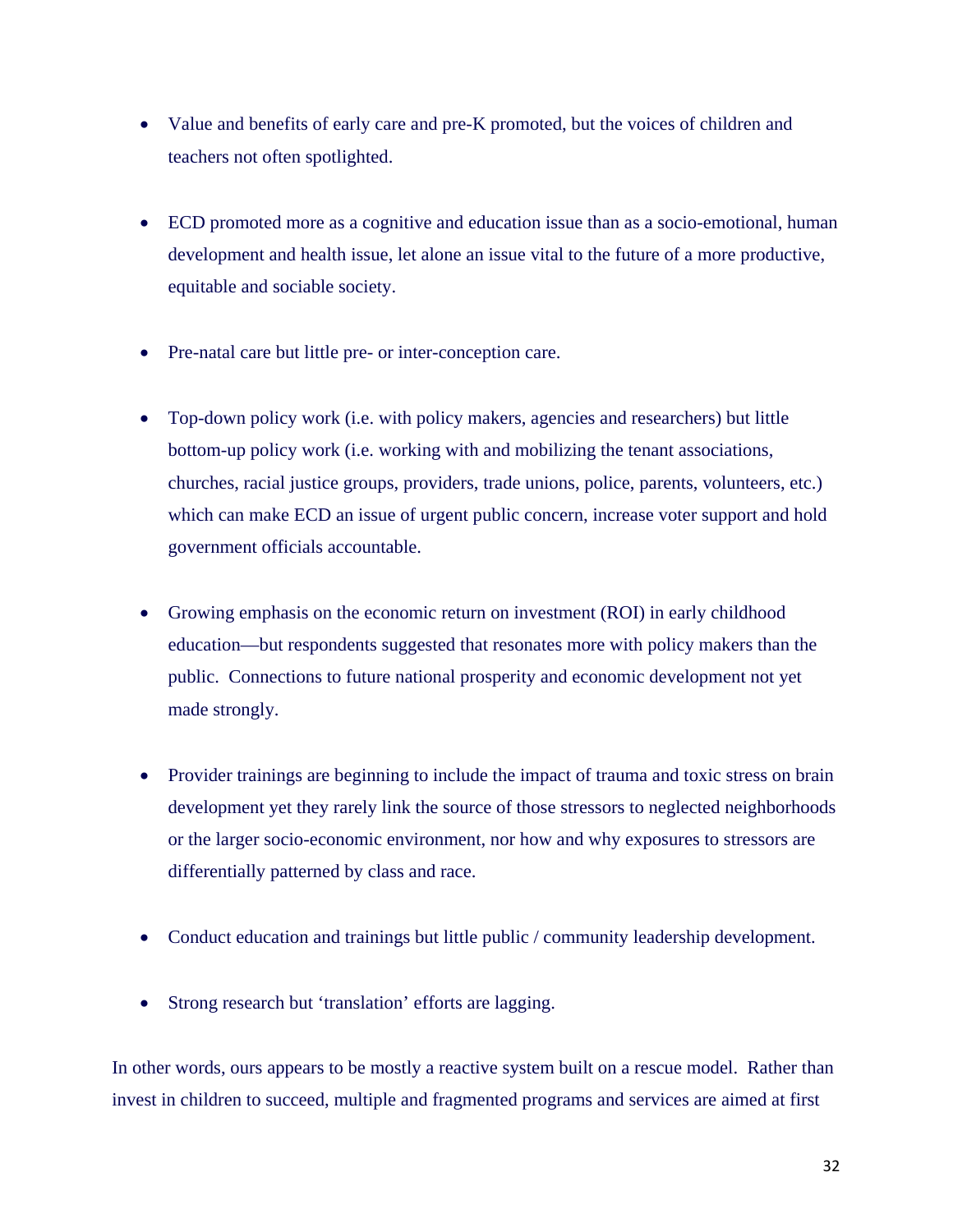identifying and then "treating" kids and families who are failing. There are strong alliances and joint initiatives which bring various organizations and constituencies together. But many programs are siloed, underfunded and overwhelmed by children's needs. They lack a highvisibility conceptual framework or even a common language that links their work for the public, translates the science into popular and compelling terms, reframes ECD as a public not just a personal matter, and spotlights not just improved or even integrated programs and services, as vital as they are, but also national, innovative efforts to transform opportunity structures for families and their children and which make investment in ECD an issue of urgent national concern.

# **5. USE OF MEDIA BY THE FIELD**

Each of the sectors above intervenes in early childhood at different points and with different populations. As a result, each already has it own well-developed set of education, public advocacy and communications sites and channels. In this section, then, we take a brief look at how organizations utilize media to educate, train, engage, and organize their own staff as well as different publics around issues of early child health and development, what's working and what's missing.

#### **5.1 Constituencies**

We wanted to know how, where and with whom stakeholders might use the content we produced. The first step was to ask the organizations we surveyed to identify the kinds of entities, sectors of the public and other stakeholders they consider to be their "constituents," i.e. those they serve, work with, or otherwise try to engage. For the purposes of this short report, we've tabulated the most significant results below grouped under eight "constituent" categories: Colleagues / Members; Service Providers; Students / Educators; Organizers; Policy Makers / Opinion Leaders; General Public; Clients and Additional Stakeholders.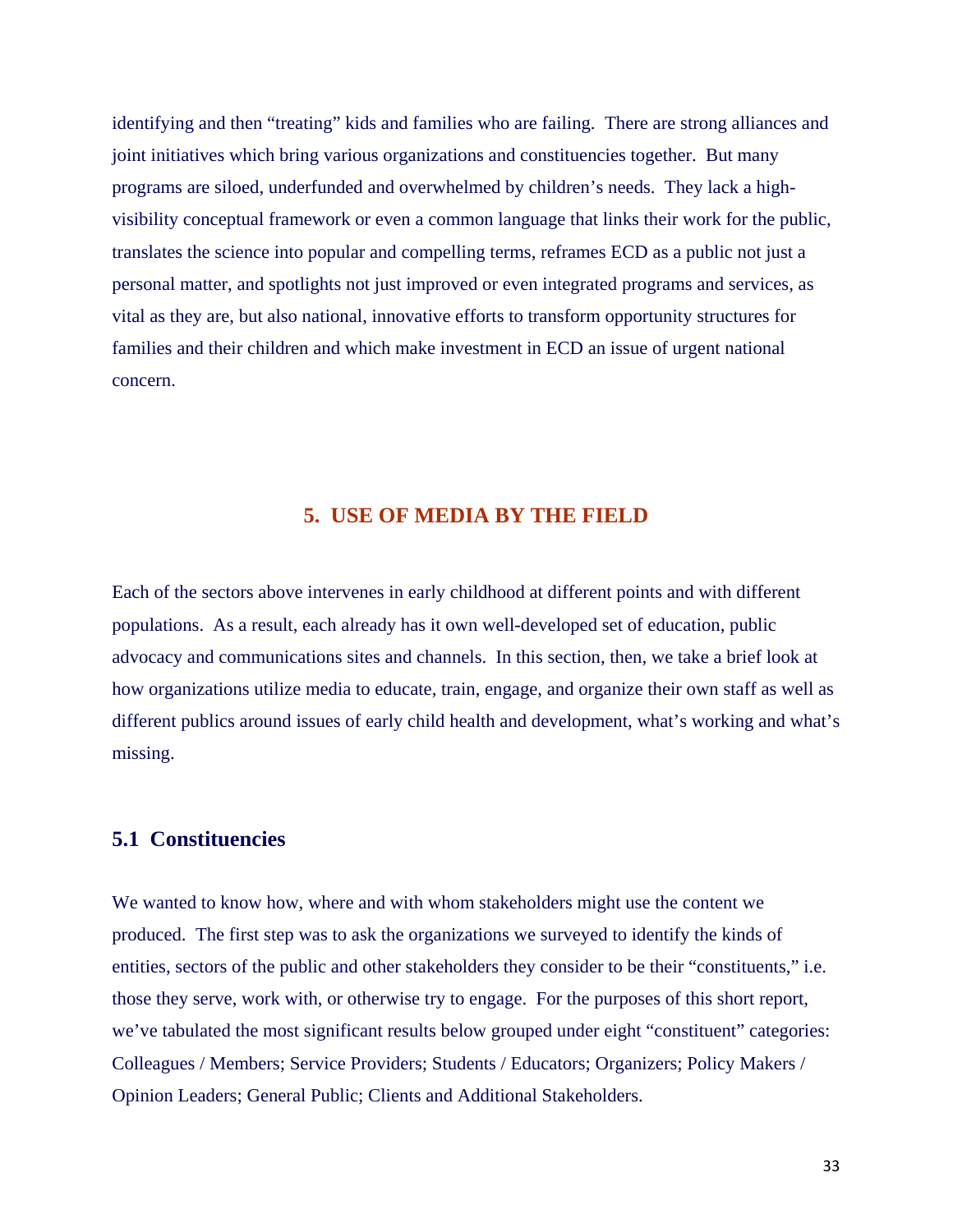While "Policy Makers / Opinion Leaders" was the constituency named most frequently (86%), most organizations (70%) told us they worked with multiple constituents. The most common combination was Policy Makers, Advocates and the General Public. Direct service providers were the only organizations that included children as a core constituency. (Note: The figures below sum to more than 100% because of multiple responses. Colleagues, almost by definition, were engaged by all groups surveyed.)

#### **Colleagues / Members - 100%**

Boards Management / administrators **Staff** Association members Fellow researchers and faculty

#### **Service Providers - 61%**

Social services / case workers / foster care Public health / home visiting nurses Pediatricians / health center staff Maternal health / Ob-gyns Child care / Early Head Start Pre-school Mental health

#### **Students / Educators - 43%**

Undergraduate Post-graduate / medical Community college In-service training / Continuing education Train the trainers / Leadership development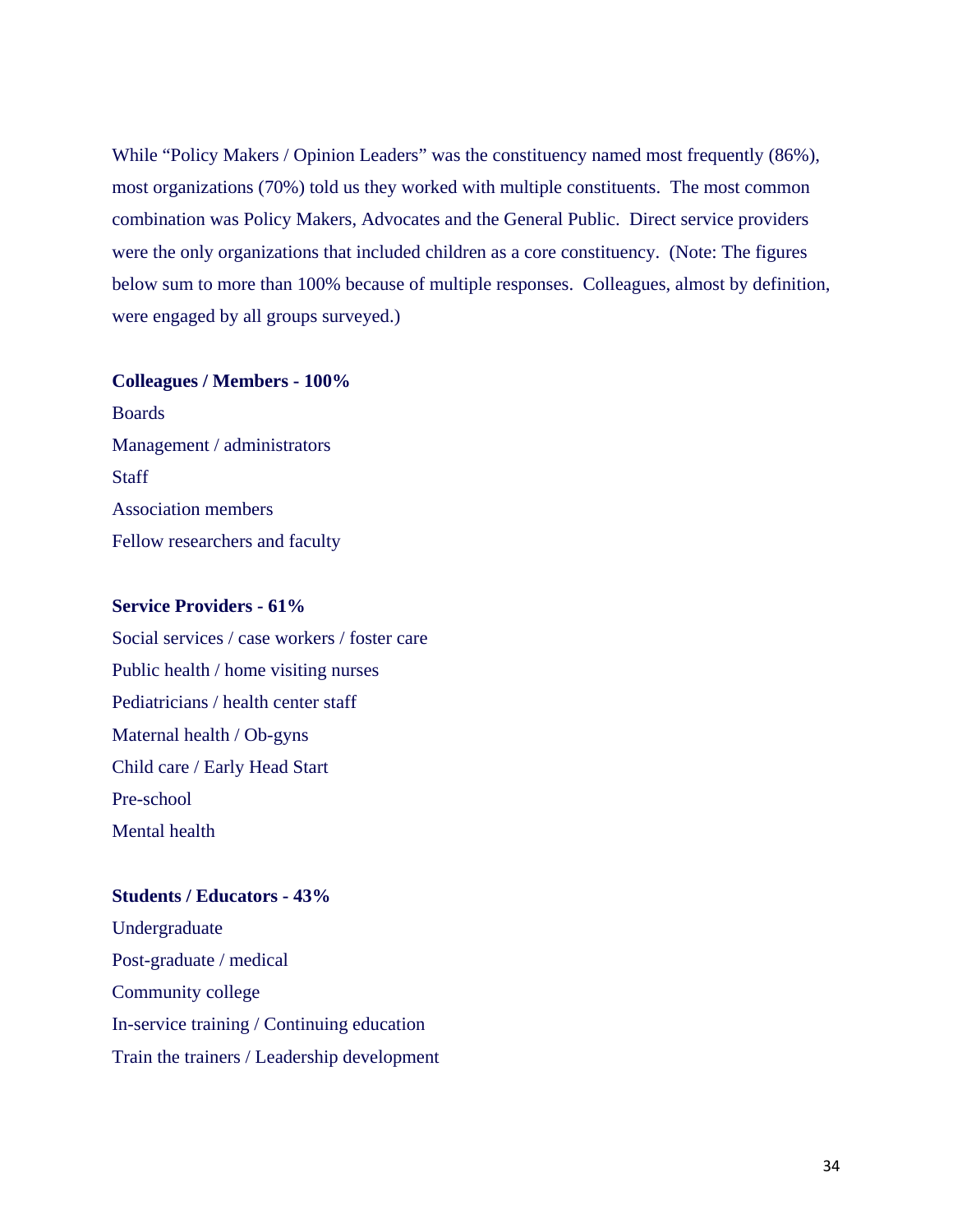#### **Organizers - 46%**

Neighborhood associations Racial justice Living wage jobs and economic security Food justice / security Churches Affordable housing Community development / transit Women's groups / father groups

#### **Policy Makers / Opinion Leaders - 86%**

Elected officials Agency & program heads Community & business leaders Press: Print / TV / radio / blogs

#### **General Public - 46%**

#### **Parents and Clients - 65%**

Women - pre-conception / pre-natal / mothers Families (including children) Foster families Fathers

#### **Additional Stakeholders - 33%**

K–12 educators Racial justice Chronic disease / obesity Juvenile and criminal justice Housing Business / job training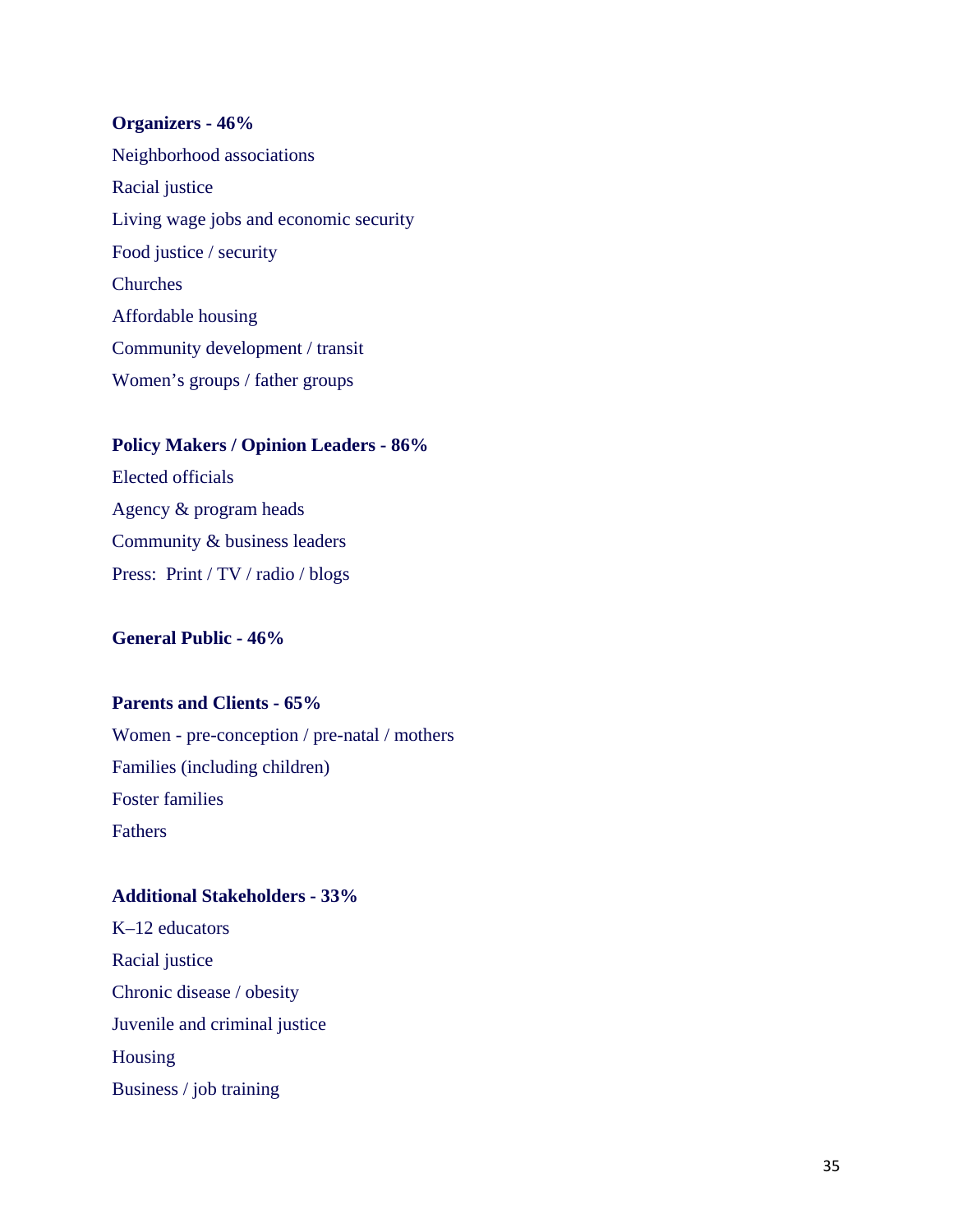Economic justice / anti-poverty Faith-based Community development

(For additional survey results see Appendix G: Select Survey Results)

# **5.2 Context: How and Where Constituencies Are Engaged**

Content is always embedded in a broader discursive framework of several types. The most immediate is situational, the face-to-face or mediated teaching, discussion and organizing settings in which media is used. And so our next step was to learn about the settings in which organizations engage their constituents since those are where *American Birthright* (and other media) will be used.

Below are the sites where the organizations we surveyed engage their constituents and hence where *American Birthright* content can potentially be employed constructively. The categories are admittedly and inevitably somewhat arbitrary.

#### **Face-to-Face Interactions**

- Direct services / counseling 61%
- Instruction (including courses, staff and professional development, workshops, home visits) -  $45%$
- Community dialogues / policy forums / briefings / town-halls / other public and quasipublic events - 43%
- Professional meetings and conferences 29%

#### **Media Platforms and Functionality**

- $\bullet$  Websites 100%
	- o Centers 23%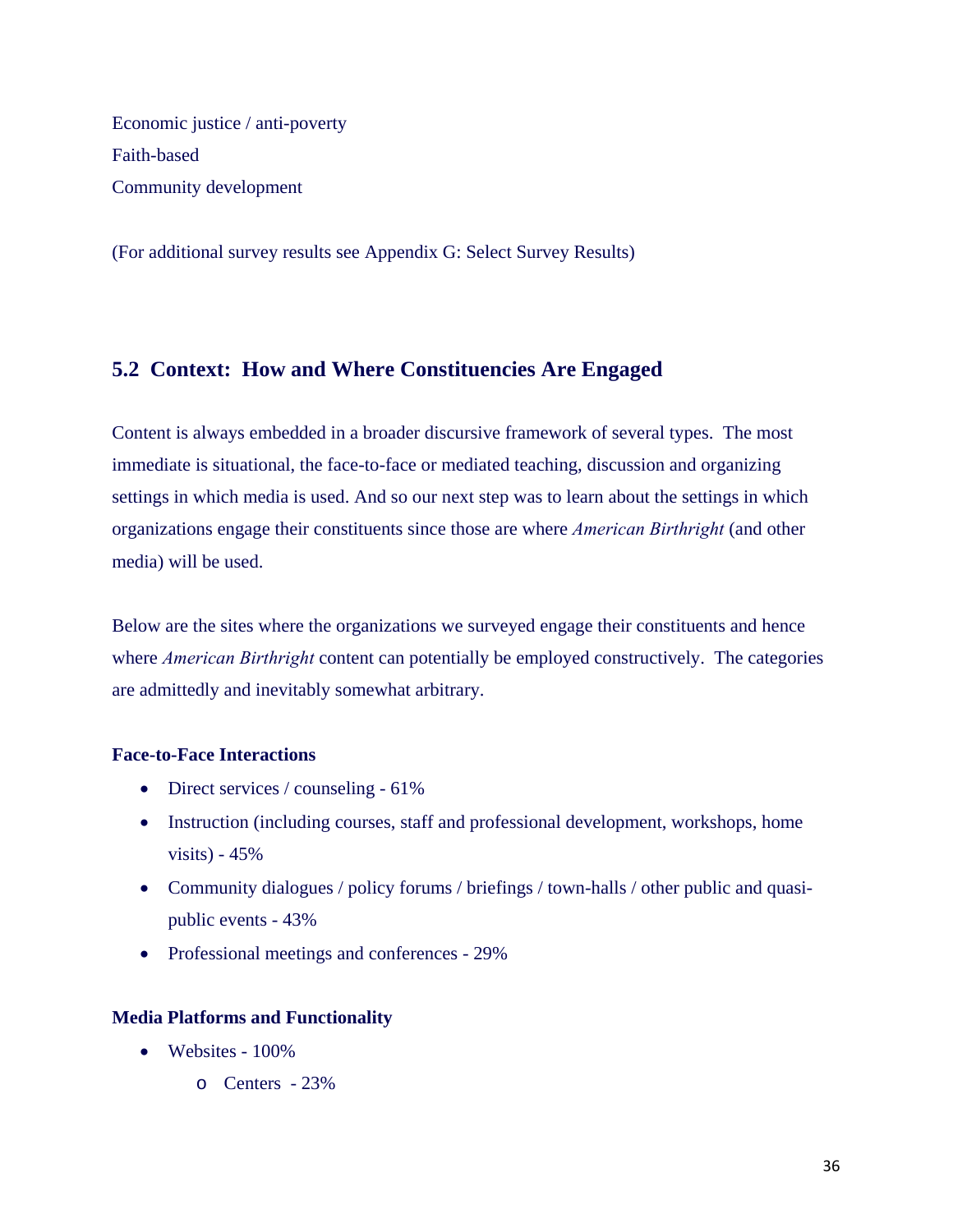- o Databases 24%
- o Interactivities 9%
- o Companion websites (no data)
- Newsletters, journals and blogs (digital and / or print) 77%
- Video, radio and podcasts 61%
- Social networks (Facebook, Twitter, blogs, listservs, RSS, etc.) 55%
- Online instruction (including webinars and online courses) 34%
- Traditional mass media (print / radio / TV) 28%
- Mobile (locative) devices no data
- Gaming no data

What follows are some observations about the relative ubiquity, reach, intensity and effectiveness of efforts in several of the arenas cited above.

#### *5.2.1 Conferences*

Sessions and workshops at conferences and annual meetings convened by government agencies, professional and academic associations, advocacy groups and service providers remain one of the most effective ways to introduce new understandings and new media tools to those best positioned to use them in their work. For example, the National Association for the Education of Young Children brings together educators, students, researchers, program administrators and others in an annual conference and expo to learn about and discuss new programs, materials, services and ideas. They also host a separate conference to train and mentor professionals in early child education. Zero to Three brings 2200 people annually to their National Training Institute. The American Psychological Association convention attracts 9,000.

Webinars are also becoming increasingly common, usually as an orientation to a new set of scientific findings, the impact of legislation, a policy framework, the launch of a new initiative, or as a training built around the release of new resources.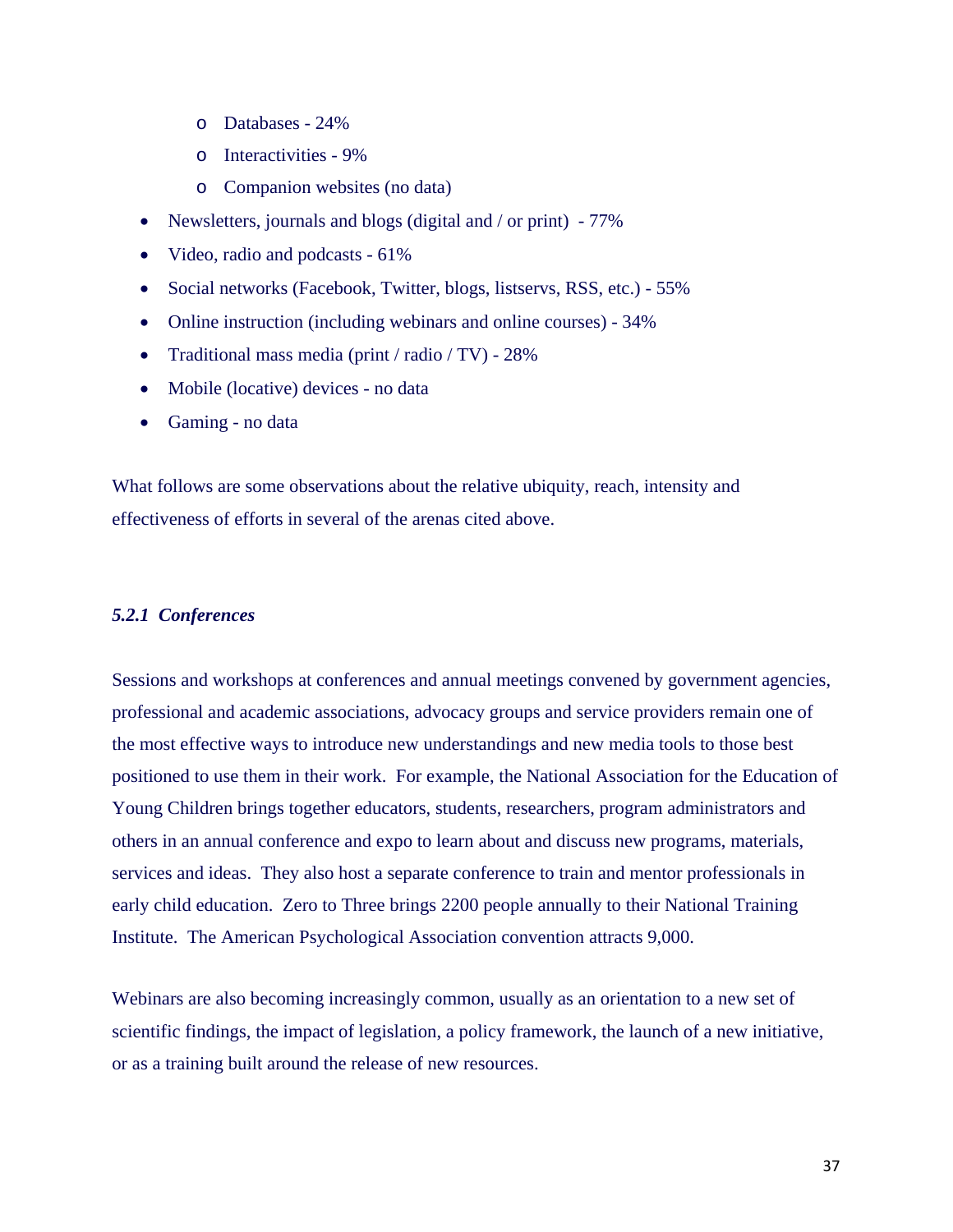#### *5.2.2 Community dialogues, policy forums, town halls, house meetings*

An increasing number of organizations are beginning to engage local publics, other organizations and even government officials around ECD issues through community dialogues, policy forums, lecture series, town-hall meetings, parent groups, and even house meetings. One innovative example is a new project organized by Everyday Democracy called Strong Starts for Children.

Strong Starts is convening structured "Dialog Circles" in five New Mexico communities organized under the leadership of community partners. Multiple groups of 8 – 16 people from diverse walks of life meet five or more times and, following the Freirian-based study circle model, move from vision statements to action plans, from dialog to change, in order to tackle adversities and improve opportunities for optimal child development in their respective communities (http://www.everyday-democracy.org/en/Issue.17.aspx).

#### *5.2.3 Newsletters / E-News*

The child development field relies on newsletters more than any other media to reach members, constituents and stakeholders. Of 123 organizations scanned, 75 publish at least one enewsletter, 14 two or more newsletters, with one organization distributing five. In addition to enewsletters, organizations regularly employ email updates and e-blasts, usually as a one-off communication to trigger a response to pending legislation, to publicize an event, etc.

#### *5.2.4 Social Networking Services (SNS)*

45% of the organizations surveyed don't employ any social networking services (SNS) to engage their constituencies or build an online community. Not surprisingly, Facebook is the most common SNS and Twitter second. 39 organizations maintain Facebook pages, usually devoted to organizational news and general updates about the field. Only a few Facebook pages provide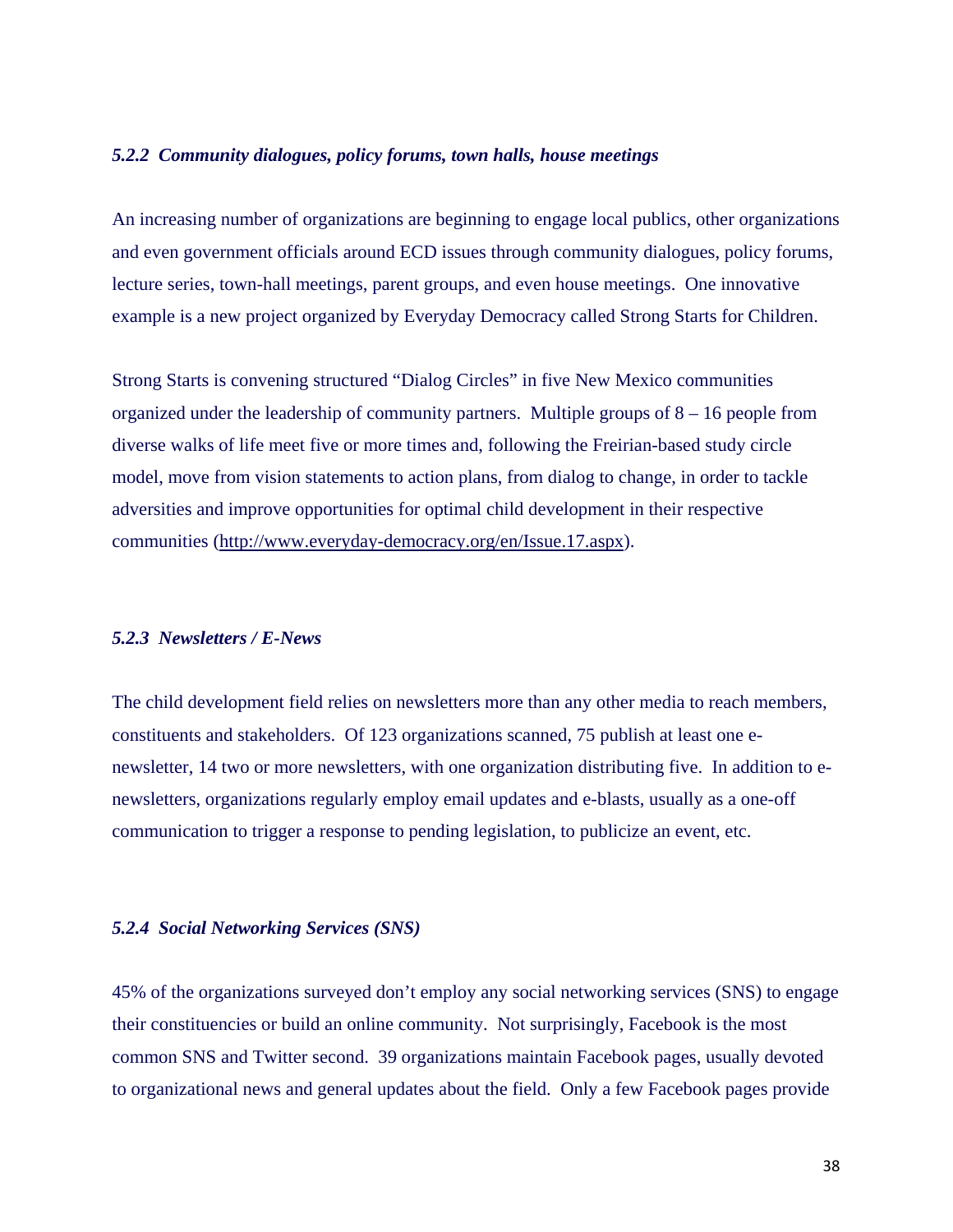other information, such as tips on child rearing (First Five) or links to suggested reading and news articles (First Star). 35 organizations use Twitter but most tweets mirror their Facebook status updates. Interestingly, Mom's Rising (www.momsrising.org) is a social-media-based organization which advocates for child care and family-friendly labor policies like paid sick leave.

We found 24 blogs, 15 of which are updated frequently. They most often provide organizational information and announcements but some also include news items and opinion articles.

#### *5.2.5 Film and Video on Early Child Development*

61% of survey respondents use video in their work. *Yet 64% stated that available videos on ECD are either poor, below average or that there are no adequate videos for ECD.* Only one respondent indicated that the video available was excellent. *Unnatural Causes* was cited most often as video used but this might be due to recruitment or sample selection bias (especially since it's subject is not ECD). The only other video mentioned more than once was Zero to Three's *Helping Babies from the Bench.* 

23 organizations have YouTube channels and 51 embed video on their websites. Most of the videos posted can be classified into one of three types:

- Talks by and interviews with scholars and leaders
- Short organizational self-promos, campaign "ads", and program overviews
- Instruction and training, often in the form of case studies of infant and toddler interactions with parents, caregivers and other toddlers.

In addition to online video usage, 58% of those who use video do so in presentations at conferences and meetings. 52% employ it in public outreach and awareness initiatives, another 44% as part of public advocacy campaigns, and 38% in face-to-face staff development and training. Another 21% are integrating videos into online staff training and professional development.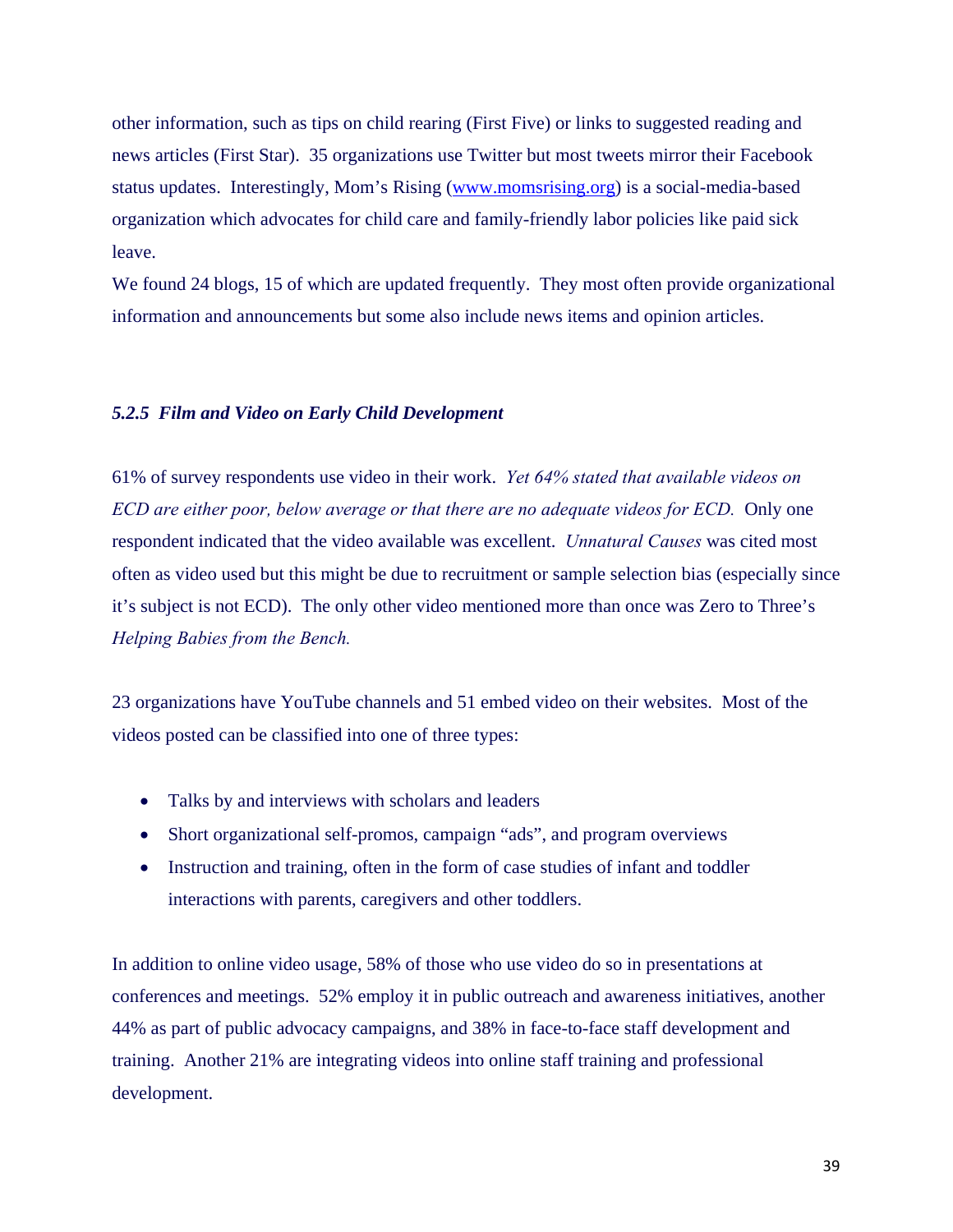We found few share capabilities for posted videos other than those embedded in YouTube where sharing is made easy and encouraged. Nor are videos often accompanied by companion tools or documents. An exception is the one-minute advocacy video call to action for National Women's Law Center's Being a Woman is not a Pre-existing Condition initiative (http://awomanisnotapreexistingcondition.com/). The video is easily shared through email, Facebook and Twitter and is accompanied by support materials (e.g. webinar, fact sheet, reports and e-newsletter) which encourage users to write Congress and recruit others to defend the current Affordable Care Act. Similarly, the short videos on The Heckman Equation web site (www.heckmanequation.org) are easily shared and tied to backgrounders and tools on the site.

The Center on the Developing Child has been producing short videos to accompany their reports, most recently *The Foundations for Lifelong Health* (seven minutes; http://developingchild.harvard.edu/library/multimedia/inbrief\_series/inbrief\_\_the\_foundations\_o f\_lifelong\_health/). Another recent video is *Helping Babies from the Bench,* mentioned above*.* Available from Zero to Three, it explores the impact of maltreatment on development and highlights how courts can better intervene in behalf of abused children (http://www.zerotothree.org/about-us/funded-projects/court-teams/helping-babies-from-thebench.html).

Educational films and videos on language, learning, play, attachment and cognitive development are commercially available, many grounded in the work of Piaget, Erikson and Vygotsky. Most are older productions.

Conspicuous by its absence is any film that translates recent scientific findings into a popular and compelling narrative, or 'story', that impels a sense of urgency and widens the locus of debate from the individual child and family to the larger "social ecology" of child development.

(For a list of ECD-related videos available on DVD, please see Appendix D: Early Child Development Videos).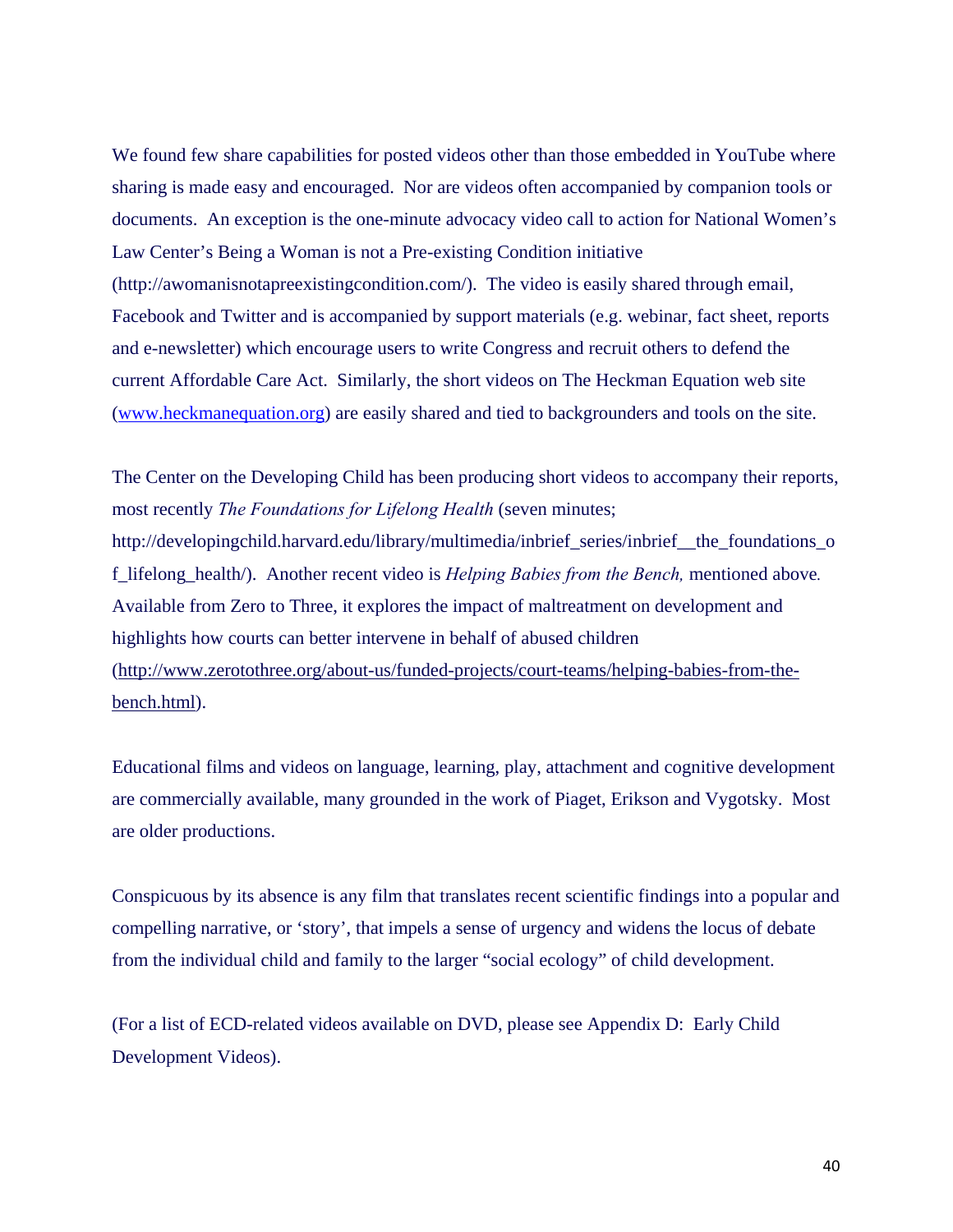## *5.2.6 Audio*

Eight organizations sponsor or post radio shows. These are available as audio files, podcasts, and as regularly scheduled broadcasts. Examples include On the Line with CWLA (Child Welfare League of America), a weekly live interactive internet program for policy makers, providers and practitioners, and Childhood Matters radio and its companion Nuestros Niños, a weekly broadcast which offers parenting advice produced by Interactive Parenting Media for Children Now.

A dozen organizations post audio resource files on their websites – tutorials, audio conference recordings, parenting advice and PSAs.

*The Brains of Babes*, a noteworthy three-hour 2009 documentary radio series broadcast by the Canadian Broadcasting Corporation, is the only comprehensive audio resource we found which explores the importance of early child experience for the life-course and makes the case for greater public investment (http://www.cbc.ca/ideas/episodes/2009/11/13/the-brains-of-babespart-13-cd/).

#### *5.2.7 Online Instruction*

29 of 135 organizations surveyed already provide online teaching in the form of trainings, webinars, and / or courses. Webinars are most popular (24 organizations offer them). Six organizations offer training programs. The National Association of Child Care Resources and Referral Agencies (NACCRA), for example, offers numerous webinars and self-paced online trainings and courses for child care professionals on subjects ranging from effective learning environments to quality assurance to leadership development skills (http://naccrra.smarthorizons.org/ccrr/).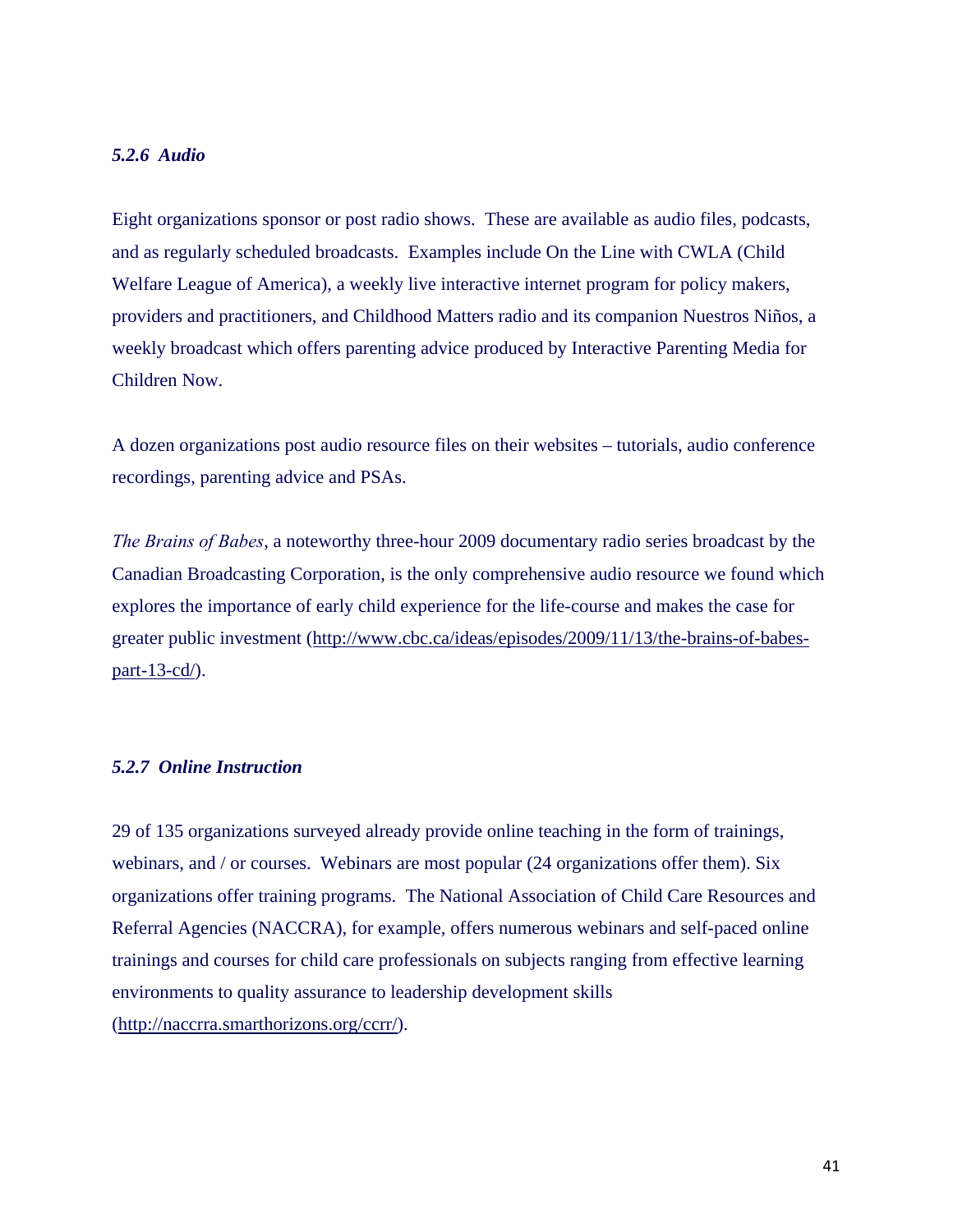Three organizations provide online curricula for teachers and professionals, such as Parents as Teachers Knowledge Studio. But we only found one comprehensive online introduction to the science of early childhood development and the life-course, an ambitious 40-hour, online course called "The Science of Early Childhood Development." It features readings, interactivities, 160 short video clips, questions and quizzes (http://www.scienceofecd.com).

Registration costs for ECD-related online instruction range from free downloads to \$3,650 for an online course.

(See Appendix E: Online Courses and Distance Learning)

#### *5.2.8 Additional Web-Based Resources for Child Development*

Most all organizations have websites and many offer a broad array of user resources: fact sheets and handouts, backgrounders and reports, briefs and policy recommendations, articles and videos. These represent additional potential areas where some *American Birthright* content could be made available.

We cataloged a subset of sites and features (centers, databases, companion websites and interactivities) that offer distinctive ways of organizing and presenting content, though again, the boundaries between them are slippery:

## **A. Centers**

Many scanned organizations have "Online Centers" though there is no clear line that separates organizations that maintain online centers from those that don't. A 'Center' then, is simply a rubric or umbrella term commonly used by organizations to denote a website or a section of a website which contains resources, information, and tools organized around a common theme.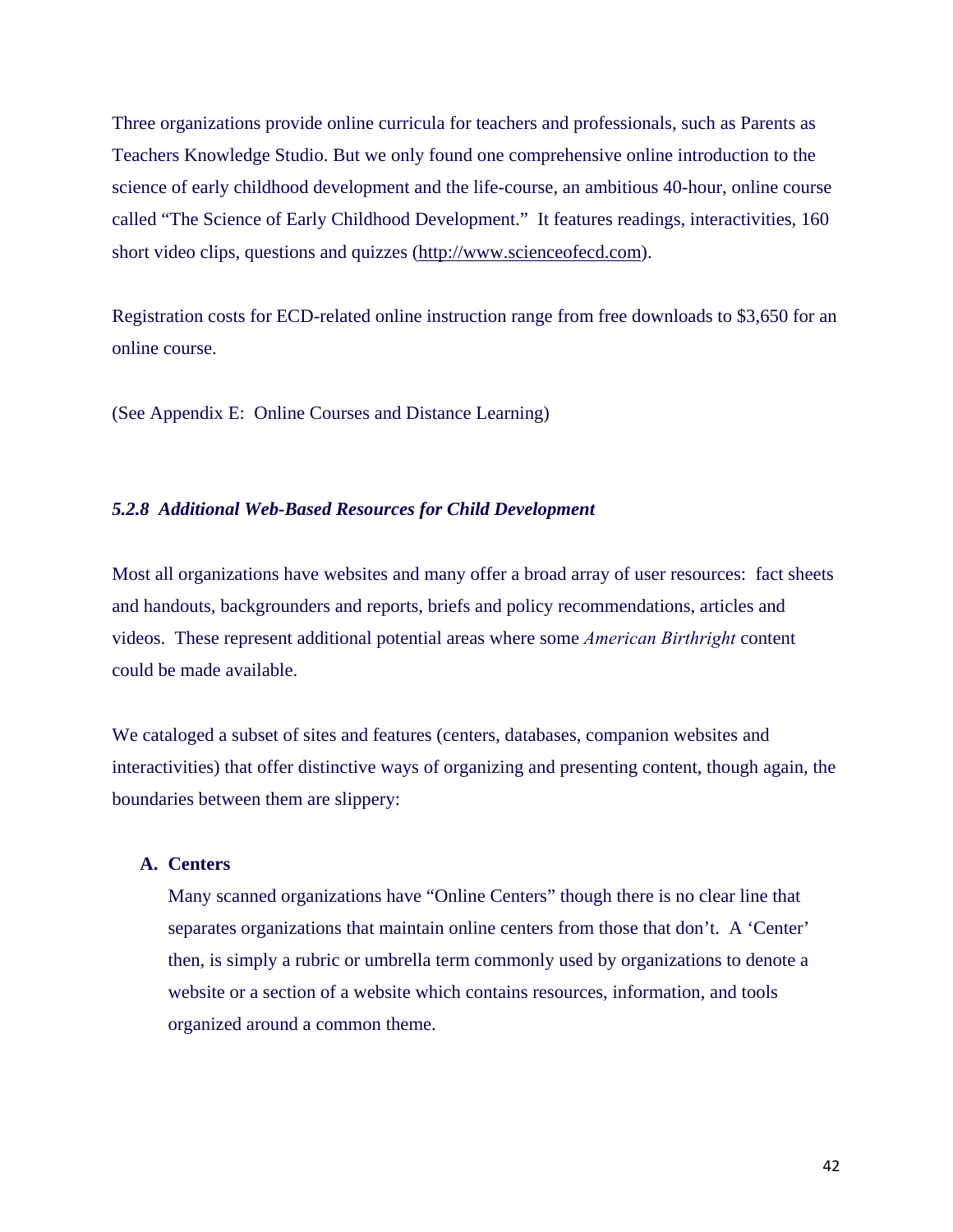We found 36 self-described Centers maintained by 30 organizations (five run two centers each). These we further divided into Action Centers, Research Centers, and Knowledge and Resource Centers. Some serve their members while others address different stakeholders or the general public.

- **Action Centers,** most commonly maintained by advocacy groups, encourage constituents and other visitors to take a set of actions – convene a house meeting, petition Congress, conduct a training – that can help educate, organize, or advocate in behalf of an organization or its cause.
- **Knowledge and Resource Centers** are most often created by research centers, government agencies, foundations and other non-profits to disseminate briefs, presentations, backgrounders, research articles, lesson plans and other documents and media.
- **Members Only Centers,** usually maintained by professional associations and limited to dues paying members, provide professional development resources, governance procedures, occasionally CE courses, and tackle common issues, usually to advance the influence and standing of the organization and the field.

Most Centers, regardless of type, contain media, primarily text (policy briefs, backgrounders and analyses, articles and reports), but half also offer video, audio or power point slides. Only nine Centers have organized their resources into searchable databases. Three allow site visitors to submit information (e.g. personal stories, professional development, educational materials) but most Centers generate, catalog and post content themselves.

Some notable Centers include those maintained by the Association for Prevention Teaching and Research (http://www.atpm.org/resources/PERC.html), the National Healthy Marriage Initiative (ACF, Office of Family Assistance) (http://basis.caliber.com/cwig/ws/library/docs/marriage/SearchForm), Annie E. Casey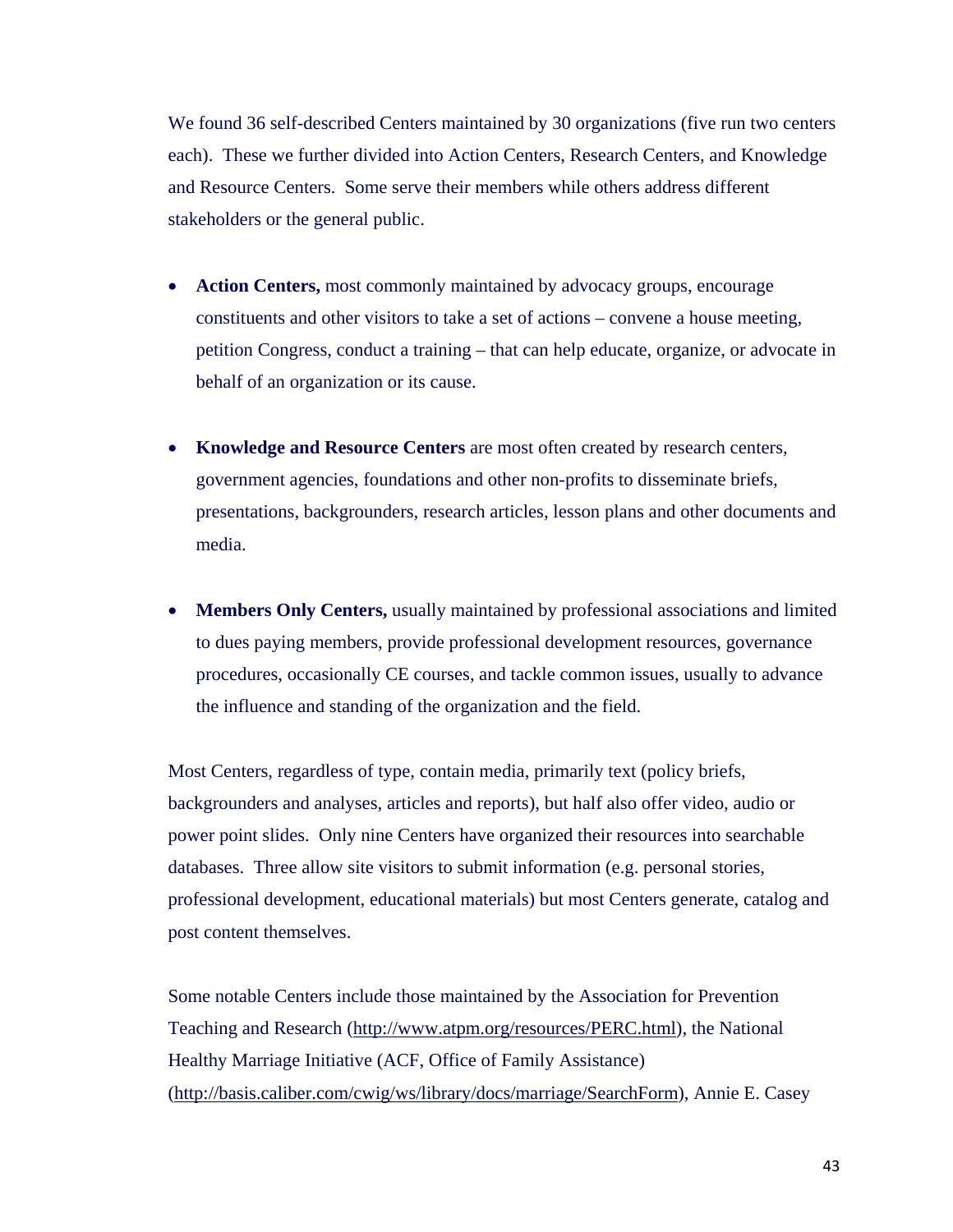Foundation KIDS COUNT (http://datacenter.kidscount.org/), the Fostering Connections Resource Center (http://www.fosteringconnections.org/) and Pre-K Now (http://www.preknow.org/resource/index.cfm). (Note: some websites which maintain a rich array of resources do not classify themselves as a Center, such as The Heckman Equation (www.heckmanequation.org), a site designed to disseminate the work of Nobel Laureate James Heckman)

The online centers we found most accessible and easy to navigate tended to be sites built specifically for an initiative. These centers serve as portals to a rich set of information and resources. For example, The Fostering Connections Resource Center (http://www.fosteringconnections.org/) includes data, research, technical assistance and interactive tools. It is oriented towards a variety of stakeholders including government officials, direct service providers, families, advocates and other professionals and connects its resources to its different constituents' needs. Resources can be accessed easily by topic and by state and it has incorporated web tools such as webinars, interactive maps, social media sites and flash.

#### **B. Databases**

We found 33 searchable databases (23 were not part of an online center) which enable searches for resources and other information. They are almost evenly divided between databases of resources produced by the sponsoring organization (or its partners) and those containing externally produced resources.

Typical inventoried resources include reports, briefs, fact sheets, lists of providers, data and articles, with fact sheets and reports the most common. Nine websites include multimedia resources in their databases (video, audio or webinars).

The most common search fields are topic / issue area, resource / publication type and keyword. Less frequent is the ability to search by date and author / source. Some organizations customize their fields further. The Center for Law and Social Policy (CLASP), for example, is searchable by State and Community while America's Promise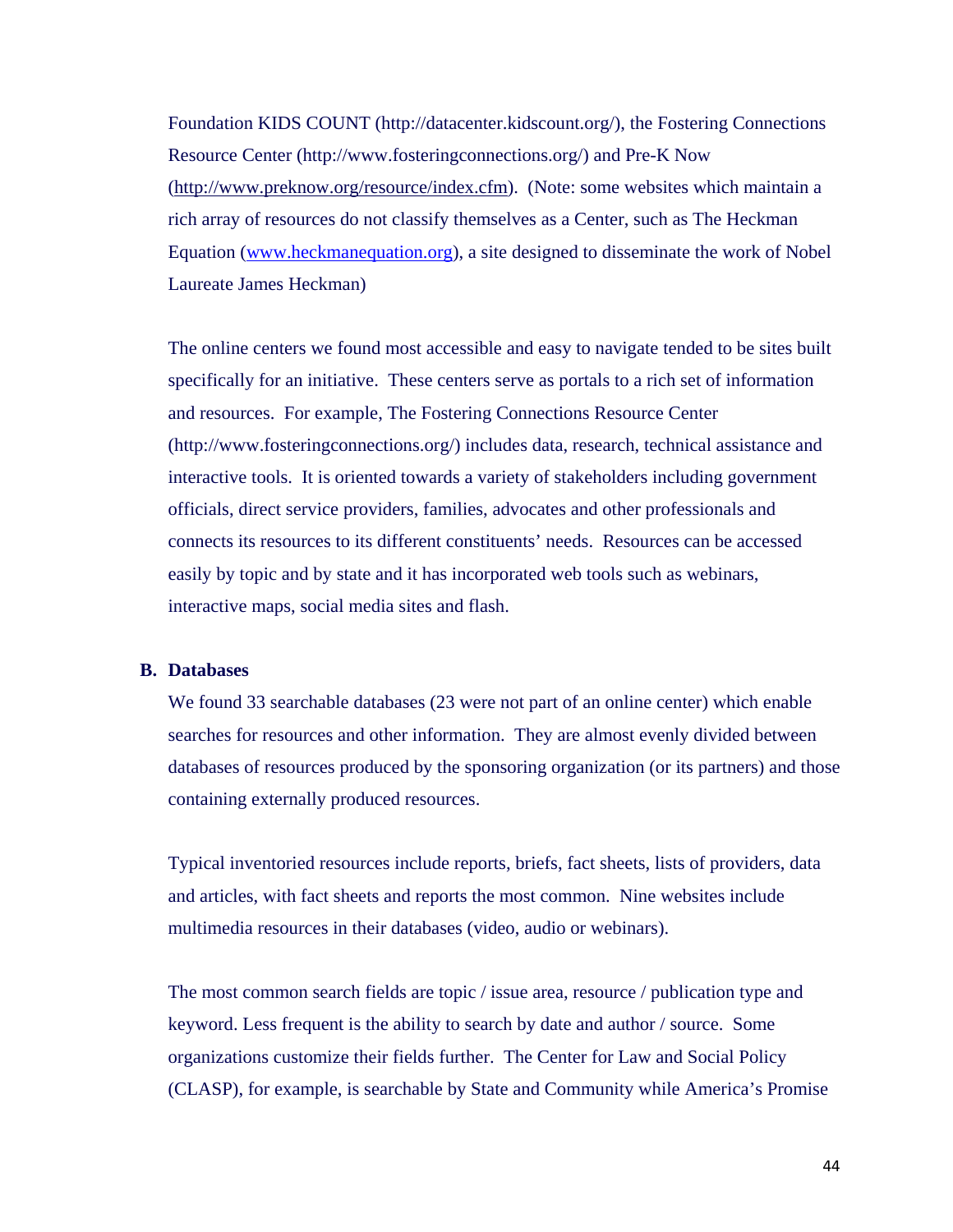Alliance includes a search field that ties to their initiatives. The ACF National Infant and Toddler Child Care Initiative (with Zero to Three) contains a database of 500 toddler / infant programs across the country (http://nitcci.db.zerotothree.org/initiativesp/home.aspx).

We found no databases that utilized semantic search.

#### **C. Companion websites**

Several organizations also manage separate or stand-alone websites that serve as companion sites for a particular initiative or program. These sites often serve as a portal, connecting visitors to resources for a particular child policy arena. For example, Child Trends maintains several standalone websites:

- The DataBank (http://www.childtrendsdatabank.org/) provides overviews and charts 100 indicators of child and youth well-being.
- Fostering Connections (www.fosteringconnections.org) provides tools and resources for the foster care community related to the Fostering Connections law (2008), including technical assistance, events and news.
- The Casey Family Programs State Child Welfare Policy Database (http://www.childwelfarepolicy.org/) enables visitors to search for rules, policies and other data concerning child welfare programs state by state.

In addition to its own website, NACCRRA (http://www.naccrra.org) also manages Child Care Aware (http://www.childcareaware.org) which helps parents make informed choices about locating quality child care and connects providers with professional resources and tools.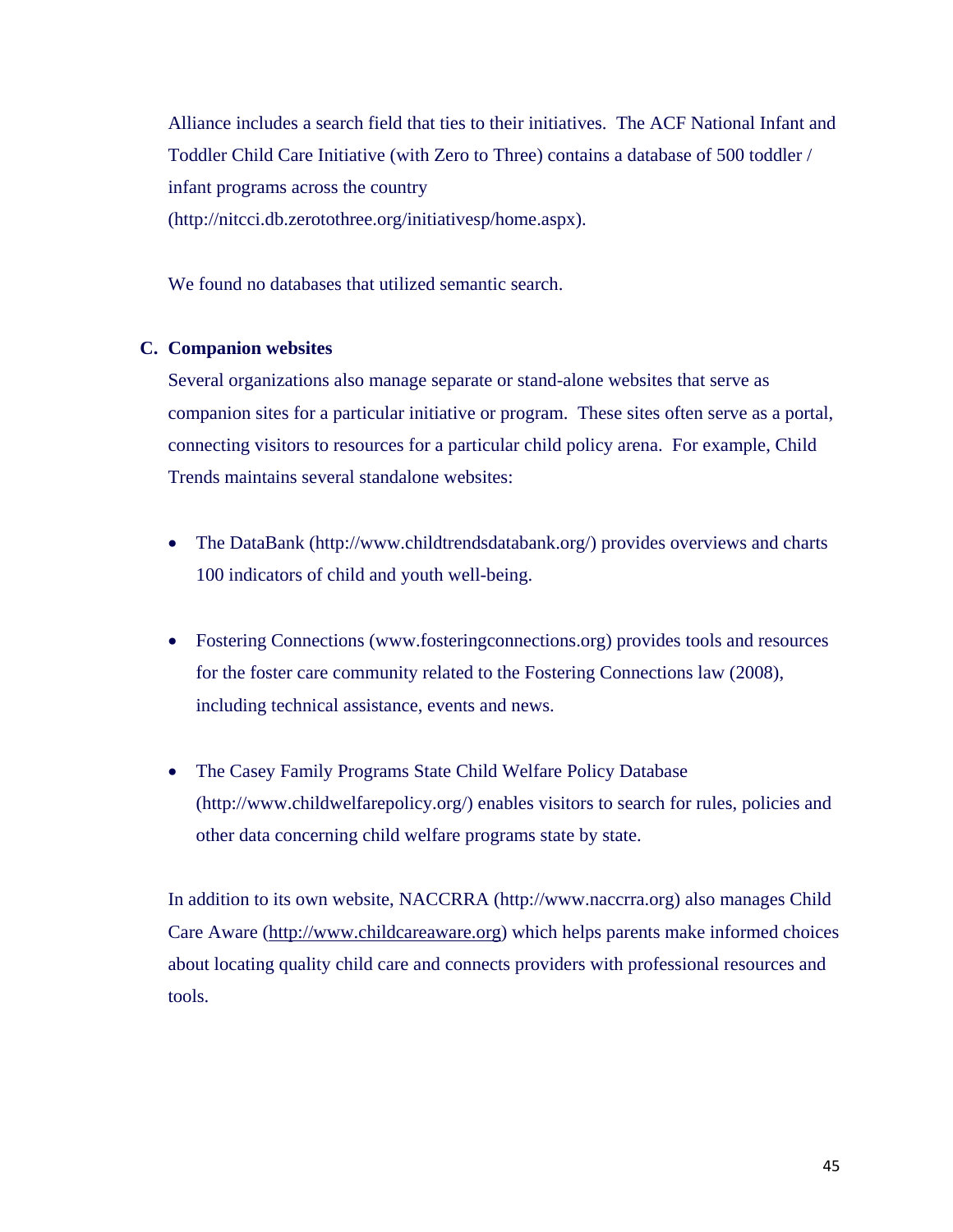The ACF's Child Welfare Information Gateway (http://www.childwelfare.gov) connects professionals to hundreds of child welfare-related resources, from accreditation and standards to research reports to training curricula.

#### **D. Interactivities**

Most interactive web features we found are fairly basic and typically consist of rudimentary maps, data parsing, and simple actions. An exception is the National Center for Children in Poverty which has an impressive array of interactive tools including a Basic Needs Budget Calculator in which participants can manipulate up to seven variables at once (http://www.nccp.org/tools/).

Some interactivities are more explanatory in purpose, such as those at the Center on the Developing Child where images and words change on the screen with each new page of information, similar to a PowerPoint slideshow, describing scientific concepts (http://developingchild.harvard.edu/topics/science\_of\_early\_childhood/interactive\_featur es/).

(For a description of major interactivities, see Appendix F: Interactive Website Features)

#### *5.2.9 Use of Multimedia*

We were also interested in learning how well ECD websites integrate multiple media and interactive tools into their sites. By "media" we mean text, video, audio, interactive tools, flash and social networking. If an organization used four or more media elements on their site we classified them as "multimedia." By this criterion, only 25 of 132 websites surveyed are multimedia sites.

A large percent of multimedia sites are run by advocates or alliances (10). Examples of sites that integrate media throughout the site (and not just on the home page) in a way that complements and enhances text-based understanding of a topic are the Children's Defense Fund, the Center on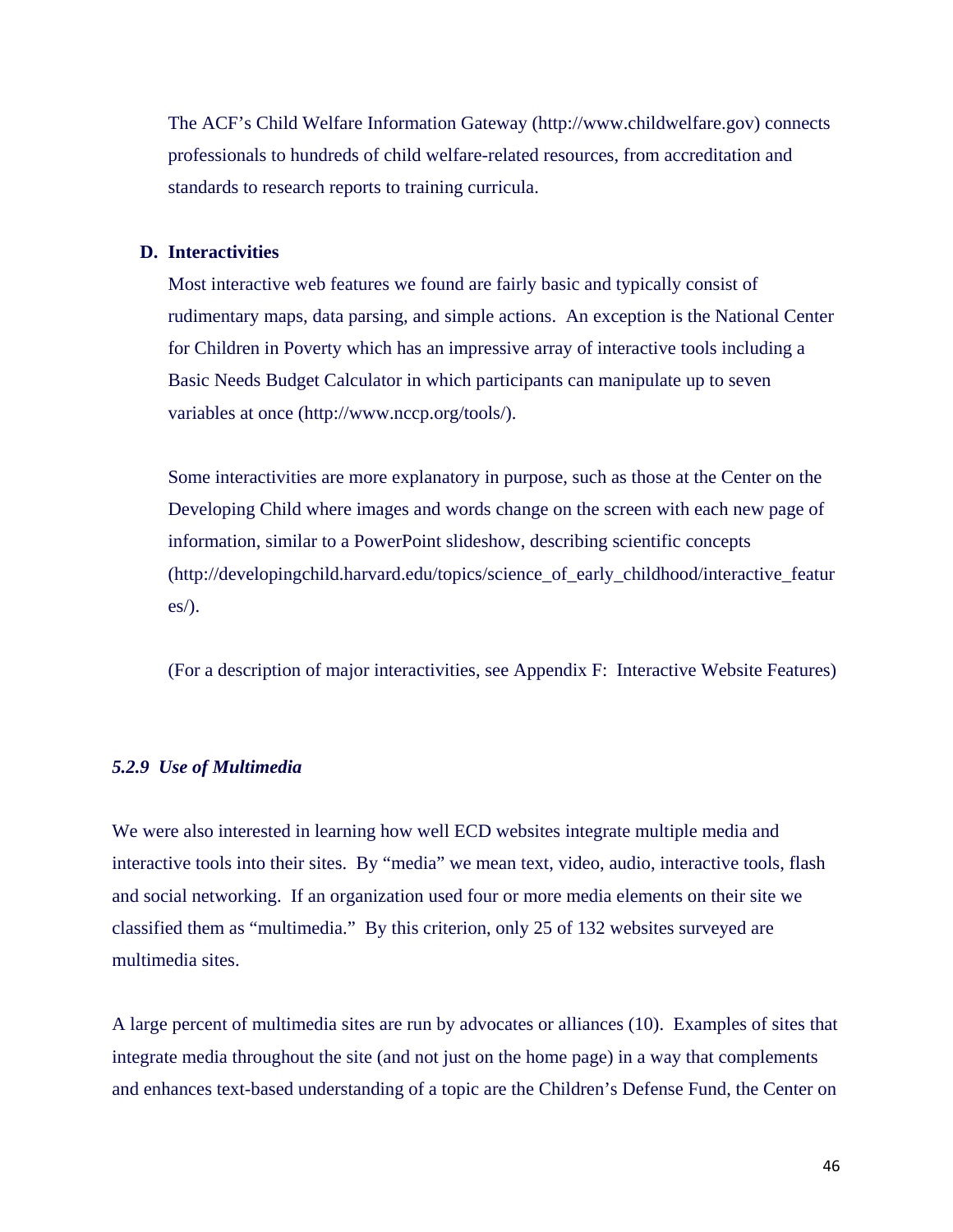the Developing Child, Every Child Matters and the Harlem Children's Zone. The Heckman Equation (www.heckmanequation.org) makes use of text, graphics, text, video and simple animations to communicate the economic pay-offs of investments in early childhood. The W.K. Kellogg Foundation stood out as a foundation that effectively employs multiple media elements. Most multimedia sites also integrate social networking services on every page.

Note that just because a site employs multimedia does not mean that it is well-designed, easy to navigate or adds extra value. In some cases the media content is repetitive or relates weakly to other elements in the site. Multimedia websites can present information in new and engaging formats and provide opportunities to involve constituents in conversation and community, but care must be taken to ensure the bells and whistles don't obscure the message or mission of the organization and the concepts, programs or initiatives it is highlighting.

#### *5.2.10 Outreach to the Press*

While face-to-face interaction and direct communications are a large part of how ECD organizations communicate with their constituents, the press is critical to bringing these issues to a larger public and influencing public opinion, especially if part of a campaign.

29% of organizations surveyed reach out to journalists. Most stories that run in the press, however, are the traditional ones: the impact of social service cutbacks on health or housing, the announcement of a new government program, the release of a new study or book, scandal (child abuse in day care and foster care is a common topic), and individual stories of triumph over long odds.

One exception is the successful campaign run by the Children's Trust in Miami-Dade County to authorize a dedicated tax in perpetuity to fund early child education and prevention services. The campaign generated many relatively in-depth stories about the importance of the early years and passed with 85% of the vote (perhaps not coincidentally, the campaign was led by the longtime former publisher of the Miami Herald, David Lawrence).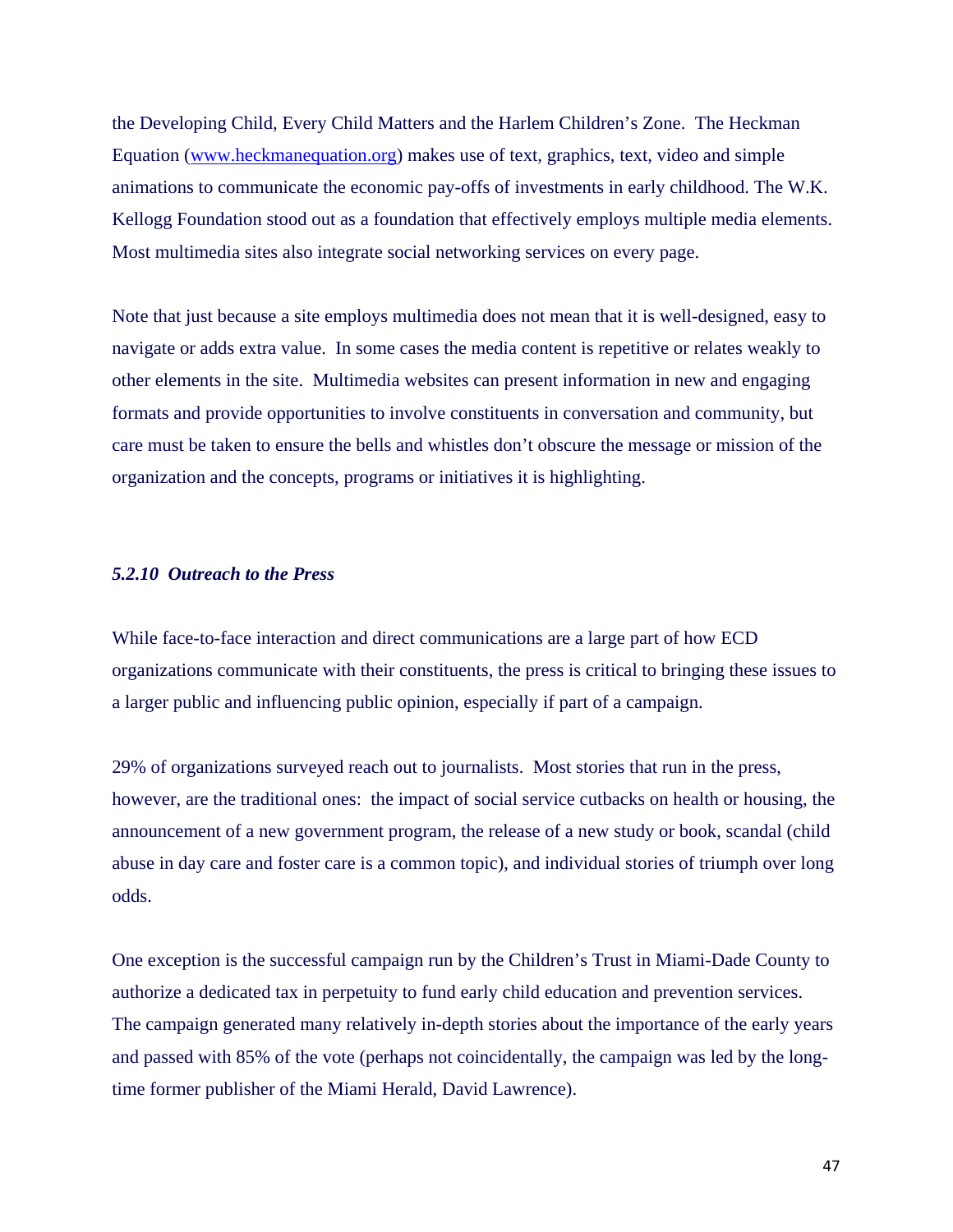The press, especially the business press, has also reported on talks and studies by Nobel prize winner James Heckman and Federal Reserve governor Arthur Rolnik on the high returns generated by investments in early education. Recent books such as Annie Murphy Paul's *Origins* (Free Press, New York: 2010) and new studies on epigenetics have received coverage by science writers for mainstream publications including Time, Newsweek and Discover.

Still, our anecdotal survey indicated that most press coverage remains defined by five characteristics:

- A. Parenting tips
- B. Individual and story-driven, not population health (e.g. many moving tales of struggling families of special needs kids vs. little in-depth reporting on root causes of inequities).
- C. Disproportionate focus on dysfunctional families and abuse, with many black and brown faces, yet little or no discussion of context, let alone structural racism.
- D. Stories about programs and services rather than what Lori Dorfman and Lawrence Wallack call "landscape" pieces which examine opportunity structures and socioeconomic circumstances.<sup>29</sup>
- E. With the exception of K–12 education, policy stories are disproportionately about impacts on the budget, not consequences for population equity let alone the nation's future.

There appears to be a wide open opportunity to cultivate print, broadcast and on-line journalists, both through individual outreach and sessions at their professional meetings (e.g. Association of Health Care Journalists, Education Writers Association, National Association of Science Writers, National Association of Newspaper Columnists, Unity: Journalists of Color, etc.) to help them better craft stories that focus on the benefits of investing in children, and the crucial importance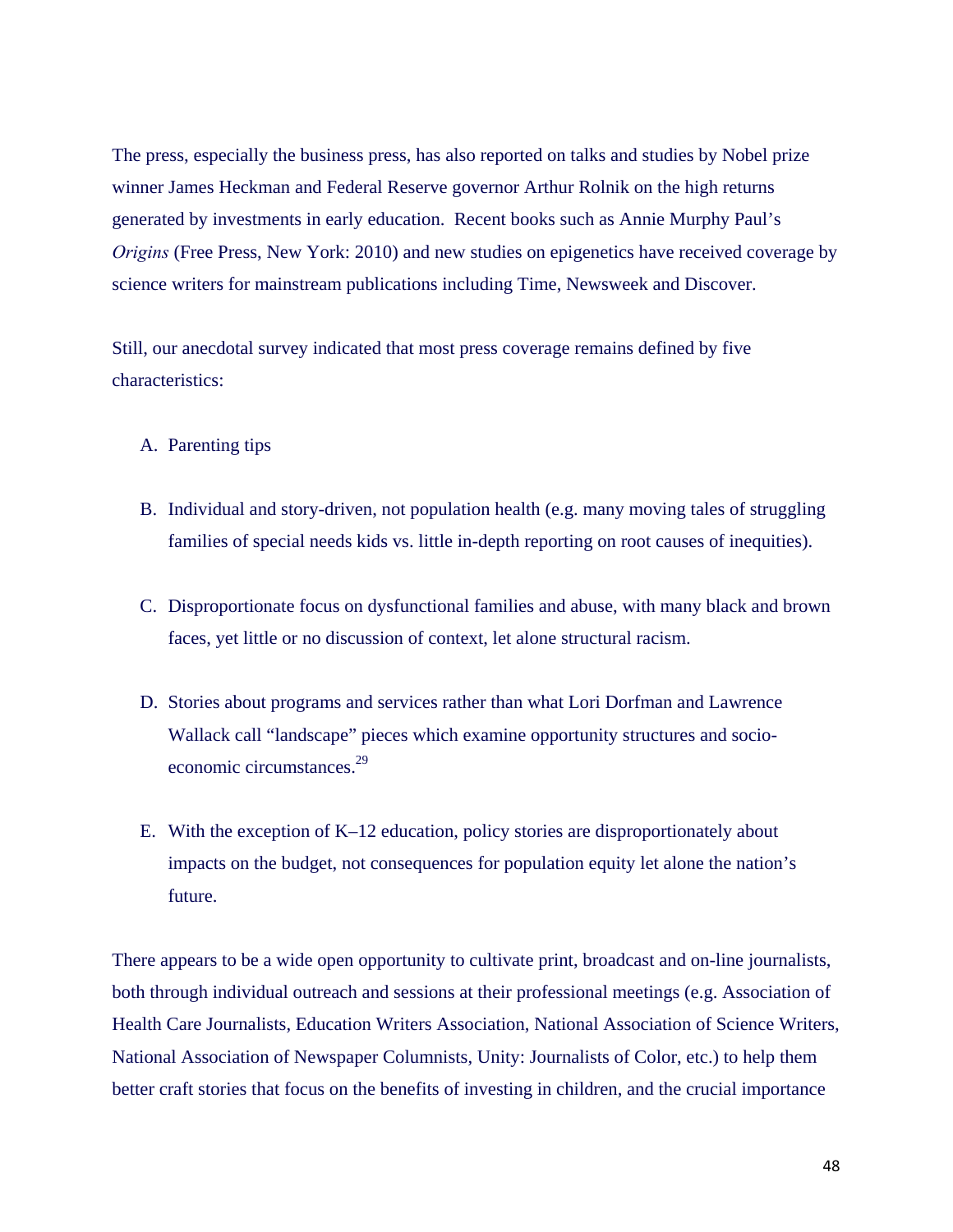of our surroundings: neighborhood, housing, secure jobs, segregation and other social determinants of ECD.

Another opportunity is mid-career fellowship programs such as the California Endowment / USC Annenberg Health Journalism Fellowship Program and Journalism Center on Children & Families at the Philip Merrill College of Journalism, University of Maryland.

The large number of parenting magazines (Parenting Magazine has a circulation of 2.15 million) are filled with parenting tips, mostly aimed at middle class women, both working and stay-athome moms. Given that they are circulation and advertiser driven, policy issues are relatively invisible.

The national broadcast of *American Birthright* will provide an angle for many feature writers, radio producers, and columnists, including parenting magazine writers, to delve deeper into early childhood policy, along with appearances by key 'cast' members on TV and radio shows ranging from Today to The Daily Show, from All Things Considered to talk radio. Sending a DVD of *American Birthright* along with a press kit with backgrounders and additional resources to a large list of journalists, with stories pitched and coordinated by a national publicist, should also help reframe ECD as an urgent issue of national policy.

## **5.3 Conclusions: Text and Context**

The good news, as indicated above, is that focused settings and communications channels are already in place and they reach large sections of the field, if not the public. Discussions, trainings and dialogs are underway across the country, but they are bounded not by lack of technology so much as by the lack of "big picture" media content that takes a systemic look at the forces shaping ECD and the consequences for the futures of both individuals and the nation. While many resources now make clear why early childhood is a critical development period, and quite a few illustrate the relationship between early experience and brain development, few move beyond child / care-giver interactions and programs and services. There is very little content that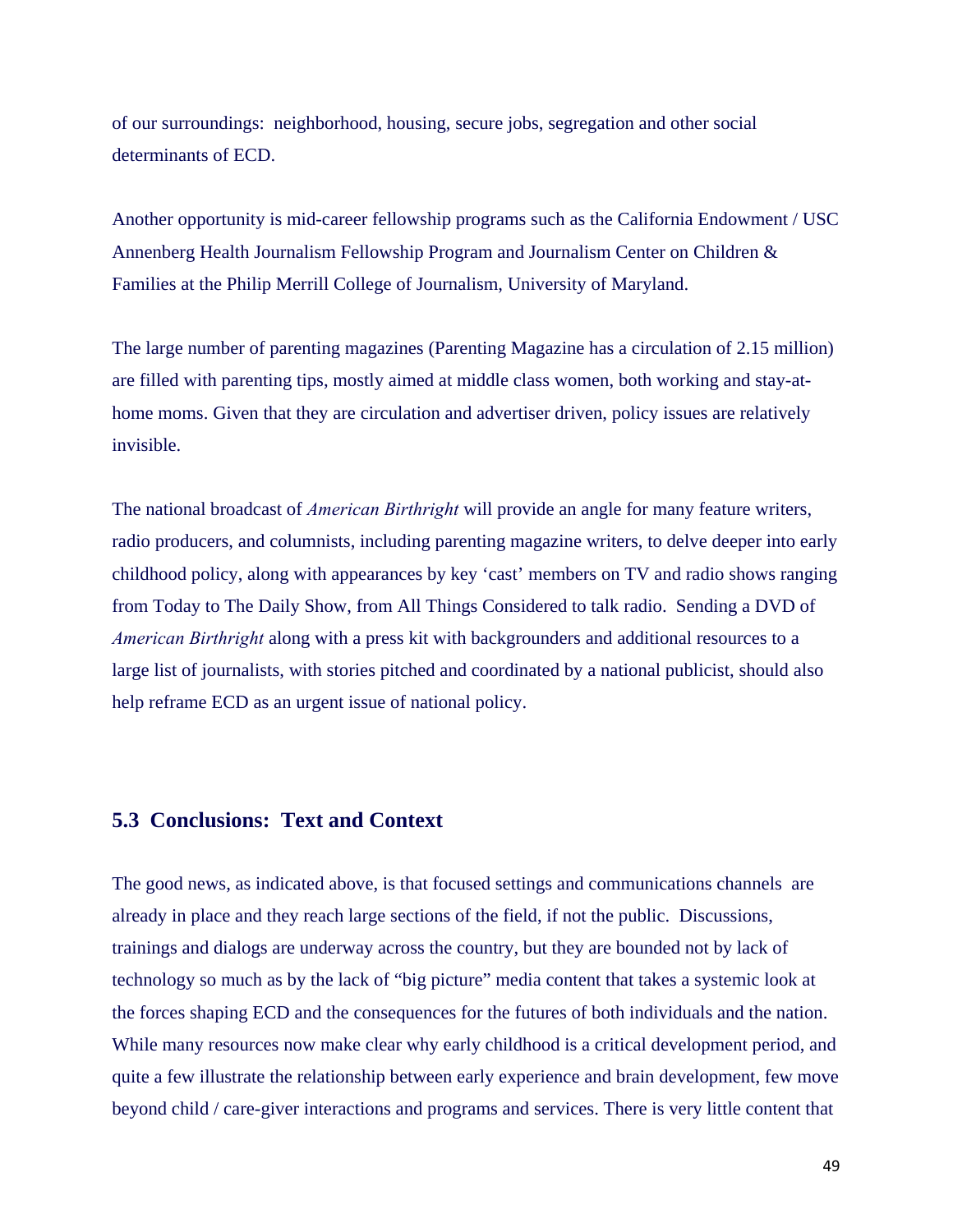offers "connective tissue," i.e. a holistic and systemic framework addressing root causes, that translates the science into forms popular and compelling, situates ECD within the broader set of circumstances that structure opportunities for families and children, and how those circumstances themselves—both positive and adverse—are produced and reproduced and patterned along lines of class and race.

Almost everyone we spoke with is wrestling with how best to demonstrate how opportunities for optimal development can be improved by tackling the many adversities families face, especially low income families and families of color, and how to infuse this understanding into a movement for children. The field doesn't so much need more websites, more conferences, more forums, more events but rather more comprehensive and better curated media content to plug into these existing settings and communications pipelines. If done well (always the rub), *American Birthright* can serve that purpose, provide this new story, and help ECD organizations extend their reach.

## **6. TOWARDS A NEW DISCOURSE?**

The most challenging part of our ascertainment wasn't so much to identify and understand the concepts underlying the eco-social and life-course models of early child health and development but rather how we might simplify and translate the science into a new discourse, one that ruptures what FrameWorks Institute has termed the mentalist and family bubble models with stories that are popular and compelling and that engage rather than preach at viewers.

There are two complementary parts to this question. First, which concepts are critical to building public support for the kinds of transformative changes that can make a nurturing child ecology the birthright of every American? The flip side is: which normative beliefs and misunderstandings, or folk models, make such progress difficult? Every film is a dialog or negotiation with its viewers who filter the text on the screen through their own values, their own preconceptions, their own causal models and habits of thinking, even their own perceived self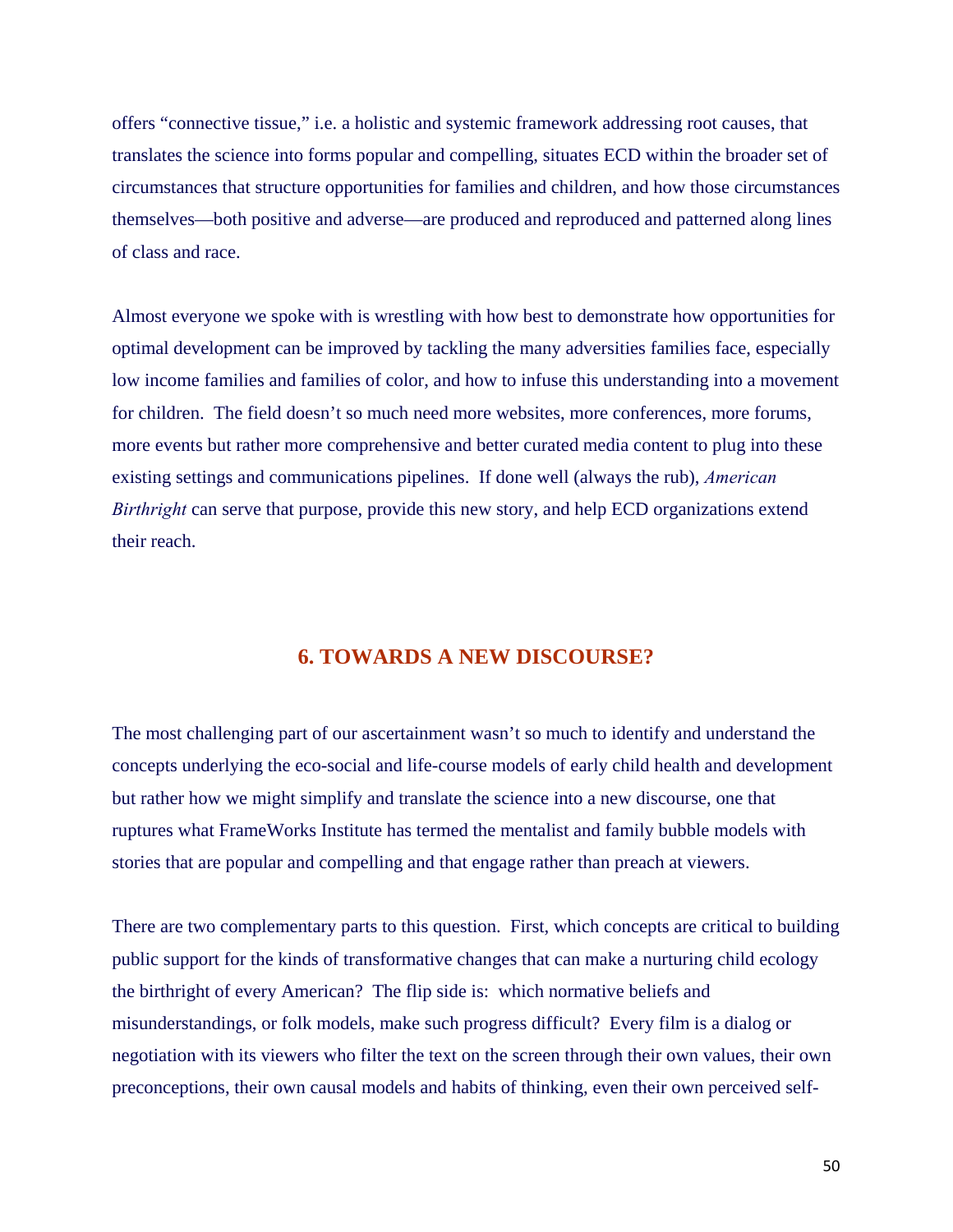interests. Viewers will bring their folk models and frames about ECD, often unarticulated, some even contradictory, to screenings of *American Birthright* and will either accept or reject the subject position the film has interpellated for them. Perhaps the most consequential and lasting achievement of *American Birthright* would be if we could throw viewers' locus of attention off the screen and back upon themselves, or more precisely, back upon their own rarely examined 'common-sense' assumptions about the forces shaping young children, why some populations have better outcomes than others, who should be held accountable and that change is not only necessary but possible.

# **6.1 Traps in Public Thinking: Existing Frames, Myths and Misconceptions**

What assumptions, then, does the public bring to ECD policy debates and where does it place itself within that dialog? Why have we made so little headway in building a society that values and invests in young children despite the fact that the scientific evidence is compelling and politicians are quick to pronounce pieties about the importance of children? Why isn't investment in early childhood more widely supported? Why is the public often resistant to new information?

In our interviews, focus groups and surveys we asked informants to identify core elements of the conventional or normative discourse of child development, the "default understandings" or habits of thinking that are common, deeply imprinted, primed, and which hinder efforts to build support for early child investments. What we learned reaffirmed much of the extensive framing research conducted by the FrameWorks Institute for the Center on the Developing Child (http://www.Frameworksinstitute.org/ecd.html) and often borrows from terminology developed by FrameWorks to characterize these patterns in thinking.

 **Personal responsibility and right choices.** There are good parents and bad parents who make right or wrong choices for their children. Because the 'right choices' frame minimizes the role of social circumstances, it makes people skeptical of government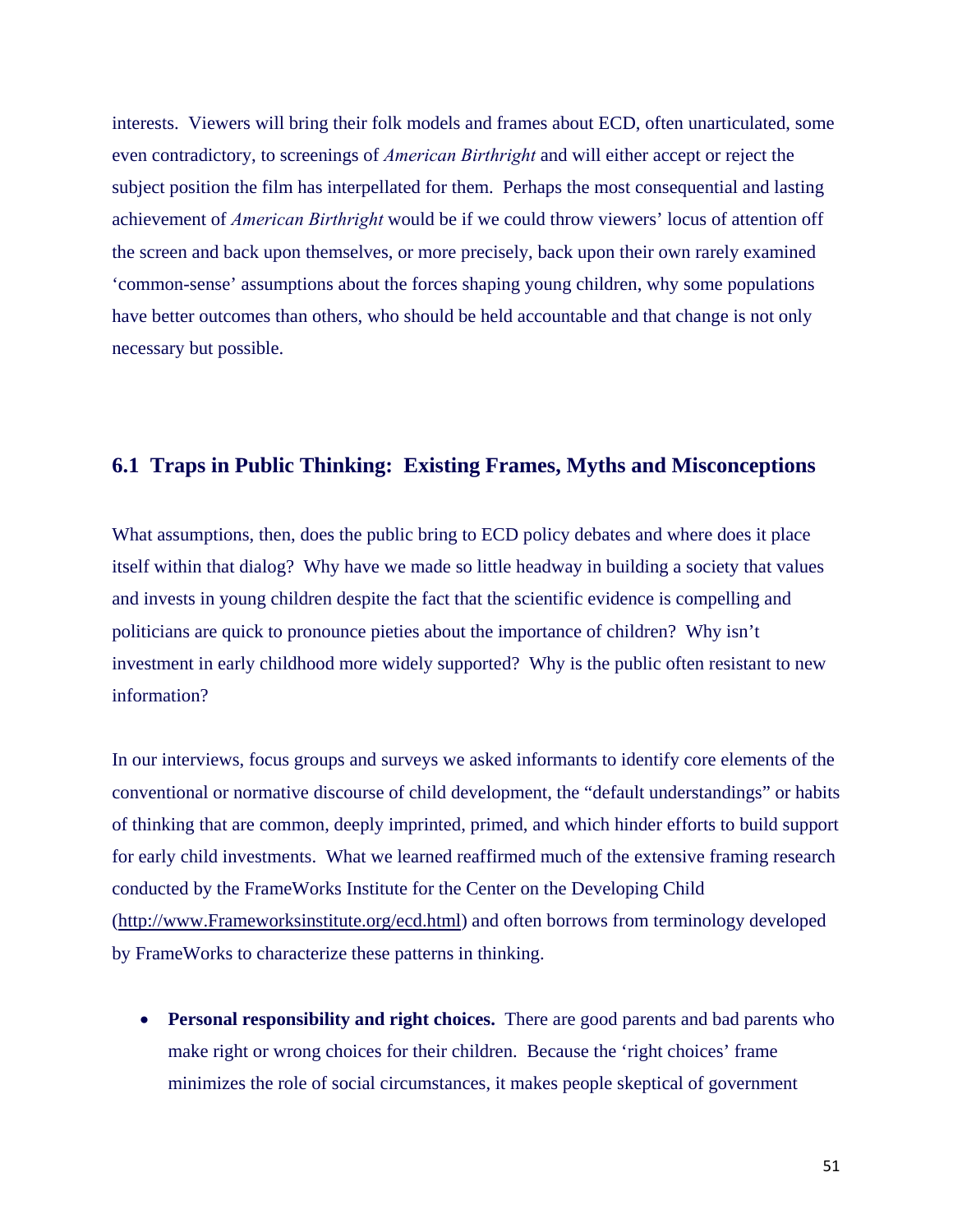action and even serves as a proxy for racial, class and gender bias since it obscures how the additional burdens faced by the poor, people of color and women can handicap the efforts of even the best parents. There is an **'us vs. them'** built into the 'right choices' frame.

- Right choices and personal responsibility are built on a model of achievement which flows from the notion of **the self-determining individual** (self-discipline, intelligence, hard work). Many, especially the affluent, don't recognize nor acknowledge the social supports and advantages affluent households take for granted (and can often purchase) but which are not available to others.
- Similarly, worse outcomes among some populations are often considered the result of **bad genes and / or their dysfunctional cultures** (don't value self-discipline, learning, hard work). There is little recognition nor acknowledgement, especially by the white upper middle class, of how **the dice are stacked against the poor** – no transportation, lack of reliable jobs, no childcare, social exclusion, food insecurity, the difficulty of putting an orderly life in place— particularly poor parents of color and single mothers.
- **The family bubble.** Family life takes place within a sphere separate and distinct from the public arena. If parents are considered solely responsible for child outcomes while the broader web of children's interactions, attachments and environments remains invisible to most, government action is easily painted as state interference in private life (the "nanny state").
- A corollary to the family bubble is the belief that **parents have a sovereign right to raise kids as they choose.** Child rearing is **not the domain of government** (other than protective services).
- Co-existing with the family bubble is a belief in what FrameWorks calls the **imperiled child.** Kids' physical safety is threatened at every turn. **Children must be protected**  from predators and extreme abuse. Missing from this particular abuse frame is the role of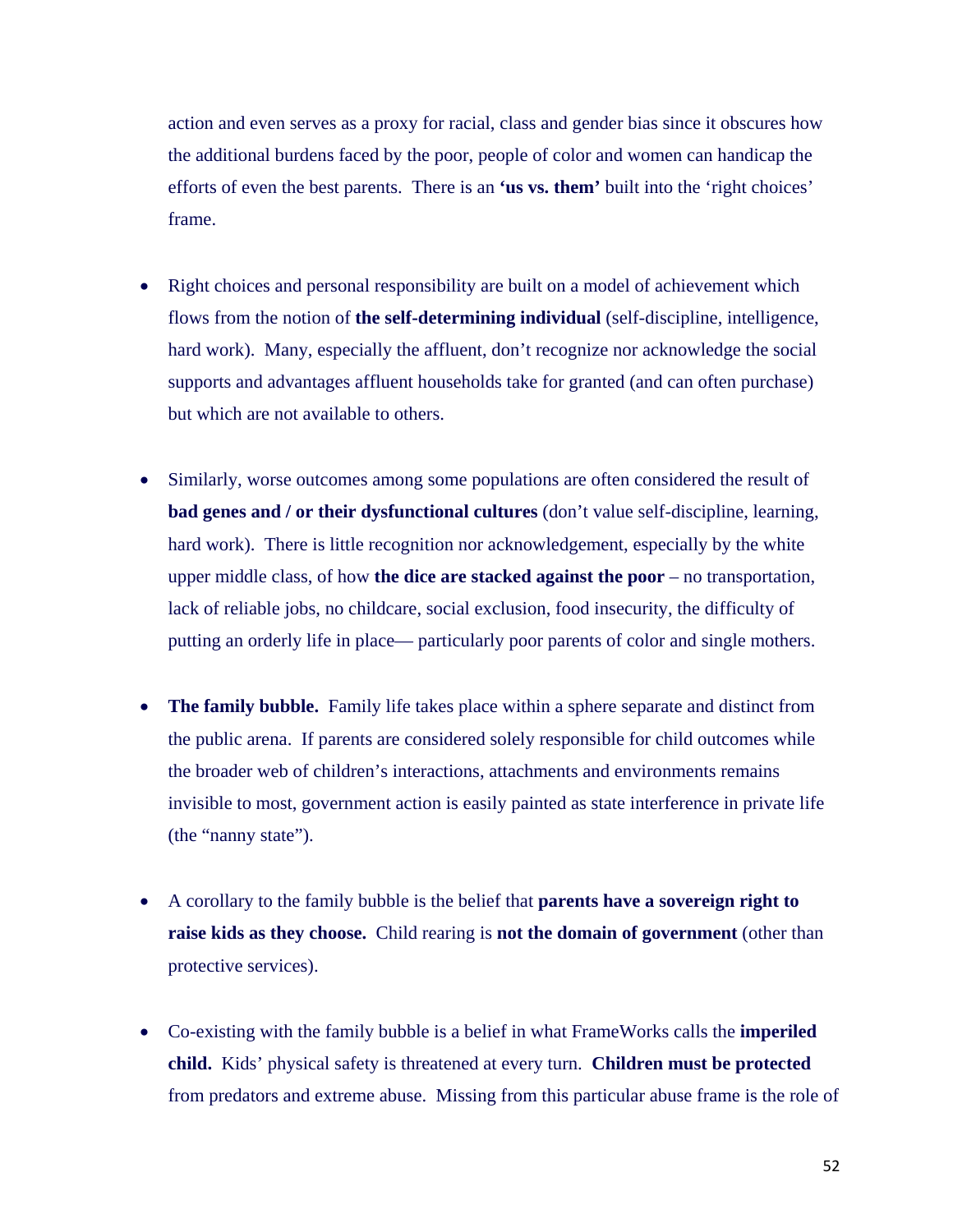less dramatic trauma, the more common 1000 little cuts whose impacts compound over time.

- **Narrow interpretation of development.** Child development is commonly limited to "learning" while social, emotional and physical development reflecting environmentally induced changes in brain architecture with life-long consequences receives less attention.
- Kids are **naturally resilient.** Kids will "grow out of it." Infants can develop optimally as long as they get their **basic needs** met; little sense of how brain architecture itself is sensitive and susceptible to emotional, behavioral and environmental stressors which can have life-long impacts.
- **DNA is destiny**. Blood will tell. Exposures and experiences in early childhood do not have much affect on adult health, educational and social outcomes. No understanding of gene / organism / environment interactions (epigenetics) and the concept of the pile-up of advantage or the accumulation of risk through the life-course.
- **Not about 'us.'** The problem is **"those" children** (e.g. the poor, children of color).
- **Exceptionalism and denial.** I was raised 'that way' and I turned out all right. Alternatively: my parents were poor but they sacrificed for my sake.
- **Child care isn't about child development,** rather it enables the mother to work. Hence standards and expectations for early care are relatively low.
- **Government is the problem.** We're already spending too much taxpayers' money on wasteful, ineffective programs (for 'those' people).
- **Effective initiatives** that can make a difference are not widely known. Nor are the society-wide payoffs in costs, safety, health, education, prosperity and equity.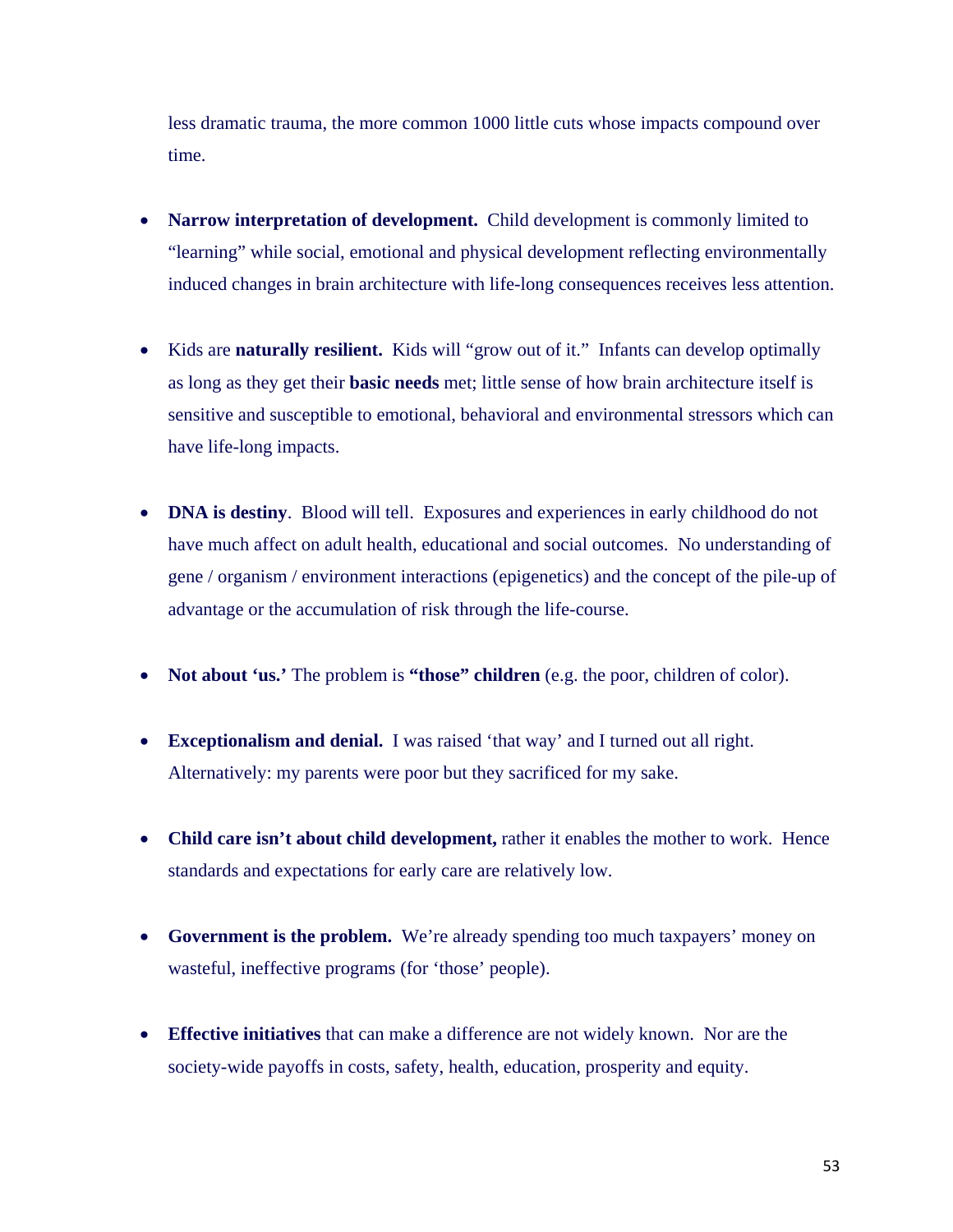## **6.2 Rupturing the Discourse and Writing a New Story**

How might communicators problematize and loosen the hold these conventional narratives have on our patterns of thinking and open up a space for new thinking? What values connect viewers to the issue? What elements, models and metaphors can best translate the science that explains how early child health and development is shaped by, and in turn shapes, larger socio-economic circumstances and structures? How might we interpellate viewers not just as passive audiences, not even as self-interested parents, but rather as students and citizens actively engaged in learning about society in order, one hopes, to improve it?

We approached these questions by inviting survey respondents to list as many core EDC messages in as much detail as they wanted which we then aggregated into themes. We also asked them to rank topics. Further, we discussed these questions extensively during the 84 oneon-one interviews and focus groups we held and, as indicated above, read the extensive framing research conducted by the FrameWorks Institute which suggested some of the terminology used in the first three items below.<sup>30</sup>

- **Early experiences,** including in utero, shape the architecture and wiring of the developing brain and other regulatory systems and **build the foundation for lifelong health, learning and socio-emotional development,** for better and for worse.
- **A safe, stable, stimulating and responsive environment** builds secure caregiver-child attachments, nurtures optimal development and increases the odds for a healthy and successful adulthood.
- **Take a life-course perspective.** Trajectories are built and have consequences over the lifespan, even inter-generationally, reflecting cumulative impacts as well as exposures during critical periods.<sup>3132</sup>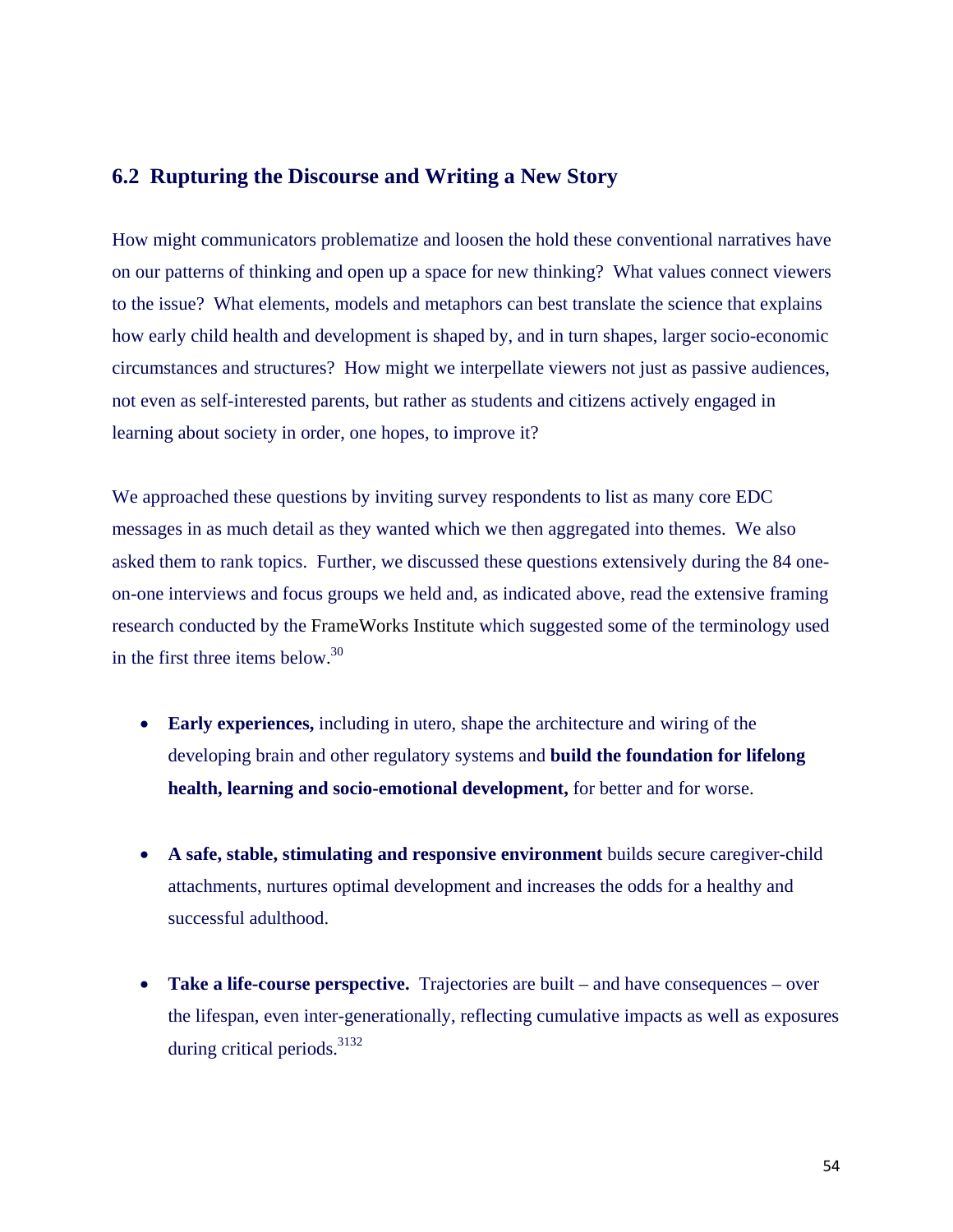- Make the stakes clear. Many if not most of our children face environments that lead to sub-optimal developmental and behavioral health outcomes. But children of color and the poor face double jeopardy. Too many face a cradle-to-prison-to-early-grave pipeline. Make ECD **an issue of urgent national concern.**
- **DNA is not destiny.** Early experience literally gets "under the skin" and shapes gene expression by changing the epigenome.
- Demonstrate **how child health begins with the well-being of the mother even before conception.** Improving opportunity structures and reducing the stress burden on parents can strengthen life-trajectories for children.
- **Avoid determinism.** Early adversity does not "condemn" individuals to a lifetime of failure and ill-health. The development of health is not 'set' by a certain age but is an ongoing, iterative process. **Opportunities to improve health and well-being exist throughout all stages of life**, even for those whose trajectories seem limited.
- Still, **brain plasticity decreases over time.** It's easier and less costly, to the individual and society, to get it right early rather than try to identify and fix problems later.
- Highlight **socio-emotional and physical health, not just cognitive skills.** They are each inter-related.
- **Rupture the 'family bubble' discourse.** Render visible the **nested "social ecologies"** within which child development and family interactions take place; show how the broader community environment, public policies and economic and social arrangements (social determinants) shape exposures to health threats or health promoters; **inequality in outcomes reflect inequities in social policies not just parent 'choices' or genetics.**
- **Widen the locus of attention from negligent parents to the negligence of society** by investigating what undermines—or strengthens— the health of communities, patterns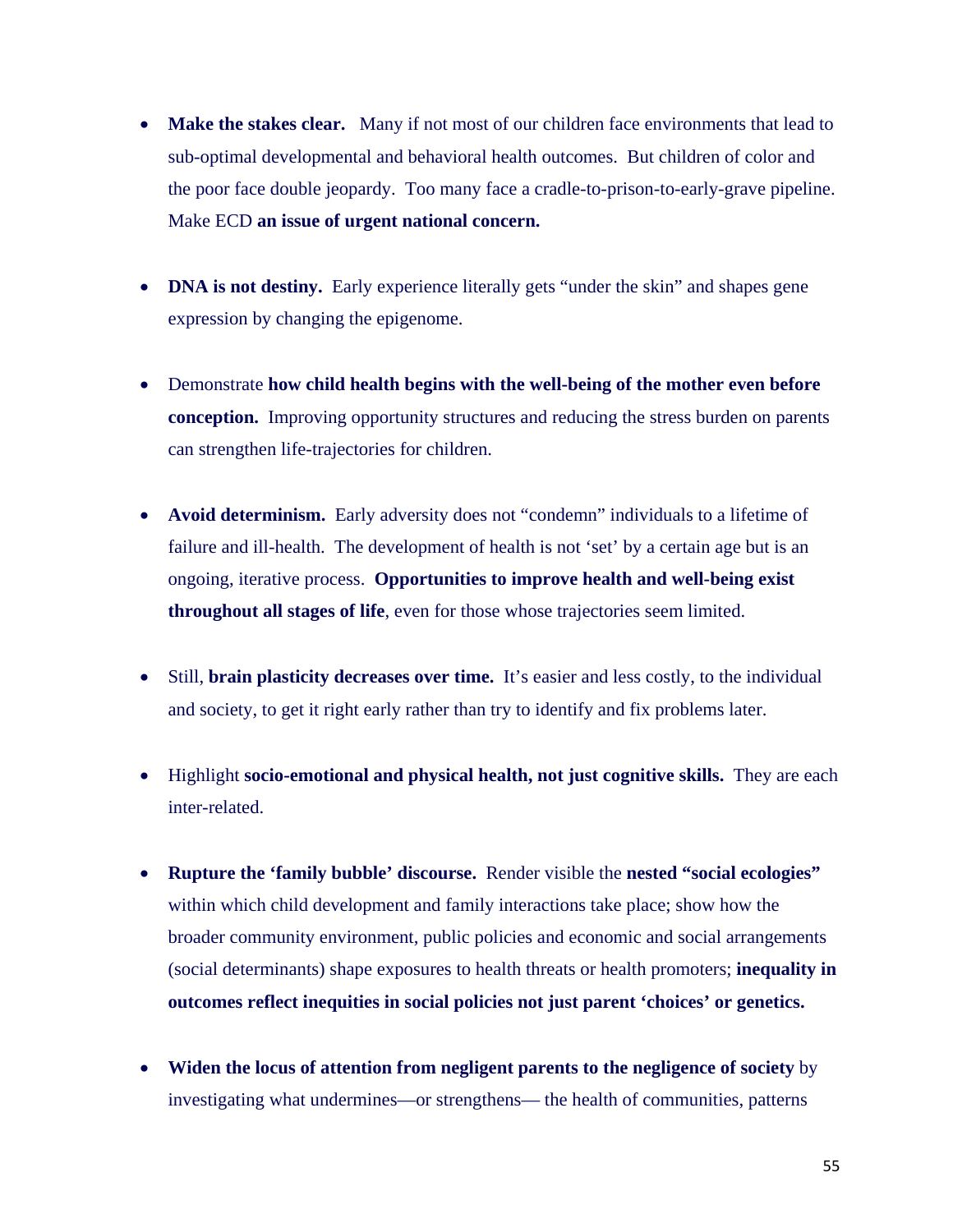access to opportunity structures by race and by class, and handicaps the efforts of even the best intentioned parents.

- Demonstrate that these **community conditions** which nurture or threaten healthy child development don't just 'happen' to us but **are produced and reproduced by public policy, private investment and decisions made by us as a body politic** not just individual bodies – and which we can change.
- **Render visible how racialization operates,** how opportunity structures which some populations take for granted are not available to others and often burden families of color with an **extra set of adversities.**
- Investing in maternal health and early childhood brings huge economic and social payoffs and provides **the foundation for America's future prosperity**, health, national security and competitiveness. It is not only a legitimate but essential function of the community and government. **We either invest now or pay more later.**
- **Place-based work is critical** to improving outcomes. Neighborhood and community assets need to be engaged, supported and mobilized.
- The role of **root causes**—the forces driving class and racial inequities— should be revealed and addressed; **inequities are both a cause and consequence** of unequal child outcomes.
- **Inspire hope and communicate possibility.** Effective programs and aspirational solutions that produce better outcomes need to be highlighted. Our policies are not set in stone but can be changed. **Inequities in outcomes are avoidable and preventable.**
- **Change doesn't just emerge from "good" ideas.** Don't just engage policy makers. **Solutions demand political action** which requires broad partnerships and alliances capable of mobilizing voters and many civic and community based groups.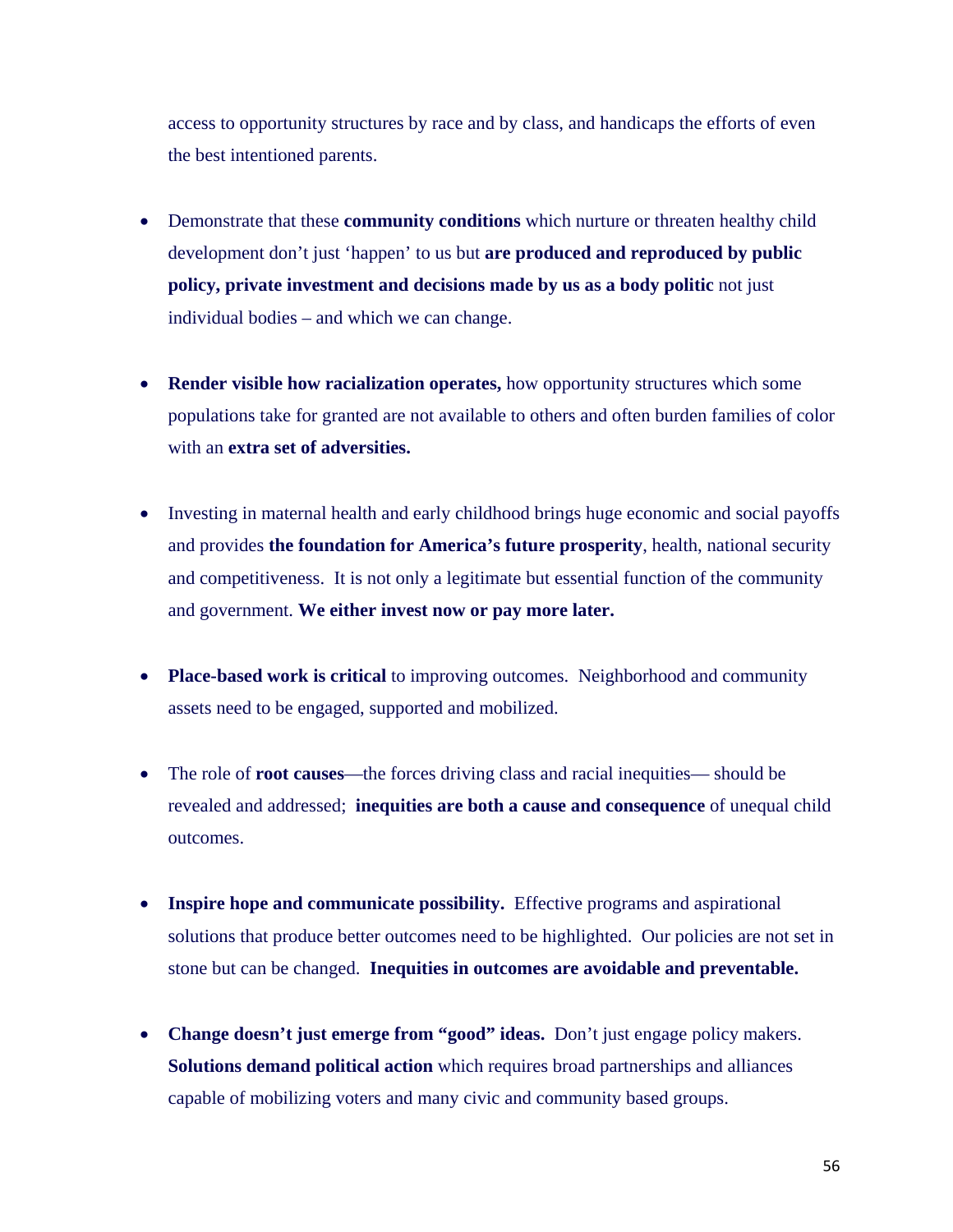- **Evidence-based research** needs to inform *American Birthright* as well as policy and programs.
- **Make this an "us" issue.** It's not just about "their" children— the poor and children of color. Or to put it another way, make this about "our" children not just "my" children; indicate how the future of "my" child is tied to the future of all our children. At the same time, **make clear how class and racialized structures impede opportunities** for some which others take for granted.

# **6.3 Top Four Content Areas**

We provided survey respondents a list of 10 potential learning modules and asked them to rank their top three. The top content areas ranked by our respondents are as follows:

- A. *American Prosperity Starts with America's Children*: The Social and Economic Benefits from Investing in Children - 75%
- B. *Building Resilience from Start to Finish:* A Life-Course Perspective on Health and Well-Being - 50%
- C. *Tackling Inequality:* Supporting Children by Transforming the Lives of Parents 42%
- D. *Toxic Brew:* The Impact of Poverty, Racism and Adversity on Early Child Development - 38%

## **6.4 Optimal Video Lengths**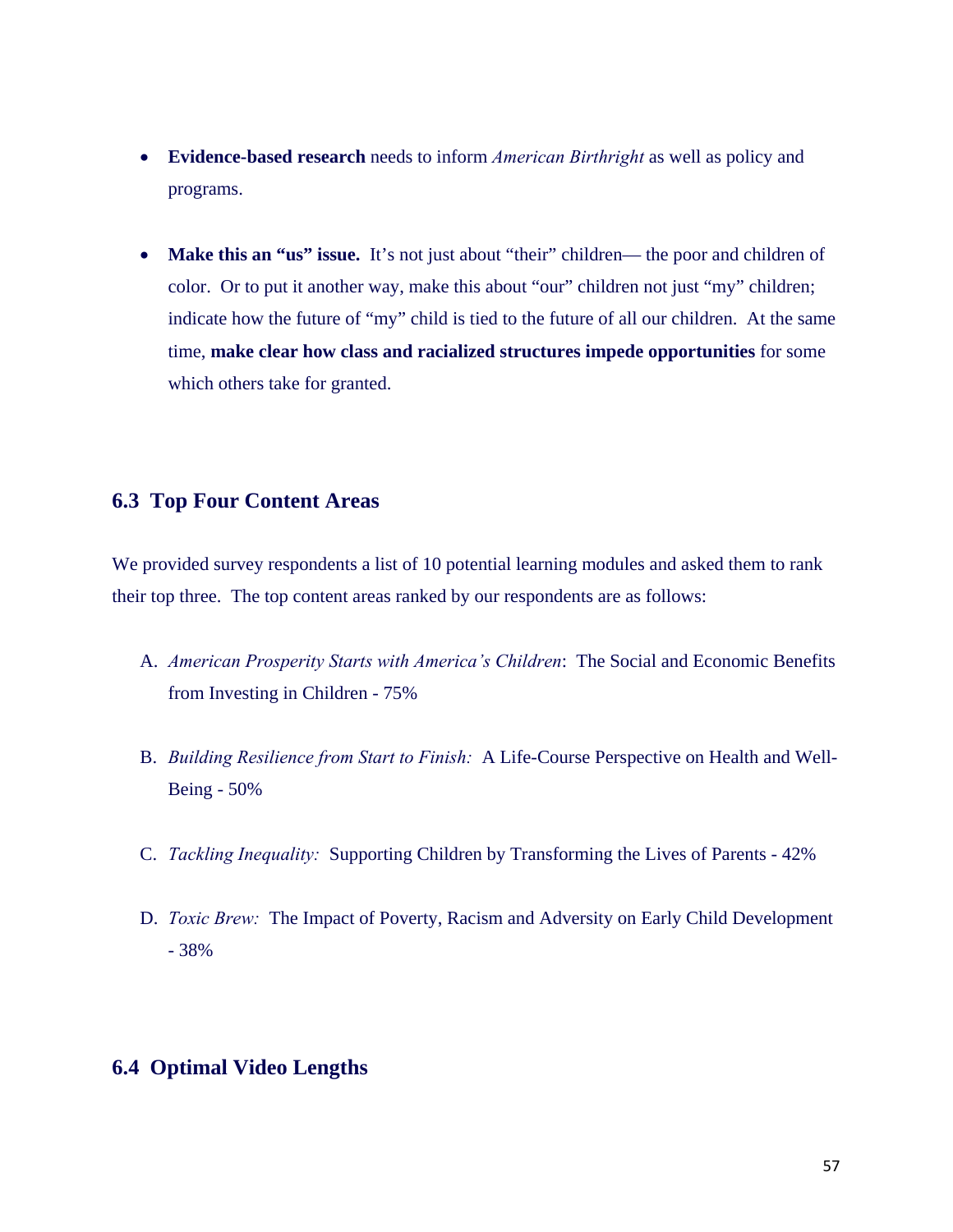We also inquired about the lengths of videos stakeholders preferred to use in the sites and uses cited above. Note the preference for shorter video. The advantage of shorter pieces is that they can easily be integrated into presentations. The weakness, of course, is that it takes time to lay out a new conceptual framework in a film using story-telling rather than assertion.

(Respondents were ask to choose one or more preferences)

- 5 minutes or under 55%
- $\bullet$  15 minutes 52%
- $\bullet$  30 minutes 19%
- $\bullet$  60 minutes or more 16%
- Any length  $-17\%$

# **6.5 Companion Materials**

We then asked respondents to identify up to five accompanying tools that help them use and integrate videos most effectively into their programs. The most popular responses were:

- Policy briefing papers 59%
- A resource sharing site 45%
- Facilitator's "toolkit" and slides 41%
- Links to backgrounders, research and databases 41%
- Multimedia learning modules on key concepts 39%

Surprisingly (to us), only 22% choose Discussion Guides as one of their top five tools (though perhaps the ambiguous term "Facilitator's toolkit" implied discussion guide for some).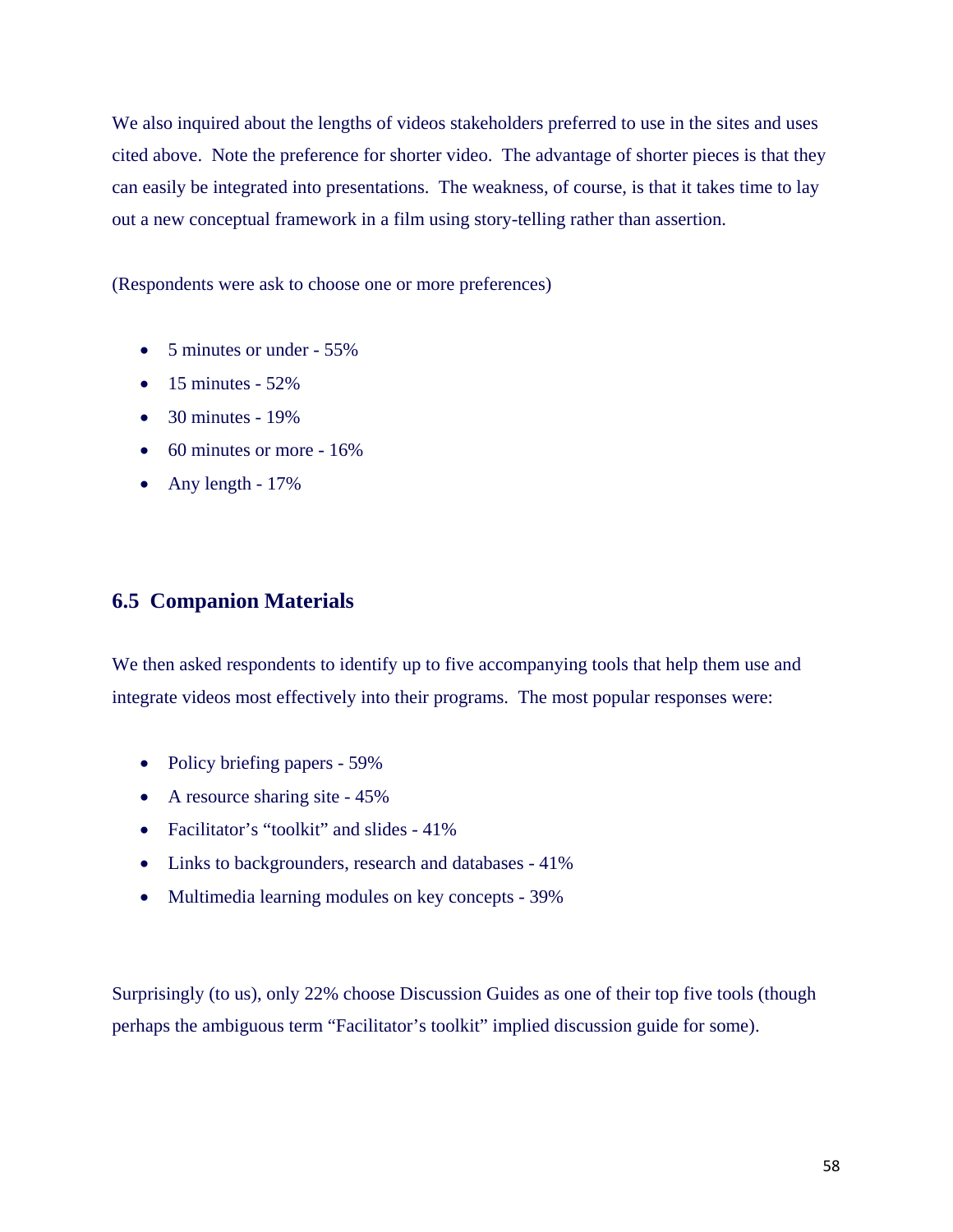# **6.6 Yellow Flags**

Informants brought our attention to several tensions and cautions, or in the words of one, elephants in the room. We note here three central issues which *American Birthright* must negotiate.

#### **A. A new determinism?**

The first concerns determinism. While epigentics breaks the claim of DNA over destiny by demonstrating the plasticity of our development, some argue, and not without reason, that the early origins hypothesis can be misused to uphold determinism under other guises. *American Birthright* needs to make clear, they said, that while early experiences can build a strong or weak foundation, the development of health over the life-course is not "set" by age five or six but is an ongoing, iterative process. The authors of "Rethinking MCH: The Life Course Model as an Organizing Framework," a recent concept paper for the Maternal and Child Health Bureau of HRSA, put it this way: "Pathways are changeable…Throughout life and at all stages, even for those whose trajectories seem limited, risk factors can be reduced and protective factors enhanced, to improve current and subsequent health and well-being."<sup>33</sup>

Similarly, many children who suffer adversity and miss out on early learning / education can be a step or two behind but still physically healthy and psychologically and cognitively intact. Yet our institutions too often condemn those who start out behind, especially children of color, to a trajectory of poor schooling, low academic achievement and eventually hazardous adult lives in low-wage, insecure and even dangerous jobs and violent neighborhoods.

#### **B. Targeted vs. universal programs**

There is disagreement between informants about whether campaigns for increased investment in ECD should be universal or targeted, especially with respect to racially disadvantaged populations. To oversimplify: the former group believes that only a universal approach will win public support while the latter argue that universal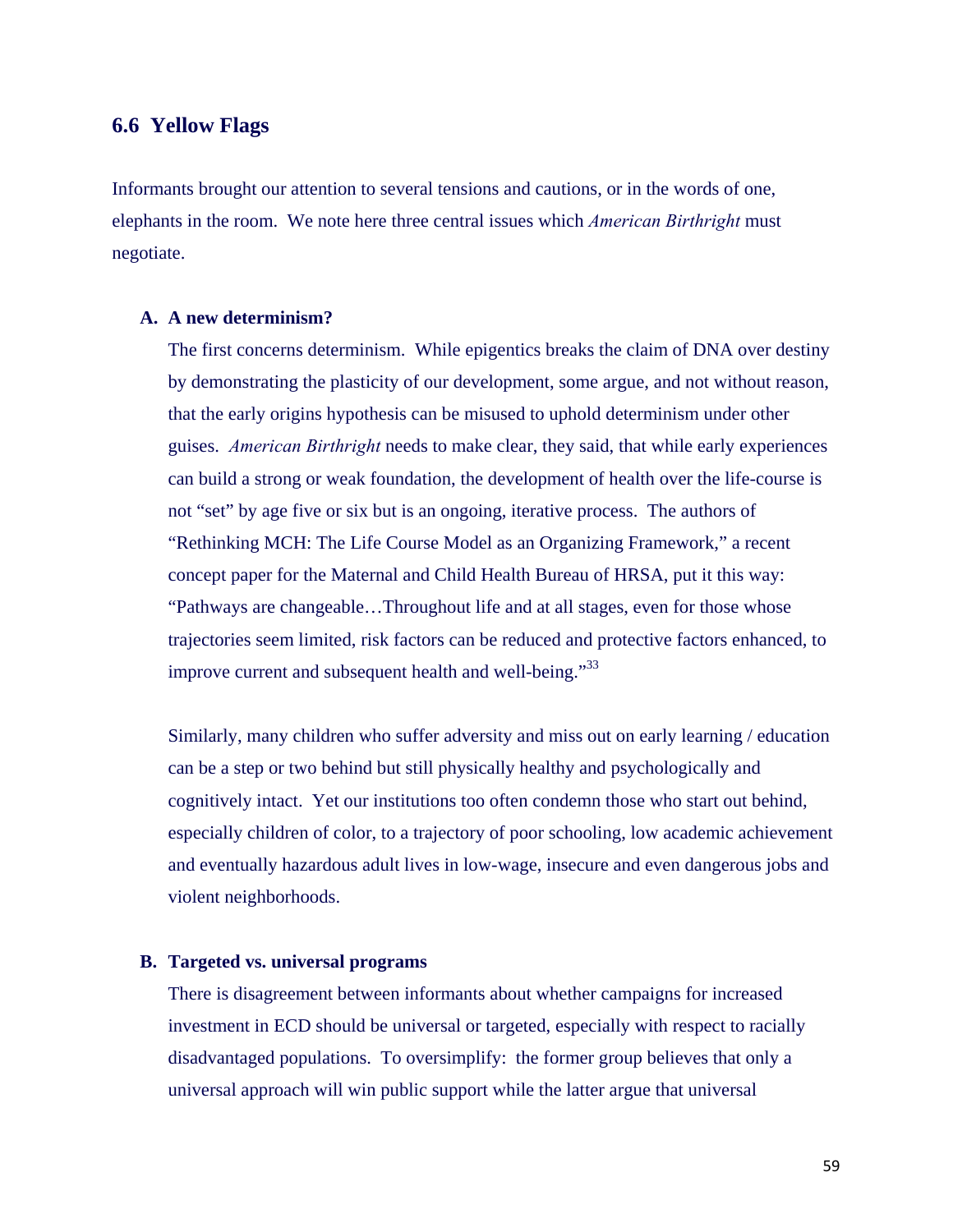approaches often disproportionally (even if unintentionally) benefit the already advantaged because they don't take into account the ways populations may be differentially situated with respect to opportunity structures. john a. powell's concept of "targeted universalism" suggests a path that reconciles both approaches. Powell argues that we need to accent universal goals but employ targeted processes that are sensitive to the needs of different communities (including the dominant group).<sup>34</sup>

#### **C. Our title**

Most respondents thought *American Birthright* a strong title. It's concise, easy to remember, and speaks to the project's theme: that all our children deserve the opportunity to develop their capacities. But a small but vociferous minority objected. They argued that birthright is a term "owned" by the birthright movement, the nativist anti-immigrant groups which aim to restrict the rights of the undocumented (and even many non-citizen residents). Just by invoking the term, they claim, we would inadvertently further legitimate those ideas. Another, smaller group objects on the grounds that birthright implies a "right" and that rights-based frames don't resonate with the majority of Americans. We admit to being partial to *American Birthright* but not wedded to it. If we, or others, can devise another title, equally effective, we're open to changing it.

## **7. NEEDS ASCERTAINMENT CONCLUSIONS**

Stakeholders want to incorporate media as easily and conveniently into the larger social discourses which they attempt to shape. It is immediately obvious from this ascertainment that no single piece of media could serve and accommodate the field's diverse set of actors, purposes, constituents, venues and media channels; they call for too many different concepts, formats, narrative strategies, modes of address and levels of technical knowledge.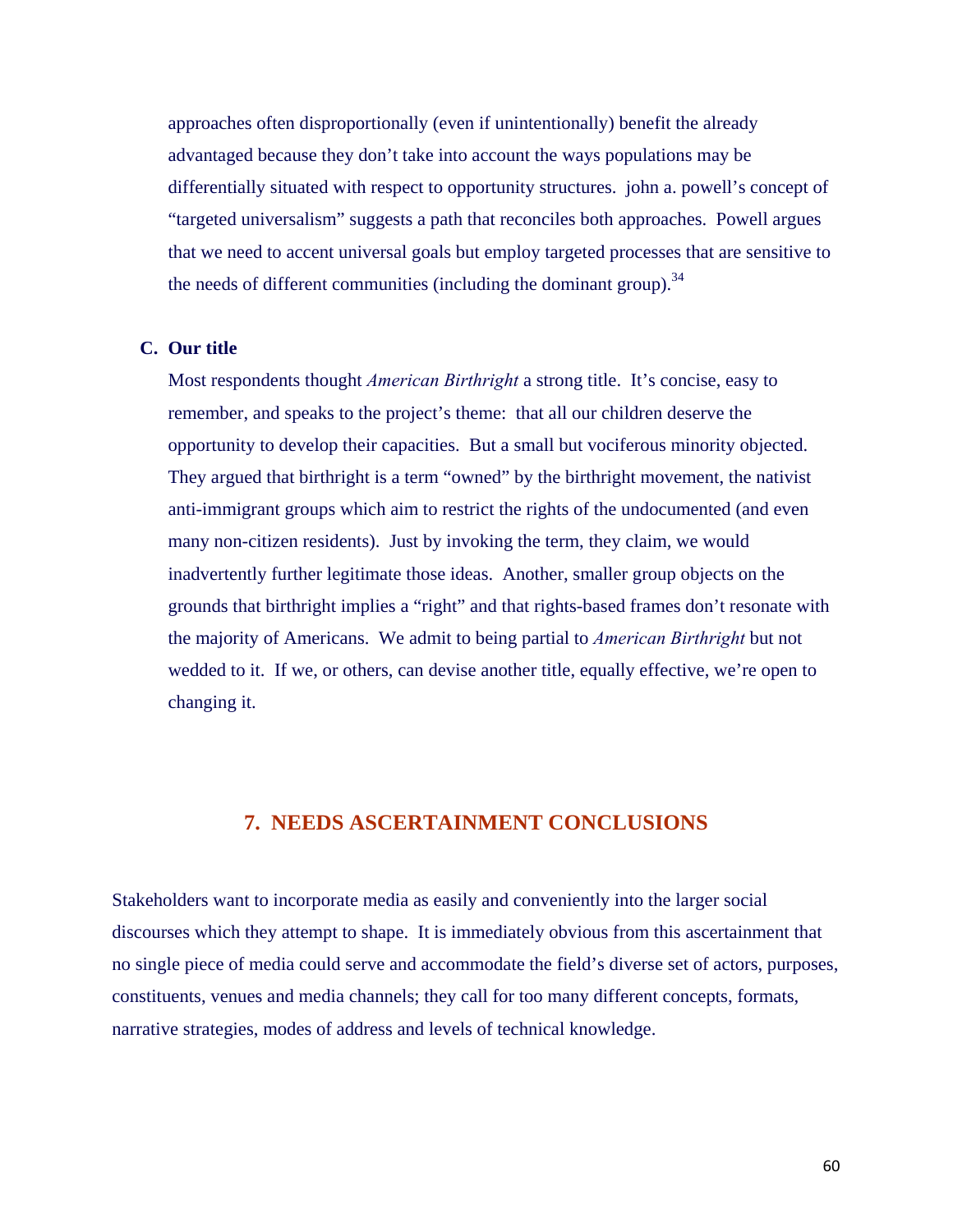On the one hand, respondents repeatedly expressed their desire and enthusiasm for a film that tells a 'new story,' one that places early child health and development within the larger context of the social determinants of health equity and which inspired viewers to become involved. For example, Neal Halfon, MD, director of UCLA's Center for Healthier Children, Families and Communities, told us, "We need to connect the dots for folks. Kids are following low trajectories throughout life. It's not just about school readiness but lifelong capabilities: the burden of illness, the capacity to form deep and lasting relationships, build families, be productive, they are all affected."

But to produce a film that connects the dots by interweaving human stories with compelling science rather than through simplistic argument by assertion is difficult to accomplish in less than a 60-minute format. Byron Egeland, professor emeritus, University of Minnesota, put it this way, "The message needs to be something simple. Complex is hard to do. So herein lies the problem: This is a highly complex issue that we are trying to simplify." Finding the right settings, simplifying models and metaphors will be critical to *American Birthright's* success.

At the same time, potential users indicated a preference for media of markedly shorter lengths and also the flexibility to customize content to their own specific objectives and audiences—to excerpt, annotate, amplify and combine content from a variety of sources in any number of permutations. This would allow them to integrate media content more easily and idiomatically into a variety of program options where ideas can be studied, debated and acted upon.

# **7.1 The Database Documentary: A Digital Platform and Online Learning Center**

We've concluded that only a digital platform, what we call a "database documentary," can provide the multiple functionalities the field is calling for. A dynamic digital interface will enable the integration of *American Birthright's* content with content hosted on other sites. Utilizing state-of-the-art semantic search and embedded online editing software, the platform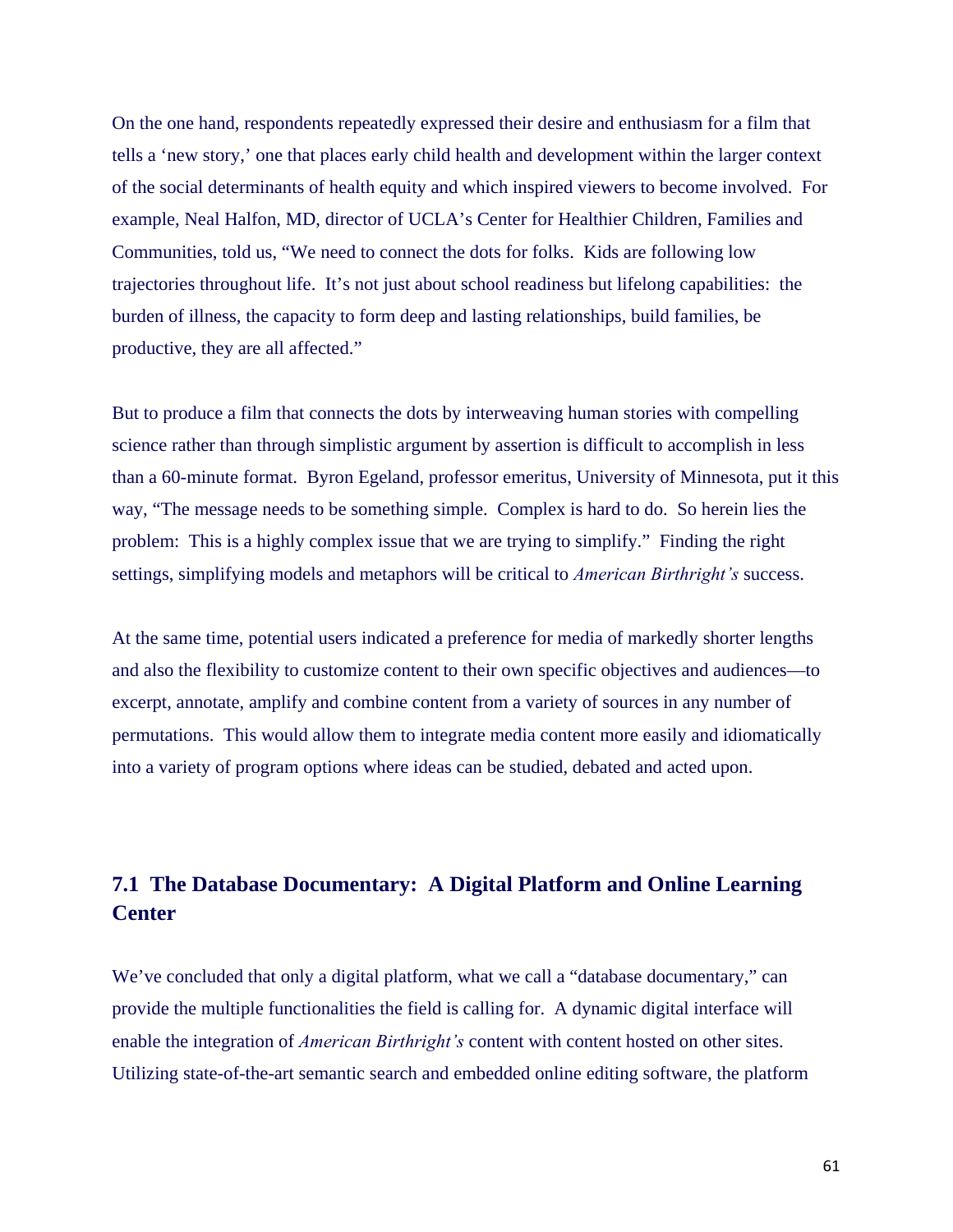will provide users the flexibility to customize their own media and presentations from a matrix of *American Birthright* video and companion content and adapt it to their own purposes.

Further, the field doesn't so much need new websites as it needs to strengthen existing websites. Therefore, the platform will be designed so that content can be disseminated to and accessed, much at no charge to the user, through windows on stakeholders' own sites.

We envision the following five components to the platform:

#### **A. The** *American Birthright* **Documentary**

A world-class, broadcast length (56 minutes) film will translate the science into an accessible and compelling new narrative of child development. This 'tent-pole' documentary will investigate the interplay between fetal and early experience and biology and consequences for cognitive, emotional and physical health and development through the life-course, situate opportunities for optimal human development within the larger socio-economic environment, spotlight the adversities that can harm children, and explore the implications of our policies for our children's—and nation's—future health and prosperity. It will also explore promising initiatives here and abroad that can make a healthy and fulfilling life a realistic opportunity for all our children, lead to a more prosperous America and ask: why in the world aren't we investing more in our young children?

#### **B. Short Films, or Learning Modules**

Ten or more short (10-20 minute) video training / learning modules on different topics and designed for specific user-contexts such as staff training, community dialogues, policy forums, conferences and coursework.

#### **C. Learning Objects**

We will construct a database consisting of a three-level matrix of three to six-minute conceptual units (or "learning objects"), each illustrating an essential research finding, promising practice and policy application. Users will be able combine units from each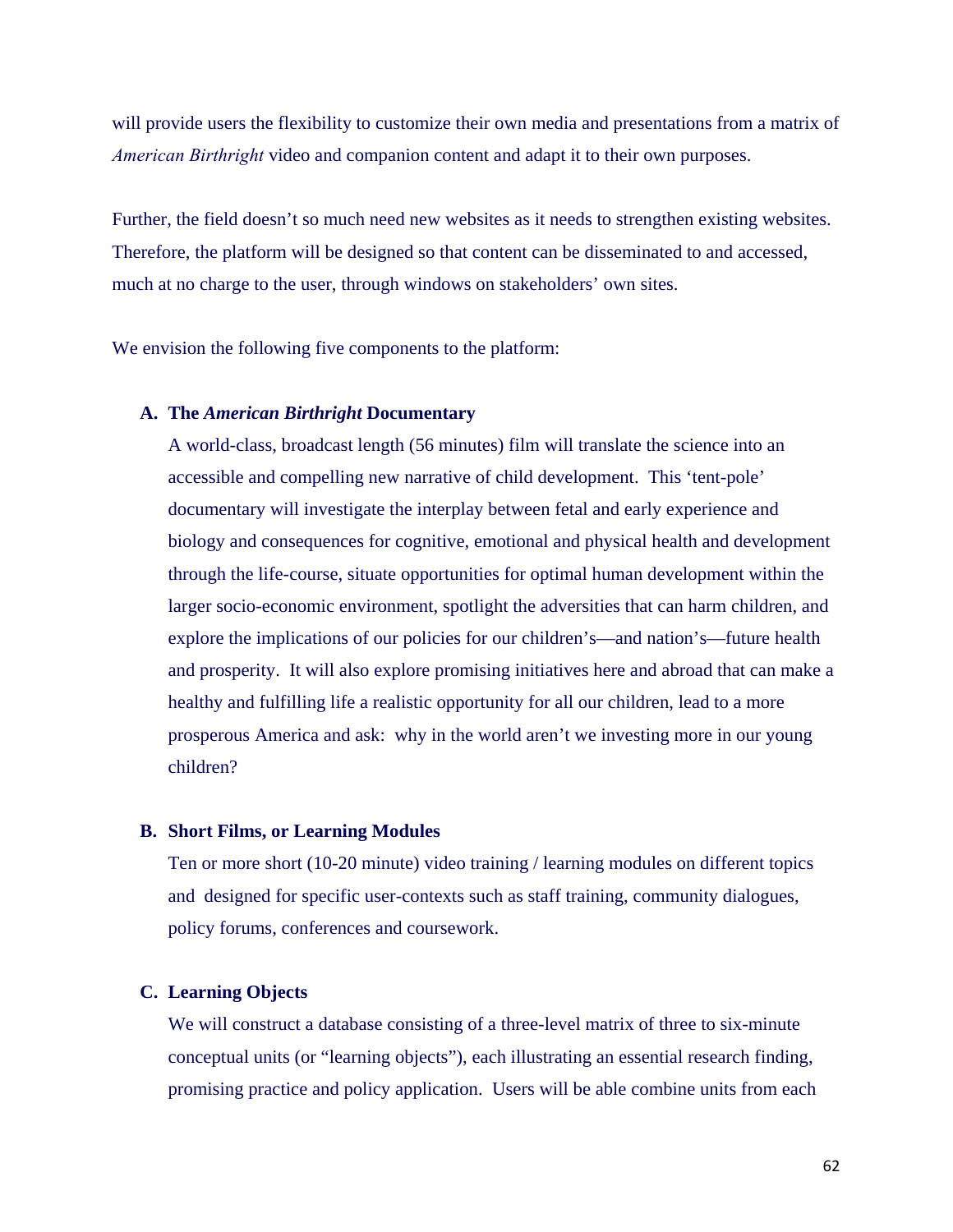level into any number of permutations, interspersing them with text, image, audio and interactive content from both on and off the site.

#### **D. Companion Content**

User tool-kits, briefs, charts and slides, backgrounders, fact sheets, interactivities, additional audio and video, and links to resources and databases will help users create a critical viewing context.

#### **E. Digital tools: The Database Documentary**

All film / video and companion content will be nested in a semantically searchable and dynamically linked "documentary database," with complete editing and social networking functionality. All content in this multimedia suite will be meta-tagged and embedded with widgets enabling visitors the flexibility to excerpt, annotate, amplify and combine video and companion materials seamlessly into their own presentation software, including their own user-generated content and content hosted on other sites, for use in trainings, forums, classrooms, community centers, social media sites, mobile platforms and wherever people gather. Modules can easily be repurposed for specific audiences and objectives.

The Platform will include the following online functionality:

- Video streaming
- Editing / excerpting
- Semantic search
- Annotation
- Resource database
- Social networking
- Interactivities
- 3.0 dynamically linked multimedia (text, images, audio, video)
- Sharing tools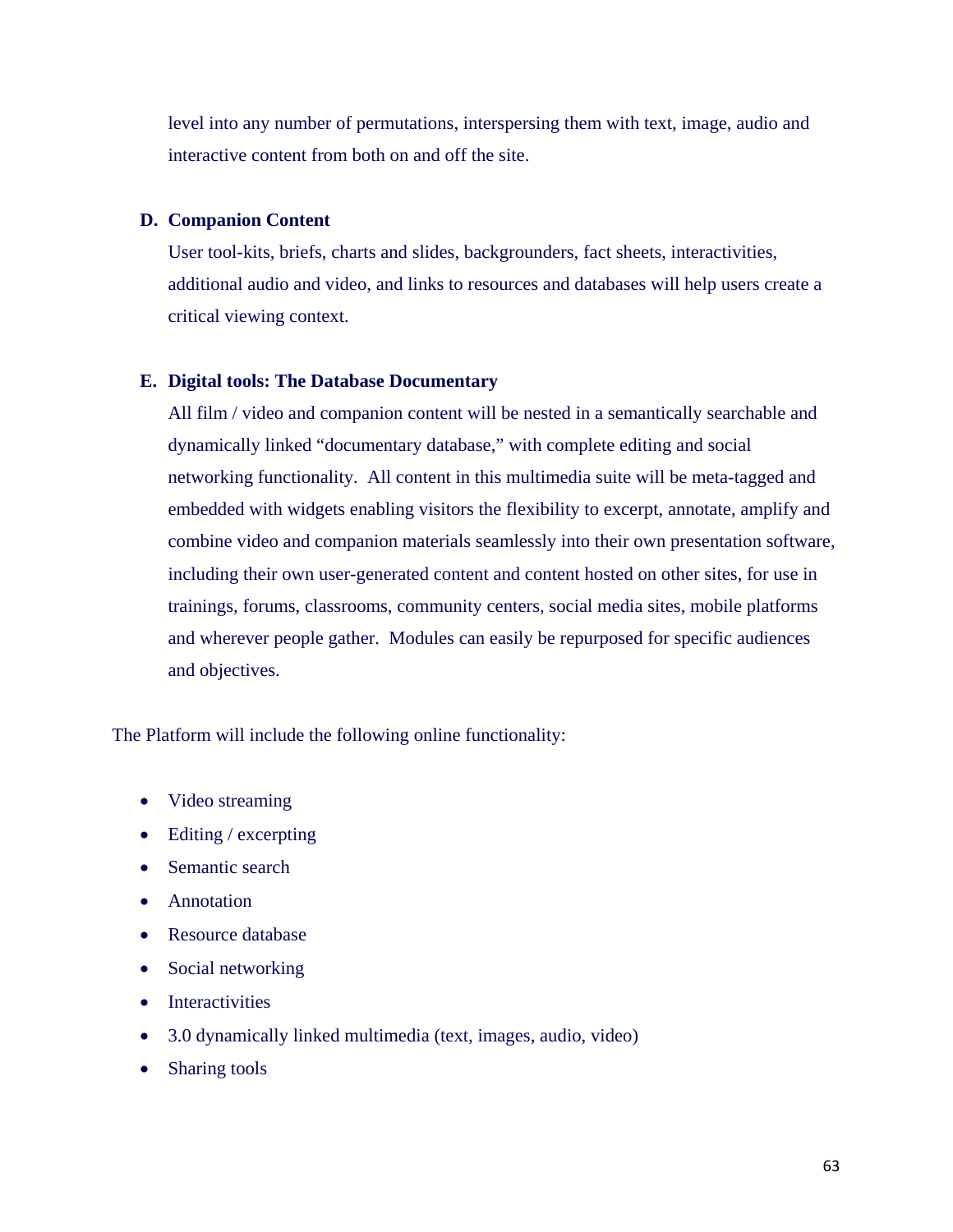## **7.2 Next Steps**

#### **A. Feedback and Draft Production Agenda**

The production of *American Birthright* is an iterative and collaborative process, its success dependent upon the continued interrogation of its assumptions and messaging at every stage (including rough cuts of the production, once we get there). We are circulating this needs ascertainment and soliciting comments and feedback, as well as collecting emblematic studies, research and telling stories. These will be incorporated into a draft production agenda and tested against a representative group of advisors and outreach partners.

#### **B. Film Treatments**

While a needs assessment can no more write a film than a film can create a movement, this description of the larger discursive framework within which *American Birthright* must fit will inform the writing of film treatments. We will embark on the pre-production research and treatment writing phase of the project upon the completion of the production agenda.

#### **C. Online Searchable Directory of ECD Organizations, Initiatives and Resources**

During the course of our environmental scan we discovered there is no directory of early child health and development organizations and initiatives. We collected information on more than 200 organizations. We are translating our data into the first, comprehensive searchable directory of ECD organizations, initiatives and resources. It will be housed on www.americanbirthrightmedia.org. The database will be open-ended allowing submissions of additions and emendations.

#### **D. E-Newsletter and Website**

A periodic E-newsletter will keep potential outreach partners and others apprised of progress and elicit requests for input. The newsletter will announce the launch of the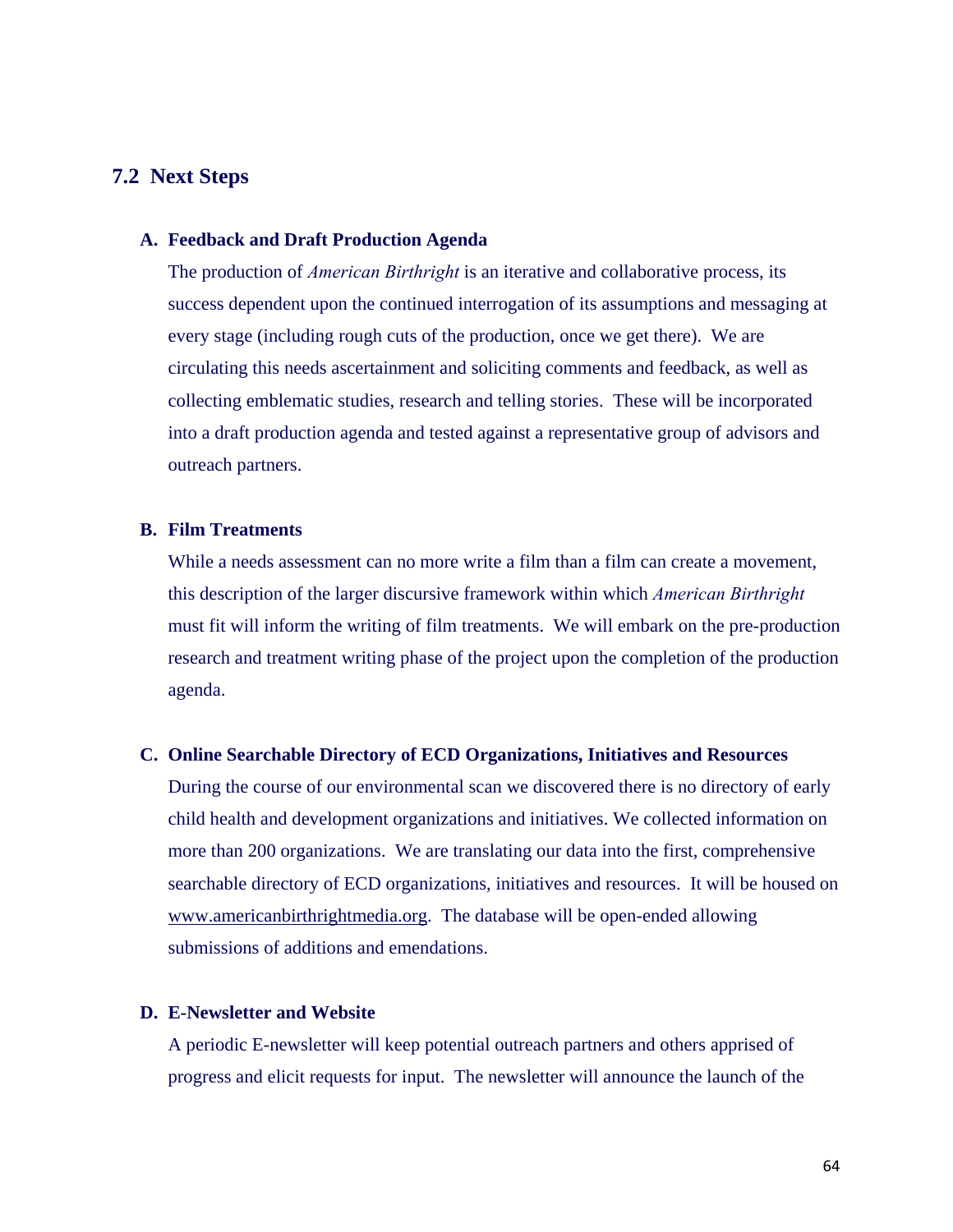Directory, for example. www.americanbirthrightmedia.org is already up as a temporary site. We will begin to build out the platform once we receive funding (see below).

#### **E. Building the Public Engagement Team**

The success of *American Birthright* is dependent on the active input of the field. Upon receiving funding, we will build a public engagement team to assure the most effective launch of *American Birthright*. The team will consist of a core group of advisors, and several hundred engagement partners committed to promoting the use of *American Birthright* resources with their constituents and others. As with *Unnatural Causes,* partners will have the opportunity to review and comment on work-in-progress screenings at specified conferences and meetings as we design the launch strategy. Close to 75% of those surveyed expressed interest in becoming a public engagement partner.

#### **F. Funding**

Proposals are currently sitting with three major funders which, if granted at the request level, will provide *American Birthright* approximately 70% of its funding. That's the level needed to announce the project officially and begin production, even as we fundraise for the balance. If the money is not forthcoming we will still produce and launch the searchable Directory of ECD organizations but otherwise terminate the project.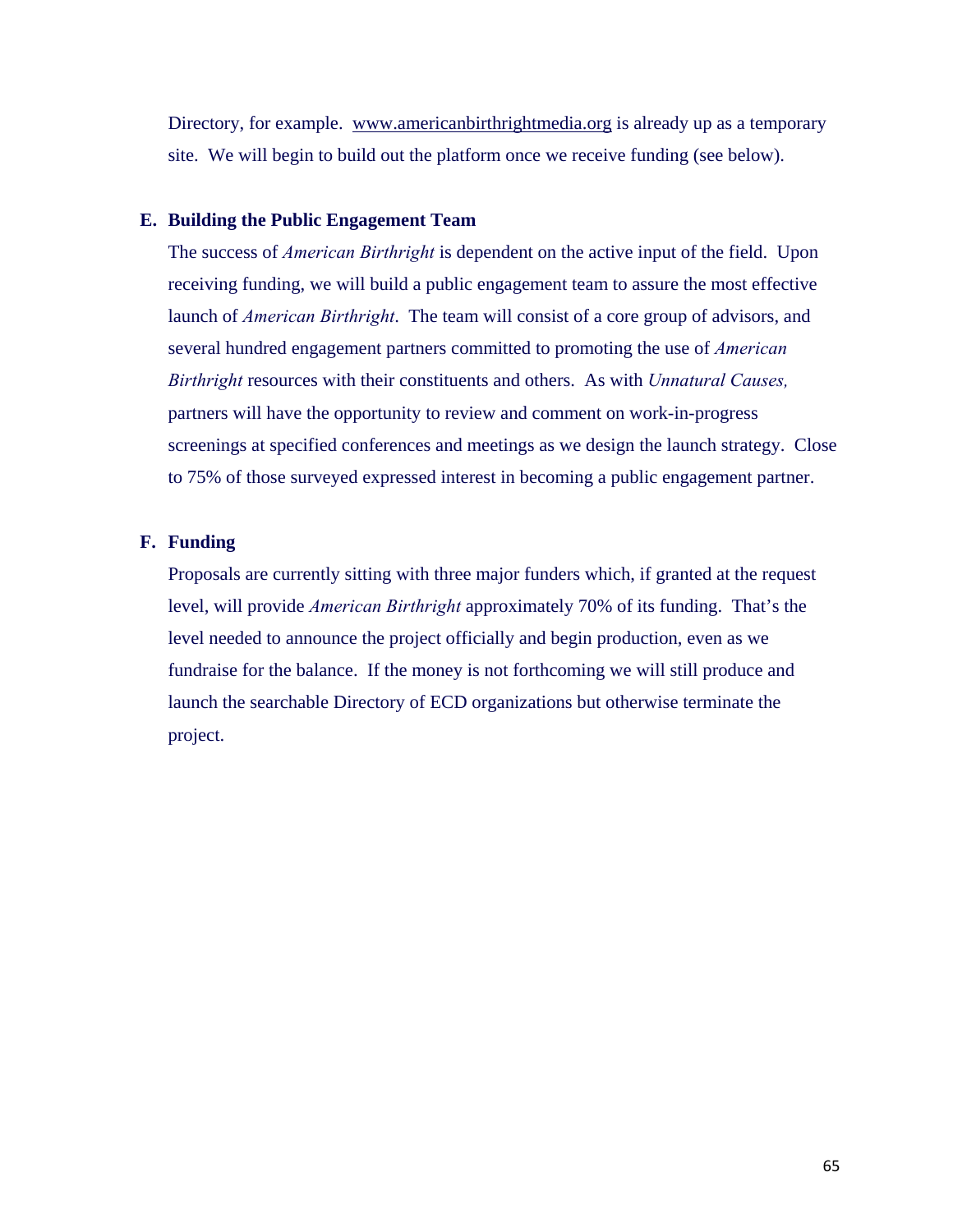# **APPENDIX A**

# **Organizations Which Took the Survey**

#### **Organizations**

Adverse Childhood Experiences (ACE) Study

Afterschool Alliance

Alameda County Public Health Department

Alliance for Children and Families

Association of Maternal & Child Health Programs

Attitudinal Healing Connection, Inc

California Department Public Health

Center for American Progress

Center on Budget and Policy Priorities

Center on the Developing Child

Children Now

Center for Law and Social Policy

Coalition for Juvenile Justice

Coalition on Human Needs

Connecticut Children's Medical Center

Contra Costa Health Services' Family, Maternal and Child Health Programs

Docs for Tots

Every Child Matters Education Fund

Federal Interagency Forum on Child and Family Statistics, National Center for Health Statistics

First 5 Alameda County

First Focus

Forum for Youth Investment

Generations United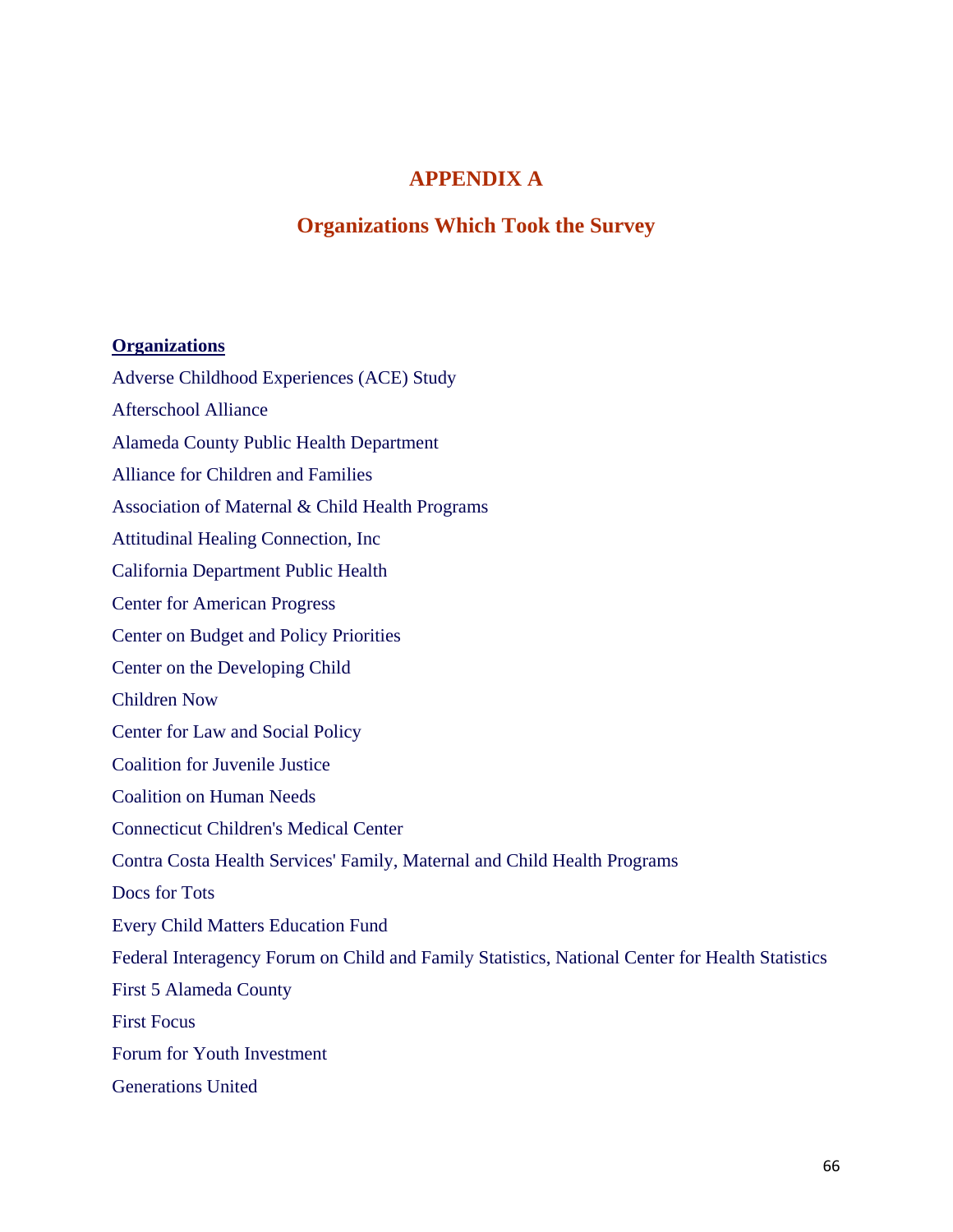Grantmakers for Children, Youth & Families Joint Center for Political and Economic Studies Linchpin Strategies Local Education Agencies Network Methodist Youth Services, Inc. National Association of Child Care Resources and Referral Associations National Association for the Education of Young Children National Assembly on School-Based Health Care National Center for Children in Poverty National Child Abuse Coalition National Council of La Raza National Human Services Assembly National Initiative for Children's Healthcare Quality National Institutes of Health National Strategies, Success by 6, United Way of America National Women's Law Center National Institute of Child Health and Human Development New York City Administration for Children's Services Oral Health America Pew Center on the States The Pew Charitable Trusts Population Council, Poverty, Gender, and Youth Prevent Child Abuse America Prevention Institute Science of Early Child Development Sesame Workshop Society for Research in Child Development Stark Consulting Sure Start The California Endowment The Children's Partnership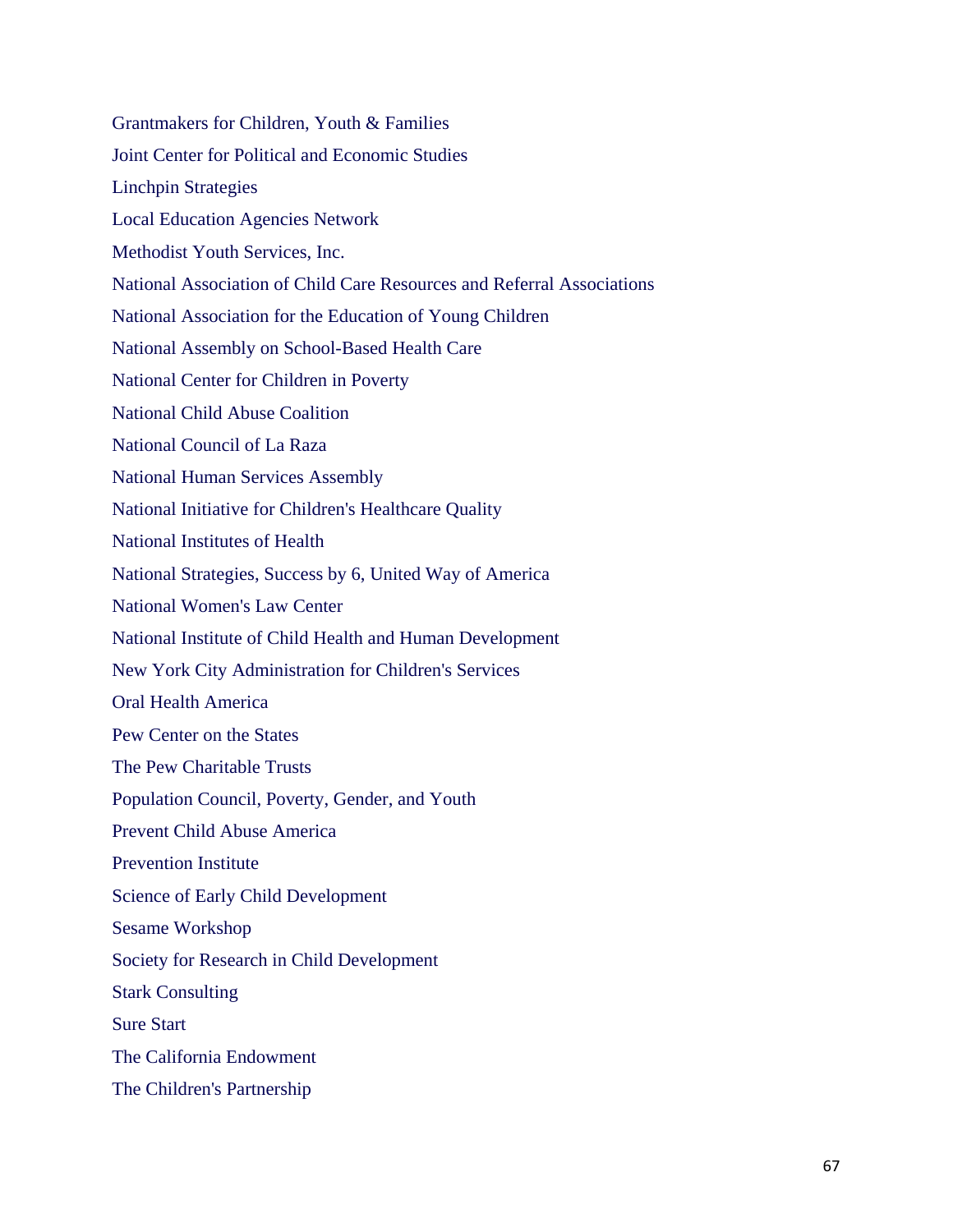The Parent-Child Home Program, Inc. The Praxis Project Tufts University, Department of Child Development University of California, Los Angeles, Center for Healthier Children, Families and Communities University of Florida University of Oklahoma, Department of Anthropology Urban Strategies Council Voices for America's Children Zero to Three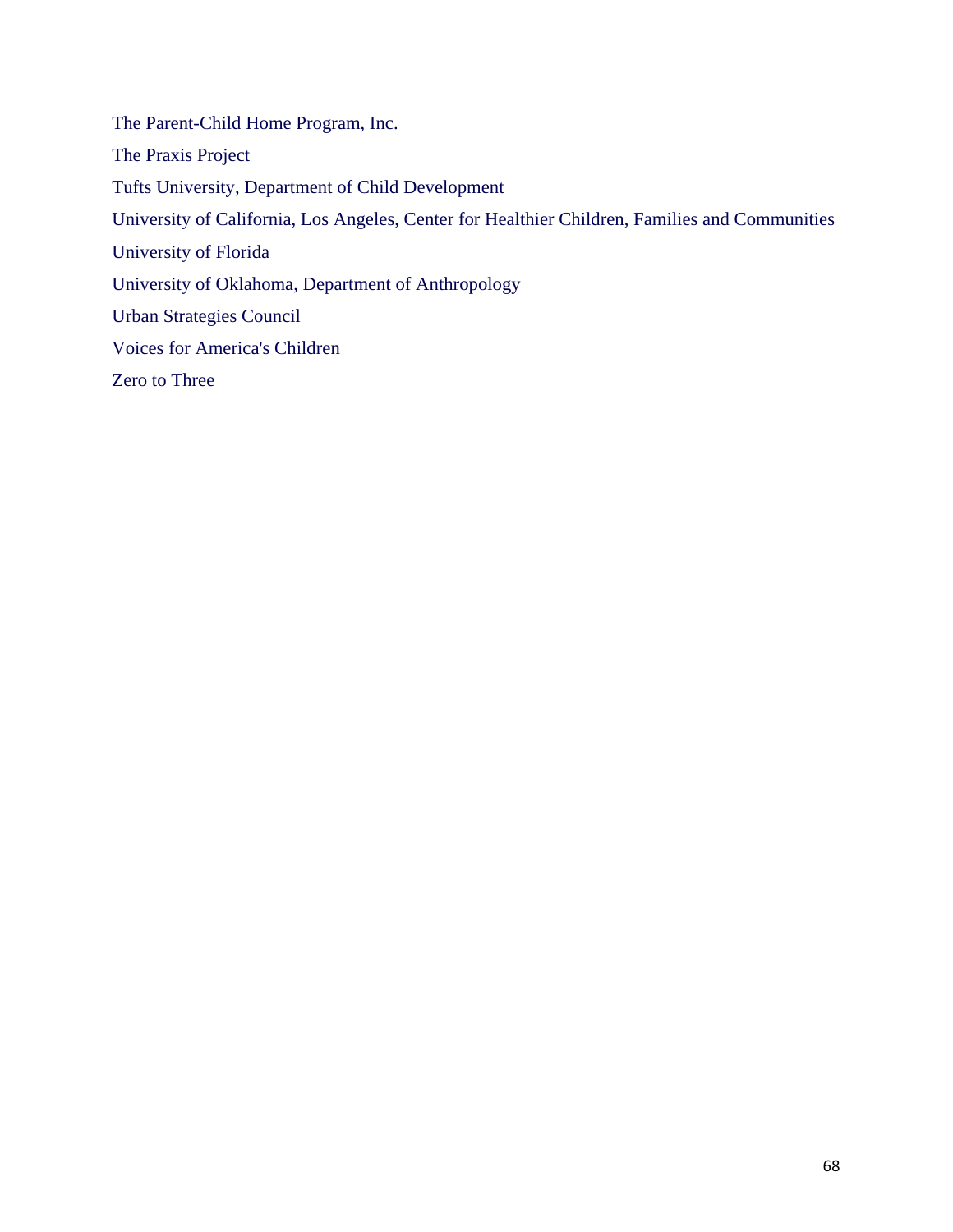## **APPENDIX B**

## **One-On-One Interviews**

**Adler, Nancy**, Director, Center for Health & Community, University of California, San Francisco **Allen, Ben**, Public Policy and Research Director, National Head Start Association **Bales, Susan**, President, FrameWorks Institute **Bell, Judith**, President, PolicyLink **Bentley, Bill**, President, Voices for America's Children **Bertrand, Jane**, Professor, School of Early Childhood, George Brown College **Bezruchka, Stephen, MD**, Lecturer, Department of Health Services, University of Washington **Bond, Jermane**, Director, Commission on Paternal Involvement to Improve Pregnancy Outcomes, Health Policy Institute, Joint Center for Political and Economic Studies **Boyce, Thomas**, **MD**, Leadership Chair in Child Development, Child and Family Research Institute, University of British Columbia **Braveman, Paula**, **MD,** Director, Center on Social Disparities in Health, University of California, San Francisco **Brooks-Gunn, Jeanne**, Virginia and Leonard Marx Professor of Child Development, Co-Director, National Center for Children and Families, Columbia University **Chalk, Rosemary**, Director, Board on Children, Youth, and Families, Institute of Medicine **Chang, Debbie,** Vice President, Nemours Foundation **Chen, Edith**, Co-Director, Psycho-Biology of Health Lab, University of British Columbia **Cohen, Larry**, President, Prevention Institute **Comer, James, MD**, Maurice Falk Professor of Child Psychiatry, Yale School of Medicine, Child Study Center **Cooper, Janice L**., Executive Director, National Center for Children in Poverty **Drummonds, Mario**, Executive Director and CEO, Northern Manhattan Perinatal Partnership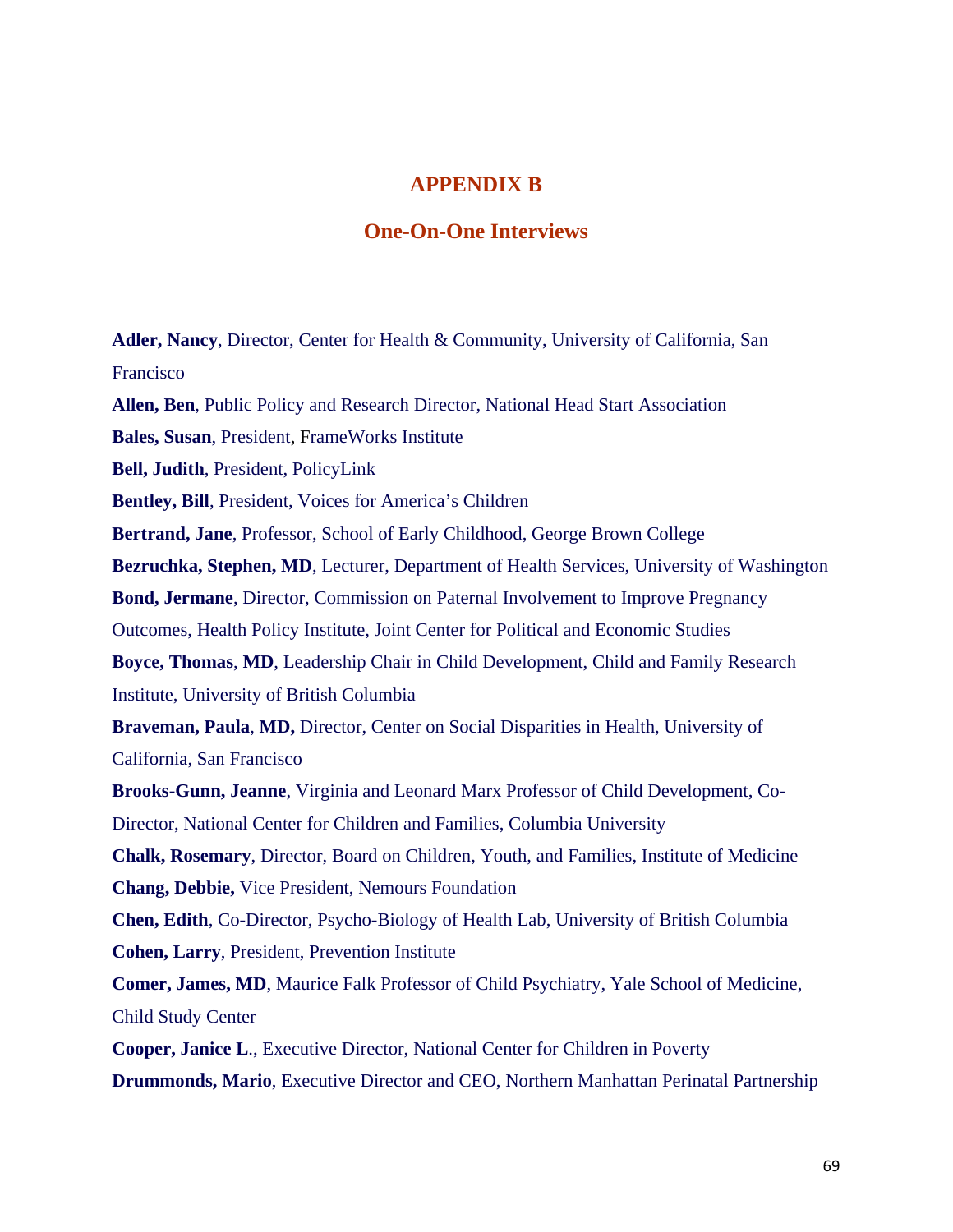**Dugger, Robert**, Co-Founder, Partnership for America's Economic Success

**Duncan, Greg**, Distinguished Professor, Department of Education, University of California, Irvine

**Duster, Troy**, Former President, American Sociological Association

**Egeland, Byron**, Professor Emeritus, Institute of Child Development, University of Minnesota

**Eisenstadt, Naomi**, Department of Education, Oxford, University; Founding Director, Sure Start  $(UK)$ 

**Evans, Gary**, Elizabeth Lee Vincent Professor, College of Human Ecology, Cornell University **Feinberg, Jane**, Senior Associate, FrameWorks Institute

**Felitti, Vincent, MD**, Department of Preventive Medicine, Kaiser Permanente; Research

Director, ACE Study

**Ferrer, Barbara**, **MD,** Director, Boston Public Health Commission

**Fine, Amy**, Health Policy / Program Consultant

**Fraser, Michael**, Executive Director, Association of Maternal and Child Health Programs

**Friedman, Mark**, Executive Director, First 5 Alameda County

**Greenwald, Susan**, Director, Children's Intervention Services, Children's Hospital & Research Center Oakland

**Halfon, Neal**, **MD,** Director, Center for Healthier Children, Families and Communities,

University of California, Los Angeles

**Heppel, David, MD**, Director, Division of Child, Adolescent and Family Health, Maternal and Child Health Bureau, Health Resources and Service Administration (HRSA)

**Hofrichter, Richard**, Senior Analyst, Health Equity and Social Justice, National Association of County and City Health Officials

**Hogan, Laura**, Consultant

**Iton, Anthony, MD,** Sr. Vice President, The California Endowment

**James-Brown, Christine,** President, Child Welfare League of America

**Klein, Lisa**, Executive Director, Birth to Five Policy Alliance

**Kramer, Martin**, Director of Communications, Health Resources and Service Administration (HRSA)

**Krieger, Nancy**, Professor, Harvard School of Public Health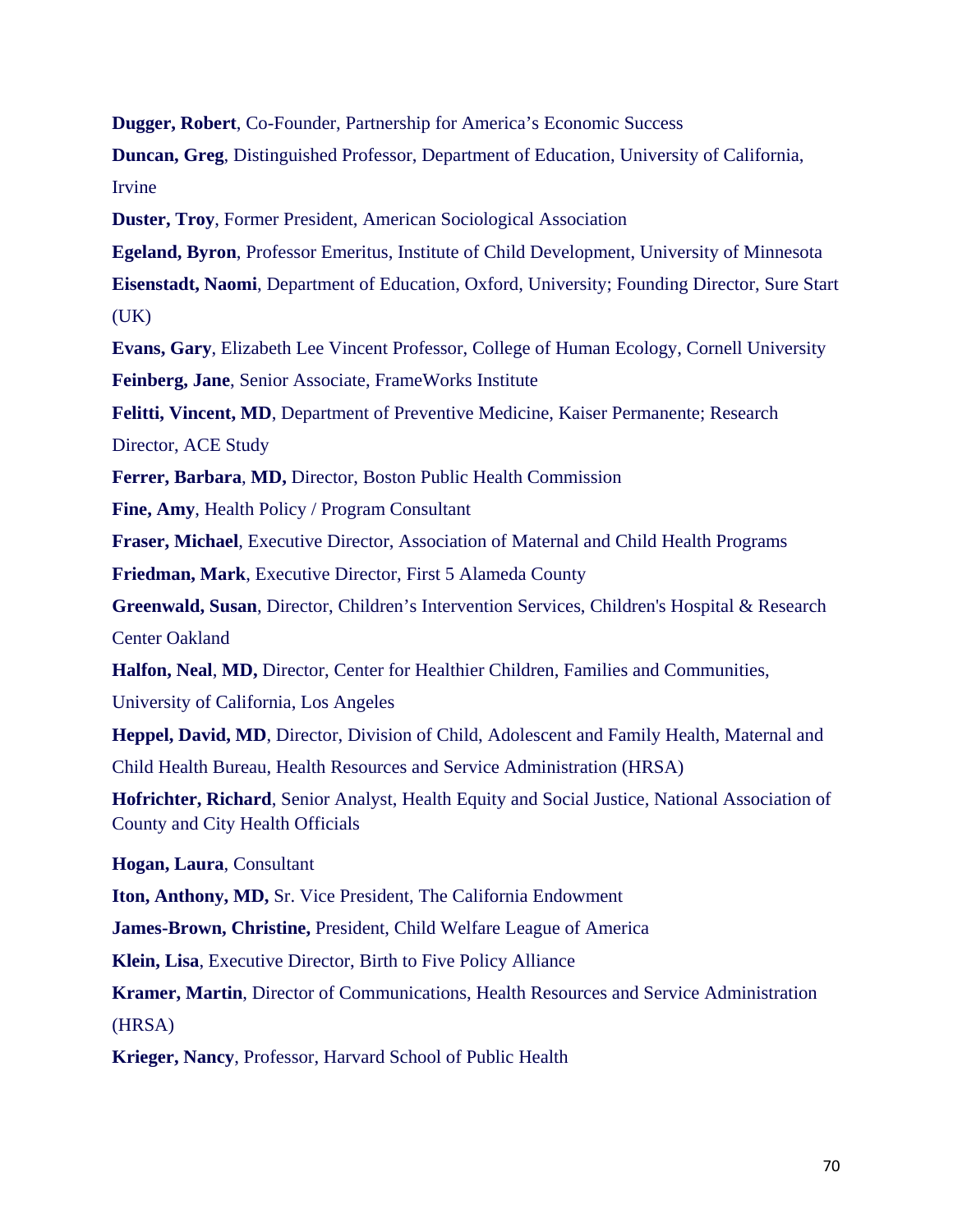**Lawrence, David**, President, The Early Childhood Initiative Foundation; former publisher, Miami Herald

**Lempert, Ted,** President, Children Now

**Lu, Michael, MD**, Associate Professor of Ob-Gyn, University of California, Los Angeles; Director, Best Baby Zones

**Lubin, Bertram, MD,** President and CEO, Children's Hospital & Research Center Oakland **Maholmes, Valerie**, Director, Social and Affective Development / Child Maltreatment and Violence Program, National Institute of Child Health and Human Development, National Institutes of Health

**Mangia, Jim**, President and CEO, St. John's Well Child and Family Center

**McCoy, Martha,** Executive Director, Everyday Democracy

**McKinney, Gwen,** President, McKinney & Associates

**Melmed, Matthew**, President, Zero to Three

**Mercy, James**, Associate Director, National Center for Injury Control and Prevention, Centers for Disease Control and Prevention

**Morales, Alex,** President, Children's Bureau of Southern California (Magnolia Place)

**Mustard, Fraser**, Founder, Canadian Institute for Advanced Research

**Nilson, Wendy**, Office of Behavioral and Social Science Research, National Institutes of Health

**Nuru-Jeter, Amani**, Professor, School of Public Health, University of California, Berkeley

**Parthasarathy, Padmini**, Director, Life-Course Program, Contra Costa Health Services

**Peck, Magda**, Professor, University of Nebraska Medical Center, Co-Founder, CityMatch

**Pedersen, Daniel**, President, Buffett Early Childhood Fund

**Perry, Kris**, Executive Director, First 5 California

**Petit, Michael**, President, Every Child Matters Education Fund

**powell, john,** Director, Kirwan Institute for Race and Ethnicity, Ohio State University

**Price, Doug,** President, Rocky Mountain Public Television

**Race, Al**, Communications Director, Center on the Developing Child, Harvard University

**Raymond, Barbara**, Program Director, Policy, Communications and Strategy, The California Endowment

**Renner, Rona**, Host, *Childhood Matters* radio program

**Rhee, Kyu, MD,** Director of Public Health, HRSA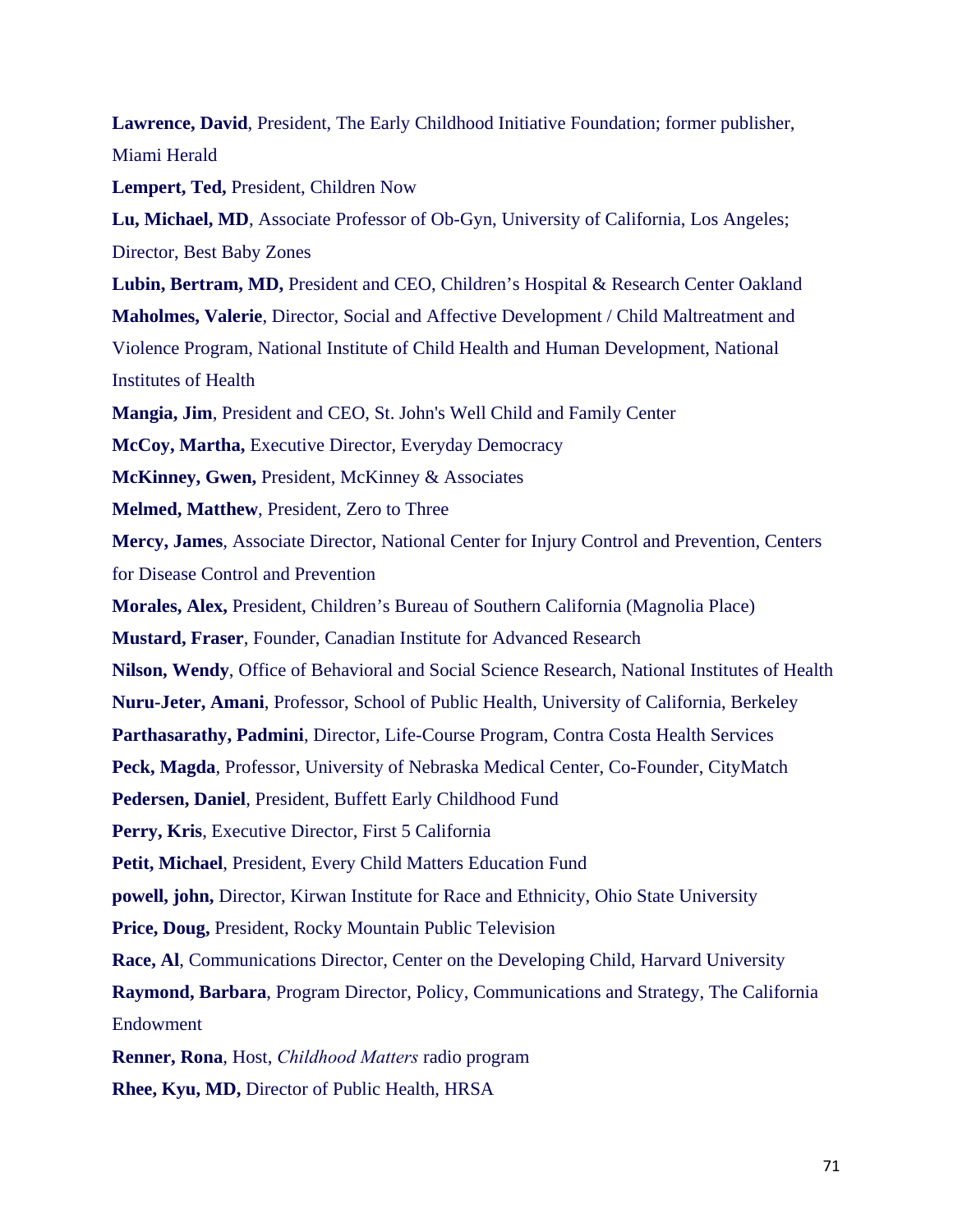**Rich, Joh**n, MD, Professor and Chair, Health Management and Policy, School of Public Health, Drexel University

**Rodriguez, Eric,** Vice President, Office of Research, Advocacy, and Legislation, National Council of La Raza

**Rollin, Miriam**, Associate Director, Fight Crime: Invest in Kids

**Rudolph, Linda, MD,** Associate Director, Center for Chronic Disease Prevention and Health Promotion, California Department of Public Health

**Saul, Janet**, Chief, Prevention Development and Evaluation Branch, National Center for Injury Control and Prevention, Centers for Disease Control and Prevention

**Savo, Cynthia**, Yale Child Study Center

**Sazer O'Donnell, Nina**, Director of National Strategies, Success by 6, United Way

**Segal, Ann**, Program Director for Children and Families, Wellspring Advisors, LLC

**Shonkoff, Jack, MD,** Director, Center on the Developing Child, Harvard University

**Siegel, Anita**, **RN**, Director, Alameda County Public Health Department

**Smedley, Brian**, Director, Health Policy Institute, Joint Center for Political and Economic Studies

**Smith, Linda**, Executive Director, National Association of Child Care Resource & Referral Agencies

**Soler, Esta**, President, Family Violence Prevention Fund

**Spicer, Paul**, Professor of Anthropology, University of Oklahoma

**Suomi, Stephen**, Chief, Laboratory of Comparative Ethology, National Institute of Child Health and Human Development, National Institutes of Health

**Sussman, Richard**, Director, Brighter Futures Initiative, Hartford Foundation for Public Giving

**Tervalon, Melani**e, **MD**, Associate Director, PolicyLink

**Themba-Nixon, Makani**, Executive Director, The Praxis Project

**Wiley, Maya**, Director, Center for Social Inclusion

**Williams, David**, Norman Professor of Public Health, Harvard School of Public Health

**Witt, Sandra**, Deputy Director of Planning, Policy and Health Equity, Alameda County Public Health Department

**Yoshikawa, Hirokazu**, Professor, Harvard Graduate School of Education

**Zaslow, Martha**, Senior Scholar, Child Trends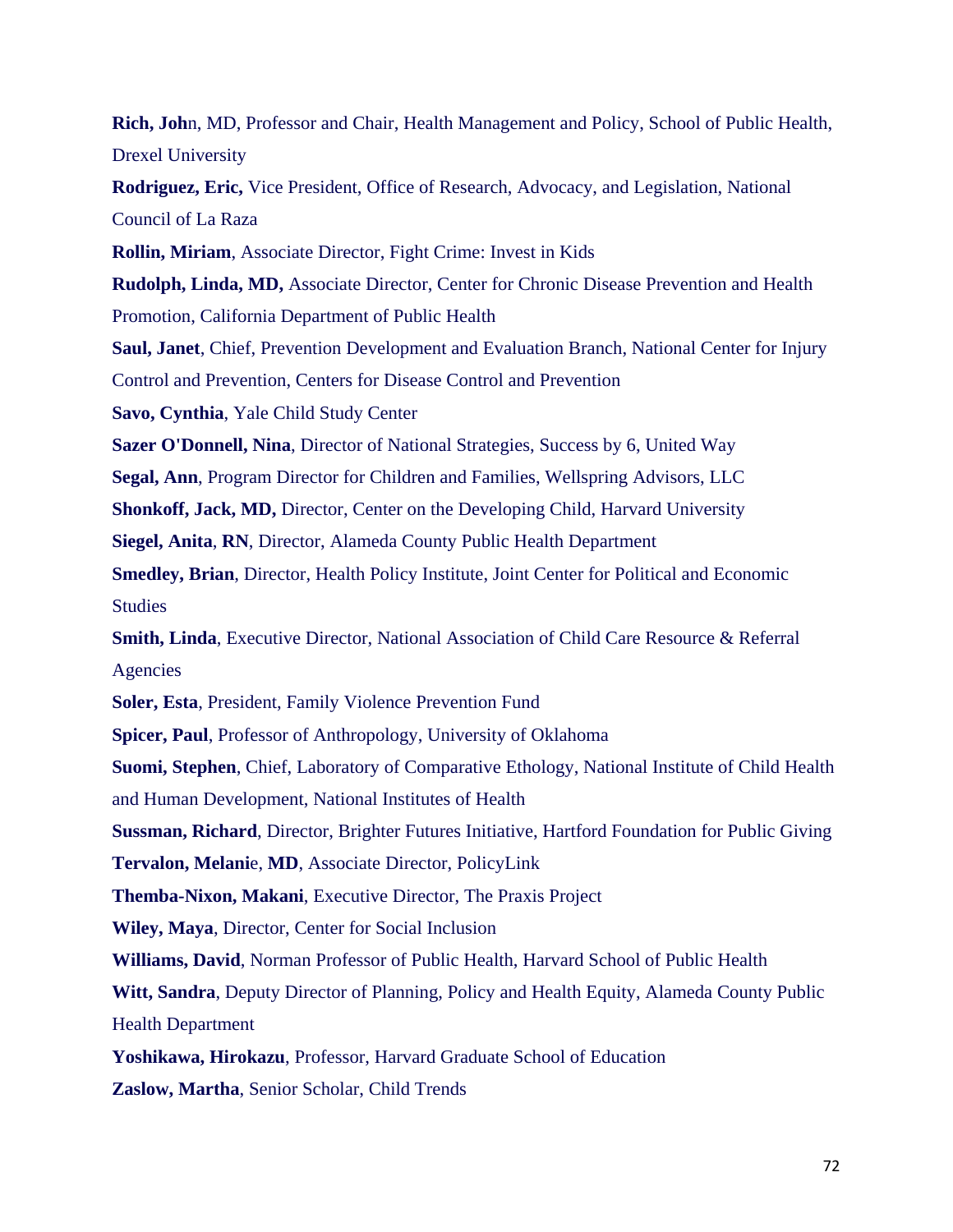### **APPENDIX C**

### **Scanned Websites**

#### **Advocacy Organizations & Alliances**

Afterschool Alliance (www.afterschoolalliance.org) Alliance for Children and Families (www.alliance1.org) America's Promise Alliance (www.americaspromise.org) Arkansas Advocates for Children and Families (www.aradvocates.org) Asian & Pacific Islander American Health Forum (www.apiahf.org) Birth to Five Policy Alliance (www.birthtofivepolicy.org) Black Women's Agenda Black Women's Health Network (www.blackwomenhealth.org) Center for Law and Social Policy (www.clasp.org) Center on Policy Initiatives (www.onlinecpi.org) Child Welfare League of America (www.cwla.org) Childhood Matters (www.childhoodmatters.org) Children Now (www.childrennow.org) Children's Defense Fund (www.childrensdefense.org) Children's Dental Health Project (www.cdhp.org) Children's Leadership Council (www.childrensleadershipcouncil.org) Coalition for Juvenile Justice (www.juvjustice.org) Coalition on Human Needs (www.chn.org) Coleman Advocates for Children and Youth (www.colemanadvocates.org) Docs For Tots (www.docsfortots.org) Early Care and Education Consortium (www.ececonsortium.org) Equal Justice Society (www.equaljusticesociety.org) Every Child Matters Education Fund (www.everychildmatters.org)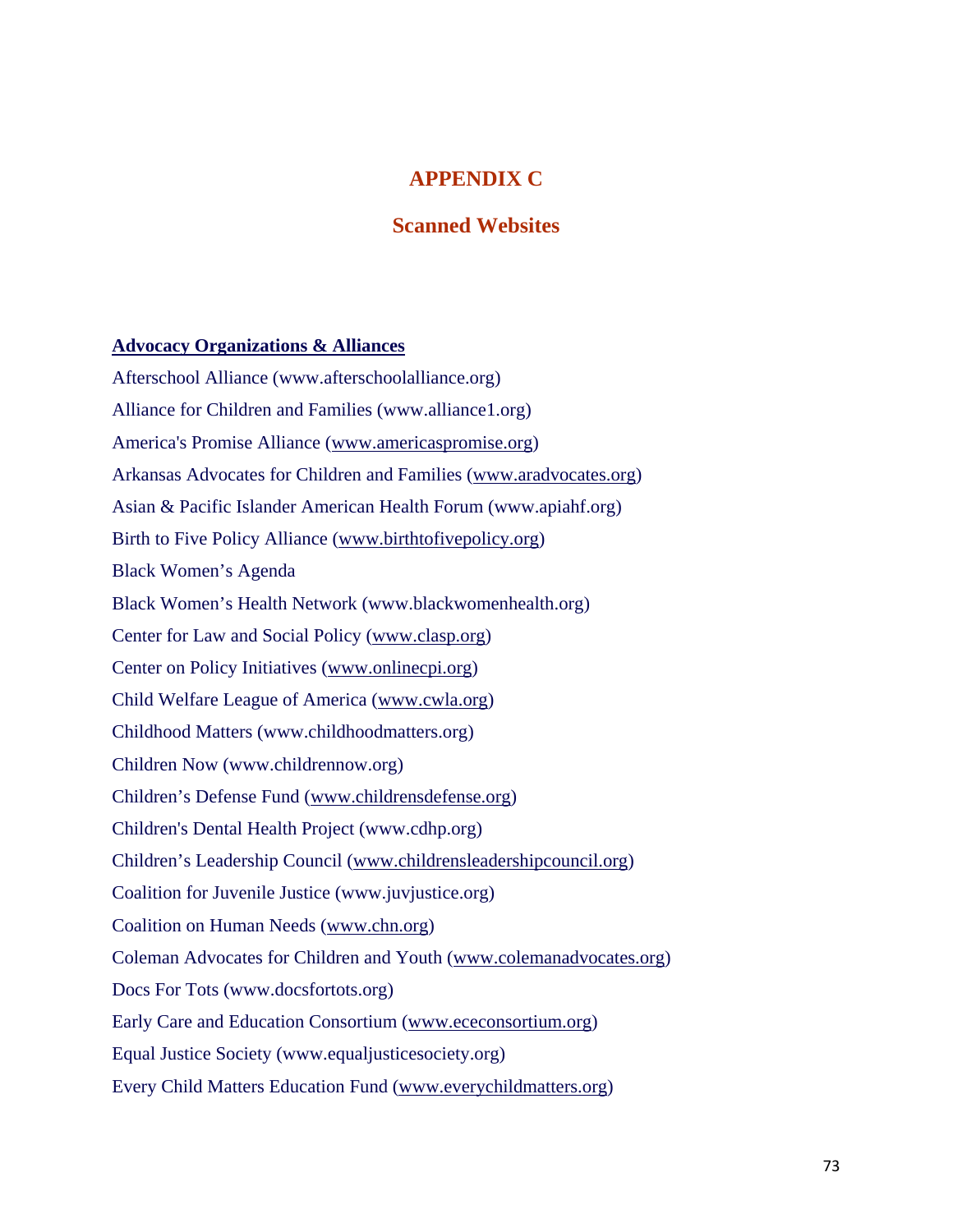Excelencia in Education (www.edexcelencia.org) Families USA (www.familiesusa.org) Family Voices (www.familyvoices.org) Fight Crime: Invest in Kids (www.fightcrime.org) First Focus (www.firstfocus.net) First Star (www.firststar.org) Food Research and Action Center (frac.org) Generations United (www.gu.org) Hispanic Health Council (www.hispanichealth.com) Living Cities (www.livingcities.org) Los Angeles Alliance for a New Economy (www.laane.org) MomsRising (www.momsrising.org) National Alliance for Drug Endangered Children (www.nationaldec.org) National Alliance to Advance Adolescent Health (www.thenationalalliance.org) National Black Child Development Institute (www.nbcdi.org) National Center for Learning Disabilities (www.ncld.org) National Childcare Accreditation Council Inc. (www.ncac.gov.au) National Council of La Raza (www.nclr.org) National Council of Negro Women (www.ncnw.org) National Head Start Association (www.nhsa.org) National Healthy Start Association (www.healthystartassoc.org) National Human Services Assembly (www.nassembly.org) National Initiative for Children's Healthcare Quality (www.nichq.org) National Nursing Centers Consortium (www.nncc.us) National Public Health Information Coalition (www.nphic.org) National Women's Law Center (www.nwlc.org) Partnership for America's Economic Success (www.partnershipforsuccess.org) Partnership for Working Families (www.communitybenefits.org) Pennsylvania Partnerships for Children (www.papartnerships.org) PolicyLink (www.policylink.org) Prevent Child Abuse America (www.preventchildabuse.org)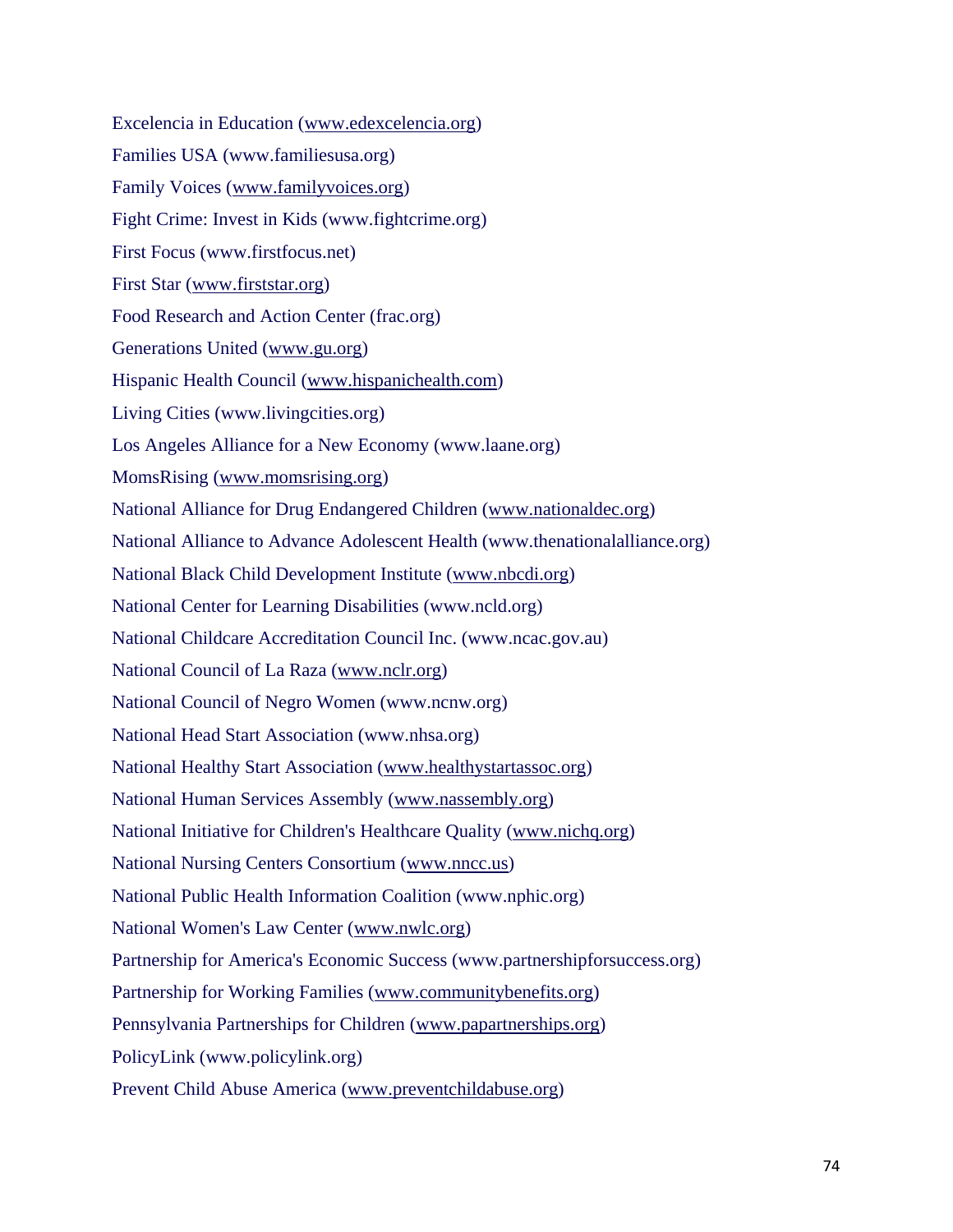Prevention Institute (www.preventioninstitute.org) Promising Practices Network (www.promisingpractices.net) Ready 4 K (www.ready4k.org) Rhode Island KIDS COUNT (www.rikidscount.org) Safe States (www.safestates.org) The Children's Partnership (www.childrenspartnership.org) Voices for America's Children (www.voices.org) Voices for Virginia's Children (www.vakids.org) Zero to Three (www.zerotothree.org)

### **Community-Based Organizations**

Alameda County Building Blocks Collaborative (buildingblocksalamedacounty.wordpress.com) Casey Family Services (www.caseyfamilyservices.org) Community Building Institute (www.xavier.edu/communitybuilding) Everyday Democracy, Strong Starts for Children (www.everydaydemocracy.org/en/Issue.17.aspx) Harlem Children's Zone (www.hcz.org) Healthy African American Families (www.haafii.org) Isaiah Network's Just Health and Healthy Heartlands Initiative (www.isaiah-mn.org) Methodist Youth Services, Inc. (www.myschicago.org) National Children's Center (www.nccinc.org) Northern Manhattan Perinatal Partnership (www.sisterlink.com) PICO (www.piconetwork.org)

### **Consulting Groups**

Berkeley Media Studies Group (www.bmsg.org) FrameWorks Institute (www.FrameWorksinstitute.org) Praxis Project (www.thepraxisproject.org)

### **Direct Services & Operational Non-profits**

Children's Mental Health Network (www.cmhn.org)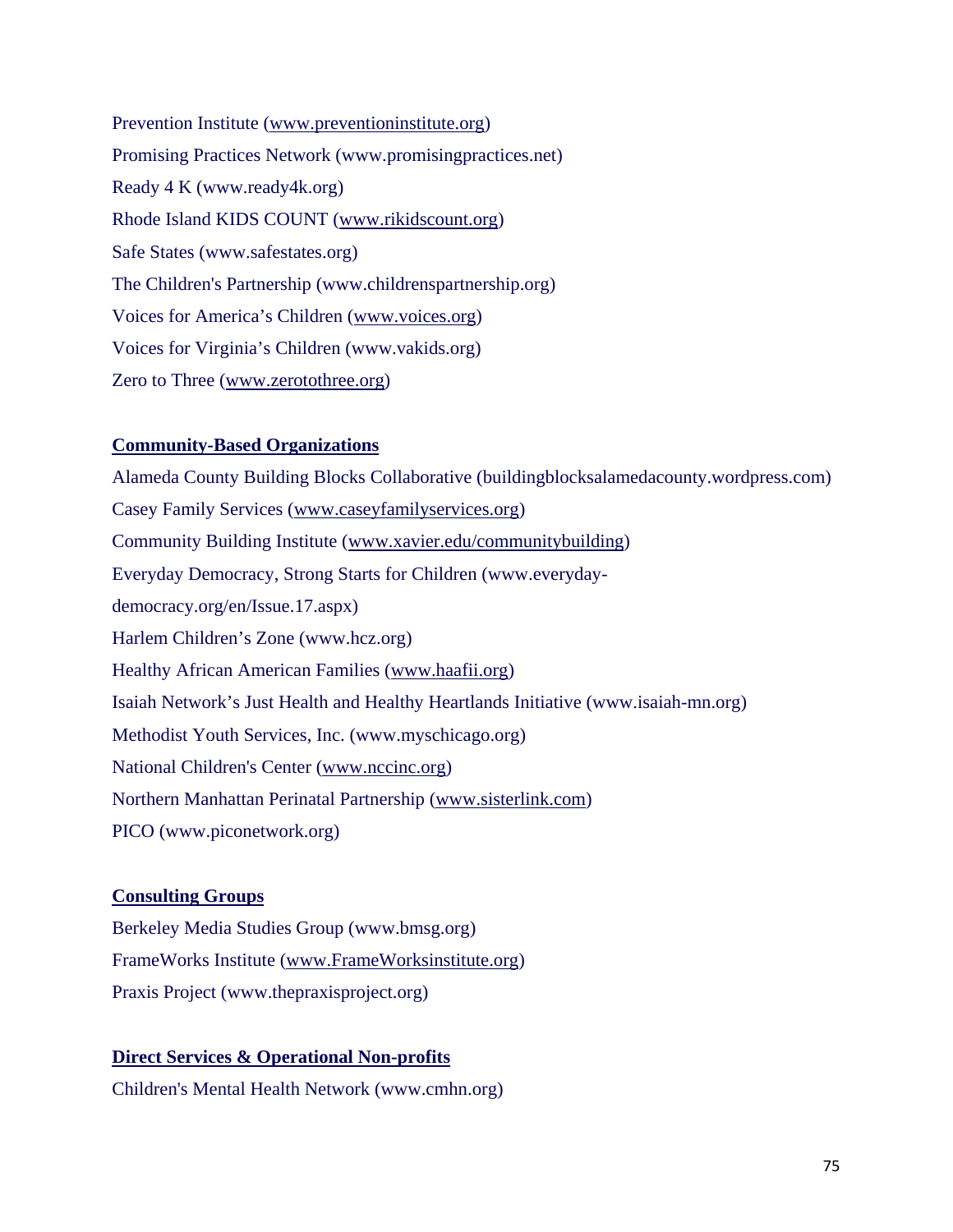CityMatch (www.citymatch.org)

Community-Campus Partnerships for Health (www.ccph.info)

Covenant House (www.covenanthouse.org)

Early Childhood Initiative Foundation (www.teachmorelovemore.org)

Esperanza Community Housing Corporation (www.esperanzacommunityhousing.org)

First 5 Alameda County (www.ackids.org)

First 5 Association of California (www.f5ac.org)

First 5 California (www.ccfc.ca.gov)

First 5 Fresno County (www.first5fresno.org www.first5fresno.org)

First 5 Kern (first5kern.org)

First 5 LA (www.first5la.org)

First 5 Monterey County (first5monterey.org)

Insight Center for Community Economic Development (www.insightcced.org)

Lutheran Services in America (www.lutheranservices.org)

Help Me Grow

National Center for Children and Families (www.nccf-cares.org)

Nemours Foundation (www.nemours.org)

Oral Health America (oralhealthamerica.org)

Parents as Teachers (www.parentsasteachers.org)

Poverty, Gender, and Youth program, Population Council (www.popcouncil.org/what/pgy.asp)

Smart Start (hugh.ncsmartstart.org)

St. John's Well Child and Family Centers (www.wellchild.org)

United Way (www.liveunited.org)

### **Foundations/Funders**

Akonadi Foundation (akonadi.org) Annie E. Casey Foundation (www.aecf.org) Atlantic Philanthropies (www.atlanticphilanthropies.org) Blue Cross and Blue Shield of Minnesota Foundation (www.bcbsmnfoundation.org) Buffet Early Childhood Fund (www.buffettearlychildhoodfund.org) California Endowment (www.calendow.org)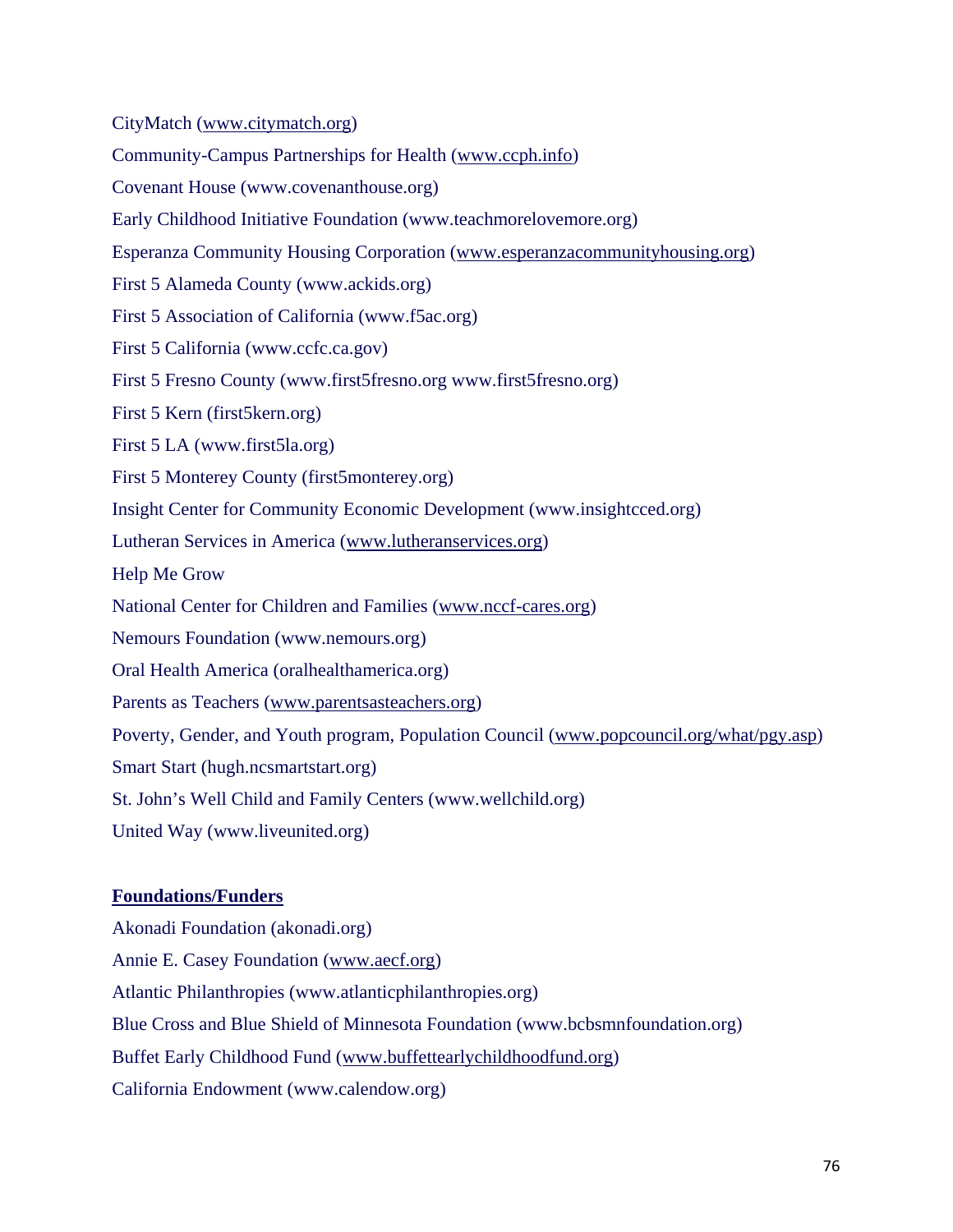Doris Duke Charitable Foundation (www.ddcf.org) First Five Years Fund (www.ffyf.org) George Kaiser Family Foundation (www.gkff.org) Hartford Foundation for Public Giving (www.hfpg.org) Henry J. Kaiser Family Foundation (www.kff.org) Irving Harris Foundation JB and MK Pritzker Family Foundation John D. and Catherine T. MacArthur Foundation (www.macfound.org) Kresge Foundation (www.kresge.org) Maurice Falk Medical Fund (www.falkfund.org) Ounce of Prevention Fund (www.ounceofprevention.org) Pew Charitable Trusts (www.pewtrusts.org) Pritzker Traubert Family Foundation (www.ptffoundation.org) Robert Wood Johnson Foundation (www.rwjf.org) W. K. Kellogg Foundation (www.wkkf.org) William T. Grant Foundation (www.wtgrantfoundation.org)

### **Government Agencies**

Administration for Children and Families (www.acf.hhs.gov)

- Administration for Children, Youth and Families (www.acf.hhs.gov/programs/acyf)
- Office of Community Services (www.acf.hhs.gov/programs/ocs)
- Office of Family Assistance (www.acf.hhs.gov/programs/ofa)
- Office of Headstart (www.acf.hhs.gov/programs/ohs)
- Office of Planning, Research and Evaluation (www.acf.hhs.gov/programs/opre)
- National Child Care Information and Technical Assistance Center (nccic.acf.hhs.gov)

Alameda County Public Health Department (www.acphd.org)

Boston Public Health Commission (www.bphc.org)

Centers for Disease Control and Prevention (www.cdc.gov)

- National Center for Health Marketing (www.cdc.gov/healthmarketing)
- National Center for Injury Prevention and Control (www.cdc.gov/injury/index.html)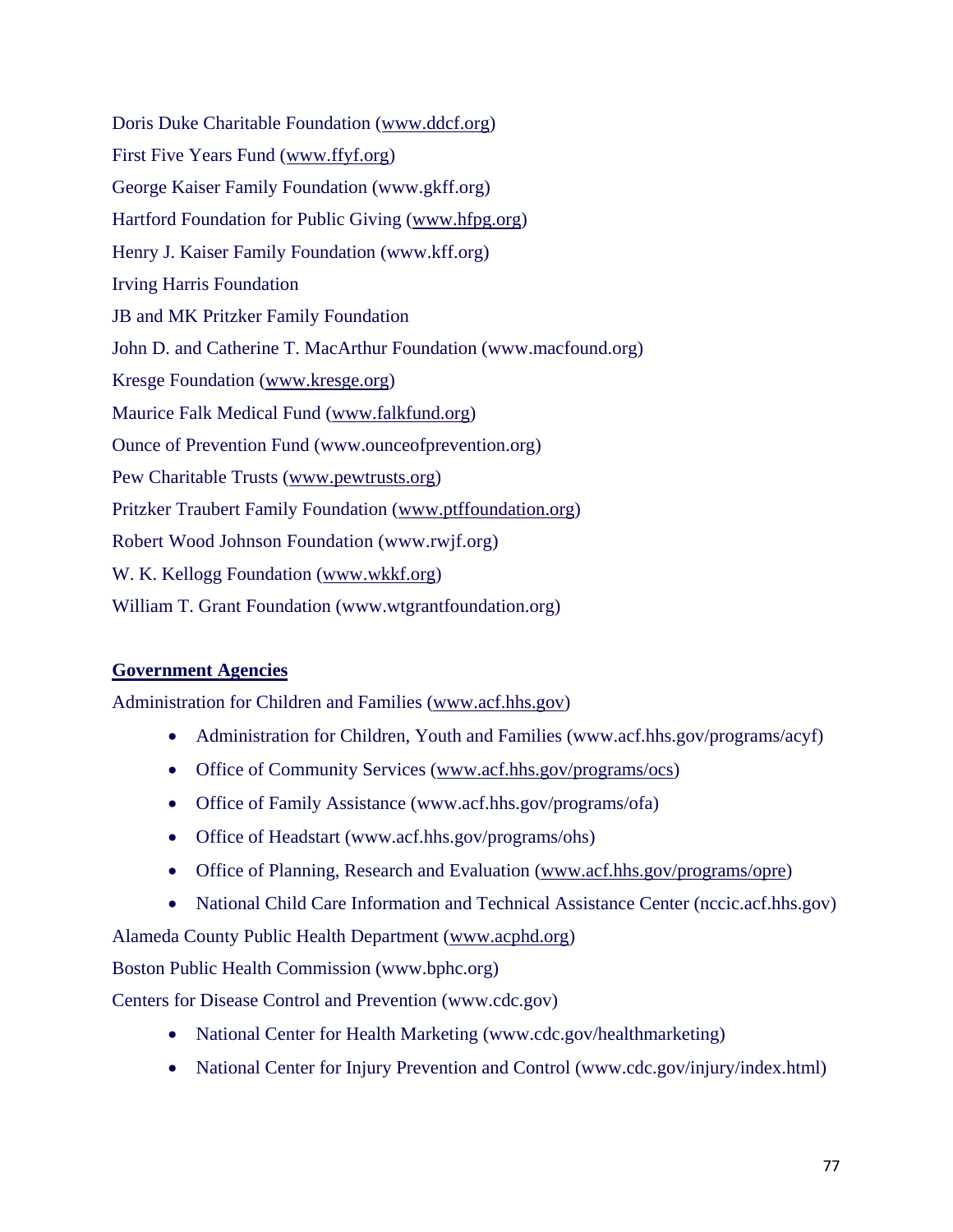- National Center on Birth Defects and Developmental Disabilities (www.cdc.gov/ncbddd)
- Office of Minority Health and Health Disparities (www.cdc.gov/omhd)
- Racial and Ethnic Approaches to Community Health Across the U.S. (www.cdc.gov/reach/about.htm)

Contra Costa Health Services (cchealth.org) Indiana Department of Education (www.doe.in.gov) Maternal and Child Health Bureau, Health Resources Services Administration (www.mchb.hrsa.gov) National Center on Minority Health and Health Disparities, National Institutes of Health (www.ncmhd.nih.gov) National Institute of Child Health & Human Development, National Institutes of Health (www.nichd.nih.gov) Office of the Assistant Secretary for Planning and Evaluation, Health and Human Services (aspe.hhs.gov)

### **Professional Associations**

American Academy of Family Physicians (www.aafp.org)

American Academy of Pediatrics (www.aap.org)

American Medical Women's Association (www.amwa-doc.org)

American Pediatric Society/ Society for Pediatric Research (www.aps-spr.org/SPR/default.htm) American Psychological Association (www.apa.org)

- Division 6 Behavioral Neuroscience and Comparative Psychology (http://www.apa.org/about/division/div6.aspx)
- Division 7 Developmental Psychology (ecp.fiu.edu/APA/div7)
- Division 9 Society for the Psychological Study of Social Issues (www.spssi.org)
- Division 18 Psychologists in Public Service (http://apadivision18.org/)
- Division 27 Society for Community Research and Action (www.scra27.org)
- Division 34 Population and Environmental Psychology (apa34.cos.ucf.edu)
- Division 37- Society for Child and Family Psychology and Practice (www.apa.org/divisions/div37)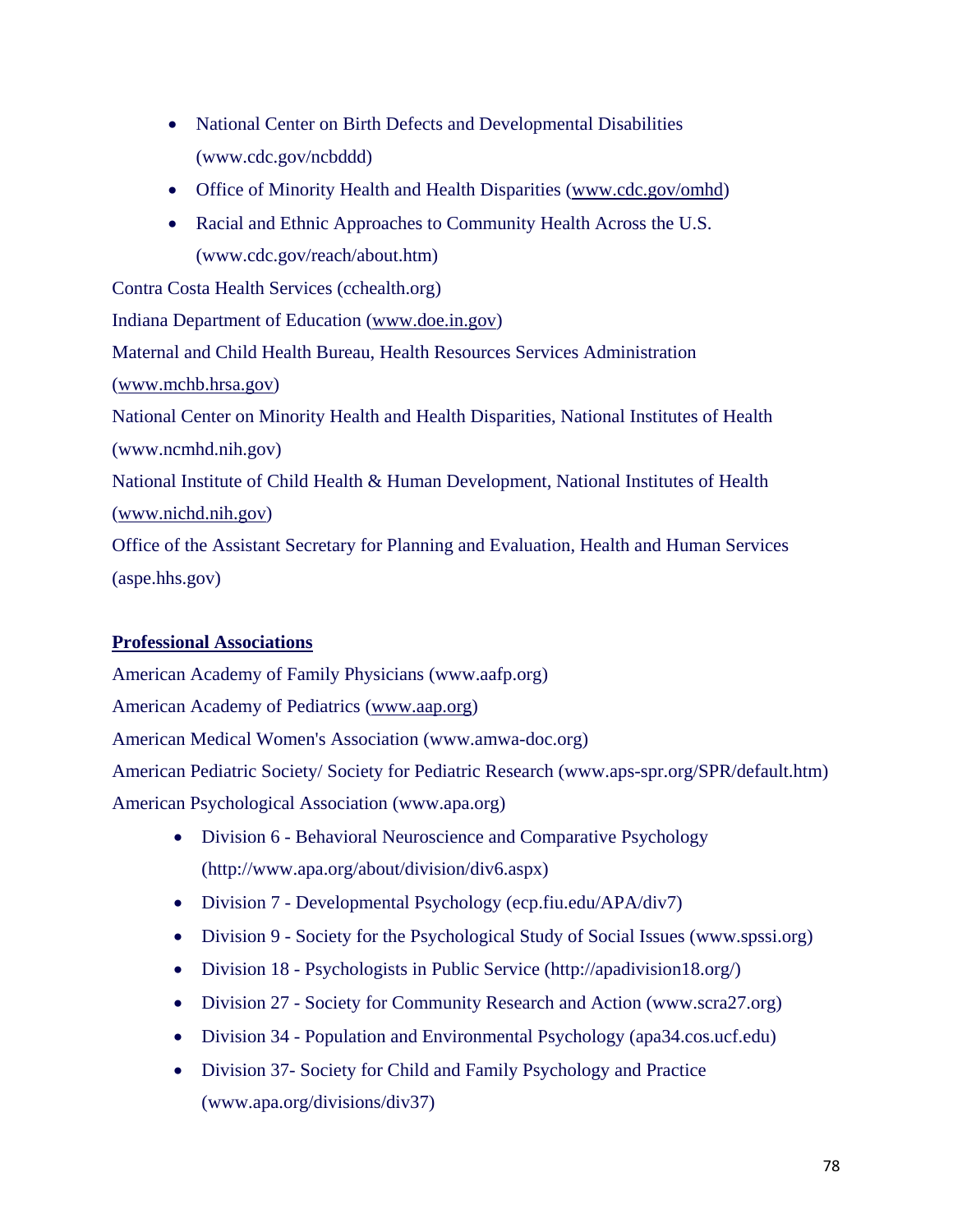- Division 43 The Society for Family Psychology (www.apa.org/divisions/div43/homepage.html)
- Division 45- Society for the Psychological Study of Ethnic Minority Issues (www.apa.org/divisions/div45)
- Division 54 Society of Pediatric Psychology (www.societyofpediatricpsychology.org)

American Public Health Association (www.apha.org) American Public Human Services Association (www.aphsa.org/Home/home\_news.asp) Association for Prevention Teaching and Research (www.atpm.org) Association of Departments of Family Medicine (www.adfammed.org) Association of Maternal & Child Health Programs (www.amchp.org) Association of Medical School Pediatric Department Chairs (www.amspdc.org) Black Administrators in Child Welfare (www.blackadministrators.org) Chi Eta Phi Sorority, Inc. (www.chietaphi.com) Cognitive Neuroscience Society (cogneurosociety.org) Council for Professional Recognition (www.cdacouncil.org) Council of Chief State School Officers (www.ccsso.org) Council of State Governments (www.csg.org) Delta Sigma Theta (www.deltasigmatheta.org) Grantmakers for Children, Youth & Families (www.gcyf.org) National Assembly on School-Based Health Care (www.nasbhc.org) National Association for Bilingual Education (www.nabe.org) National Association for the Education of Young Children (www.naeyc.org) National Association of Childcare Resource and Referral Agencies (www.naccrra.org) National Association of Children's Hospitals and Related Institutions (www.childrenshospitals.net) National Association of County and City Health Officials (www.naccho.org) National Association of Early Childhood Specialists in State Departments of Education (www.naecs-sde.org) National Association of Early Childhood Teacher Educators (www.naecte.org) National Association of Social Workers (www.naswdc.org)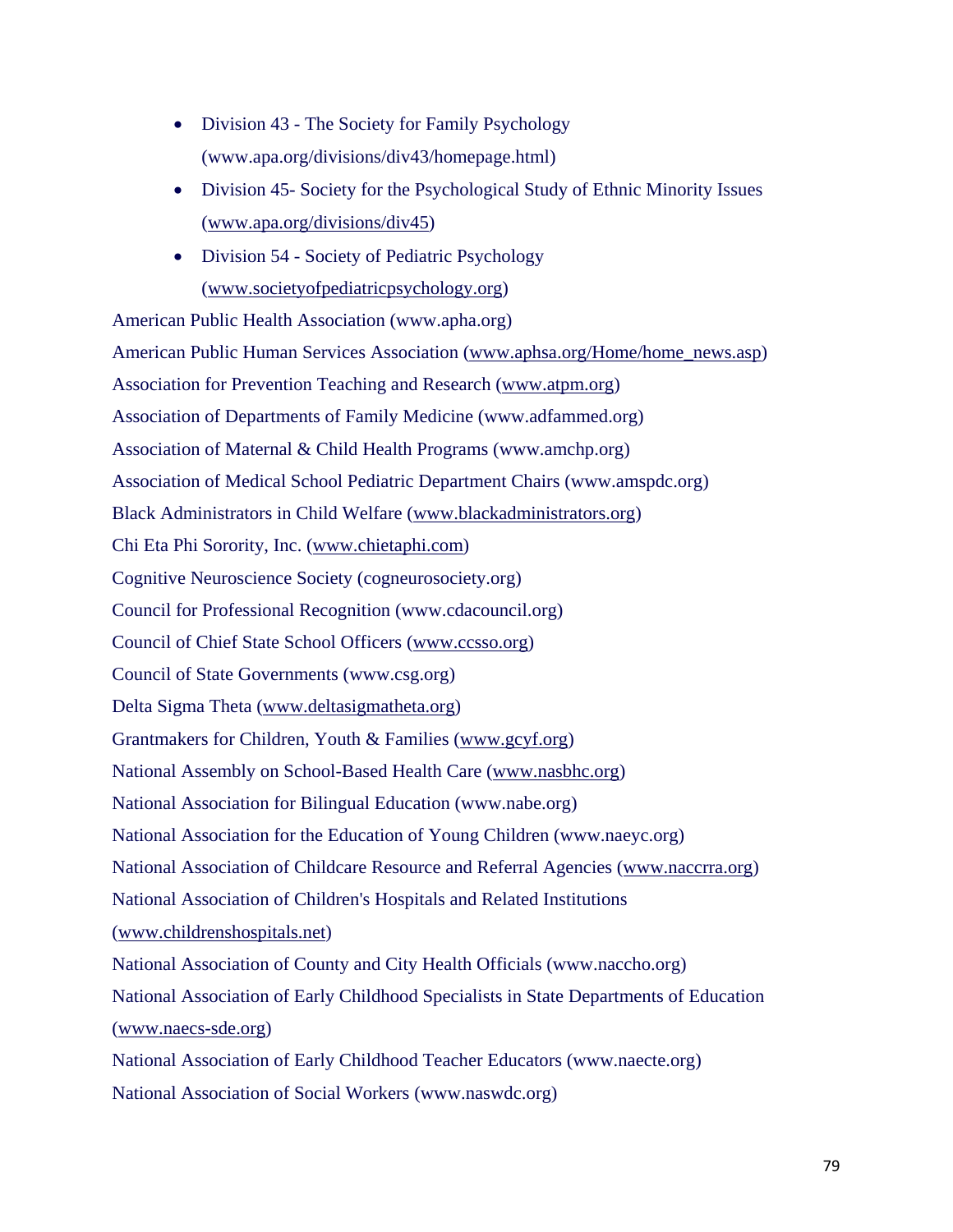National Council of State Legislatures (www.ncsl.org) National Governor's Association (www.nga.org) National Medical Association (www.nmanet.org) Society for Research in Child Development (www.srcd.org) Society of Teachers of Family Medicine (www.stfm.org)

### **Programs/Initiatives**

Bright Futures (www.brightfutures.org/georgetown.html) Build (www.buildinitiative.org/content/early-childhood-systems) Child Care Parent Provider Information Network (www.childcare-ppin.com) Kalamazoo County Great Start Collaborative Kids Count (www.aecf.org/MajorInitiatives/KIDSCOUNT.aspx) Life Course Initiative (http://cchealth.org/groups/lifecourse/) National Center for Medical Home Implementation (www.medicalhomeinfo.org) National Forum on Early Childhood Policy and Programs (developingchild.harvard.edu/initiatives/forum) National Scientific Council on the Developing Child (developingchild.harvard.edu/initiatives/council) Parent-Child Home Program (www.parent-child.org) Pre-K NOW (www.preknow.org) Texas Early Childhood Development Coalition (www.tecec.org)

### **Research Centers**

Board on Children, Youth, and Families, Institute of Medicine (www.iom.edu/About-IOM/Leadership-Staff/Boards/Board-on-Children-Youth-and-Families.aspx) Canadian Institute for Advanced Research (www2.cifar.ca) Center for Research on Children in the United States, Georgetown University (www.crocus.georgetown.edu) Center for Social Epidemiology and Population Health (www.sph.umich.edu/cseph/index.html) Center for the Study of Child Care Employment, University of California, Berkeley (www.irle.berkeley.edu/cscce)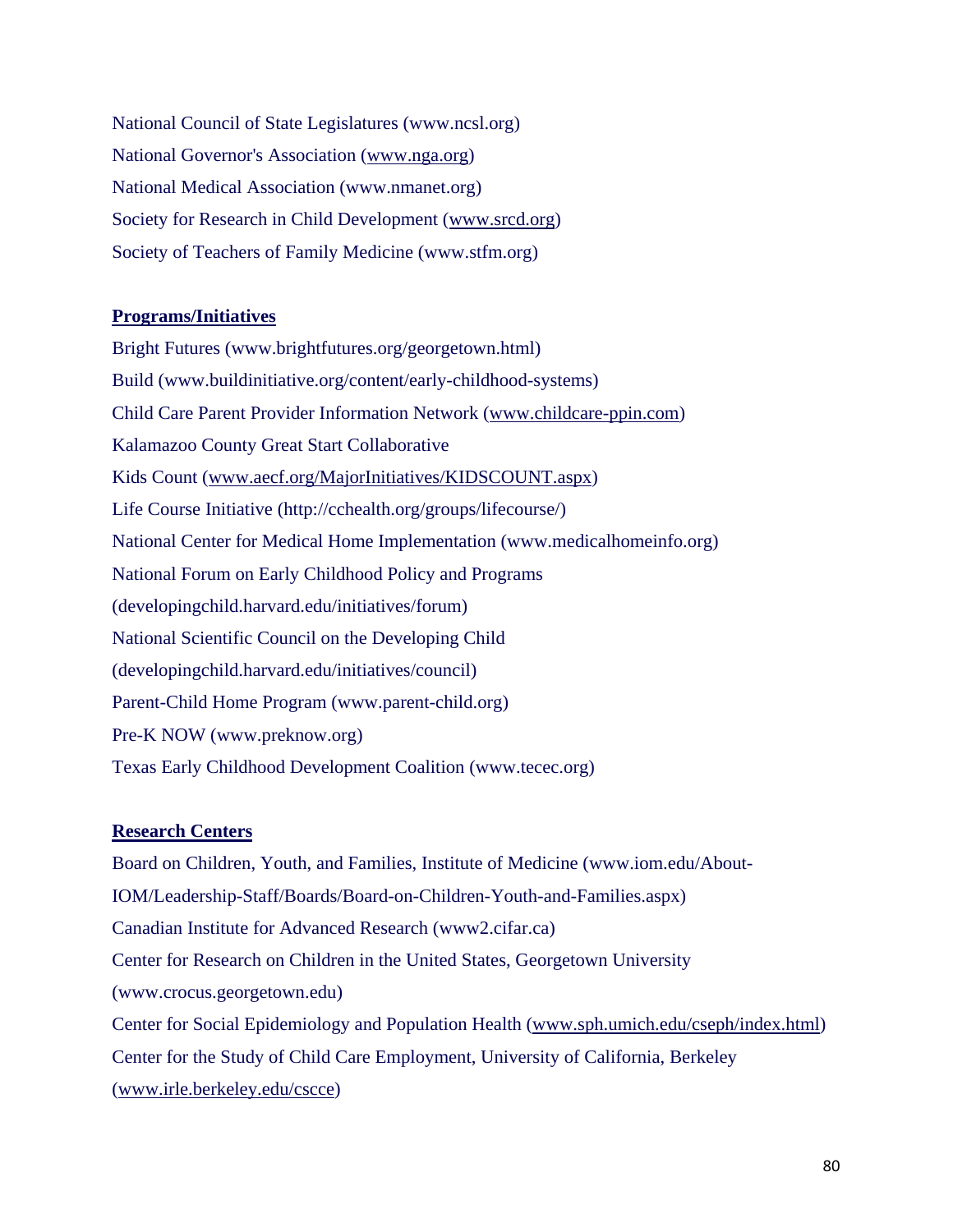Center on Social Disparities and Health, University of California, San Francisco (www.familymedicine.medschool.ucsf.edu/csdh) Center on the Developing Child, Harvard University (developingchild.harvard.edu) Center on the Social and Emotional Foundations for Early Learning (csefel.vanderbilt.edu) Child and Family Research Institute (www.cfri.ca) Child Trends (www.childtrends.org) Danish School of Education (www.dpu.dk/en) Founders Network (www.founders.net) Georgetown Center for Children and Families (ccf.georgetown.edu/index) Human Early Learning Partnership (HELP), University of British Columbia (www.earlylearning.ubc.ca) Institute of Child Development, University of Minnesota (www.cehd.umn.edu/icd) National Center for Children and Families (www.policyforchildren.org/) National Center for Children in Poverty, Columbia University (www.nccp.org) National Center for Latino Child and Family Research (www.latinochildresearch.org) National Institute for Early Education Research (nieer.org) Pritzker Consortium on Early Childhood Development (harrisschool.uchicago.edu/research/pritzkerconsortium) UCLA Center for Healthier Children, Families and Communities (www.healthychild.ucla.edu) Yale Child Study Center (childstudycenter.yale.edu)

### **Think Tank/Policy Institutes**

Center for American Progress (www.americanprogress.org) Center for Public Policy Priorities (www.cppp.org) Center for the Study of Social Policy (www.cssp.org) Center on Budget and Policy Priorities (www.cbpp.org) Child and Family Policy Center (www.cfpciowa.org) Committee for Economic Development (www.ced.org) Education Sector (www.educationsector.org) Forum for Youth Investment (forumfyi.org)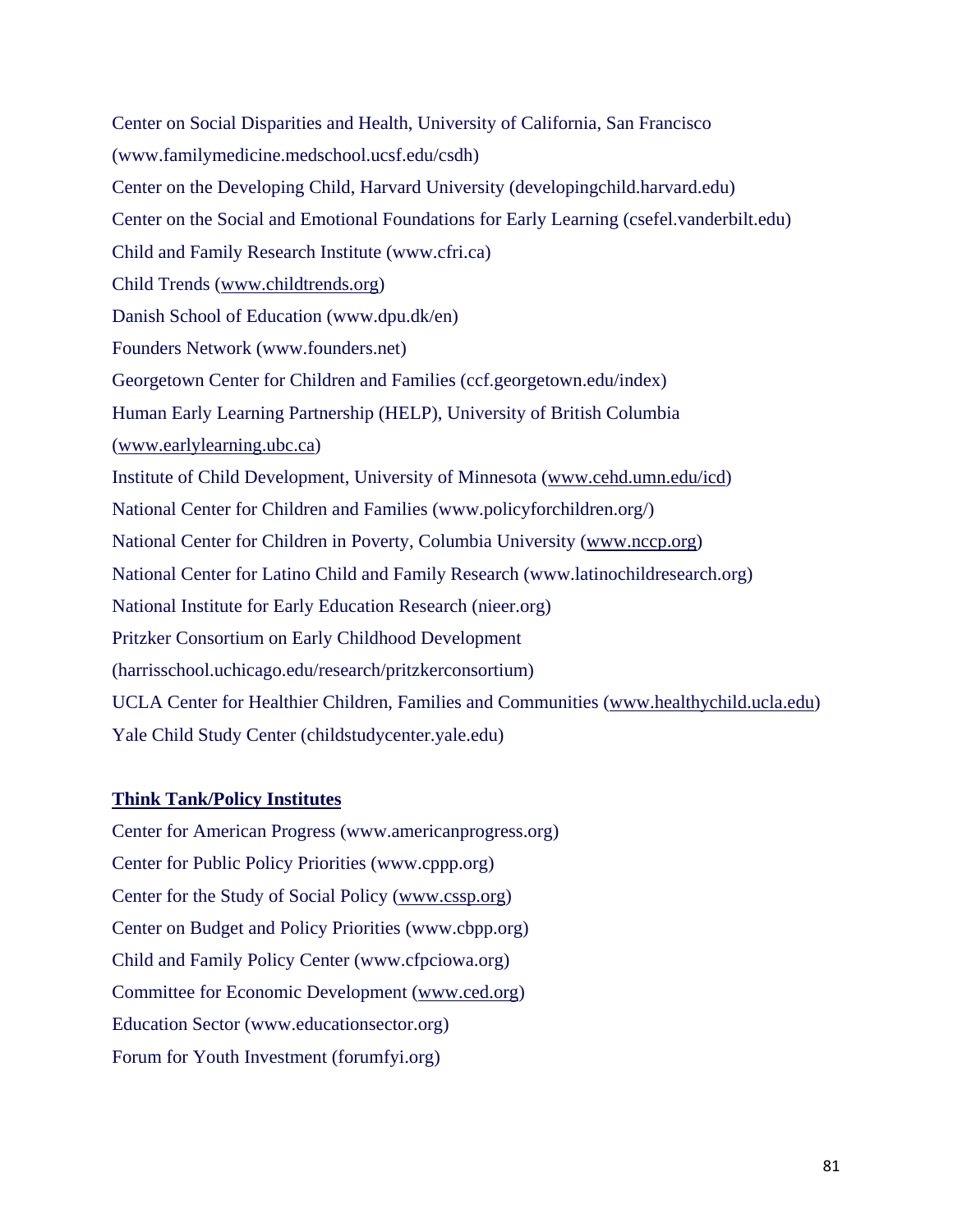Health Policy Institute, Joint Center for Political and Economic Studies (http://jointcenter.org/hpi) Urban Institute (www.urban.org) Working Partnerships USA (www.wpusa.org)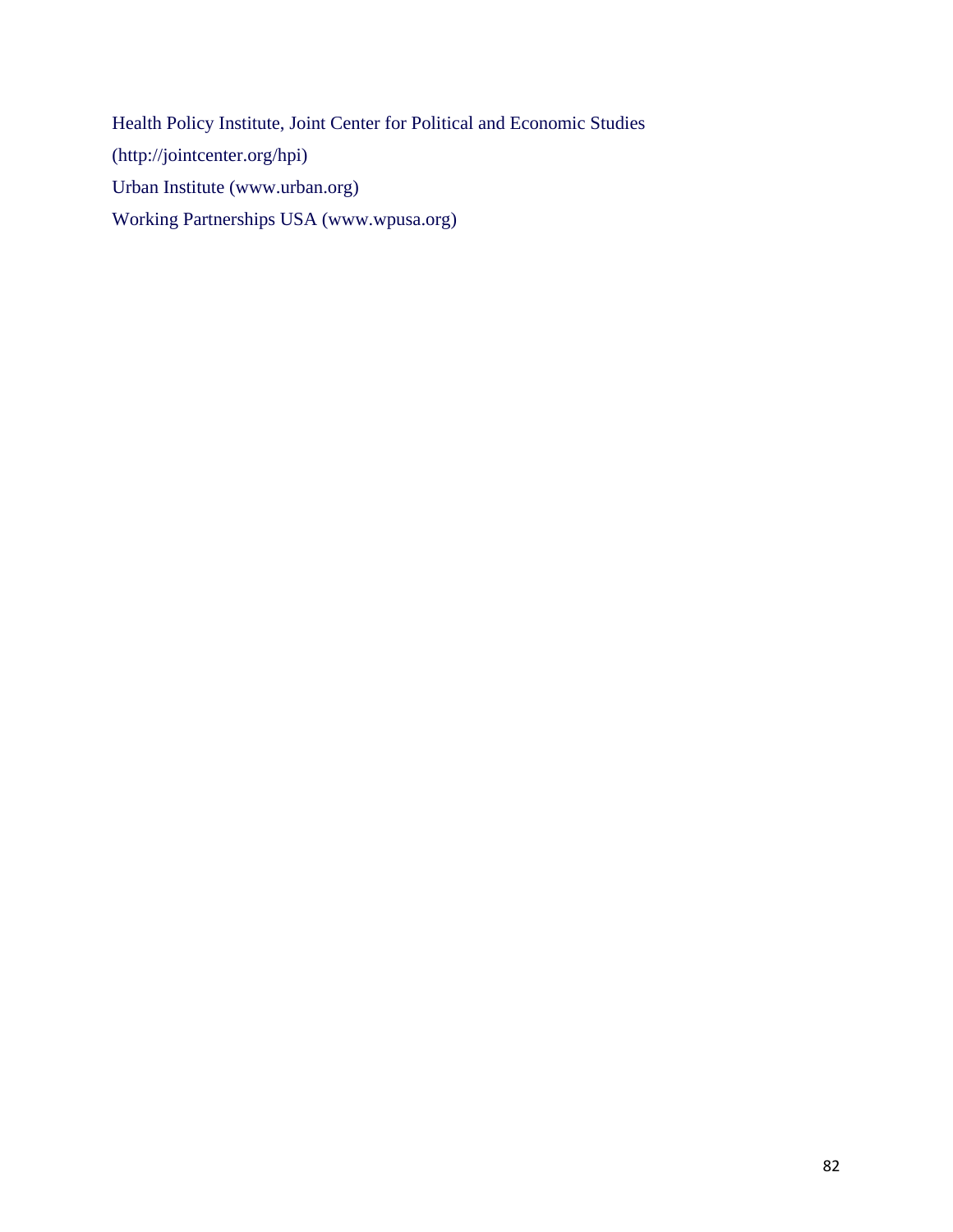### **APPENDIX D**

### **Selected Early Child Development Videos**

(NOTE: Video lectures and interviews are not included, nor are birthing titles, videos intended for viewing by young children, promotional videos, or parenting tips. English language titles are included even if not produced in the U.S.)

### **0 to 5 in 30 Minutes!**

### http://www.valleypbs.org/0to5/season\_8/index.php

A half-hour weekly television magazine-format show on early child topics serving local Central Valley, CA parents and caregivers. Episodes include Finding a Good Day Care Provider and Creating Safer Neighborhoods. Produced by Valley PBS and supported by First 5 Fresno, Tulare and Madera Counties (CA). The videos are also available for free online. Several other local stations are developing regular parenting tips shows such as the Rhode Island KIDS COUNT Cable TV Show.

#### **Babies** (86 min, France, 2010)

### http://www.focusfeatures.com/babies

Without narration or commentary this documentary follows the first year of four babies from four different countries- Namibia, Japan, Mongolia and the US. It had a theatrical release and the DVD is sold on the website for \$20. It is also available for rental or download on iTunes and Netflix.

#### **Birth Rites** (56 min, Australia, 2000)

http://www.documentaryaustralia.com.au/da/caseStudies/details.php?recordID=5

Australian documentary compare the birthing process in two different indigenous cultures. Being used by aborigine communities, midwives and the academic community to raise awareness about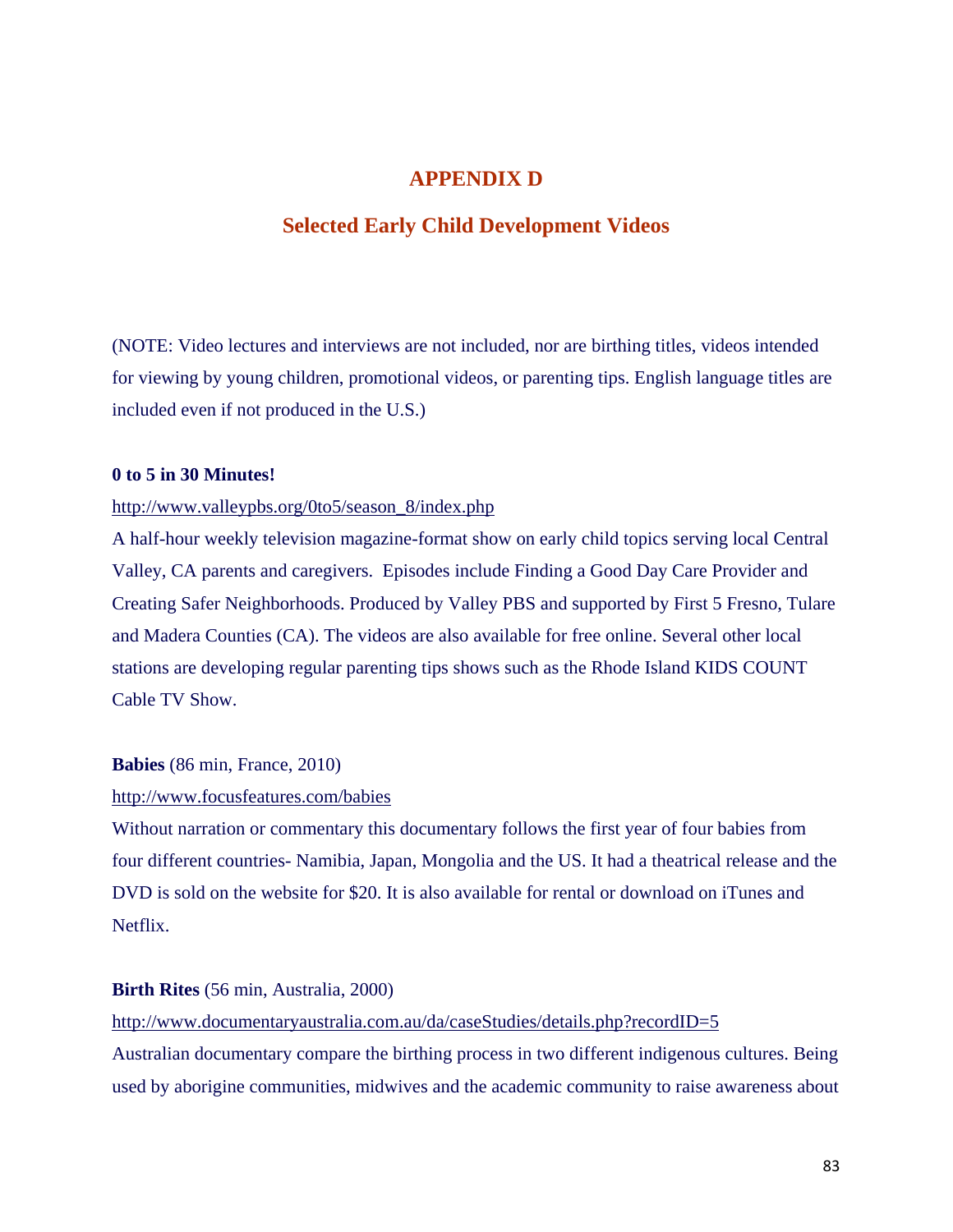the implications of the isolation of women at birth. The DVD can be purchased for \$39 AUD at Enhance TV.

#### **Change the First Five Years and You Change Everything**

http://www.ounceofprevention.org/news/downloads.php

A well-produced, five-minute video with a fanciful first-person narration by five children, ages 1 to 5, on the consequences of their making safe, secure and stimulating attachments. This is one of many short videos available for free on the Ounce of Prevention website.

#### **Child Development Media** (various videos)

### http://www.childdevelopmentmedia.com/videos.html

Distributes an array of videos on child development which are geared towards child care professionals, students and parents. Videos are organized by topic including Diversity and Culture, Health and Disability, Staff Development and Training and Working with Families. Many are older films; unfortunately, production dates are not indicated on the web site. DVDs can be ordered from the website and cost around \$100 each.

#### **Child of Our Time (**Series of 50 min. programs, UK, 2000-2020)

#### http://www.bbc.co.uk/programmes/b0072bk8

This continuing BBC television series is following a diverse group of 25 children for 20 years to track their development and help answer the nature versus nurture debate. Each episode in the series is for sale on DVD for 435-500 British Pounds from the BBC Active website.

### **Children of the Code Project** (varied-length modules, USA, on-going)

#### http://www.childrenofthecode.org

Children of the Code aims to promote and improve literacy. Their video modules contain highlights from hundreds of hours of interviews with leaders in the literacy field and struggling readers. Topics include "Reading Crisis", "Collective Cost", "Emotional Danger" and "Social Danger". They claim to be developing several traditional documentaries from this material for DVD and TV broadcast. The video modules are available for free on the website and they are meant to be shared and integrated into other websites and presentations.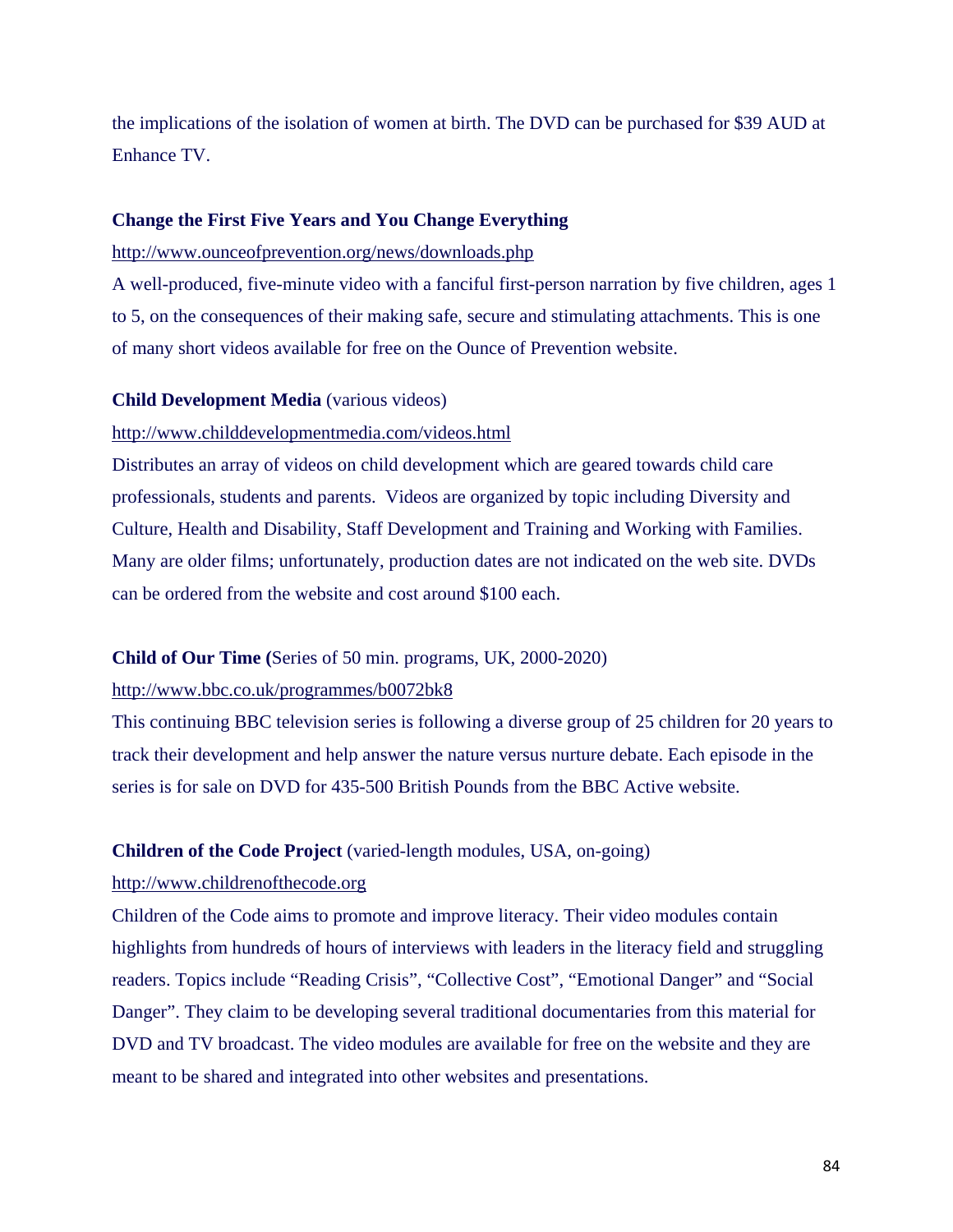#### **Early Childhood Series** (6 x 30 min, USA, 1993-2000)

# http://www.davidsonfilms.com/early-childhood?zenid=n3t0s383v4kkppdvk2kifbigg7

This series of videos explores aspects of early childhood development including language acquisition, cognitive development and literacy. It is geared towards educators and childcare professionals and supporting materials are available for each video. Titles can be purchased from the web site for \$250 each.

### **Early Childhood Settings and Approaches DVD** (Series of 8 min. videos, USA, 2006)

http://vig.pearsoned.co.uk/catalog/academic/product/0,1144,0132187221,00.html This DVD is geared towards students preparing for careers as early care and Pre-K teachers and touches upon issues taught in early childhood courses in order to support classroom readings. Topics include the teacher-student relationship, the parent-teacher relationship and applying learned knowledge in the classroom. The DVD can be purchased in Europe for \$20.

### **Epigenetics** (13 min, USA, 2007)

### http://www.pbs.org/wgbh/nova/body/epigenetics.html

This NOVA piece takes a brief look at the new field of epigenetics using scientific experiments and identical twin research to demonstrate how environmental interactions can change the epigenetic structures that affect gene expression. It is available to stream on-line at no cost.

### **The Foundations for Lifelong Health** (7 min, USA, 2011)

# http://developingchild.harvard.edu/library/multimedia/inbrief\_series/inbrief\_the\_foundations\_o f\_lifelong\_health/

In this short video by the Center on the Developing Child, experts discuss the consequences of early child development for our health as a nation. They explore the foundations of healthy development including stable relationships, safe environments and appropriate nutrition and how families, communities and public policies can support these foundations. Can be viewed on-line.

**Four Feet Up** (46 min, Canada, 2008) http://films.nfb.ca/four-feet-up/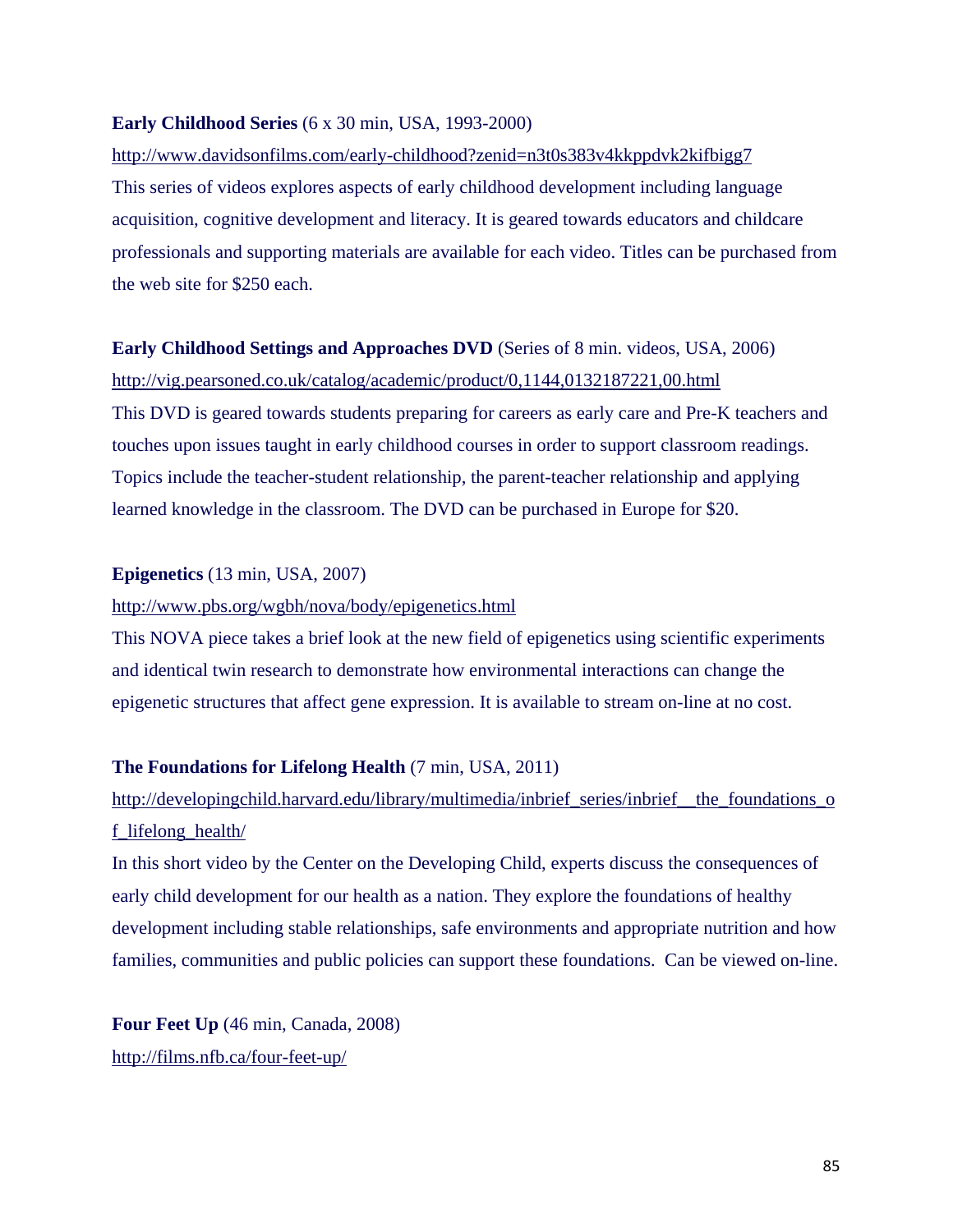An independent film about child poverty in Canada told from an 8 year-old's perspective. The film is available from the web site for Canadian home use (\$19.95) and institutional sales (\$69.95).

## **Helping Babies from the Bench: Using the Science of Early Childhood Development in Court** (20 min, USA, 2007)

http://www.zerotothree.org/about-us/funded-projects/court-teams/helping-babies-from-thebench.html

Using examples from the Miami-Dade County Juvenile Court, this video illustrates the impact of parental maltreatment on developmental outcomes and highlights how judges can intervene on behalf of children. The DVD is free and can be ordered from the Zero to Three website. It is not available on-line.

### **The House of Tiny Tearaways** (TV program, UK, 2005-)

http://www.bbc.co.uk/pressoffice/pressreleases/stories/2005/04\_april/26/tearaways.shtml This BBC reality TV show features British families who are dealing with extreme child behavioral problems. Each week three families with children between ages one and five are confined to a house for six days where they are observed by clinical psychologist Dr. Tanya Byron who aims to solve their problems. There is a companion book with the same title. Episodes are currently not available for purchase though they air on British TV.

### **The House of Tiny Terrors** (TV program, USA, 2006- )

http://www.outlineproductions.co.uk/catalogue\_detail.aspx?program=211 The US version of *The House of Tiny Tearaways.*

### **I Am Your Child Series** (14 x 30 min. videos, USA, 1997-2005)

#### http://www.parentsaction.org

Rob Reiner hosted this series about the importance of early childhood for long term health and development. The videos are for parents and caregivers of children in their first five years and they cover topics such as Preparing for Parenthood, Why Early Childhood Matters and Ready to Learn. The series can be purchased from the website for \$60.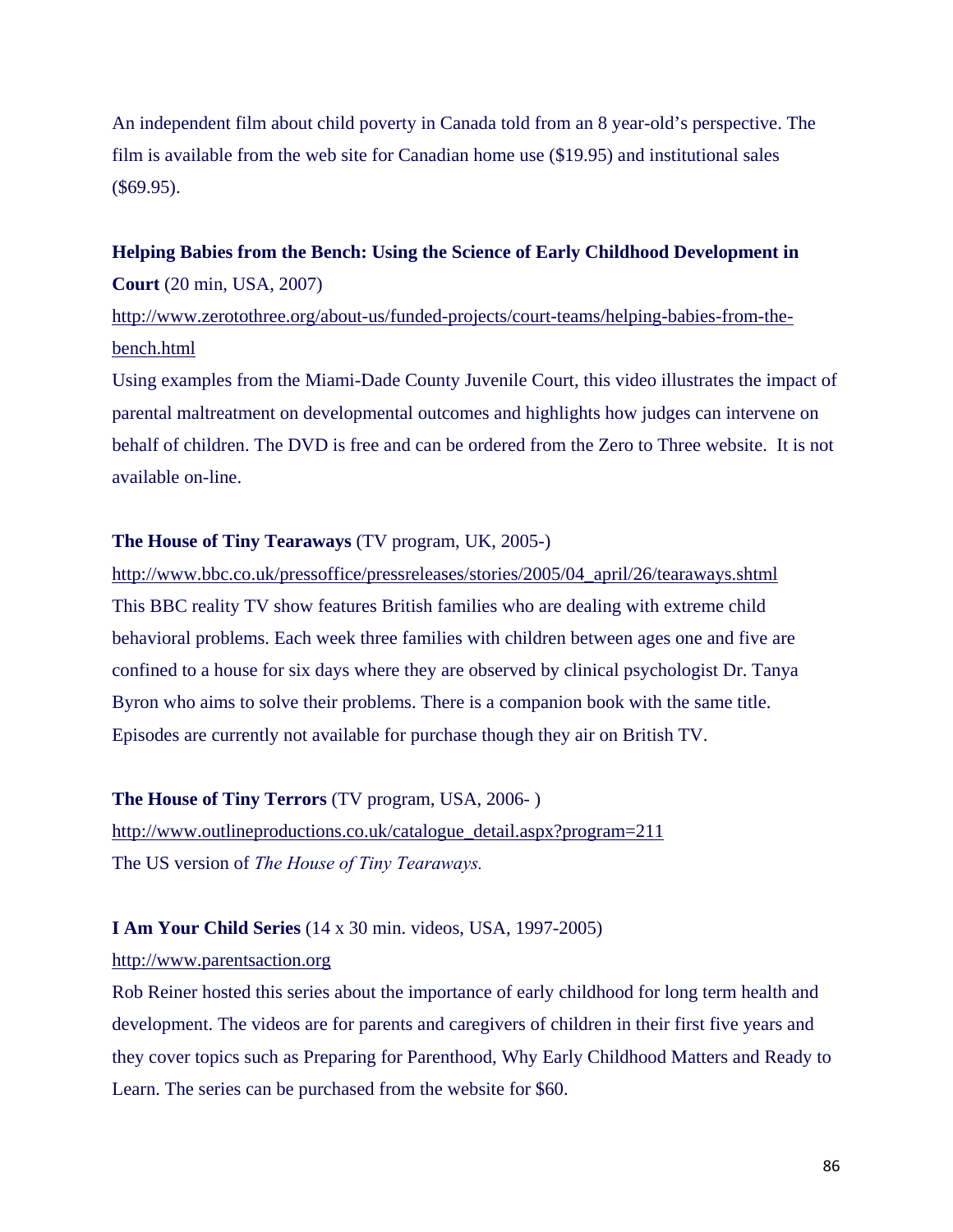### **The Life Series** (TV program, Australia, 2006-)

#### http://www.abc.net.au/tv/life/

This Australian series is following eleven children as they grow up in order to gain insight into how humans develop. It takes into account internal and external variables such as family relationships, financial situation, work, health and education. It is part of the long-term study Growing Up in Australia in which 10,000 children are participating. *Life at 1* was broadcast in 2006 and focuses on personality and stress. *Life at Three* looks at childhood obesity and behavior. Video clips and program downloads are accessible to Australians. There are also supporting materials on the website.

### **Lousy Little Sixpence** (54 min, Australia, 1983)

http://www.creativespirits.info/resources/movies/lousy-little-sixpence.html Australian documentary recounts the story of aboriginal children who were taken away from their families by the Aborigines Protection Board and then hired out as indentured servants. There is a short accompanying study guide.

### **The Motherhood Manifesto** (58 min, USA, 2007)

### http://www.bullfrogfilms.com/catalog/mother.html

Based on the book by Mom's Rising founders Joan Blades and Kristen Rowe-Finkbiener, this documentary looks at the challenges faced by working mothers and their families and explores family-friendly policy changes such as paid parental leave. The DVD can be purchased from Bullfrog films for \$250 or rented for \$85.

### **My Brilliant Brain** (3 x 50 min. programs, USA, 2007)

### http://natgeotv.com/asia/my-brilliant-brain/about

This National Geographic 3-part film series explores the brain by focusing on three characters who have extraordinary talents. Their stories address questions regarding the origins of genius (nature vs. nurture). Each program includes narration, expert interviews, diagrams and illustrative stories. The series is available online for free at Top Documentary Films (http://topdocumentaryfilms.com) and YouTube.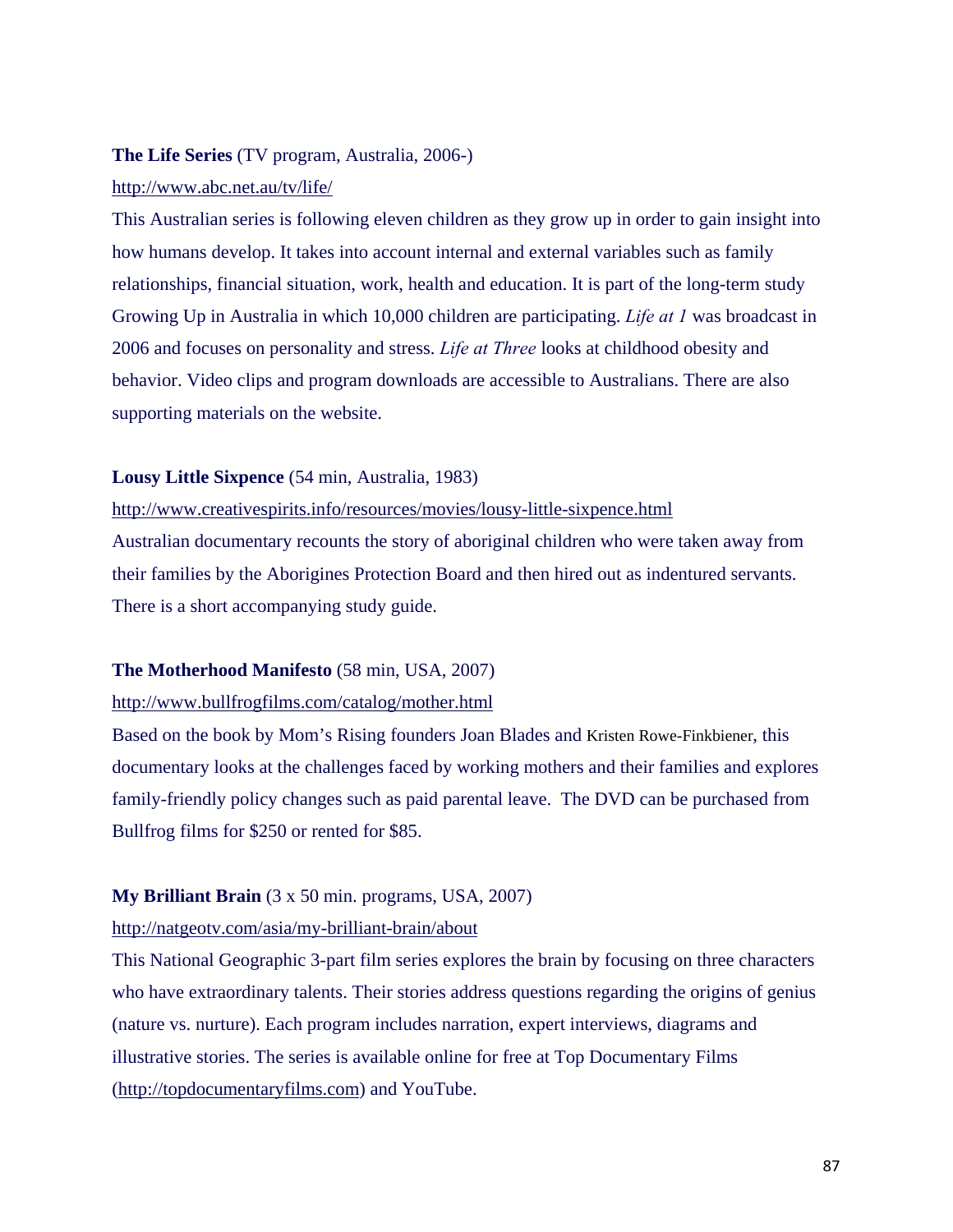### **The New Science of Learning: Brain Fitness for Kids** (60 min, USA, 2009)

#### http://www.brainfitnessforkids.com/

This PBS special looks at how the latest discoveries in neuroscience can inform how to better train children's brains for lifelong results. It is available for purchase for home use at PBS Video for \$24.99.

### **Nursery University** (91 min, USA, 2008)

### http://www.nurseryuniversitythemovie.com

Nursery University looks at the fierce competition to get into pre-schools in New York City, highlighting inequities and competitive trends in our society. The video is geared towards the general public. It's available for rent on Netflix, download on iTunes or for sale through Amazon for \$25. The DVD comes with special features including tips on getting into Nursery School and Q & As.

### *Up* **Series** (Seven varied-length programs, UK, 1964- )

Michael Apted's classic series was initiated in 1964 profiling 14 seven-year olds from different class backgrounds. Apted revisits the subjects every seven years and they are now in their 50s. It's possible to buy the complete series on Amazon for \$130 and the last episode, *49 Up* on DVD through PBS' P.O.V. for \$29.00. There is no official series website.

### **Social and Emotional Competence** (22 min, USA)

This online video by the Center on the Social and Emotional Foundations for Early Learning is geared towards early childcare educators and focuses on tools that promote social emotional development in young children.

#### **Where do the Children Play?** (60 min, USA, 2007)

### http://michigantelevision.org/childrenplay/

Looks at the importance of play and environment in shaping a child's development. It was inspired by Elizabeth Goodenough's book, *Secret Spaces of Childhood* (University of Michigan Press, 2003). The video examines the impact of built space, especially suburban sprawl but also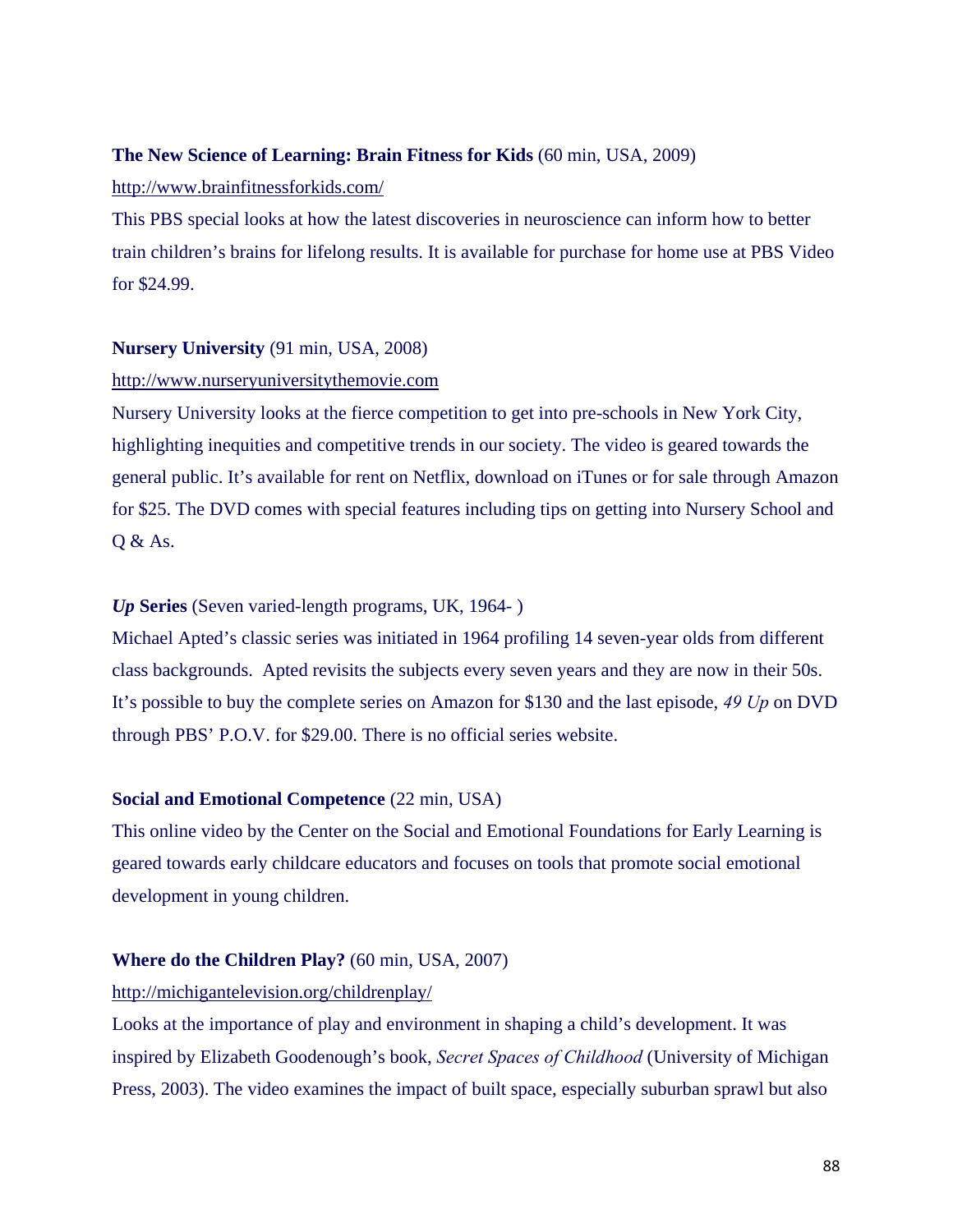city environments, on children's activities and their consequent health and development. The film can be ordered from the web site for \$19.95. There is a companion book called *A Place for Play* as well as study guide.

# **Unnatural Causes: Is Inequality Making Us Sick?** (1 x 56 min, 6 x 28min, USA 2008)

### http://www.unnaturalcauses.org

California Newsreel's award-winning series exploring the root causes of our alarming class and racial inequities in health. It's the first series to translate the science on the social determinants of health equity into a popular form. One episode is devoted to the black-white infant mortality gap. Has a rich companion web site. DVDs can be purchased from the web site or www. newsreel.org for \$79.

**The Whole Child: A Caregiver's Guide to the First Five Years** (13 x 30 min. videos, USA 1998)

### http://www.learner.org/resources/series59.html

This Annenberg / CPB instructional series is based on a textbook by Dr. Joanne Hendrick and is part of an accredited distance learning course in early childhood education. It is meant to be taught over the course of a semester and topics include physical and emotional health, social development and infant health. Its goal is to provide early childcare professionals the skills needed to make young children ready for school. The series can be purchased from the web site for \$295. The companion textbook and study guide are also available for purchase.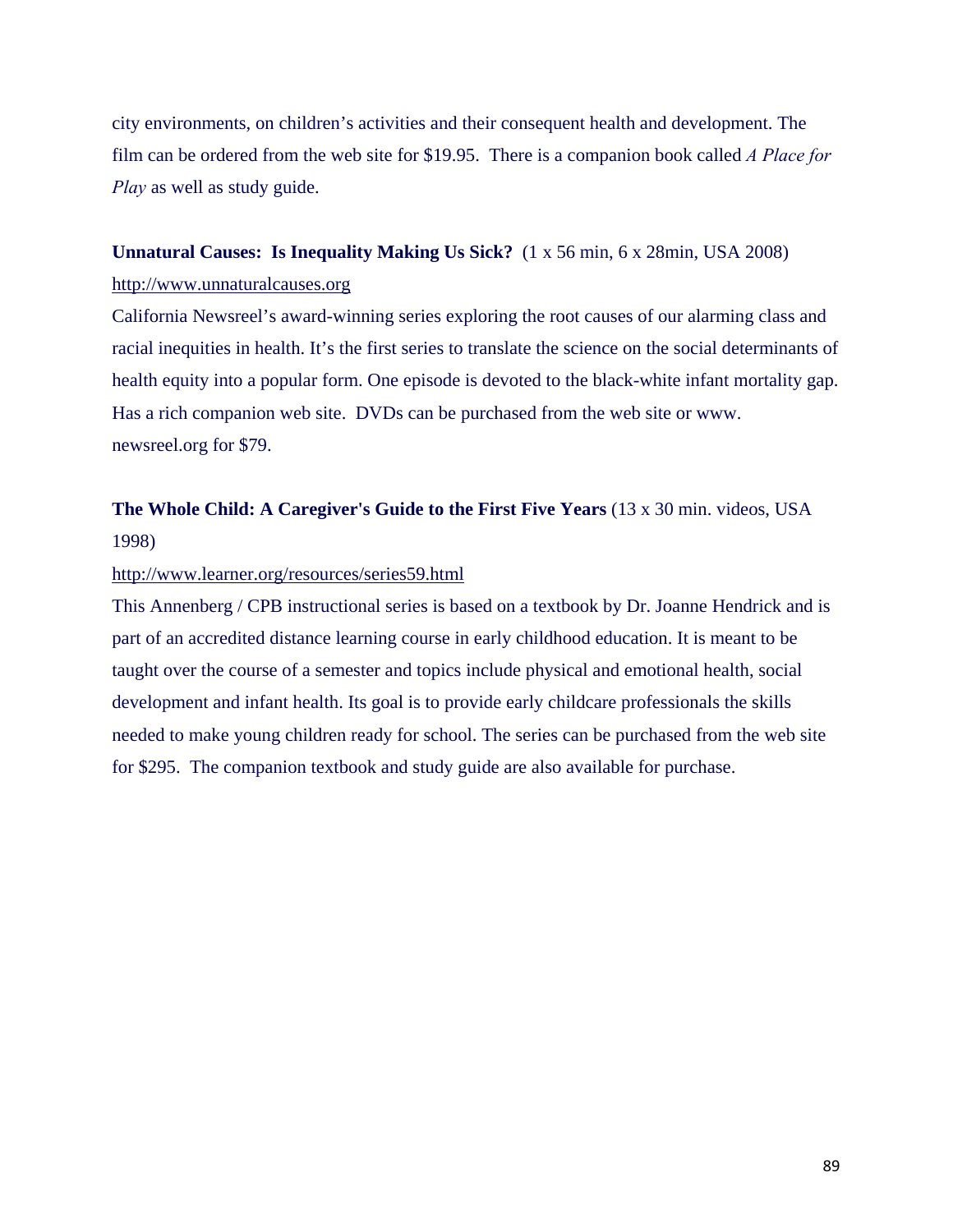### **APPENDIX E**

### **Selected Online Courses and Distance Learning**

### **Bright Futures Well-Child Care Curriculum**

### http://www.brightfutures.org/distancelearning.html

Bright Futures, a project of the American Academy of Pediatrics, provides several online curricula including Well-Child Care and Promoting Healthy Mental Development (in development). The courses are geared towards health care providers, can be customized and include supplementary resources such as reports, charts and practice guides.

### **ChildCare Education Institute (CCEI)**

#### **http://www.cceionline.edu/**

CCEI offers individual courses as well as certificate and degree programs for childcare professionals.

#### **Child Welfare League of America On-line Clourses**

#### **http://www.cequick.com/myeln/cwla/default.asp**

CWLA in partnership with Essential Learning offers professional development and continuing education classes to childcare professionals. Courses can be taken by individuals or customized for organizations.

#### **Early Childhood Education and Online Training**

#### www.TrainEarlyChildhood.com

This website offers many online courses in ECD. The courses are no longer than 2 hours and cover a wide range of topics. Early childhood education professionals can take classes individually or for credit.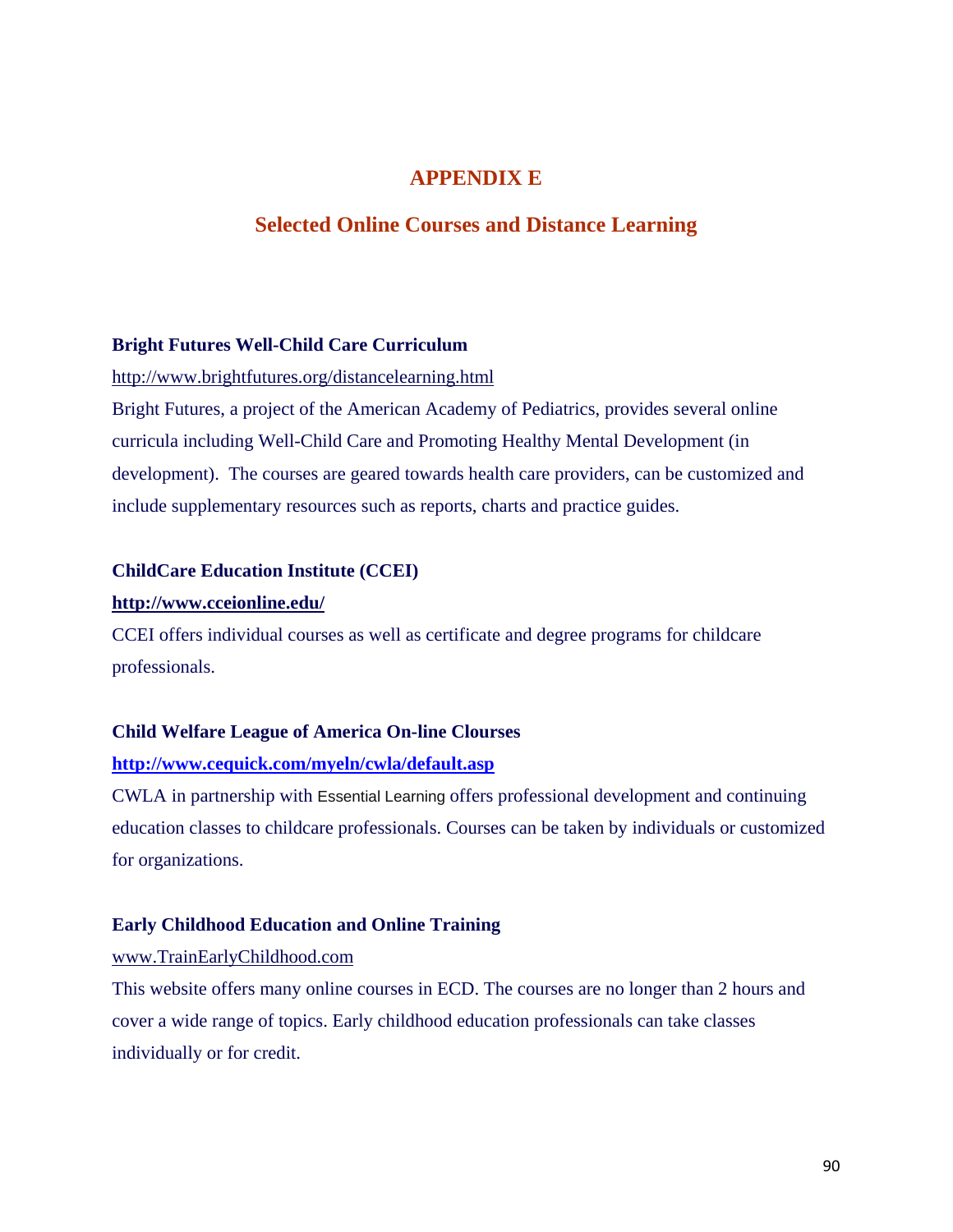### **The Maternal and Child Health Leadership Skills Development Series**

### http://www.jhsph.edu/wchpc/mchlds

This series is developed by the Women's and Children's Health Policy Center of John Hopkins Bloomberg School of Public Health. It is a professional development series with an emphasis on leadership training, geared towards professionals that work in the maternal and child health field. The series is broken down into modules allowing learners to work at their own pace and develop their own customized training, ranging from a day workshop to a complete seminar.

### **NACCRRA Online Trainings**

### http://naccrra.smarthorizons.org/ccrr/

NACCRRA offers several different online training courses for childcare resource and referral professionals. Trainings are self-paced and cover topics such as child care in America, best practices and safety.

### **NAEYC Developmentally Appropriate Practice online programs**

### http://www.naeyc.org/DAP/pdt

These self-paced programs are for childcare professionals and providers that would like to learn more about developmentally appropriate practice and play. The programs include videos, exercises, webinars and additional print resources. Continuing education credit is possible upon program completion.

### **Parents as Teachers Knowledge Studio**

### http://www.parentsasteachers.org/training/knowledge-studio

Though Parents as Teachers mainly holds in-person trainings, they also offer several online trainings / self-study for credit on topics from literacy to developmental screenings. The trainings are self-paced and often require purchase of print materials, DVDs or additional class materials.

### **The Science of Early Child Development**

### http://www.scienceofecd.com/

In our opinion, this is the strongest and most comprehensive of the early child on-line curricula. Course explores recent scientific findings and aims to close the gap between science and practice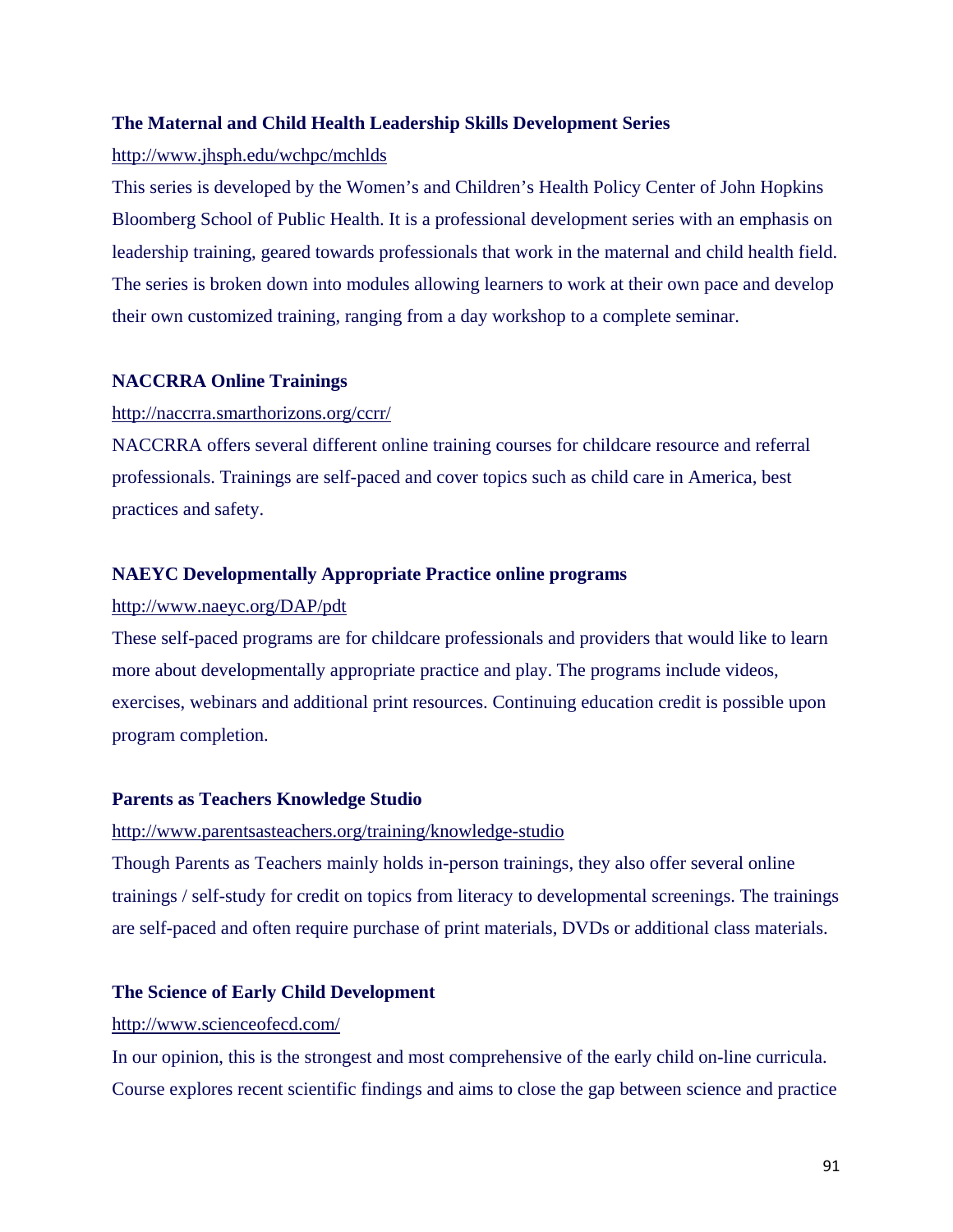for early childhood educators, program leaders and policy makers. From Red River College, Winnipeg. Development team led by Jane Bertrand, School of Early Childhood, George Brown College (Canada).

### **Universal Class, Online Class: Early Childhood Development**

### **http://www.universalclass.com/i/course/early-childhood-development.html**

This continuing education class is self-paced, though there is an instructor and a 6-month time limit to completing the material. Topics include infant growth and development, the importance of play and emotional and social development. It is not certified by any childcare organization.

### **The Whole Child: A Caregiver's Guide to the First Five Years (**1998)

### http://www.learner.org/resources/series59.html

An Annenberg / CPB instructional series based on a textbook by Dr. Joanne Hendrick which is part of an accredited semester-long distance learning course in early childhood education. Topics include physical and emotional health, social development and infant health. Its goal is to provide early childcare professionals the skills needed to make young children ready for school.

**NOTE:** Many colleges and universities (including for-profit career training enterprises) also offer ECD courses via distance learning. However, students usually must enroll in the school.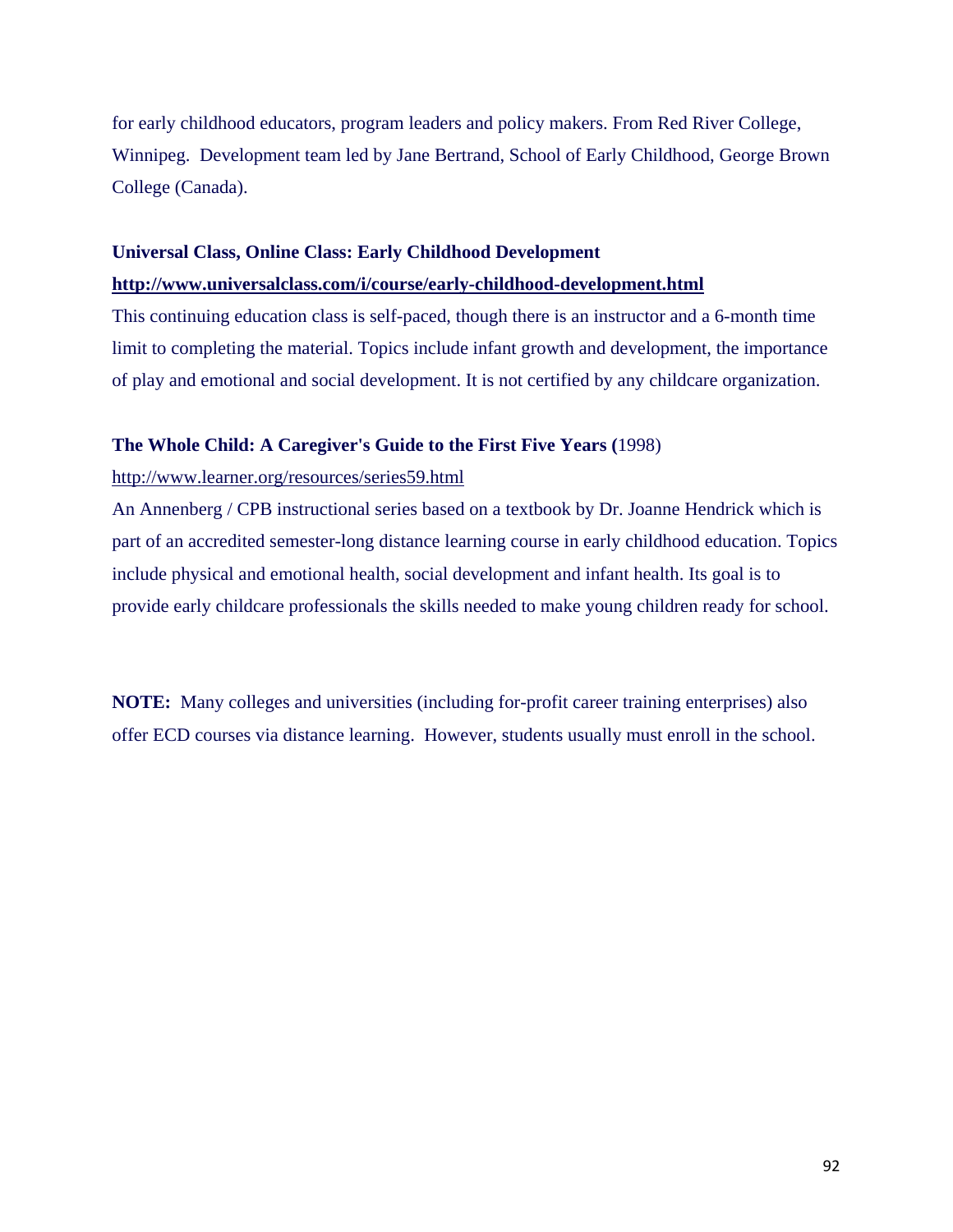### **APPENDIX F**

### **Interactive Website Features**

### **Administration for Children and Families**

**Marriage Calculator** (http://marriagecalculator.acf.hhs.gov/marriage/calculator.php) Calculates how taxes and public assistance levels change with marriage or cohabitation, allowing users to simulate the financial consequences of marriage.

### **American Academy of Pediatrics**

**Policy Opportunities Tool** (http://www.aap.org/obesity/matrix\_1.html) Explore practice, community, school, state, and federal level policy strategies for preventing obesity in children and families.

### **Canadian Institute for Advanced Research (CIFAR)**

**Frontiers of Human Knowledge** (http://frontiersofhumanknowledge.com/)

This image-based tool uses online "postcards" to entice users to connect with CIFAR researchers, learn about their projects and find additional resources such as related podcasts and programs.

### **Center for Law and Social Policy**

**DataFinder** (http://www.clasp.org/data)

A tool for advocates and policymakers to access demographic and program information that affect low-income people and families.

### **Center on the Developing Child**

**Core Concepts in the Science of Early Childhood** (http://developingchild.harvard.edu/library/multimedia/interactive\_features/coreconcepts/)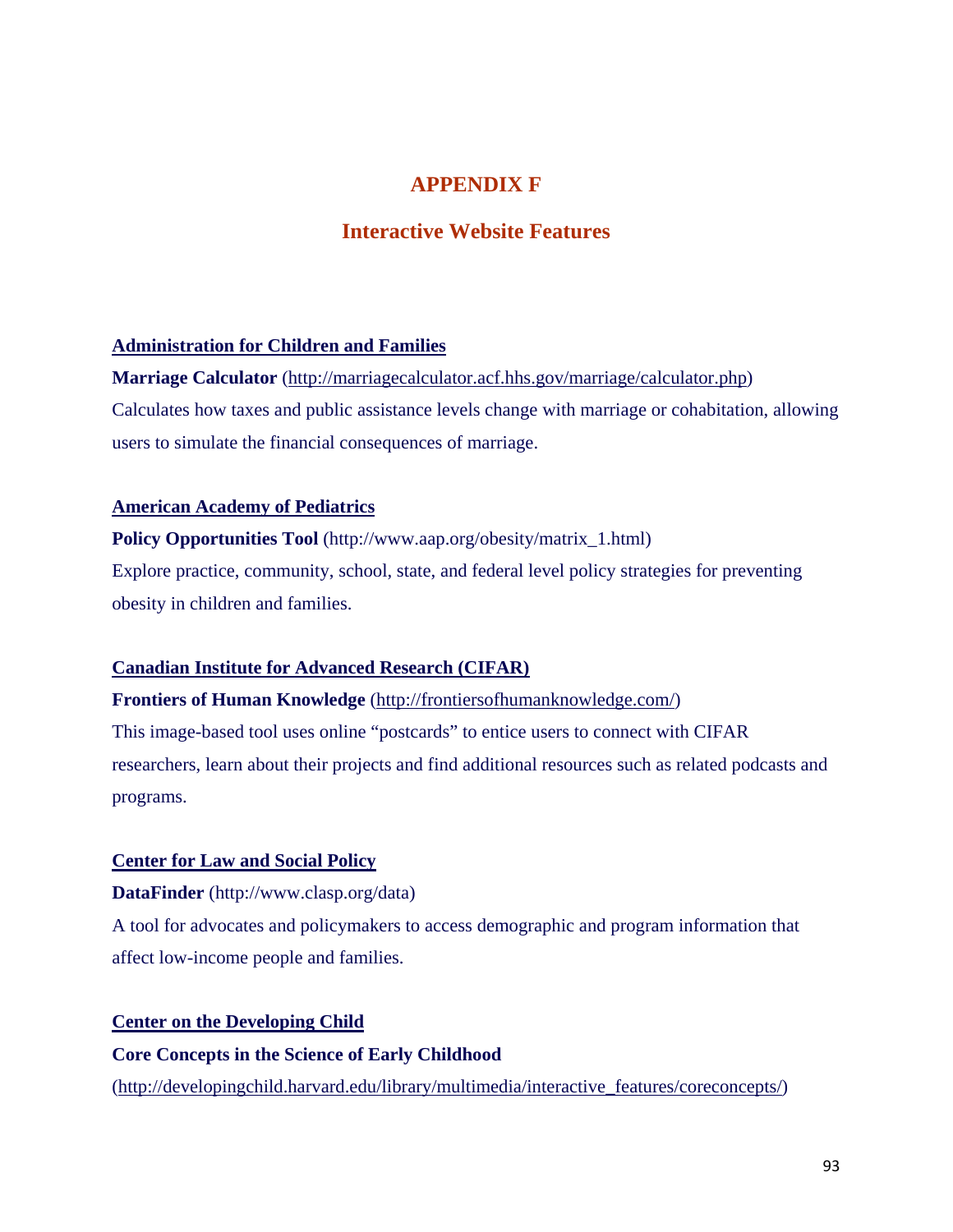Graphics and text demonstrate how brains are built over time through the interaction of biology and experience and the damage caused by toxic stress.

### **Early Childhood Program Evaluations**: **A Decision-Maker's Guide**

(http://developingchild.harvard.edu/library/multimedia/interactive\_features/decision-guideinteractive/)

Criteria to help policymakers and civic leader interpret evaluations of early childhood program effectiveness.

### **Five Numbers to Remember about Early Childhood Development**

**(**http://developingchild.harvard.edu/library/multimedia/interactive\_features/five-numbers/) A rubric for remembering key features of early child development and the consequences of adversity.

### **How Early Experiences Alter Gene Expression and Shape Development**

(http://developingchild.harvard.edu/index.php/library/multimedia/interactive\_features/geneexpression/)

Describes how early experiences can affect gene expression with consequences for the developing brain and other regulatory systems.

### **How Early Experiences Get Into the Body: A Biodevelopmental Framework**

(http://developingchild.harvard.edu/library/multimedia/interactive\_features/biodevelopmentalframework/)

Illustrates how early childhood experiences can modify the epigenome which in turn regulate gene expression, shaping the architecture of the brain and other organs.

# **Health Resources Services Administration (HRSA), Maternal and Child Health Bureau MCH Timeline** (http://mchb.hrsa.gov/timeline/)

The MCH Timeline encourages users to scroll through U.S. maternal and child health history from 1790 until the present.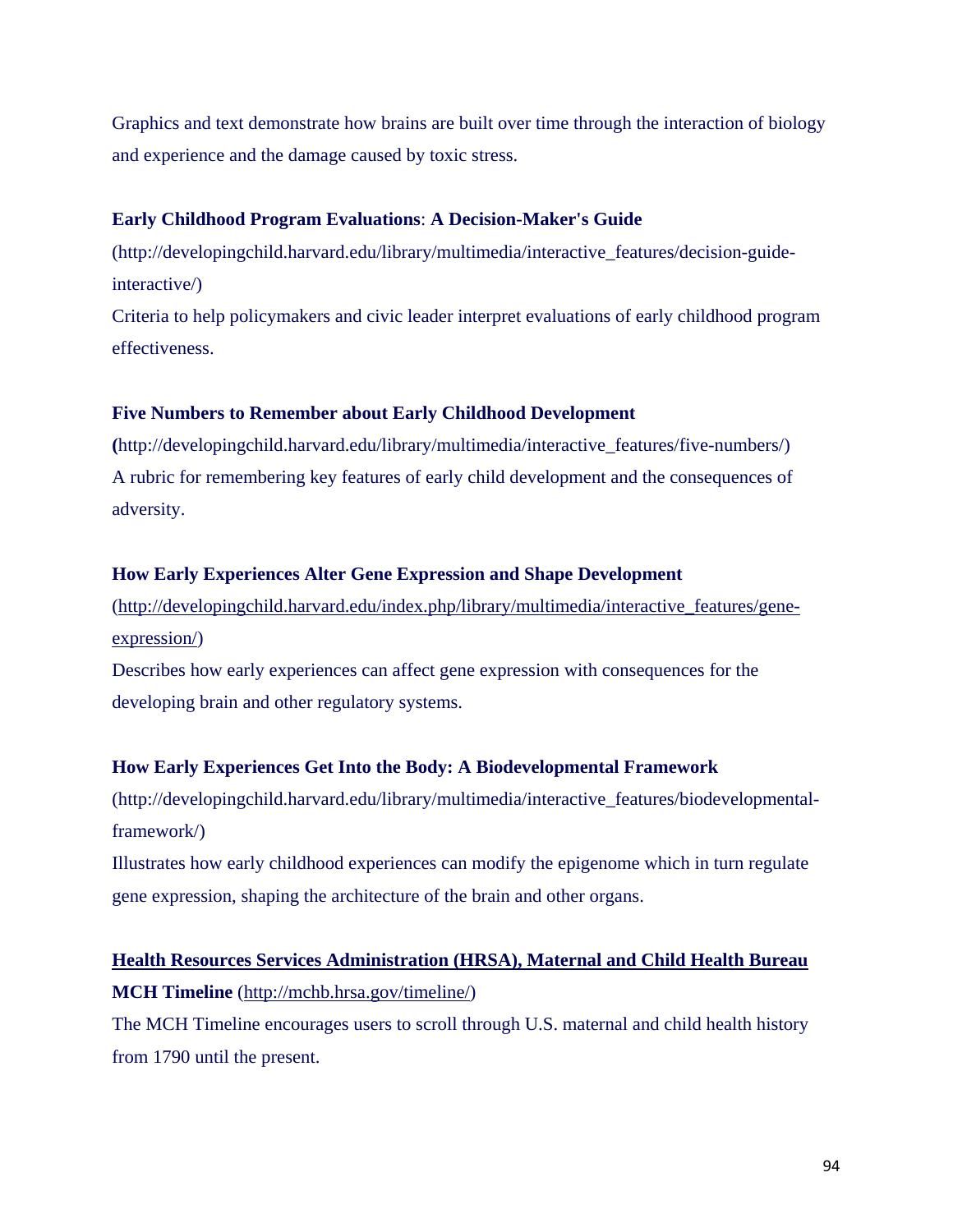### **National Center for Children in Poverty**

### **50-State Demographics Wizard** (http://www.nccp.org/tools/demographics/)

This tool creates custom data tables on low-income children using variables such as region or state, child's age, parental employment, marital status and race/ethnicity.

### **50-State Policy Wizard** (http://www.nccp.org/tools/policy/)

The Policy Wizard produces custom data tables for policies that support low-income families and children according to state policy details such as eligibility criteria and benefits.

### **Basic Needs Budget Calculator** (http://www.nccp.org/tools/frs/budget.php)

Calculates a minimum annual budget for parents based on region of residence, salary and number of children.

### **Family Resource Simulator** (http://www.nccp.org/tools/frs/)

The simulator allows users to estimate how a family's resources and expenses will change as earnings increase taking into account supports such as food stamps, child care assistance and the earned income tax credit.

### **Income Converter** (http://www.nccp.org/tools/converter/)

Allows users to translate their annual income into a percentage of the federal poverty level and their state's median income.

### **The Urban Institute**

### **Transfer Income Model (TRIM3)** (http://trim3.urban.org/T3Welcome.php)

This "micro-simulator" allows users to simulate changes in welfare, tax, health care and other transfer program and policy variables and measure their impact on individuals and families as well as populations aggregated at the state and national level. Registration required.

### **Zero to Three**

**Baby Brain Map** (http://www.zerotothree.org/baby-brain-map.html)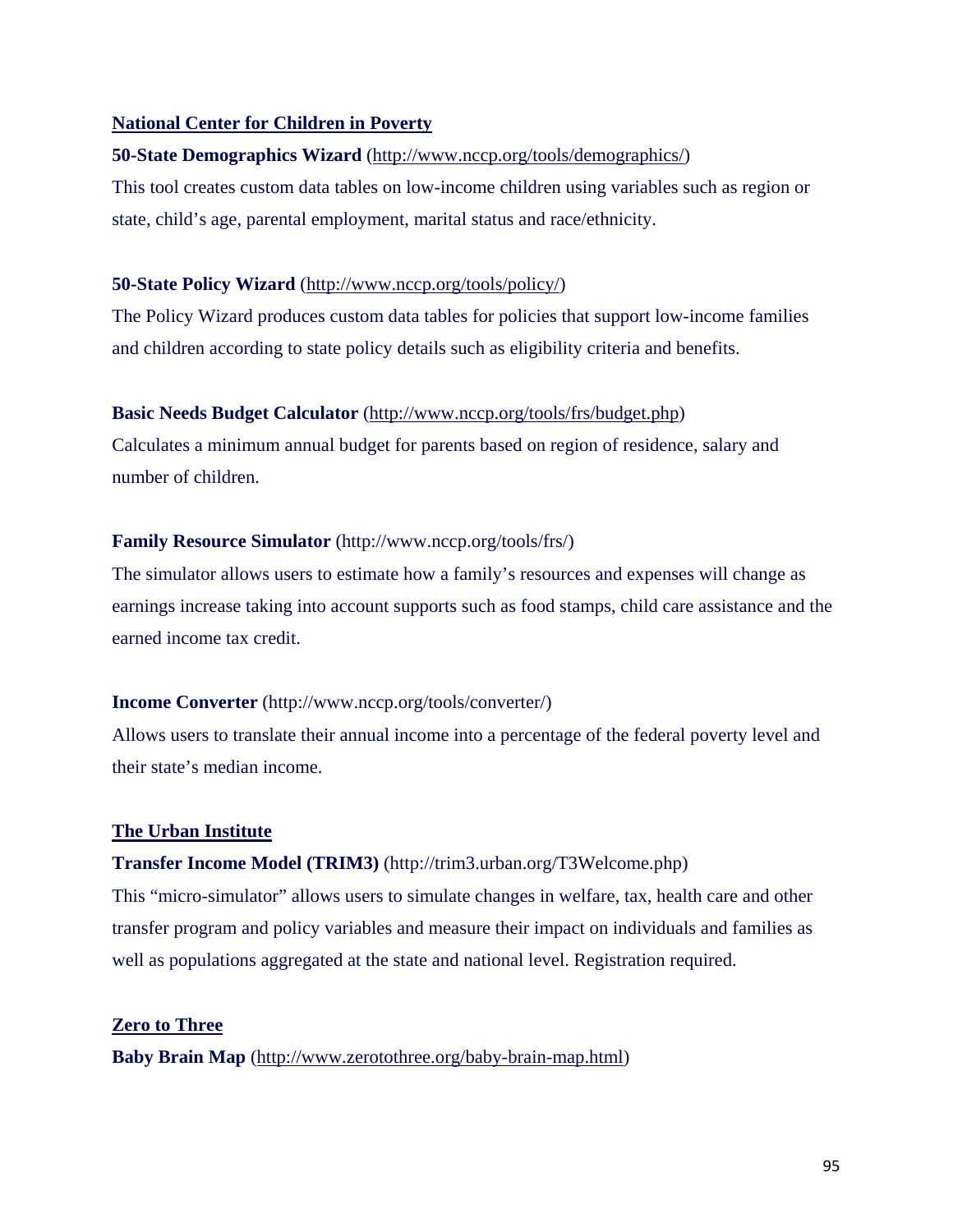This interactivity allows users to zero in on different areas of the brain, learn how and when these functions develop and what caregivers can do.

### **School Readiness Interactive: Birth to 3**

(http://main.zerotothree.org/site/PageServer?pagename=ter\_par\_sri)

This tool employs videos, text and activities to help parents and caregivers nurture learning in their young children.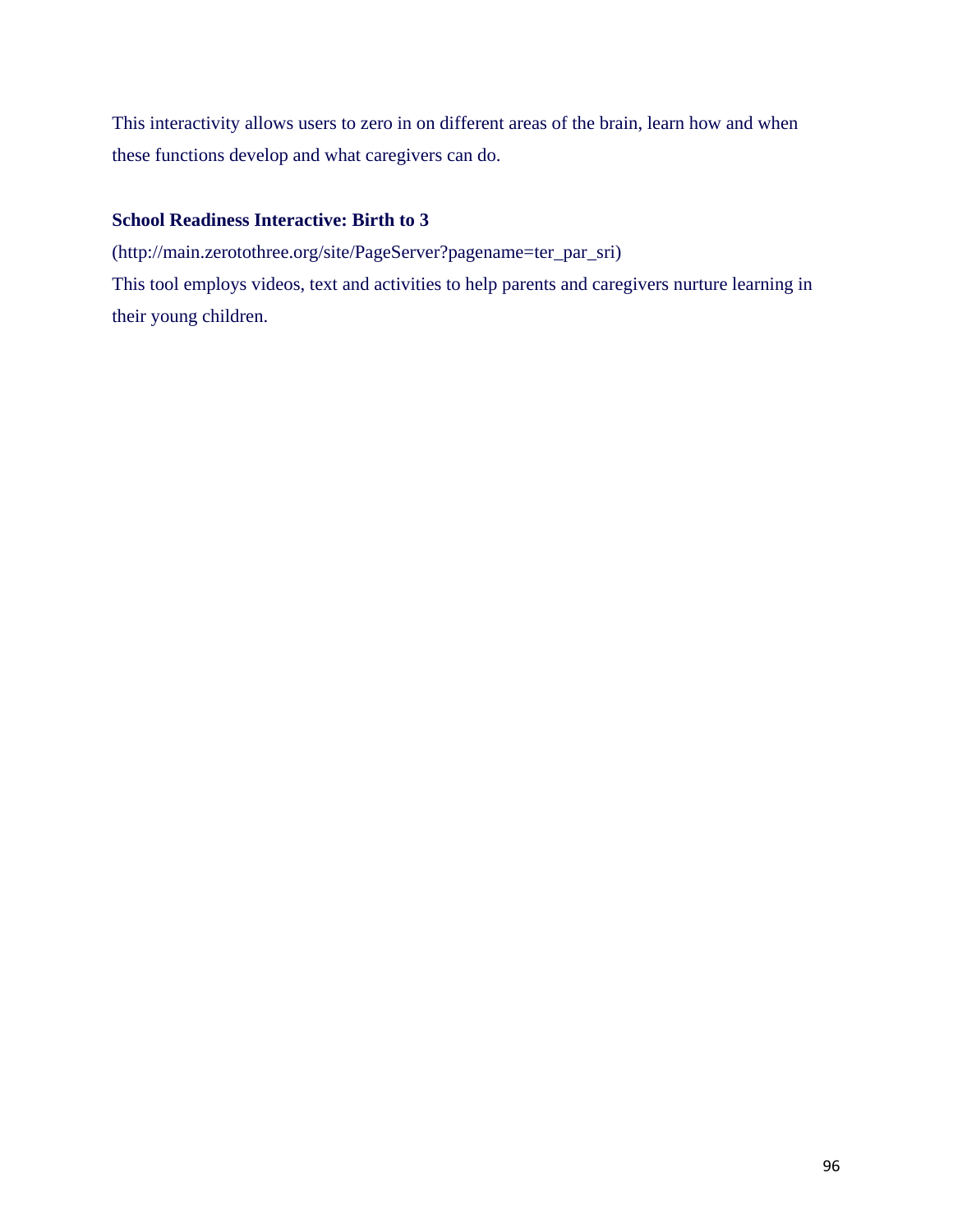## **APPENDIX G**

# **Select Survey Responses**

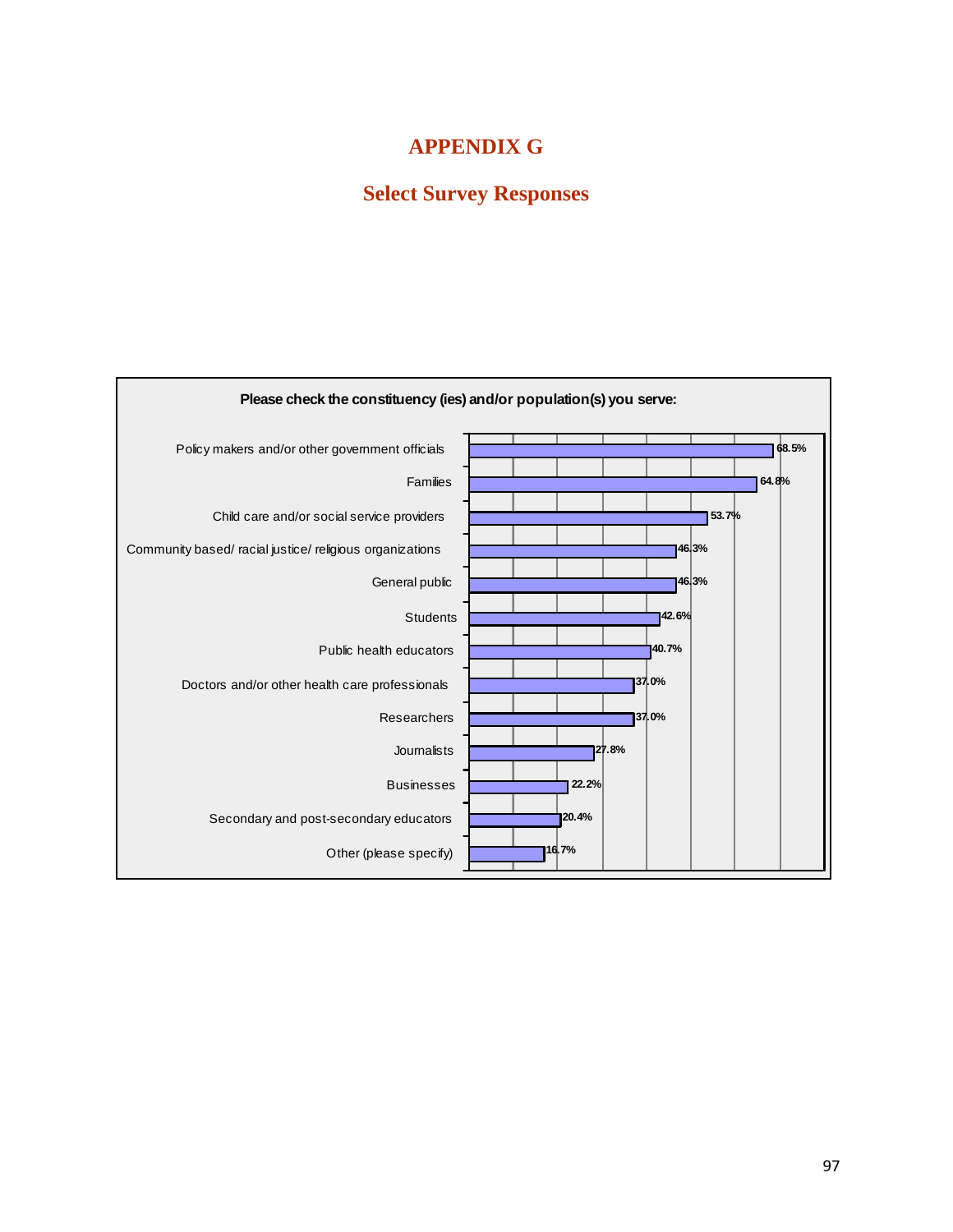

\* Other settings include Capitol Hill, state and federal agencies, offices of policymakers, advocates, local and state leaders, health departments, research labs, doctor's offices.

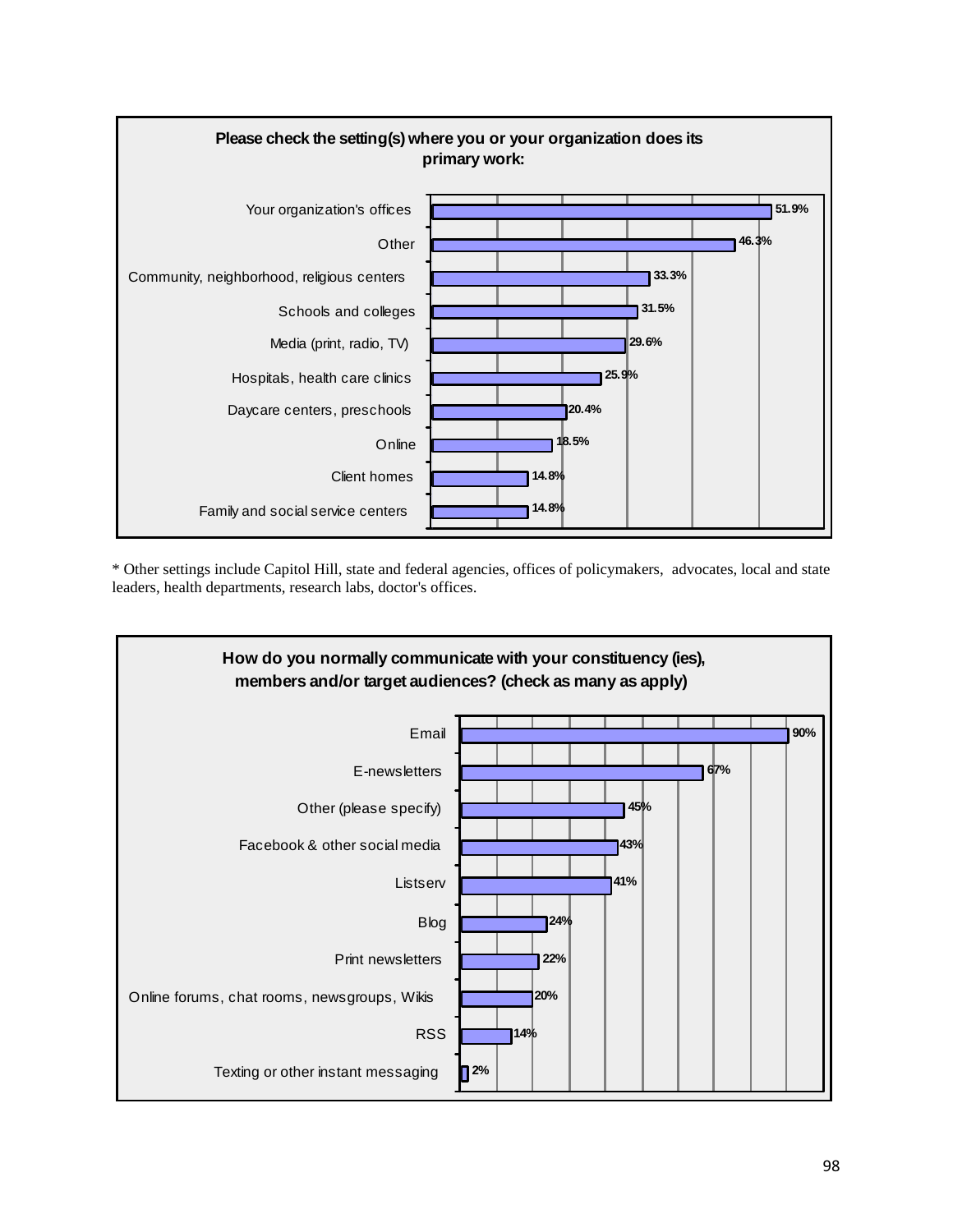



\* Other reasons include: lack of time and resources to produce video, working to develop in this area, organization is too small, not convinced it is the most effective medium for their audience.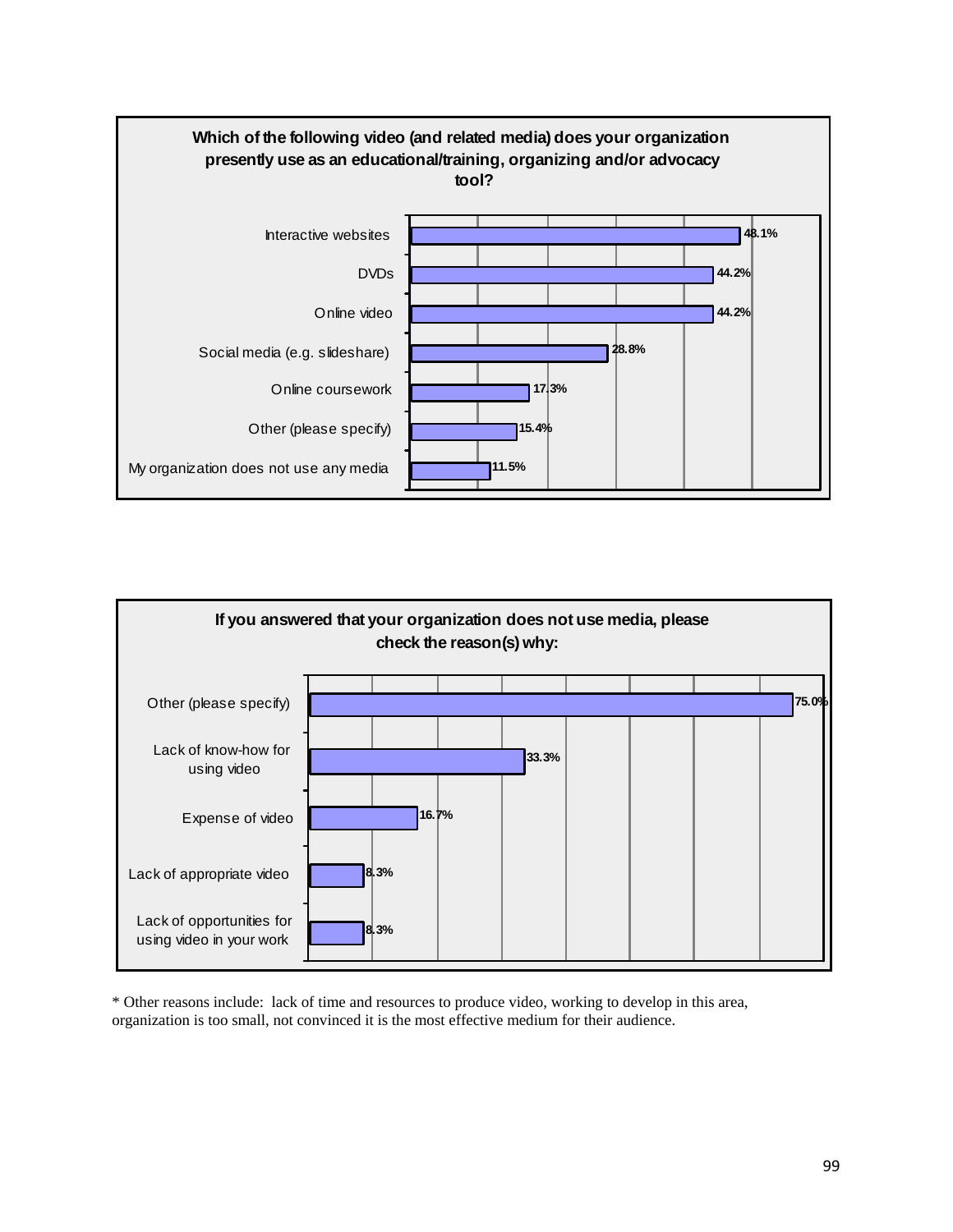

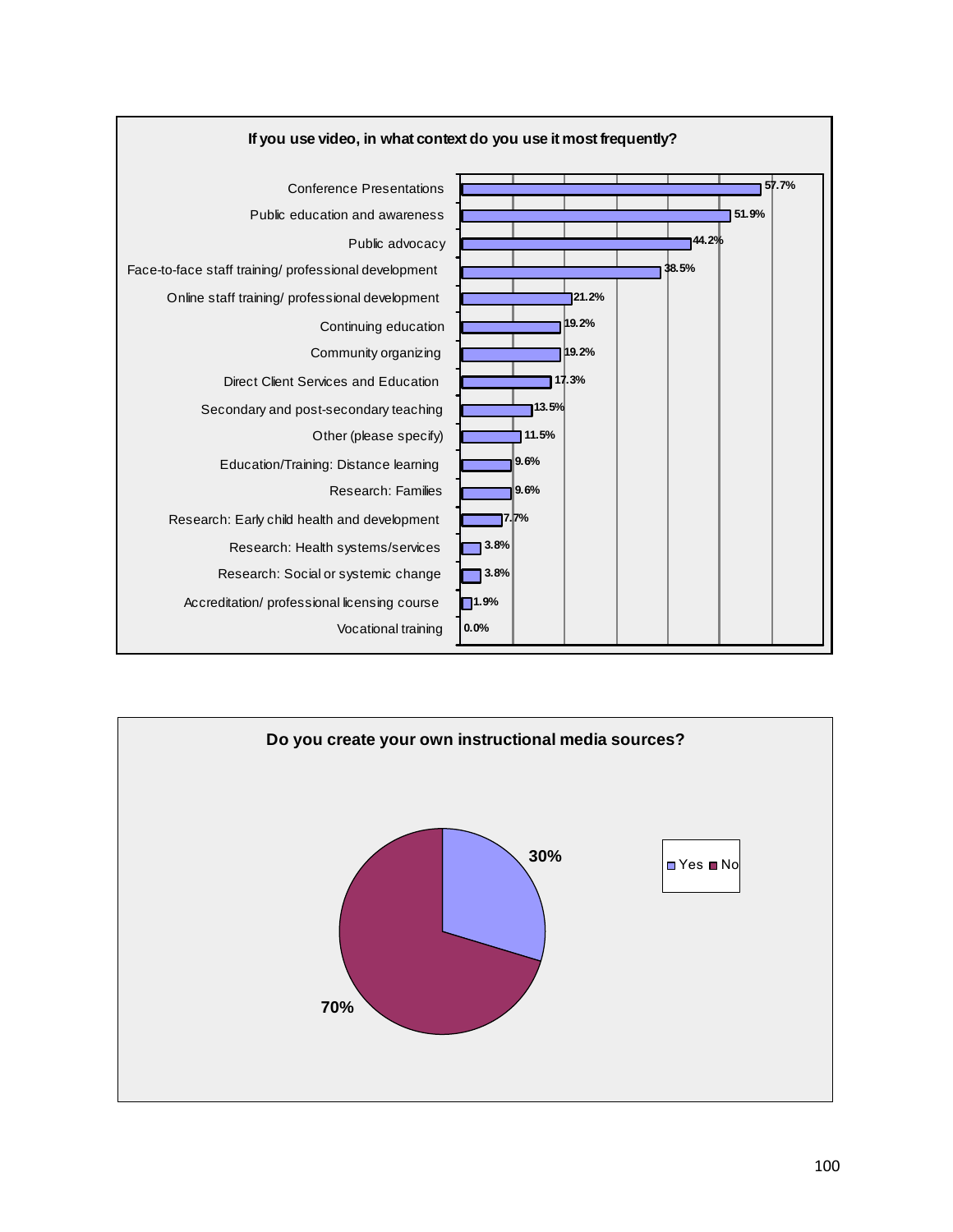

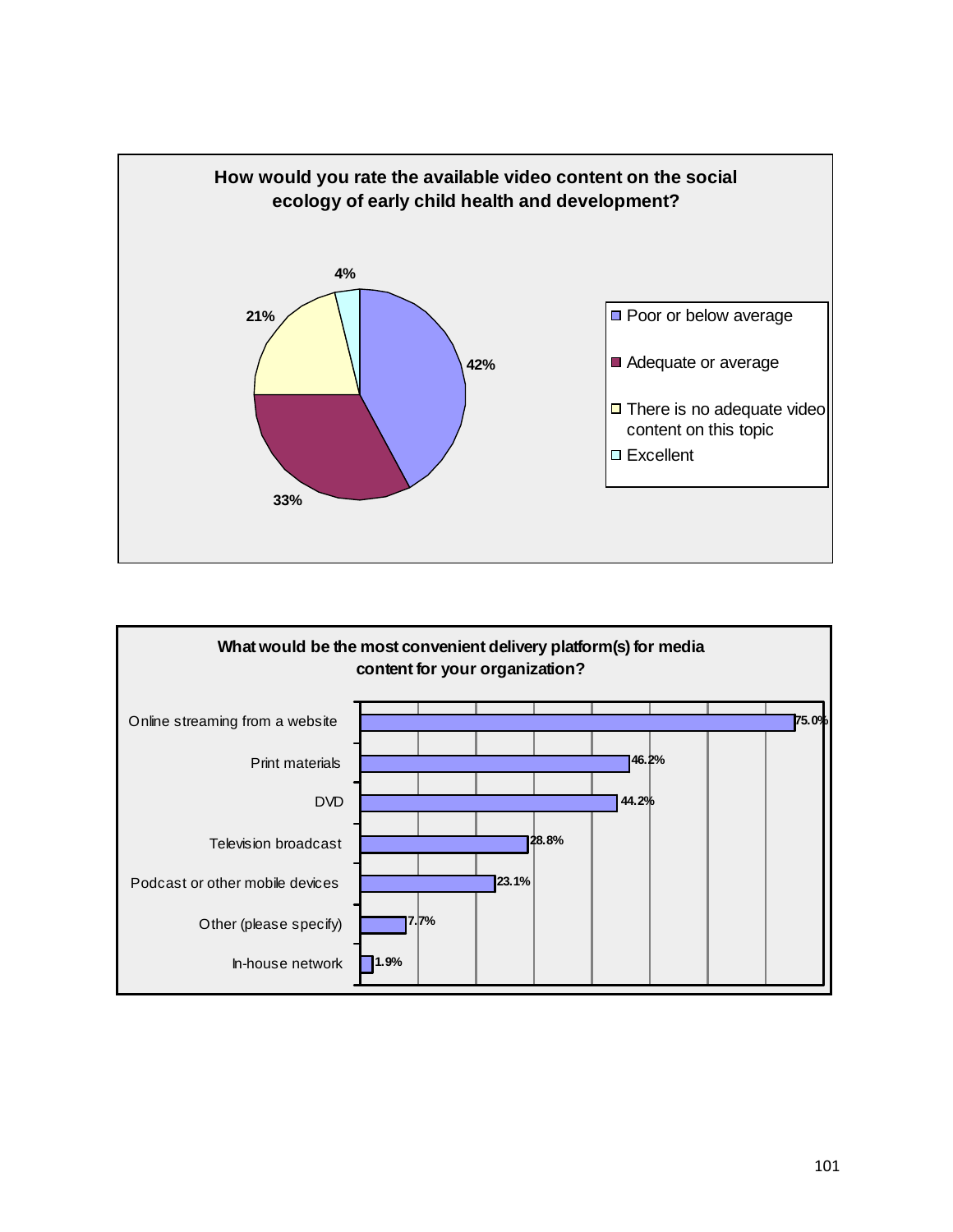

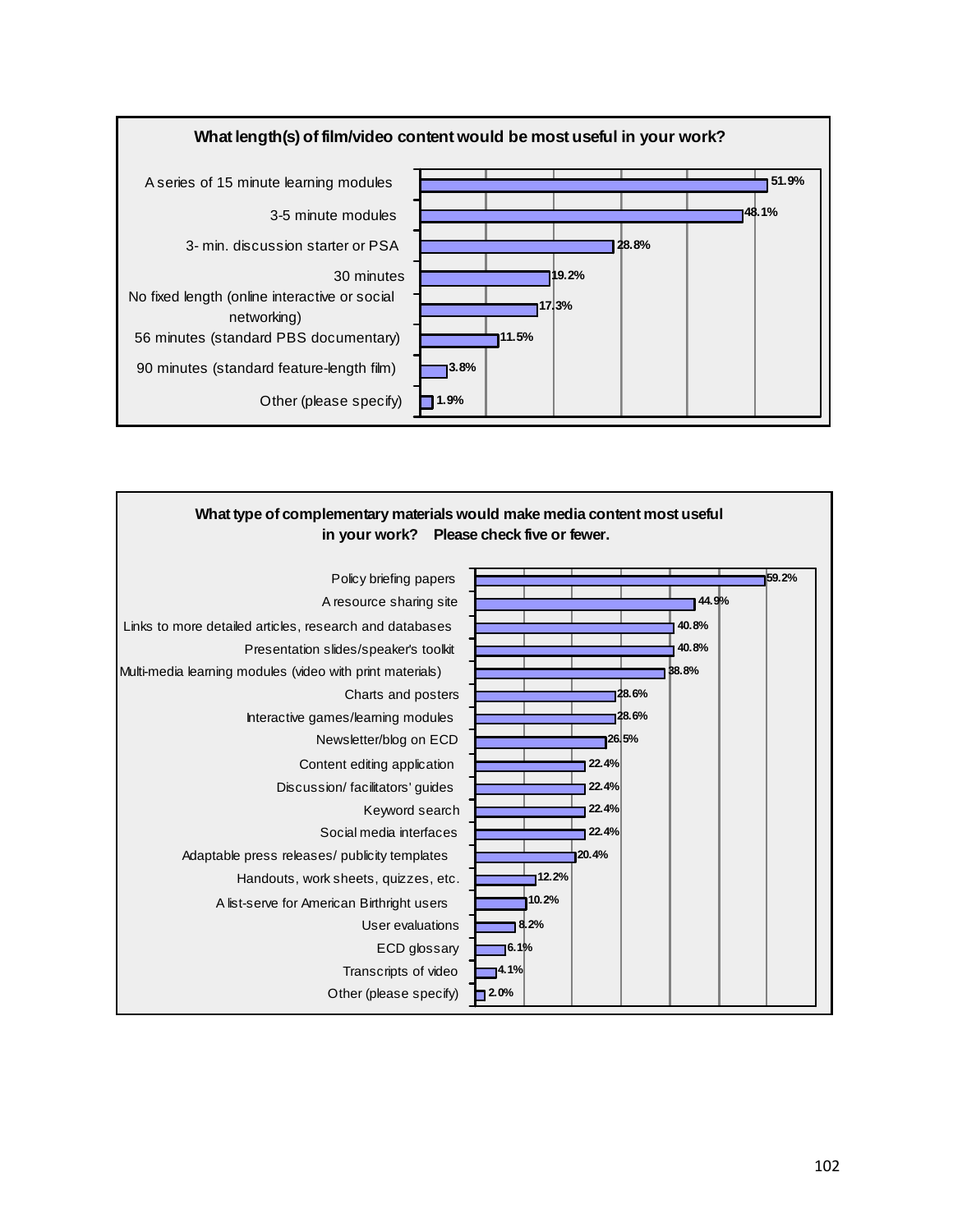

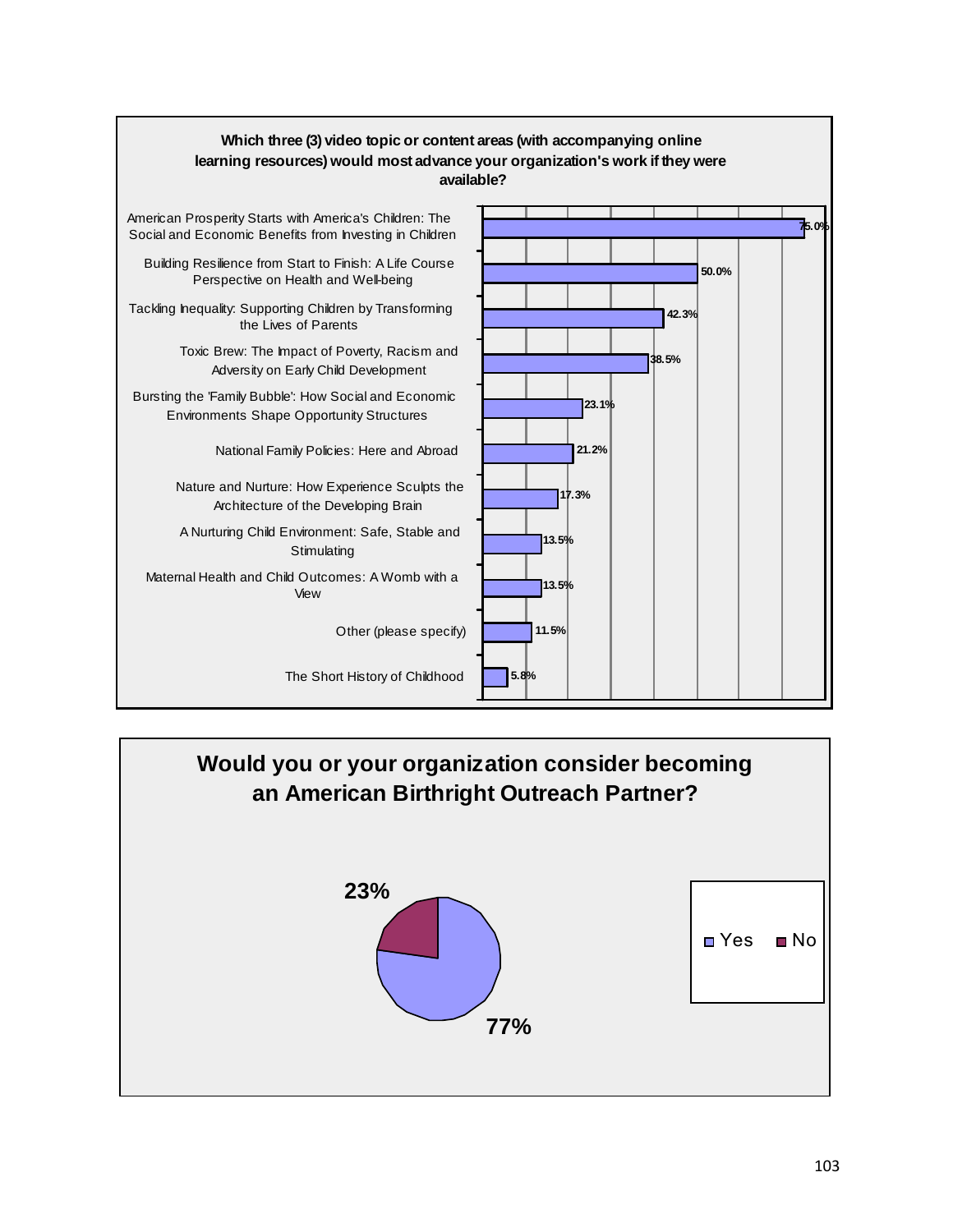The Center for the Developing Child http://developingchild.harvard.edu/index.php/resources/articles\_and\_books/

The National Scientific Council for the Developing Child http://developingchild.harvard.edu/index.php/activities/council/publications/

Child Trends http://www.childtrends.org/\_listALL.cfm?LID=E5CE5353-B063-4C40-A251C53170262124

The Birth to Five Policy Alliance http://www.childtrends.org/\_listALL.cfm?LID=E5CE5353-B063-4C40-A251C53170262124

See also the bibliographies of the following review articles and reports:

Early Child Development: A Powerful Equalizer. Final Report for the WHO Commission on the Social Determinants of Health: http://whqlibdoc.who.int/hq/2007/a91213.pdf

Sheldon Cohen et al's chapter in *The Biology of Disadvantage*, Childhood Socioeconomic Status and Adult Health: http://onlinelibrary.wiley.com/doi/10.1111/j.1749-6632.2009.05334.x/full

Fraser Mustard et al's *The Children's Study-2* for The Council for Early Child Development: http://www.founders.net/fn/news.nsf/24157c30539cee20852566360044448c/5e0d29958d2d7d04 852572ab005ad6a6!OpenDocument

Neal Halfon et al's Why Social Determinants? in *Healthcare Quarterly*, 14(Sp) 8-20: http://www.longwoods.com/content/21979

<sup>1</sup> There are too many studies and publications to list since the appearance of *From Neurons to Neighborhoods* (National Research Council and Institute of Medicine (2000), *From Neurons to Neighborhoods: The Science of Early Childhood Development.* Jack P. Shonkoff and Deborah A. Phillips, eds. Washington, DC: National Academy Press). Some starting places to become acquainted with the literature which we found are the bibliographies posted at: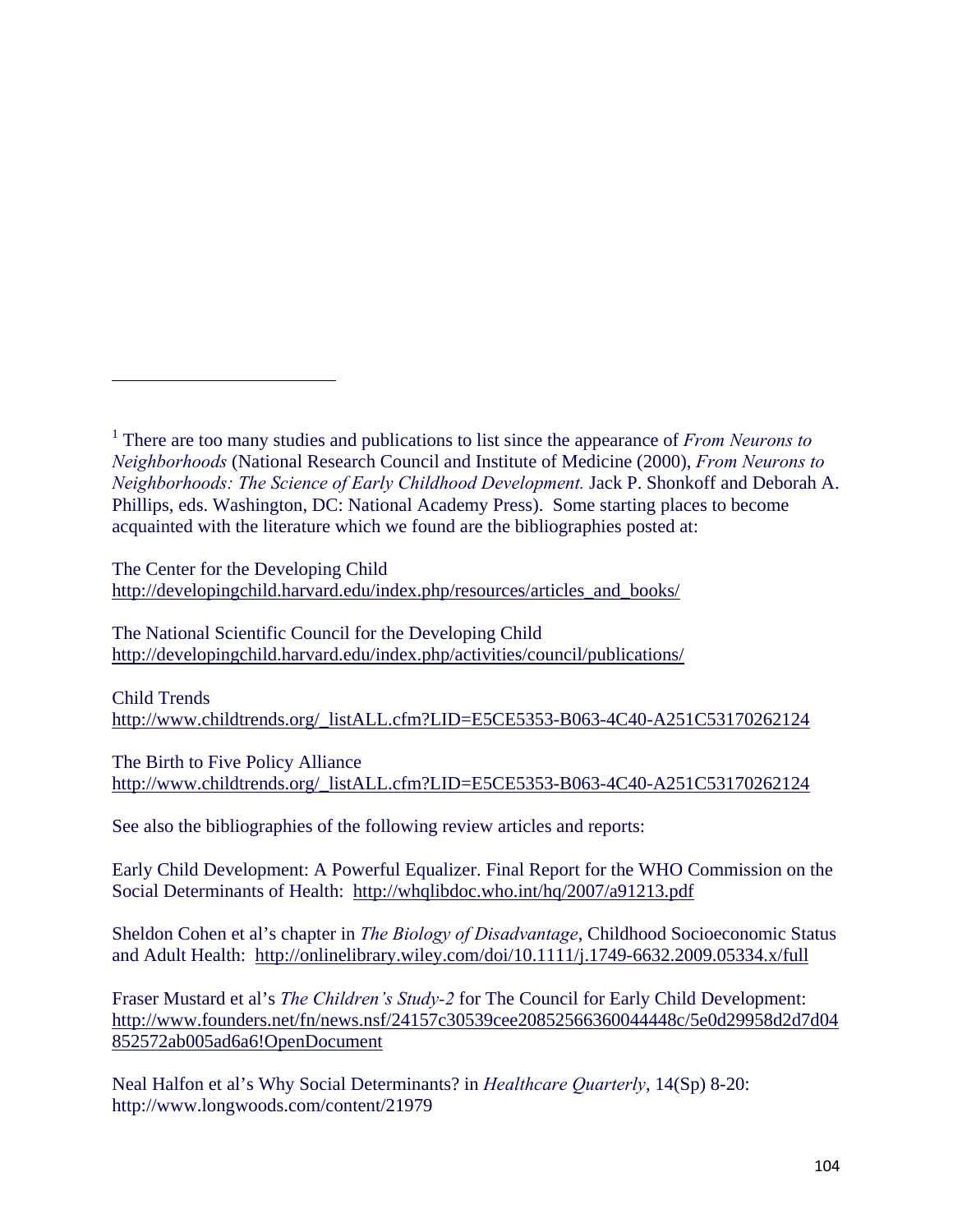<sup>2</sup> Shonkoff, Jack P., Bales, Susan Nall. (January/February 2011). Science Does Not Speak for Itself: Translating Child Development Research for the Public and Its Policymakers. *Child Development*. Volume 82, Issue 1, P17–32. Retrieved from http://onlinelibrary.wiley.com/doi/10.1111/j.1467-8624.2010.01538.x/full

<u> 1989 - Johann Stoff, amerikansk politiker (d. 1989)</u>

 $3$ UNICEF. (2010). The Children Left Behind: A league table of inequality in child well-being in the world's rich countries'*, Innocenti Report Card 9*. UNICEF Innocenti Research Centre, Florence. Retrieved from: http://www.unicef-irc.org/publications/pdf/rc9\_eng.pdf

<sup>4</sup> DeNavas-Walt, C., Proctor, B., & Smith, J. (2010). U.S. Census Bureau, Current Population Reports, P60-238, *Income, Poverty, and Health Insurance Coverage in the United States: 2009*, U.S. Government Printing Office: Washington, DC,

 $<sup>5</sup>$  Chau, M., Thampi, K. & Wight, V. (2009). Basic Facts about Low-income Children, 2009:</sup> Children Under Age Three [Fact sheet]. Retrieved from: http://www.nccp.org/publications/pub\_971.html

<sup>6</sup> Evans, G., Brooks-Gunn, J., & Kato Klebanov, P. (Winter 2011) "Stressing Out the Poor: Chronic Physiological Stress and the Income Achievement Gap, *Pathways*. Retrieved from http://www.stanford.edu/group/scspi/\_media/pdf/pathways/winter\_2011/PathwaysWinter11\_Eva ns.pdf

7 Berkeley Media Studies Group. (May 2009). *What Surrounds Us Shapes Us: Making the Case for Environmental Change.* Retrieved from http://www.bmsg.org/pdfs/Talking\_Upstream.pdf

<sup>8</sup> Shonkoff, Jack P., Boyce, Thomas W., McEwen, Bruce S. (June 3, 2009) Neuroscience, Molecular Biology, and the Childhood Roots of Health Disparities: Building a New Framework for Health Promotion and Disease Prevention. *JAMA.* 301(21):2252-2259. Retrieved from http://cds.unc.edu/CCHD/S2011/03-14/Shonkoff%20Boyce%20McEwen.pdf

<sup>9</sup> Cohen, Sheldon, Janicki-Deverts, Denise, Chen, Edith, Matthews, Karen A (February 2010) Childhood Socioeconomic Status and Adult Health, Special Issue: *The Biology of Disadvantage.*  Acad. Sci. 1186 37-55. Retrieved from http://onlinelibrary.wiley.com/doi/10.1111/j.1749- 6632.2009.05334.x/full

<sup>10</sup> Halfon, Neal, Larson, Kandyce and Ross, Shirley. (Oct. 2010), Why Social Determinants? *Healthcare Quarterly*, 14(Sp) 8-20. Retrieved from http://www.longwoods.com/content/21979

<sup>11</sup> Irwin, Lori, Saddiqi, Arjuman, Hertzman, Clyde. (2007) Early Child Development: A Powerful Equalizer. Final Report for the Commission on the Social Determinants of Health. World Health Organization: Geneva. Retrieved from http://whqlibdoc.who.int/hq/2007/a91213.pdf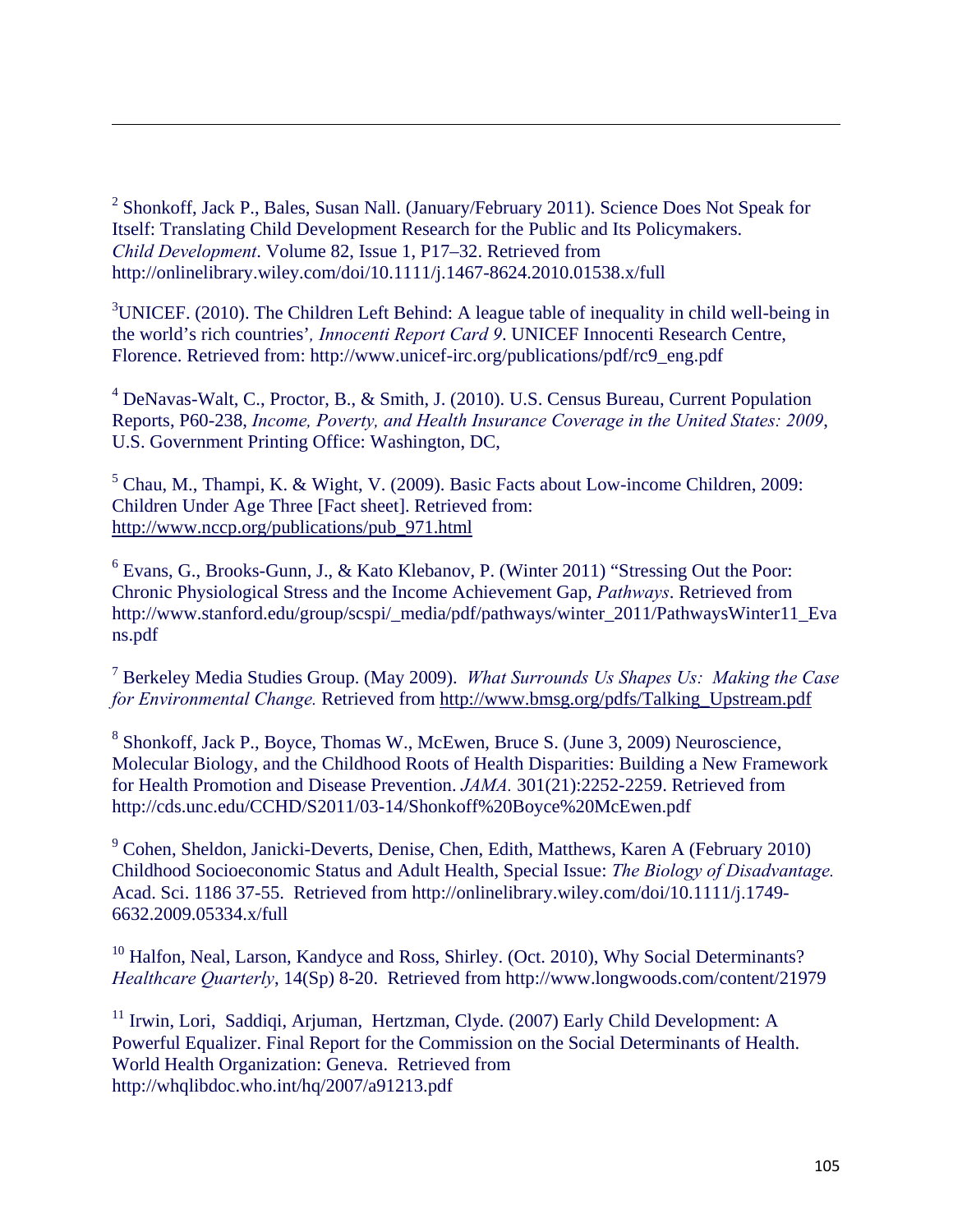12 McCain, Margaret Noriee, Mustard, J. Fraser and Shaker, Stuart (March 2007). *The Early Years Study 2: Putting Science Into Action*. Pp185. The Council on Early Child Development: Toronto. Retrieved from

<u> 1989 - Johann Stoff, amerikansk politiker (d. 1989)</u>

http://www.founders.net/fn/news.nsf/24157c30539cee20852566360044448c/5e0d29958d2d7d04 852572ab005ad6a6!OpenDocument

<sup>13</sup> Evans, Gary W. and Wachs, Theodore D., eds. (2009) *Chaos and Its Influence on Children's Development: An Ecological Perspective*. American Psychological Association: Washington, DC

14 Adelman, Larry (Executive Producer). (2008). *Unnatural Causes: Is Inequality Making Us Sick?* [Video]. San Francisco: California Newsreel

<sup>15</sup> Evans, Gary W. and Kim, Pilyoung (2010) Multiple Risk Exposure as a Potential Explanatory Mechanism for the Socioeconomic Status–Health Gradient. Special Issue: *The Biology of Disadvantage.* Acad. Sci. 1186 (2010) 174–189. Retrieved from http://onlinelibrary.wiley.com/doi/10.1111/nyas.2010.1186.issue-1/issuetoc

<sup>16</sup> Slopen, N., Lewis, T.T., Gruenewald, T.L., Mujahid, M.S., Ryff, C.D, Albert, M.A., Williams, D.R. (2010) Early Life Adversity and Inflammation in African Americans and Whites in the Midlife in the United States Survey" *Psychosomatic Medicine*  72:694–701. Retrieved from http://aging.wisc.edu/pdfs/2493.pdf

17 National Center for Education Statistics. (2009). *The Nation's Report Card: Reading 2009* (NCES 2010–458). [Electronic version]. Institute of Education Sciences, U.S. Department of Education, Washington, D.C.

18 CIA World Fact Book (2011). *Country Comparison: Life expectancy at birth* [Graph]. Retrieved from https://www.cia.gov/library/publications/the-worldfactbook/rankorder/2102rank.html

19 Centers for Medicare and Medicaid Services. (2011). *National Health Expenditures 2009 Highlights* [Fact sheet]. Retrieved from:

http://www.cms.gov/NationalHealthExpendData/02\_NationalHealthAccountsHistorical.asp#Top **OfPage** 

20 Bartik, T.J. (January 2008). *The Economic Development Effects of Early Childhood Programs*. Retrieved from http://www.partnershipforsuccess.org/docs/researchproject\_bartik\_200802\_paper.pdf

21 DeVol, Ross & Bedroussian**,** Armen. (October 2007). *An Unhealthy America: The Economic Burden of Chronic Disease -- Charting a New Course to Save Lives and Increase Productivity and Economic Growth*. Retrieved from

http://www.milkeninstitute.org/publications/publications.taf?function=detail&ID=38801018&cat  $=$ ResRep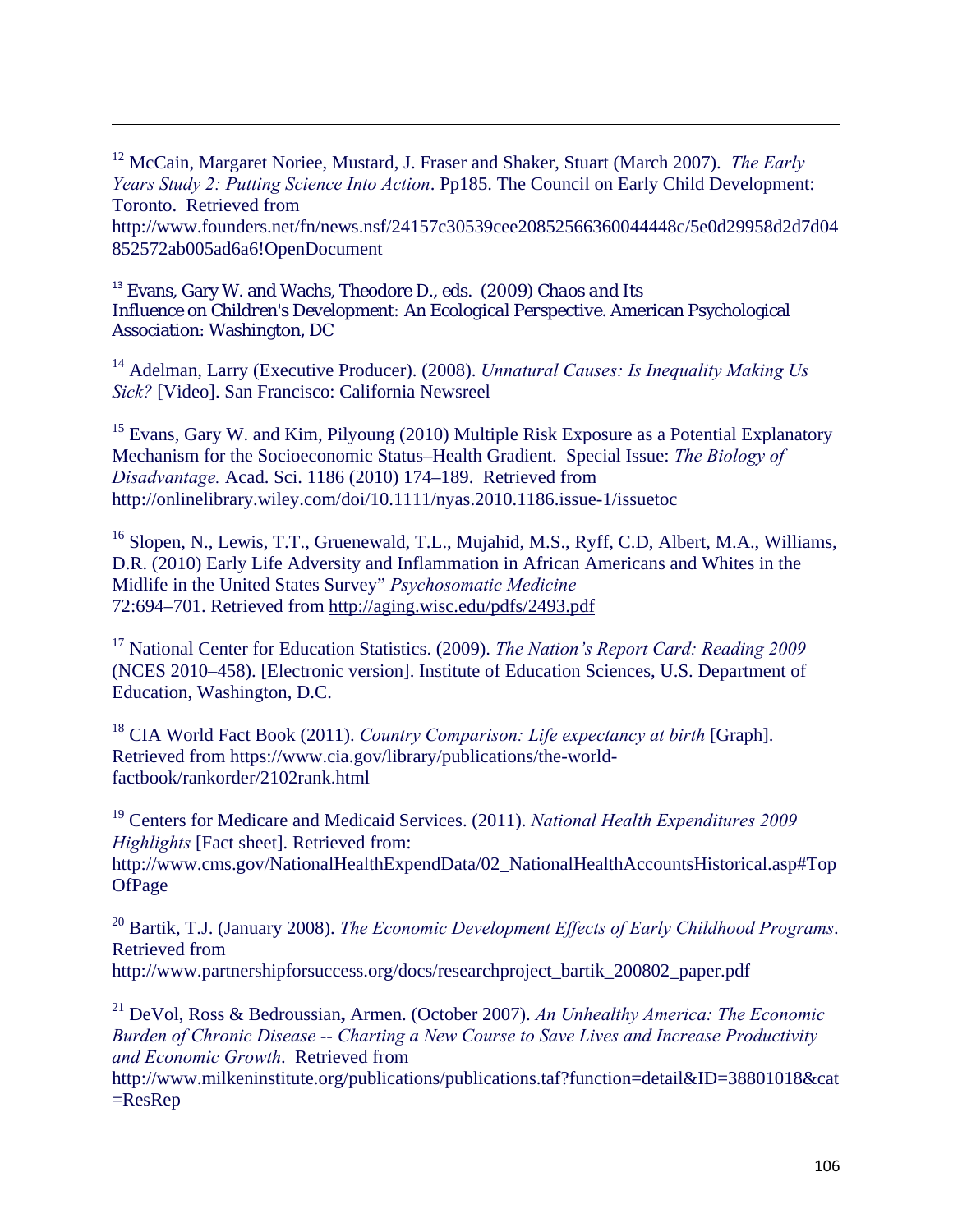22 International Centre for Prison Studies. (2010). *Entire world - Prison Population Totals*. [Data table]. Retrieved from King's College London website: http://www.kcl.ac.uk/depsta/law/research/icps/worldbrief/wpb\_stats.php?area=all&category=wb \_poptotal

<u> 1989 - Johann Stoff, amerikansk politiker (d. 1989)</u>

23 Mission: Readiness: Military Leaders for Kids. (2010). *Too Fat to Fight: Retired Military Leaders Want Junk Food Out of America's Schools*. Retrieved from: http://cdn.missionreadiness.org/MR\_Too\_Fat\_to\_Fight-1.pdf

24Heckman, J. (2008). The Case for Investing in Disadvantaged Young Children. *Big Ideas for Children: Investing in Our Nation's Future*. 49-58. Retrieved from http://www.ocfcpacourts.us/assets/files/table-304/file-170.pdf

<sup>25</sup> Grunewald, R. & Rolnick, A.J. (2010). An Early Childhood Investment with a High Public Return. *The Regional Economist*. Retrieved from http://www.stlouisfed.org/publications/pub\_assets/pdf/re/2010/c/childhood\_education.pdf

 $26$  Bales, S. N. (2008). "The Framing of Early Child Development and Education: Lessons from Communications Research". In A. R. Tarlov and M. P. Debbink (Eds.), *Investing in Early Child Development: Evidence to Support A Movement for Educational Change* (215-235). New York, NY: Palgrave Macmillan.

 $27$  Manuel, Tiffany. (April 2009). Refining the Core Story of Early Childhood Development: The Effects of Science and Health Frames. Washington, DC: FrameWorks Institute. Retrieved from http://www.Frameworksinstitute.org/assets/files/ECD/refiningthecorestoryofecd.pdf

Talking Early Child Development and Exploring the Consequences of Frame Choices: A FrameWorks Message Memo (2005), Washington, DC: Retrieved from http://www.Frameworksinstitute.org/assets/files/ECD/ecd\_message\_memo.pdf

Axel Aubrun and Joseph Grady. (March 2002). Promoting School Readiness and Early Child Development: Findings from Cognitive Elicitations. Washington, DC: FrameWorks Institute. Retrieved from

http://www.Frameworksinstitute.org/assets/files/ECD/school\_readiness\_and\_ecd.pdf

 $28$  UNICEF. (2010). The Children Left Behind: A league table of inequality in child well-being in the world's rich countries'*, Innocenti Report Card 9*. UNICEF Innocenti Research Centre, Florence. Retrieved from: http://www.unicef-irc.org/publications/pdf/rc9\_eng.pdf

<sup>29</sup> Dorfman, L., Wallack L. (2008). Provoking Thought, Changing Talk: Putting it into Practice. [Electronic Version]. *You Can Get There from Here…*. Portland, OR: Portland State University

<sup>30</sup> *Op cit***,** FrameWorks Institute